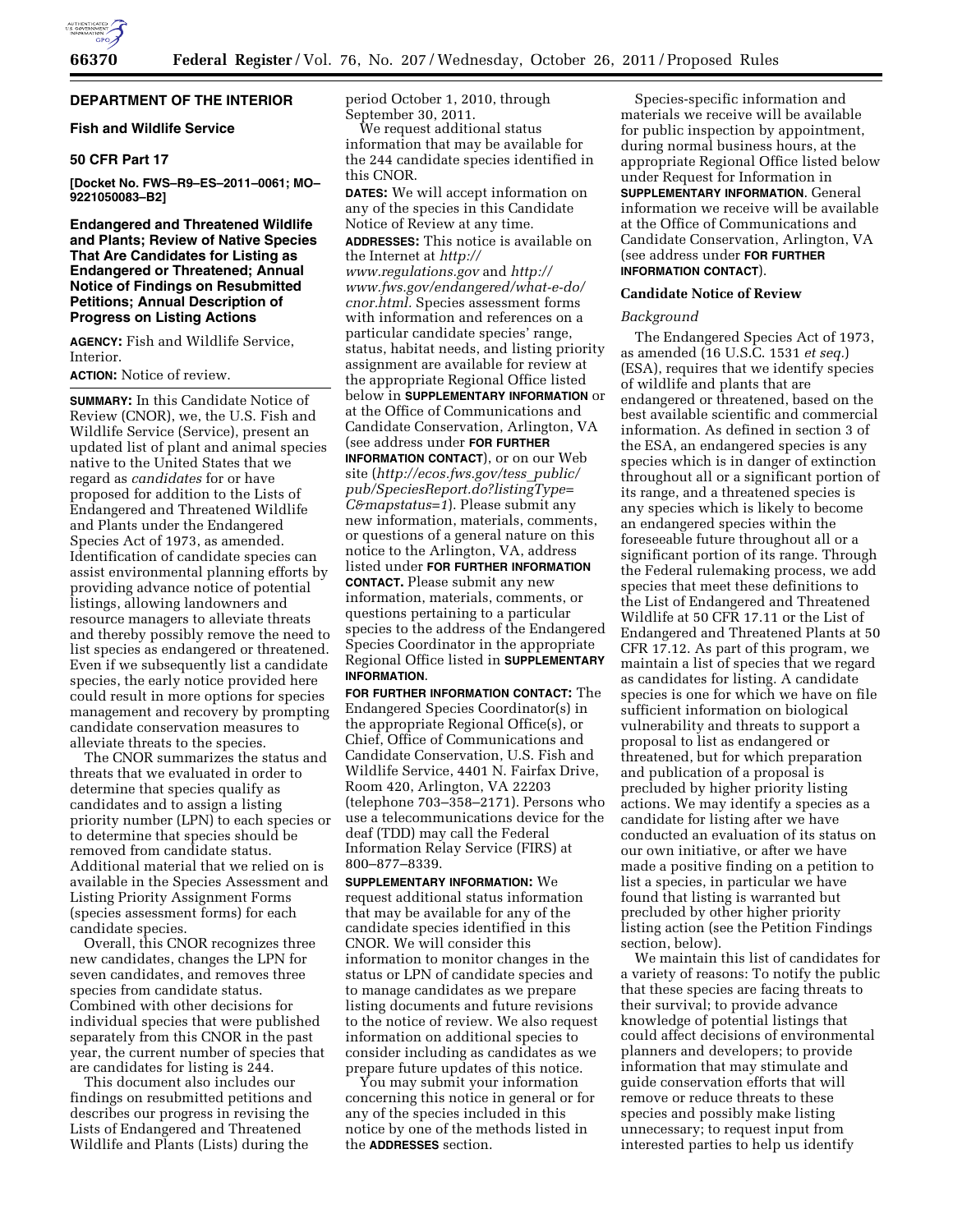those candidate species that may not require protection under the ESA or additional species that may require the ESA's protections; and to request necessary information for setting priorities for preparing listing proposals. We strongly encourage collaborative conservation efforts for candidate species, and offer technical and financial assistance to facilitate such efforts. For additional information regarding such assistance, please contact the appropriate Regional Office listed under Request for Information or visit our Web site, *[http://www.fws.gov/](http://www.fws.gov/endangered/what-we-do/cca.html)  [endangered/what-we-do/cca.html.](http://www.fws.gov/endangered/what-we-do/cca.html)* 

#### *Previous Notices of Review*

We have been publishing candidate notices of review (CNOR) since 1975. The most recent CNOR (prior to this CNOR) was published on November 10, 2010 (75 FR 69222). CNORs published since 1994 are available on our Web site, *[http://www.fws.gov/endangered/](http://www.fws.gov/endangered/what-we-do/cnor.html)  [what-we-do/cnor.html.](http://www.fws.gov/endangered/what-we-do/cnor.html)* For copies of CNORs published prior to 1994, please contact the Office of Communications and Candidate Conservation (see **FOR FURTHER INFORMATION CONTACT** section above).

On September 21, 1983, we published guidance for assigning an LPN for each candidate species (48 FR 43098). Using this guidance, we assign each candidate an LPN of 1 to 12, depending on the magnitude of threats, immediacy of threats, and taxonomic status; the lower the LPN, the higher the listing priority (that is, a species with an LPN of 1 would have the highest listing priority). Section 4(h)(3) of the ESA (15 U.S.C. 1533(h)(3)) requires the Secretary to establish guidelines for such a priorityranking guidance system. As explained below, in using this system we first categorize based on the magnitude of the threat(s), then by the immediacy of the threat(s), and finally by taxonomic status.

Under this priority-ranking system, magnitude of threat can be either ''high'' or ''moderate to low.'' This criterion helps ensure that the species facing the greatest threats to their continued existence receive the highest listing priority. It is important to recognize that all candidate species face threats to their continued existence, so the magnitude of threats is in relative terms. For all candidate species, the threats are of sufficiently high magnitude to put them in danger of extinction, or make them likely to become in danger of extinction in the foreseeable future. But for species with higher magnitude threats, the threats have a greater likelihood of bringing about extinction or are expected to bring about extinction on a

shorter timescale (once the threats are imminent) than for species with lower magnitude threats. Because we do not routinely quantify how likely or how soon extinction would be expected to occur absent listing, we must evaluate factors that contribute to the likelihood and time scale for extinction. We therefore consider information such as: The number of populations or extent of range of the species affected by the threat(s) or both; the biological significance of the affected population(s), taking into consideration the life-history characteristics of the species and its current abundance and distribution; whether the threats affect the species in only a portion of its range, and if so the likelihood of persistence of the species in the unaffected portions; the severity of the effects and the rapidity with which they have caused or are likely to cause mortality to individuals and accompanying declines in population levels; whether the effects are likely to be permanent; and the extent to which any ongoing conservation efforts reduce the severity of the threat.

As used in our priority-ranking system, immediacy of threat is categorized as either ''imminent'' or ''nonimminent'' and is based on when the threats will begin. If a threat is currently occurring or likely to occur in the very near future, we classify the threat as imminent. Determining the immediacy of threats helps ensure that species facing actual, identifiable threats are given priority for listing proposals over those for which threats are only potential or species that are intrinsically vulnerable to certain types of threats but are not known to be presently facing such threats.

Our priority ranking system has three categories for taxonomic status: Species that are the sole members of a genus; full species (in genera that have more than one species); and subspecies and distinct population segments of vertebrate species (DPS).

The result of the ranking system is that we assign each candidate a listing priority number of 1 to 12. For example, if the threat(s) is of high magnitude, with immediacy classified as imminent, the listable entity is assigned an LPN of 1, 2, or 3 based on its taxonomic status (i.e., a species that is the only member of its genus would be assigned to the LPN 1 category, a full species to LPN 2, and a subspecies or DPS would be assigned to LPN 3). In summary, the LPN ranking system provides a basis for making decisions about the relative priority for preparing a proposed rule to list a given species. No matter which LPN we assign to a species, each species included in this notice as a candidate is one for which we have sufficient information to prepare a proposed rule to list it because it is in danger of extinction or likely to become endangered within the foreseeable future throughout all or a significant portion of its range.

For more information on the process and standards used in assigning LPNs, a copy of the 1983 guidance is available on our Web site at: *[http://www.fws.gov/](http://www.fws.gov/endangered/esa-library/pdf/48fr43098-43105.pdf) [endangered/esa-library/pdf/48fr43098-](http://www.fws.gov/endangered/esa-library/pdf/48fr43098-43105.pdf) [43105.pdf.](http://www.fws.gov/endangered/esa-library/pdf/48fr43098-43105.pdf)* For more information on the LPN assigned to a particular species, the species assessment for each candidate contains the LPN chart and a rationale for the determination of the magnitude and immediacy of threat(s) and assignment of the LPN; that information is summarized in this CNOR.

This revised notice supersedes all previous animal, plant, and combined candidate notices of review.

#### *Summary of This CNOR*

Since publication of the previous CNOR on November 10, 2010 (75 FR 69222), we reviewed the available information on candidate species to ensure that a proposed listing is justified for each species, and reevaluated the relative LPN assigned to each species. We also evaluated the need to emergency-list any of these species, particularly species with high priorities (i.e., species with LPNs of 1, 2, or 3). This review and reevaluation ensures that we focus conservation efforts on those species at greatest risk first.

In addition to reviewing candidate species since publication of the last CNOR, we have worked on numerous findings in response to petitions to list species, and on proposed and final determinations for rules to list species under the ESA. Some of these findings and determinations have been completed and published in the **Federal Register**, while work on others is still under way (see *Preclusion and Expeditious Progress,* below, for details).

Based on our review of the best available scientific and commercial information, with this CNOR we identify 3 new candidate species (see New Candidates, below), change the LPN for 7 candidates (see Listing Priority Changes in Candidates, below) and determine that a listing proposal is not warranted for 3 species and thus remove them from candidate status (see Candidate Removals, below). Combined with the other decisions published separately from this CNOR for individual species that previously were candidates, a total of 244 species (including 104 plant and 140 animal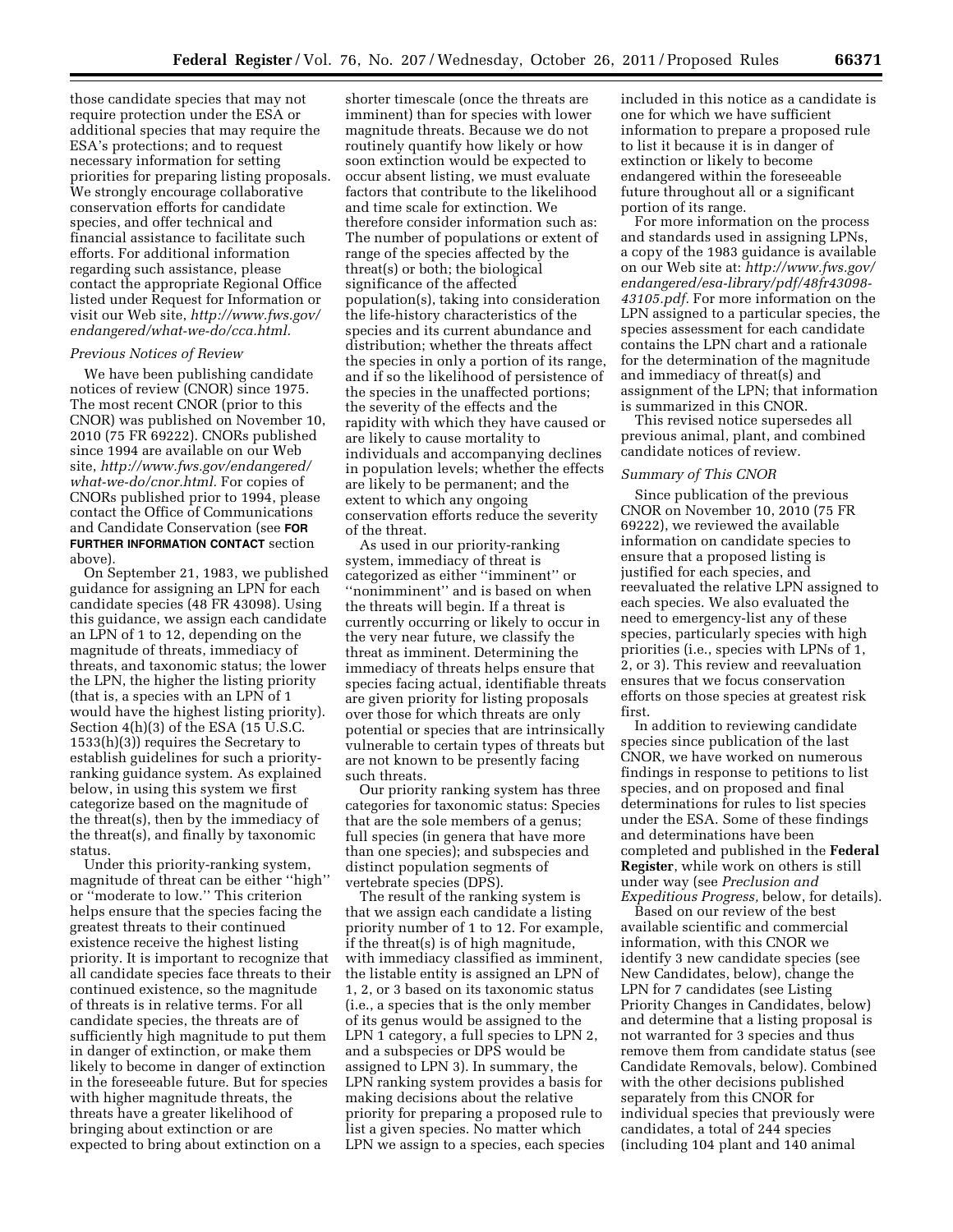species) are now candidates awaiting preparation of rules proposing their listing. These 244 species, along with the 48 species currently proposed for listing (includes 4 species proposed for listing due to similarity in appearance), are included in Table 1.

Table 2 lists the changes from the previous CNOR, and includes 14 species identified in the previous CNOR as either proposed for listing or classified as candidates that are no longer in those categories. This includes nine species for which we published a final listing rule, one species for which we published an emergency listing rule, one species for which we published a withdrawal of a proposed rule, plus the three species that we have determined do not meet the definition of endangered or threatened and therefore do not warrant listing. We have removed these species from candidate status in this CNOR. Also included in Table 2 are three species for which we published an emergency listing rule due to similarity in appearance; these three species were not previously candidate species.

#### **New Candidates**

Below we present a brief summary of one new snail (magnificent ramshorn), one new insect (Poweshiek skipperling), and one new plant candidate (*Streptanthus bracteatus*), which are additions to this year's CNOR. Complete information, including references, can be found in the species assessment forms. You may obtain a copy of these forms from the Regional Office having the lead for the species, or from our Web site (*[http://ecos.fws.gov/tess](http://ecos.fws.gov/tess_public/pub/SpeciesReport.do?listingType=C&mapstatus=1)*\_*public/ [pub/SpeciesReport.do?listingType=C&](http://ecos.fws.gov/tess_public/pub/SpeciesReport.do?listingType=C&mapstatus=1) [mapstatus=1](http://ecos.fws.gov/tess_public/pub/SpeciesReport.do?listingType=C&mapstatus=1)*). For these species, we find that we have on file sufficient information on biological vulnerability and threats to support a proposal to list as endangered or threatened, but that preparation and publication of a proposal is precluded by higher priority listing actions (i.e., it met our definition of a candidate species). We also note below that 18 other species—Pacific walrus, gopher tortoise (eastern population), striped newt, 7 species of Hawaiian yellow-faced bees (*Hylaeus anthracinus, H. assimulans, H. facilis, H. hilaris, H. kuakea, H. longiceps,* and *H. mana*), Hermes copper butterfly, Mt. Charleston blue butterfly, Puerto Rican harlequin butterfly, *Boechera pusilla*  (Fremont County rockcress), *Eriogonum soredium* (Frisco buckwheat), *Lepidium ostleri* (Ostler's peppergrass), *Pinus albicaulis* (whitebark pine), *Trifolium friscanum* (Frisco clover)—were identified as candidates earlier this year

as a result of separate petition findings published in the **Federal Register.** 

### *Mammals*

Pacific walrus (*Odobenus rosmarus divergens*)—We previously announced candidate status for this species, and described the reasons and data on which the finding was based, in a separate warranted-but-precluded 12 month petition finding published on February 10, 2011 (76 FR 7634).

#### *Reptiles*

Gopher tortoise, eastern population (*Gopherus polyphemus*)—We previously announced candidate status for this species, and described the reasons and data on which the finding was based, in a separate warranted-butprecluded 12-month petition finding published on July 27, 2011 (76 FR 45130).

## *Amphibians*

Striped newt (*Notophthalmus perstriatus*)—We previously announced candidate status for this species, and described the reasons and data on which the finding was based, in a separate warranted-but-precluded 12 month petition finding published on June 7, 2011 (76 FR 32911).

## *Snails*

Magnificent ramshorn (*Planorbella magnifica*)—The following summary is based on information in our files. No new information was provided in the petition received on April 20, 2010 (after we initiated our assessment of this species). The magnificent ramshorn is a freshwater snail in the family Planorbidae (Pilsbry 1903). It is the largest North American snail in this family. The magnificent ramshorn is endemic to the lower Cape Fear River basin, North Carolina. The species has been recorded from only four sites in the lower Cape Fear River Basin in New Hanover and Brunswick Counties, North Carolina, but is believed to be extirpated from all four of these sites. The only known surviving population is a captive population, comprised of approximately 100 adults, being maintained and propagated by a private biologist.

Available information indicates that suitable habitat for the species is restricted to relatively shallow, sheltered portions of still or sluggish, freshwater bodies with an abundance and diversity of submerged aquatic vegetation and a circumneutral pH (pH within the range of 6.8–7.5). The only known records for the species are post-1900 and are from manmade millponds constructed in the 1700s to provide a freshwater source for rice agriculture.

However, these impoundments closely replicate beaver-pond habitat, and it is plausible that the species was once a faunal component of beaver ponds. The species may also have once inhabited backwater and other sluggish portions of the main channel of lower Cape Fear River.

Beaver-pond habitat was eliminated for several decades throughout much of the lower Cape Fear River as a result of the extirpation of the North American beaver due to trapping and hunting during the 19th and early 20th centuries. This, together with draining and destruction of beaver ponds for development, agriculture, and other purposes, is believed to have led to a significant decline in the snail's habitat. Also, dredging and deepening of the Cape Fear River channel, which began as early as 1822, and opening of the Atlantic Intercoastal Waterway (through Snow's Cut) in 1930 for navigational purposes have caused saltwater intrusion, altered the diversity and abundance of aquatic vegetation, and changed flows and current patterns far up the river channel and its lower tributaries. Under these circumstances, the magnificent ramshorn could have survived only in areas of tributary streams not affected by salt water intrusion and other changes, such as the millponds protected from saltwater intrusion by their dams. The species is believed to have been eliminated from the millponds from which it has been recorded due to saltwater intrusion during severe storms (Hurricane Fran) and drought conditions, increased input of nutrients and other pollutants from development activities adversely affecting water quality/chemistry and leading to increased nuisance aquatic plant and algae growth, and efforts, harmful to the snail, by landowners to control nuisance plant and algae growth.

While efforts have been made to restore habitat for the magnificent ramshorn at one of the sites known to have previously supported the species, all of the sites known to have previously supported the snail continue to be affected or threatened by most of the same factors (i.e., saltwater intrusion and other water quality degradation, nuisance aquatic plant control, storms, sea level rise, etc.) believed to have resulted in extirpation of the species from the wild. Currently, only a single captive population of the species is known to exist. Although this captive population of the species has been maintained since 1993, a single catastrophic event, such as a severe storm, disease, or predator infestation, affecting this captive population could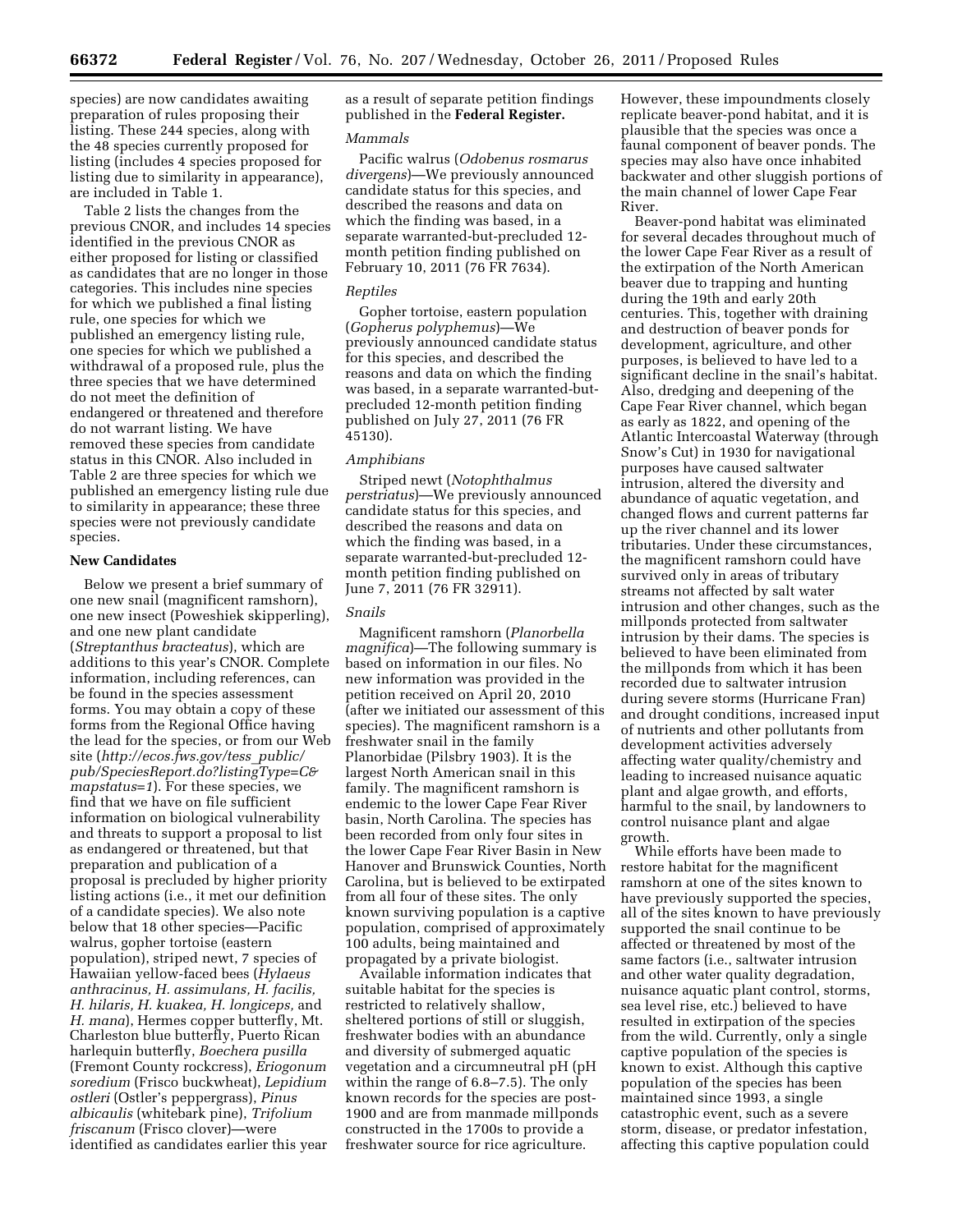result in extinction of the species. Accordingly, the magnitude of the threats to the species' survival is high. The threats are ongoing and therefore imminent. Thus, we have assigned an LPN of 2 to this species.

#### *Insects*

Hawaiian yellow-faced bees (*Hylaeus anthracinus, H. assimulans, H. facilis, H. hilaris, H. kuakea, H. longiceps,* and *H. mana*)—We previously announced candidate status for these species, and described the reasons and data on which the finding was based, in a separate warranted-but-precluded 12 month petition finding published on September 6, 2011 (76 FR 55170).

Hermes copper butterfly (*Hermelycaena* [*Lycaena*] *hermes*)—We previously announced candidate status for this species, and described the reasons and data on which the finding was based, in a separate warranted-butprecluded 12-month petition finding published on April 14, 2011 (76 FR 20918).

Mt. Charleston blue butterfly (*Plebejus shasta charlestonensis*)—We previously announced candidate status for this species, and described the reasons and data on which the finding was based, in a separate warranted-butprecluded 12-month petition finding published on March 8, 2011 (76 FR 12667).

Puerto Rican harlequin butterfly (*Atlantea tulita*)—We previously announced candidate status for this species, and described the reasons and data on which the finding was based, in a separate warranted-but-precluded 12 month petition finding published on May 31, 2011 (76 FR 31282).

Poweshiek skipperling (*Oarisma poweshiek*) —The following summary is based on information contained in our files. The Poweshiek skipperling is a small butterfly that currently inhabits high-quality tallgrass prairie in Iowa, Minnesota, North Dakota, South Dakota, and Wisconsin and prairie fens in Michigan; it also occurs in the province of Manitoba, Canada. The species is presumed to be extirpated from Illinois and Indiana and from many sites within occupied States.

The Poweshiek skipperling is threatened by degradation of its native prairie habitat by overgrazing, invasive species, gravel mining, and herbicide applications; inbreeding, population isolation, and prescribed fire threaten some populations. Prairie succeeds to shrubland or forest without periodic fire, grazing, or mowing; thus, the species is also threatened at sites where such disturbances are not applied. The Service, State agencies, the Sisseton-

Wahpeton Sioux Tribe, and private organizations (e.g., The Nature Conservancy) protect and manage some Poweshiek skipperling sites. Careful and considered management is always necessary to ensure its persistence, even at protected sites. The species may be secure at a few sites where public and private landowners manage native prairie in ways that conserve Poweshiek skipperling, but approximately onequarter of the inhabited sites are privately owned with little or no protection. A few private sites are protected from conversion by easements, but these do not preclude adverse effects from overgrazing. The threats are such that the Poweshiek skipperling warrants listing; the threats are high in magnitude because habitat degradation and other stressors has resulted in sharp declines in the western portion of its range which contains more than 90 percent of the species site records. We assigned this species an LPN of 2 to reflect the ongoing, and therefore, imminent threats to the species' habitat and sharp population declines documented recently, especially in Iowa and Minnesota.

### *Flowering Plants*

*Boechera pusilla* (Fremont County rockcress) —We previously announced candidate status for this species, and described the reasons and data on which the finding was based, in a separate warranted-but-precluded 12 month petition finding published on June 9, 2011 (76 FR 33924).

*Eriogonum soredium* (Frisco buckwheat)—We previously announced candidate status for this species, and described the reasons and data on which the finding was based, in a separate warranted-but-precluded 12 month petition finding published on February 23, 2011 (76 FR 10166).

*Lepidium ostleri* (Ostler's peppergrass)—We previously announced candidate status for this species, and described the reasons and data on which the finding was based, in a separate warranted-but-precluded 12 month petition finding published on February 23, 2011 (76 FR 10166).

*Pinus albicaulis* (whitebark pine)— We previously announced candidate status for this species, and described the reasons and data on which the finding was based, in a separate warranted-butprecluded 12-month petition finding published on July 19, 2011 (76 FR 42631).

*Streptanthus bracteatus* (bracted twistflower)—The following summary is based on information obtained from our files, on-line herbarium databases,

surveys and monitoring data, seedcollection data, and scientific publications. Bracted twistflower, an annual herbaceous plant of the Brassicaceae (mustard family), is endemic to a small portion of the Edwards Plateau of Texas. From 1989 to 2010, 32 populations have been documented in five counties; of these, 15 populations remain with intact habitat, 9 persist in degraded or partially destroyed habitats, and 8 are presumed extirpated. Only 9 of the intact populations occur in protected natural areas.

The continued survival of bracted twistflower is imminently threatened by habitat destruction from urban development, severe herbivory from very dense herds of white-tailed deer, and the increased density of woody plant cover. Additional ongoing threats include erosion and trampling from foot and mountain-bike trails, a pathogenic fungus of unknown origin, and insufficient protection by existing regulations. Furthermore, due to the small size and isolation of remaining populations and lack of gene flow between them, several populations are now inbred and may have insufficient genetic diversity for long-term survival. The consistent failure of pilot reintroduction efforts has so far prevented the augmentation and reintroduction of populations in protected, managed sites. Optimal vegetation management of bracted twistflower populations may be incompatible with the management of golden-cheeked warbler nesting habitat. The species is potentially threatened by as-yet unknown impacts of climate change. The Service has established a voluntary Memorandum of Agreement with Texas Parks and Wildlife Department, the City of Austin, Travis County, the Lower Colorado River Authority, and the Lady Bird Johnson Wildflower Center to protect bracted twistflower and its habitats on tracts of Balcones Canyonlands Preserve. The threats to bracted twistflower are of moderate magnitude, and are ongoing and, therefore, imminent. We find that bracted twistflower is warranted for listing throughout all of its range and assigned it an LPN of 8.

*Trifolium friscanum* (Frisco clover)— We previously announced candidate status for this species, and described the reasons and data on which the finding was based, in a separate warranted-butprecluded 12-month petition finding published on February 23, 2011 (76 FR 10166).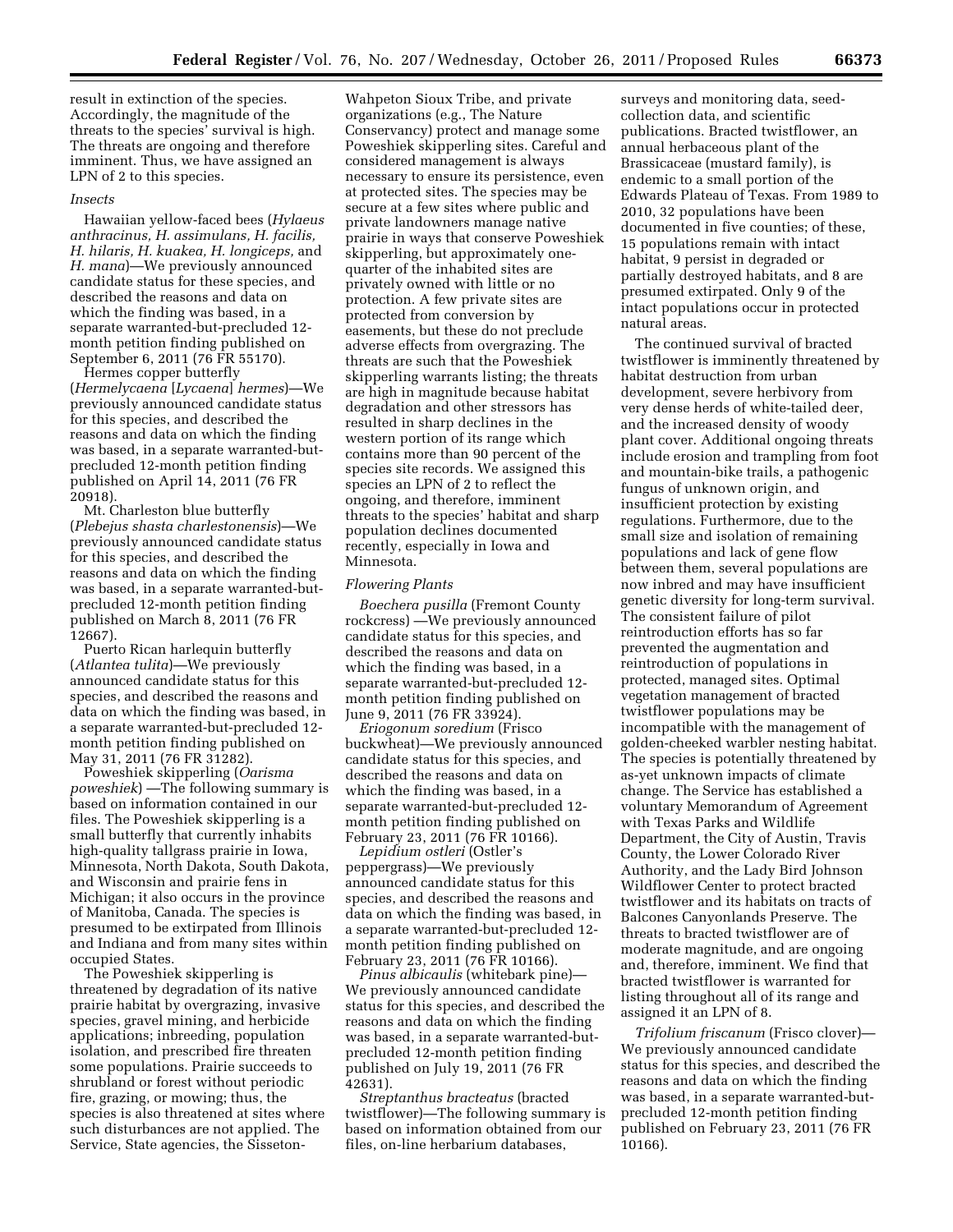# **Listing Priority Changes in Candidates**

We reviewed the LPN for all candidate species and are changing the numbers for the following species discussed below. Some of the changes reflect actual changes in either the magnitude or immediacy of the threats. For some species, the LPN change reflects efforts to ensure national consistency as well as closer adherence to the 1983 guidelines in assigning these numbers, rather than an actual change in the nature of the threats.

#### *Birds*

Kittlitz's murrelet (*Brachyramphus brevirostris*)—The following summary is based on information contained in our files and the petition we received on May 9, 2001. Kittlitz's murrelet is a small diving seabird that inhabits Alaskan coastal waters discontinuously, from Point Lay south to northern portions of southeast Alaska, west to the tip of the Aleutian Islands, and the eastern coastline of Russia. During the breeding season, most Kittlitz's murrelets are associated with tidewater glaciers, but breeding has also been documented throughout their range in areas where glaciers no longer exist. We concluded in the past that the loss of tidewater glaciers was a threat to the species and the magnitude of that threat was high because of the rate of change in the glaciers. There is no doubt that tidewater glaciers are receding most likely due to climate change. It is also clear that in one part of their range, Kittlitz's murrelets are associated with glacially influenced waters during the summer breeding period. What is unclear is the nature of the association and if these areas are more important to the Kittlitz's murrelet's population viability than other areas. Nests have been documented throughout their range; what is unknown is if nest survival is better near glaciers. Although we know that Kittlitz's murrelet habitat will continue to be modified as glaciers continue to recede, we currently do not have evidence that this modification will lead to conditions that will lead to a population-level decline.

In the past we had a high level of concern over the population decline and its magnitude. Although we still conclude that the population has declined, based on ongoing analyses, the magnitude of the decline is much less certain. Work is currently underway to evaluate past surveys and the status and trend of Kittlitz's murrelet across its range. We anticipate that our ability to evaluate trends and population size will be greatly improved when these projects are completed and published.

Based on new information, the focus of our concern has shifted to the low reproductive success of Kittlitz's murrelet. Our concern is based on three lines of reasoning: at the locations where we have the most complete information, Agattu and Kodiak Islands, nest success is very low (less than 10 percent); few juvenile birds have been documented; and there are indications that few females (approximately 10 percent) are breeding in spite of the fact (based on blood chemistry) that approximately 90 percent appear to be physiologically prepared to breed. Although the implications of these results are serious, we must temper our concern with the knowledge that the results are limited to small parts of the murrelet's range and for a long-lived bird, we have data for relatively few years. Consequently, we conclude that the magnitude of this threat is moderate.

For a K-selected species such as Kittlitz's murrelet, loss of the adults is particularly important, and we have identified several sources of adult mortality such as hydrocarbon contamination, entanglement in gillnets, and predation. Although none of these sources of mortality alone rises to the level of a threat, in total, the chronic, low-level loss of adults, in combination with evidence that a small proportion of the population is breeding, and the low reproductive success lead us to conclude that it will be difficult for this species to maintain a stable population level or rebound from a stochastic event that causes population loss. The magnitude of threat from these sources is low to moderate, depending on events that occur in a given year (number and location of oil spills/ship wrecks, number and location of gillnets).

For these reasons, this year, our focus shifted from the loss of glaciers to poor reproductive success. Poor nest success (as opposed to adult mortality) could be the underlying reason for the population decline, and if it is occurring rangewide, the population would be expected to continue to decline. Currently, our most detailed nest information comes from Agattu and Kodiak Islands. Whether these locations and the timeframe observed are representative of the rangewide situation is unknown; therefore, we have determined that threat magnitude is moderate, not high. Because the identified threats are currently occurring, they are imminent. Thus, we are changing the LPN from a 2 to an 8.

Sprague's pipit (*Anthus spragueii*)— The following summary is based on information contained in our files and in the petition we received on October 15, 2008. This species occurs in

Arizona, Colorado, Kansas, Louisiana, Minnesota, Montana, Nebraska, New Mexico, North Dakota, Oklahoma, South Dakota, Texas, Canada, and Mexico. The Sprague's pipit is a small grassland bird characterized by its high flight display and otherwise very secretive behavior. Sprague's pipits are strongly tied to native prairie (land which has never been plowed) throughout their life cycle.

Threats to this species include: Habitat loss and conversion, habitat fragmentation on the breeding grounds, energy development, roads, and inadequacy of existing regulatory mechanisms. Only 15 to 18 percent of the historical breeding habitat in the United States remains due to prairie habitat loss and fragmentation. The Breeding Bird Survey and Christmas Bird Count both show a 40-year decline of 73 to 79 percent (3.23 to 4.1 percent annually). We anticipate that prairie habitat will continue to be converted and fragmented. Most of the breeding range, including those areas where grassland habitat still remains, has been identified as a prime area for wind energy development, and an oil and gas boom is occurring in the central part of the breeding range in the United States and Canada. On the wintering range, conversion of grassland to agriculture and other uses appears to be accelerating. We recently announced candidate status for Sprague's pipit in a warranted-but-precluded 12-month petition finding published on September 15, 2010 (75 FR 56028). Because of an error in our original GIS analysis of the magnitude of the threats (as presented in our 12-month finding), we have now determined that the magnitude of threats is moderate as a smaller area of the range is affected by the threats, thereby reducing the effect of the threats to a lower level. Thus, we are changing the LPN of the Sprague's pipit from a 2 to an 8.

#### *Reptiles*

Eastern massasauga rattlesnake (*Sistrurus catenatus*)—Until 2011, the eastern massasauga was considered one of three recognized subspecies of massasauga. Recent information indicates that the eastern massasauga represents a distinct species, and we recognize it as such beginning in 2011. It is a small, thick-bodied rattlesnake that occupies shallow wetlands and adjacent upland habitat in portions of Illinois, Indiana, Iowa, Michigan, Minnesota, New York, Ohio, Pennsylvania, Wisconsin, and Ontario. Populations in Missouri, formerly included within the previously recognized subspecies of eastern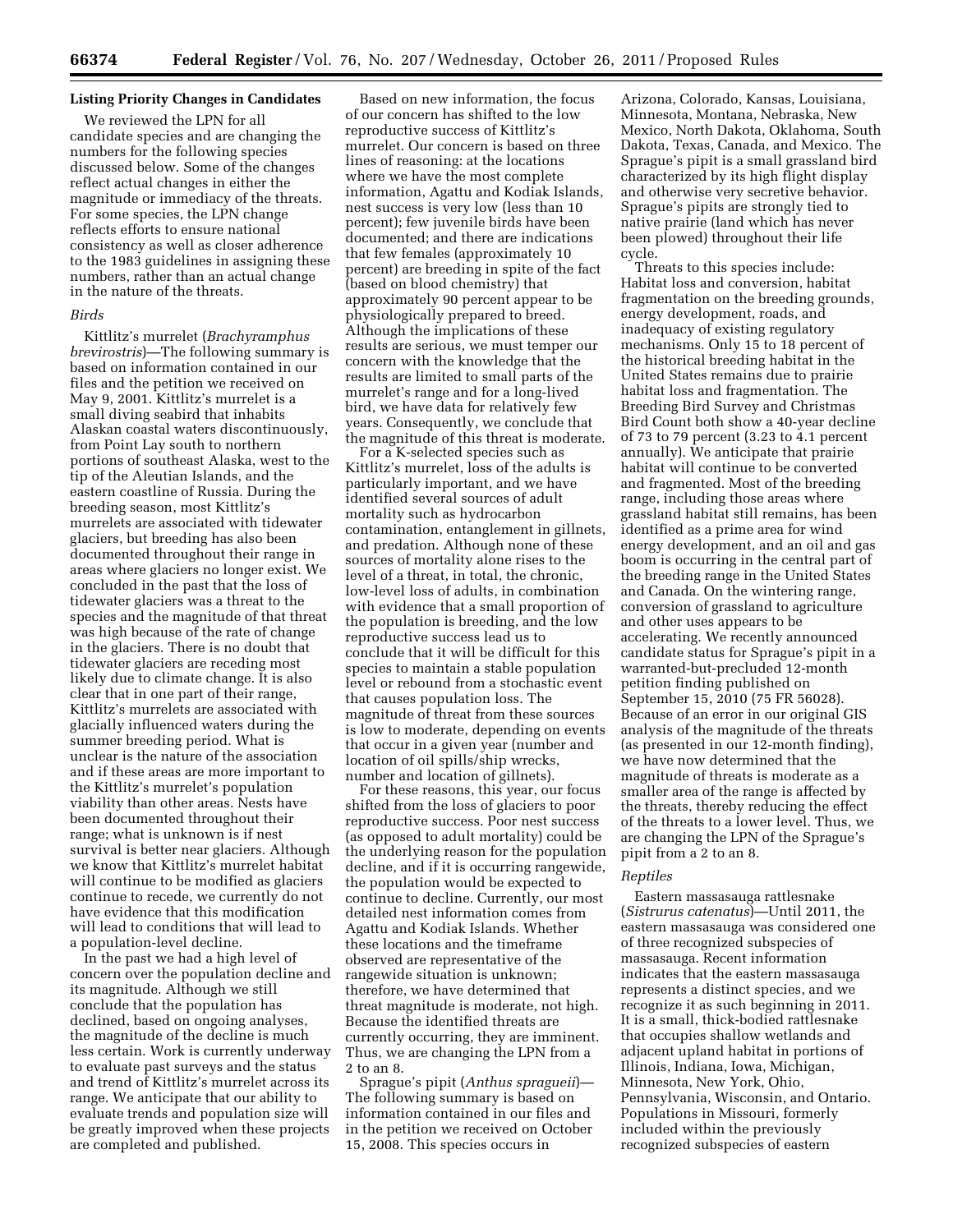massasauga, are now considered to be the western massasauga, *Sistrurus tergeminus tergeminus.* 

Although the current range of *S. catenatus* resembles the species' historical range, the geographic distribution has been restricted by the loss of the species from much of the area within the boundaries of that range. Approximately 40 percent of the counties that were historically occupied by *S. catenatus* no longer support the species. *Sistrurus catenatus* is currently listed as endangered in every State and province in which it occurs, except for Michigan where it is designated as a species of special concern. Each State and Canadian province across the range of *S. catenatus* has lost more than 30 percent, and for the majority more than 50 percent, of their historical populations. Furthermore, less than 35 percent of the remaining populations are considered secure. Approximately 59 percent of the remaining *S. catenatus*  populations occur wholly or in part on public land, and Statewide and sitespecific Candidate Conservation Agreements with Assurances (CCAAs) are currently being developed for many of these areas in Iowa, Illinois, Michigan, and Wisconsin. In 2004, a Candidate Conservation Agreement (CCA) with the Lake County Forest Preserve District in Illinois was completed. In 2005, a CCA with the Forest Preserve District of Cook County in Illinois was completed. In 2006, a CCAA with the Ohio Department of Natural Resources Division of Natural Areas and Preserves was completed for Rome State Nature Preserve in Ashtabula County.

The magnitude of threats is moderate at this time. However, a recently completed extinction risk model, and information provided by species experts, indicates that other populations are likely to suffer additional losses in abundance and genetic diversity and some will likely be extirpated unless threats are removed in the near future. Declines have continued or may be accelerating in several States. Thus, we are monitoring the status of this species to determine if a change in listing priority is warranted. Threats of habitat modification, habitat succession, incompatible land management practices, illegal collection for the pet trade, and human persecution are ongoing and imminent threats to many remaining populations, particularly those inhabiting private lands. We do not believe emergency listing is warranted. We are changing the LPN from a 9 to an 8, reflecting the recent information indicating that this snake

should be recognized as a species rather than a subspecies.

#### *Amphibians*

Relict leopard frog (*Lithobates onca*) (formerly in *Rana*)—The following summary is based on information contained in our files. Natural relict leopard frog populations occur in two general areas in Nevada: near the Overton Arm area of Lake Mead and Black Canyon below Lake Mead. These two areas include a small fraction of the historical distribution of the species. Its historical range included springs, streams, and wetlands within the Virgin River drainage downstream from the vicinity of Hurricane, Utah; along the Muddy River, Nevada; and along the Colorado River from its confluence with the Virgin River downstream to Black Canyon below Lake Mead, Nevada and Arizona.

Factors contributing to the decline of the species include alteration, loss, and degradation of aquatic habitat due to water developments and impoundments, and scouring and erosion; changes in plant communities that result in dense growth and the prevalence of vegetation; introduced predators; climate change; and stochastic events. The presence of chytrid fungus in relict leopard frogs at Lower Blue Point Spring in 2010 warrants further evaluation of the threat of disease to the relict leopard frog. The size of natural and translocated populations is small, and therefore these populations are vulnerable to stochastic events, such as floods and wildfire. Climate change that results in reduced spring flow, habitat loss, and increased prevalence of wildfire would adversely affect relict leopard frog populations.

In 2005, the National Park Service, in cooperation with the Fish and Wildlife Service and other Federal, State, and local partners, developed a conservation agreement and strategy intended to improve the status of the species through prescribed management actions and protection. Conservation actions identified in the agreement and strategy include captive rearing of tadpoles for translocation and refugium populations, habitat and natural history studies, habitat enhancement, population and habitat monitoring, and translocation. New sites within the historical range of the species have been successfully established with captive-reared frogs. Conservation is proceeding under the agreement and strategy; however, additional time is needed to determine whether or not the agreement and strategy will be effective in eliminating or reducing the threats to the point that the relict leopard frog can be removed

from candidate status. In consideration of these conservation efforts and the overall threat level to the species, we determined the magnitude of existing threats is moderate to low. However, because water development and other habitat effects, presence of introduced predators, presence of chytrid fungus, limited distribution, small population size, and climate change are ongoing or will occur in the near future, the threats are imminent. The discovery of chytrid fungus in relict leopard frogs in 2010 is a new and potentially serious threat. Therefore, we changed the LPN from an 11 to an 8 for this species.

#### *Snails*

Huachuca springsnail (*Pyrgulopsis thompsoni*)—The following is based on information contained in our files. No new information was provided in the petition received on May 11, 2004. The Huachuca springsnail inhabits approximately 19 springs in southeastern Arizona and two springs in Sonora, Mexico. The springsnail is typically found in shallow water habitats, often in rocky seeps at the spring source. Potential threats include habitat modification and destruction through catastrophic wildfire and unmanaged grazing. Overall, the threats are low in magnitude because threats are not occurring throughout the range of the species uniformly and not all populations would likely be affected simultaneously by the known threats. The available information indicates that threats are not currently ongoing in or adjacent to occupied habitats. Accordingly, threats are nonimminent. Therefore, we are reducing the LPN from an 8 to an 11 for this species.

#### *Insects*

Meltwater lednian stonefly (*Lednia tumana*)—The following summary is based on information contained in our files and in the petition we received on July 30, 2007. This species is an aquatic insect in the order Plecoptera (stoneflies). Stoneflies are primarily associated with clean, cool streams and rivers. Eggs and nymphs (juveniles) of the meltwater lednian stonefly are found in high-elevation, alpine, and subalpine streams, most typically in locations closely linked to glacial runoff. The species is generally restricted to streams with mean summer water temperature less than 10 °C (50 °F). Adults emerge from the nymph stage and mate in streamside vegetation. The only known meltwater lednian stonefly occurrences are within Glacier National Park (NP), Montana. Climate change, and the associated effects of glacier loss (with glaciers predicted to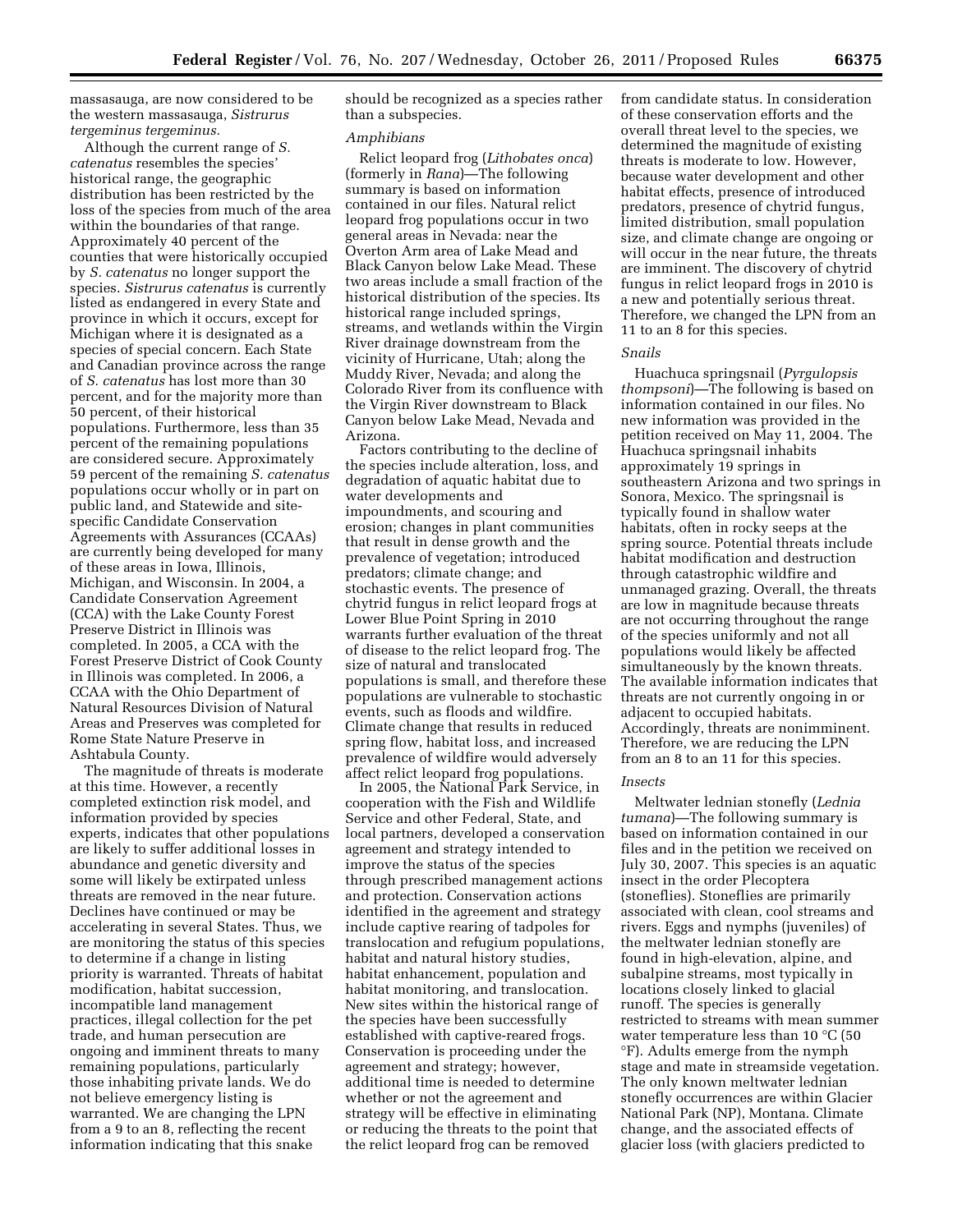be gone by 2030), reduced streamflows, and increased water temperatures, is expected to significantly reduce the occurrence of populations and extent of suitable habitat for the species in Glacier NP. In addition, the existing regulatory mechanisms do not address environmental changes due to global climate change. We recently announced candidate status for the meltwater lednian stonefly in a warranted-butprecluded 12-month petition finding published on April 5, 2011 (76 FR 18684). We originally assigned the species an LPN of 4 based on three criteria: (1) The high magnitude of threat, which is projected to substantially reduce the amount of suitable habitat relative to the species' current range; (2) the low imminence of the threat based on the lack of documented evidence that populations are being affected by climate change now; and (3) the taxonomic status of the species, which was the only described member of its genus (monotypic taxon). Recently, stonefly specimens discovered in Mount Rainier NP, North Cascades NP, and in the Sierra Nevada Mountains of California have been formally described as two additional species in the *Lednia* genus—*L. borealis* and *L. sierra*—which indicates that the meltwater lednian stonefly is no longer in a monotypic genus. Based on this new taxonomic information, we are changing the LPN of this species from a 4 to a 5.

#### *Arachnids*

Warton's cave meshweaver (*Cicurina wartoni*)—The following summary is based on information contained in our files. No new information was provided in the petition received on May 11, 2004. Warton's Cave meshweaver is an eyeless, cave-dwelling, unpigmented, 0.23-inch-long invertebrate known only from female specimens. This meshweaver is known to occur in only one cave (Pickle Pit) in Travis County, Texas. Primary threats to the species and its habitat are predation and competition from red-imported fire ants, surface and subsurface effects from polluted runoff from an adjacent subdivision, unauthorized entry into the area surrounding the cave, and trash dumping that may include toxic materials near the feature. The magnitude of threats is low to moderate based on observations made during an April 5, 2011, site visit. In addition, Pickle Pit occurs in a preserve established for mitigation for the endangered golden-cheeked warbler; hence the meshweaver receives some protection. Due to a reduction in the

magnitude of threats, we changed the LPN for this species from a 2 to an 8.

#### **Candidate Removals**

As summarized below, we have evaluated the threats to the following species and considered factors that, individually and in combination, currently or potentially could pose a risk to these species and their habitats. After a review of the best available scientific and commercial data, we conclude that listing these species under the Endangered Species Act is not warranted because these species are not likely to become an endangered species within the foreseeable future throughout all or a significant portion of their ranges. Therefore, we find that proposing a rule to list them is not warranted, and we no longer consider them to be candidate species for listing. We will continue to monitor the status of these species and to accept additional information and comments concerning this finding. We will reconsider our determination in the event that new information indicates that the threats to the species are of a considerably greater magnitude or imminence than identified through assessments of information contained in our files, as summarized here.

# *Snails*

Gila springsnail (*Pyrgulopsis gilae*)— The following summary is based on information contained in our files and the petition we received on November 20, 1985. Also see our 12-month petition finding published in the **Federal Register** on October 4, 1988 (53 FR 38969). The Gila springsnail is an aquatic species previously known from 13 populations in New Mexico. Surveys conducted in 2008 and 2009 located 37 additional populations, bringing the known total to 50.

The long-term persistence of the Gila springsnail is contingent upon protection of the riparian corridor and maintenance of flow to ensure continuous, oxygenated, flowing water within the species' required thermal range. Based on new information, we now foresee no threats to the habitat of the Gila springsnail. Disturbance to the species from recreational activity is occurring rarely, with minimal effects to the species, and is not likely to become a threat in the foreseeable future due to the inaccessibility of the springsnail populations. Livestock grazing may have affected Gila springsnails in the past, but exclusion of livestock from the riparian habitat has removed this threat. Current springsnail populations are located in areas with minimal fire or flood risk. Groundwater use for

geothermal development is unlikely to occur within Gila springsnail habitat. Additionally, the discovery of additional populations in 2008 and 2009 reveals the species is secure from stochastic, habitat-modifying events.

The distribution of the species and variance in the location of its habitat reduces the risk of the loss of the species from stochastic, habitatmodifying events. We have no indication that collection of the species is occurring, other than rarely by researchers confirming its discovery at new springs. Also, as the Gila springsnail occurs on Forest Service land with limited access, we do not anticipate any future collections for other purposes. There are no known diseases that affect Gila springsnails, and no native or nonnative predators occur at these springs. Additionally, we are not aware of any introduced species at the springs that would affect the springsnails.

The effects of future climate change may serve to exacerbate habitat loss from other factors. However, as we have determined that the Gila springsnail is not threatened with habitat loss, we cannot predict with any certainty that the effects of climate change will exacerbate any future habitat concerns sufficiently to consider climate change, on its own, a threat to the species. Therefore, we have determined that climate change is not currently a threat to the Gila springsnail now or in the foreseeable future. In conclusion, due to the lack of threats to the continued existence of the Gila springsnail under any of the five factors now or in the foreseeable future, we find that the Gila springsnail does not meet the definition of a threatened or endangered species and no longer warrants listing throughout all or a significant portion of its range, and we removed it from the candidate list.

New Mexico springsnail (*Pyrgulopsis thermalis*)—The following summary is based on information contained in our files and the petition received on November 20, 1985. Also see our 12 month petition finding published on October 4, 1988 (53 FR 38969). The New Mexico springsnail is an aquatic species that was previously known from only two separate populations associated with a series of spring-brook systems along the Gila River in the Gila National Forest in Grant County, New Mexico. Subsequent surveys in 2008 and 2009 discovered 12 additional populations, for a total of 14 separate populations.

The long-term persistence of the New Mexico springsnail is contingent upon protection of the riparian corridor and maintenance of flow to ensure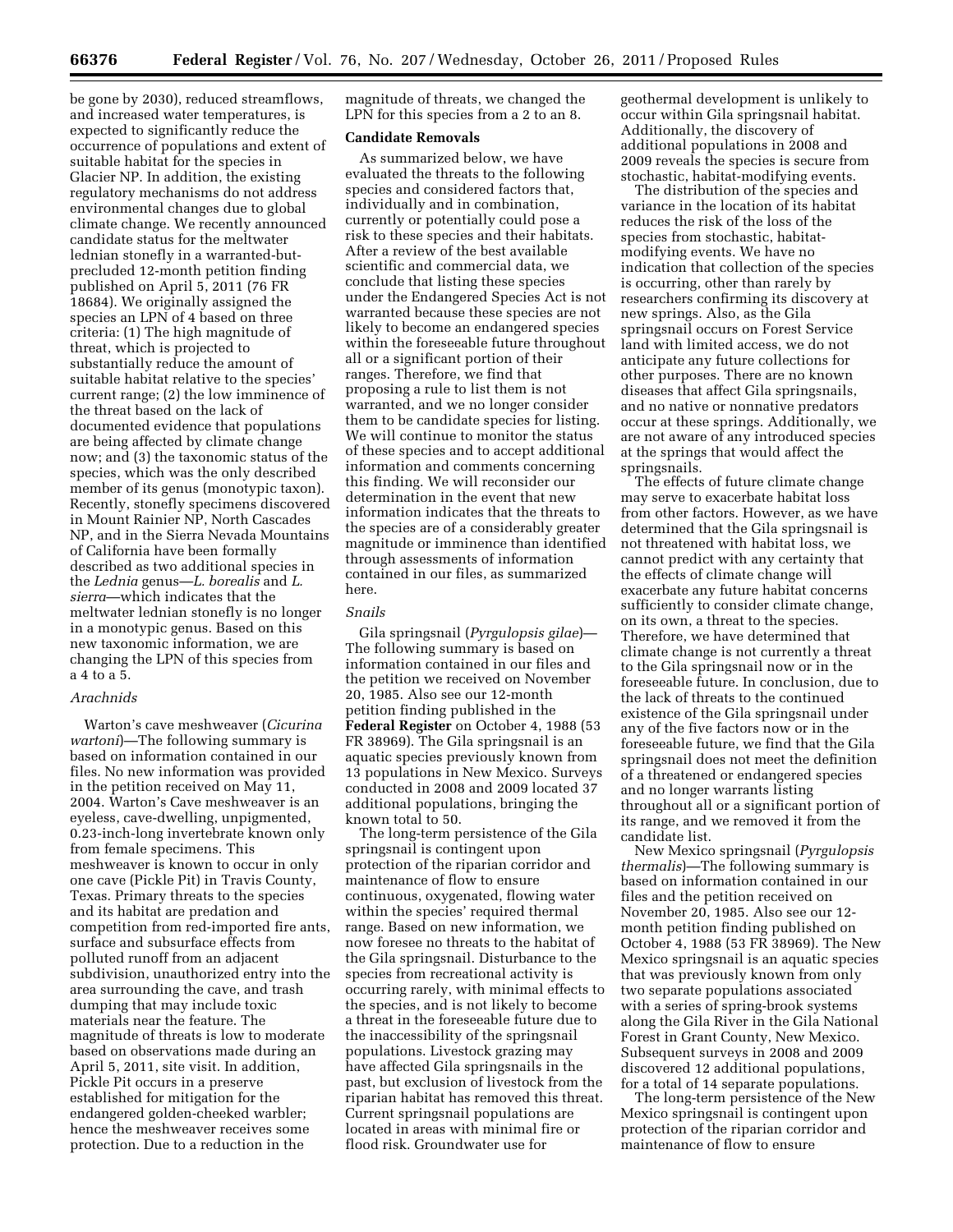continuous, oxygenated, flowing water within the species' required thermal range. Based on new information, we now foresee no threats to the habitat of the New Mexico springsnail. Disturbance to the species from recreational activity is occurring rarely, with minimal impacts to the species, and is not likely to become a threat in the foreseeable future due to the inaccessibility of the springsnail populations. Livestock grazing may have affected New Mexico springsnails in the past, but exclusion of livestock from the riparian habitat has removed this threat. Current springsnail populations are located in areas with minimal fire or flood risk. Groundwater use for geothermal development is unlikely to occur within New Mexico springsnail habitat. Additionally, the discovery of additional populations in 2008 and 2009 reveals the species is secure from stochastic, habitatmodifying events.

The distribution of the species and variance in the location of its habitat reduces the risk of the loss of the species from stochastic, habitatmodifying events. We have no indication that collection of the species is occurring, other than rarely by researchers confirming its discovery at new springs. Also, as the New Mexico springsnail occurs on Forest Service land with limited access, we do not anticipate any future collections for other purposes. There are no known diseases that affect New Mexico springsnails, and no native or nonnative predators occur at these springs. Additionally, we are not aware of any introduced species at the springs that would affect the springsnails.

The effects of future climate change may serve to exacerbate habitat loss from other factors. However, as we have determined that the New Mexico springsnail is not threatened with habitat loss, we cannot predict with any certainty that the effects of climate change will exacerbate any future habitat concerns sufficiently to consider climate change, on its own, a threat to the species. Therefore, we have determined that climate change is not currently a threat to the New Mexico springsnail now or in the foreseeable future.

In conclusion, due to the lack of threats to the continued existence of the New Mexico springsnail under any of the five factors now or in the foreseeable future, we find that the New Mexico springsnail does not meet the definition of a threatened or endangered species and no longer warrants listing throughout all or a significant portion of its range. As a result, we have removed it from the candidate list.

#### *Insects*

Wekiu bug (*Nysius wekiuicola*)—The following summary is based on information contained in our files. No new information was provided in the petition we received on May 11, 2004. The wekiu bug belongs to the true bug family, Lygaeidae, and occurs only on the summit of Mauna Kea on the island of Hawaii. The wekiu bug was believed to be limited in range to six pu'us (cinder cones) in the summit area and was threatened by loss of habitat on Mauna Kea due to development of observatory facilities, which was believed to be causing a severe decline in its numbers. Surveys and other studies carried out over the last 11 years suggest the wekiu bug has a broader distribution on Mauna Kea than previously known. Surveys now indicate that the wekiu bug is currently found on 16 pu'us. Two of these 16 pu'us occur in an area that has undergone development of astronomy observatory facilities. The previous trend toward loss of habitat due to observatory construction has been curtailed, and no new construction, including the currently planned Thirtymeter Telescope project, will occur on any pu'u occupied by the species. Management of the Mauna Kea summit area by the Office of Mauna Kea Management includes continued monitoring of the wekiu bug and its habitat, and scientific studies to assist in managing and protecting wekiu bug populations and habitat. The 2000 Mauna Kea Science Reserve Management Plan, the Mauna Kea Comprehensive Management Plan, the four subplans (natural resources management plan, cultural resources management plan, decommissioning plan, and public access plan), and a procedure for formal review of new projects on Mauna Kea all contribute to the protection and conservation of the wekiu bug.

Studies over the last 11 years also indicate the wekiu bug has a stable population, and demonstrate that this species exhibits extreme variability in terms of annual densities at any given site, such that the normal bounds of natural population variance for this species are much wider than previously understood. Based on our review of the best available information we no longer conclude that threats across the wekiu bug's expanded range put the species in danger of extinction. In summary, because the wekiu bug is likely stable in numbers, the wekiu bug is more widespread than previously believed,

current threats are minimized and restricted within the larger range of the species, and future potential threats are monitored, we find the wekiu bug does not meet the definition of a threatened or endangered species and no longer warrants listing throughout all or a significant portion of its range. Thus, we have removed it from candidate status.

#### **Petition Findings**

The ESA provides two mechanisms for considering species for listing. One method allows the Secretary, on his own initiative, to identify species for listing under the standards of section 4(a)(1). We implement this through the candidate program, discussed above. The second method for listing a species provides a mechanism for the public to petition us to add a species to the Lists. The CNOR serves several purposes as part of the petition process: (1) In some instances (in particular, for petitions to list species that the Service has already identified as candidates on its own initiative), it serves as the petition finding; (2) it serves as a ''resubmitted'' petition finding that the ESA requires the Service to make each year; and (3) it documents the Service's compliance with the statutory requirement to monitor the status of species for which listing is warranted-but-precluded to ascertain if they need emergency listing.

First, the CNOR serves as a petition finding in some instances. Under section 4(b)(3)(A), when we receive a listing petition, we must determine within 90 days, to the maximum extent practicable, whether the petition presents substantial information indicating that listing may be warranted (a ''90-day finding''). If we make a positive 90-day finding, we must promptly commence a status review of the species under section  $4(b)(3)(A)$ ; we must then make and publish one of three possible findings within 12 months of the receipt of the petition (a ''12-month finding''):

(1) The petitioned action is not warranted;

(2) The petitioned action is warranted (in which case we are required to promptly publish a proposed regulation to implement the petitioned action; once we publish a proposed rule for a species, section 4(b)(5) and 4(b)(6) govern further procedures regardless of whether we issued the proposal in response to a petition); or

(3) The petitioned action is warranted but (a) the immediate proposal of a regulation and final promulgation of a regulation implementing the petitioned action is precluded by pending proposals to determine whether any species is endangered or threatened, and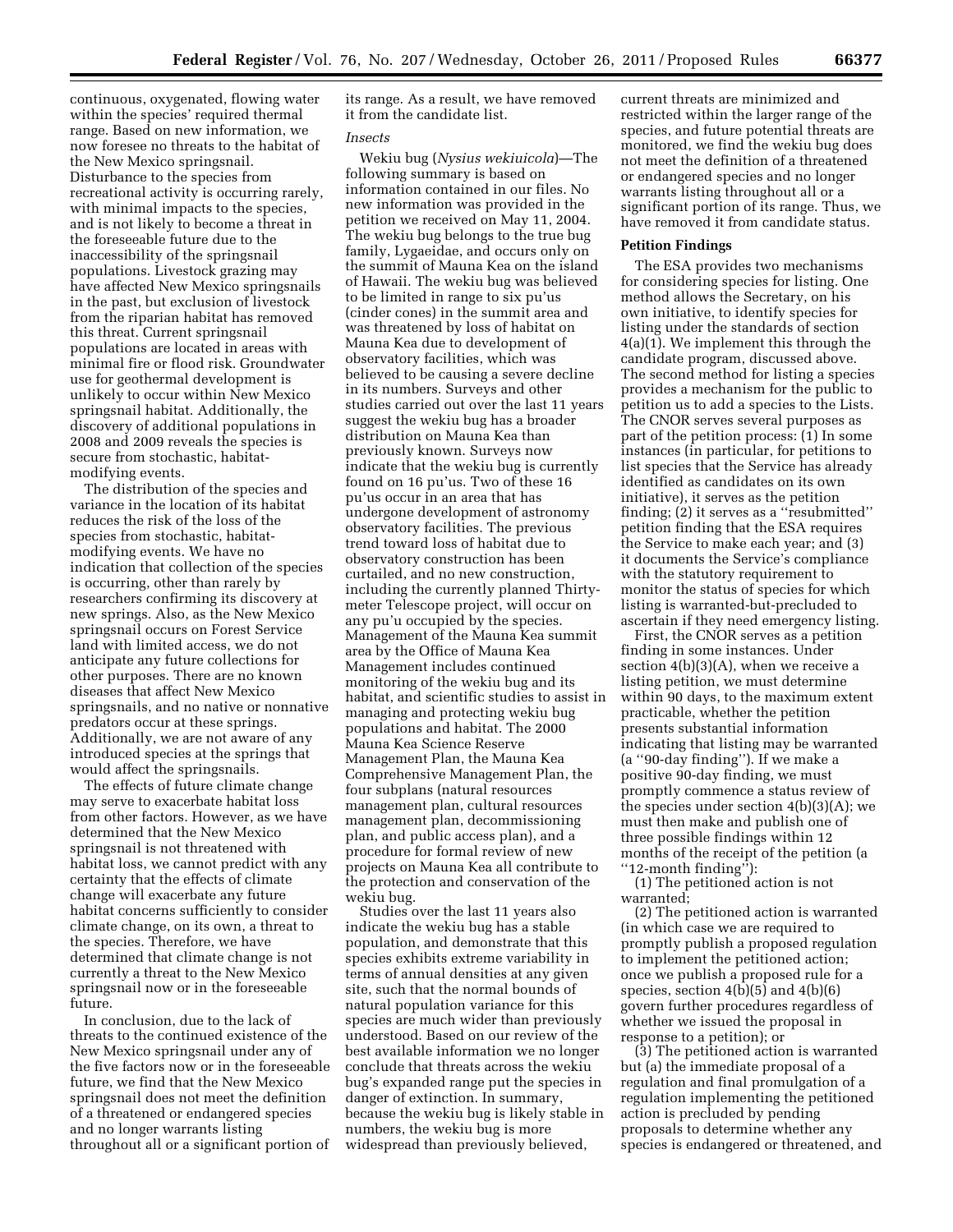(b) expeditious progress is being made to add qualified species to the Lists of Endangered or Threatened Wildlife and Plants. (We refer to this third option as a ''warranted-but-precluded finding.'').

We define ''candidate species'' to mean those species for which the Service has on file sufficient information on biological vulnerability and threat(s) to support issuance of a proposed rule to list, but for which issuance of the proposed rule is precluded (61 FR 64481; December 5, 1996). This standard for making a species a candidate through our own initiative is identical to the standard for making a warranted-but-precluded 12 month petition finding on a petition to list, and we add all petitioned species for which we have made a warrantedbut-precluded 12-month finding to the candidate list.

Therefore, all candidate species identified through our own initiative already have received the equivalent of substantial 90-day and warranted-butprecluded 12-month findings. Nevertheless, we review the status of the newly petitioned candidate species and through this CNOR publish specific section  $4(b)(3)$  findings (i.e., substantial 90-day and warranted-but-precluded 12 month findings) in response to the petitions to list these candidate species. We publish these findings as part of the first CNOR following receipt of the petition. On April 20, 2010, we received a petition to list the magnificent ramshorn (see summary above under New Candidates) after we had initiated our assessment of this species for candidate status. In addition, the following species that were already on our candidate list were also included in this petition: Black Warrior waterdog, sicklefin redhorse, rabbitsfoot, black mudalia, Coleman cave beetle, and *Solidago plumosa* (Yadkin River goldenrod). The petition did not provide any new information on these species. We published a separate substantial 90 day finding for all of the above species on September 27, 2011 (76 FR 59836). As part of this notice, we are making the warranted-but-precluded 12-month finding for these species. We have identified the candidate species for which we received petitions by the code "C\*" in the category column on the left side of Table 1 below.

Second, the CNOR serves as a ''resubmitted'' petition finding. Section 4(b)(3)(C)(i) of the ESA requires that when we make a warranted-butprecluded finding on a petition, we are to treat such a petition as one that is resubmitted on the date of such a finding. Thus, we must make a 12 month petition finding in compliance

with section 4(b)(3)(B) of the ESA at least once a year, until we publish a proposal to list the species or make a final not-warranted finding. We make these annual findings for petitioned candidate species through the CNOR.

Third, through undertaking the analysis required to complete the CNOR, the Service determines if any candidate species needs emergency listing. Section 4(b)(3)(C)(iii) of the ESA requires us to ''implement a system to monitor effectively the status of all species'' for which we have made a warranted-but-precluded 12-month finding, and to ''make prompt use of the [emergency listing] authority [under section 4(b)(7)] to prevent a significant risk to the well being of any such species.'' The CNOR plays a crucial role in the monitoring system that we have implemented for all candidate species by providing notice that we are actively seeking information regarding the status of those species. We review all new information on candidate species as it becomes available, prepare an annual species assessment form that reflects monitoring results and other new information, and identify any species for which emergency listing may be appropriate. If we determine that emergency listing is appropriate for any candidate we will make prompt use of the emergency listing authority under section 4(b)(7). For example, on August 10, 2011, we emergency listed the Miami blue butterfly (76 FR 49542). We have been reviewing and will continue to review, at least annually, the status of every candidate, whether or not we have received a petition to list it. Thus, the CNOR and accompanying species assessment forms constitute the Service's annual finding on the status of petitioned species under section  $4(b)(3)(C)(i)$  of the ESA.

A number of court decisions have elaborated on the nature and specificity of information that must be considered in making and describing the petition findings in the CNOR. The CNOR published on November 9, 2009 (74 FR 57804), describes these court decisions in further detail. As with previous CNORs, we continue to incorporate information of the nature and specificity required by the courts. For example, we include a description of the reasons why the listing of every petitioned candidate species is both warranted and precluded at this time. We make our determinations of preclusion on a nationwide basis to ensure that the species most in need of listing will be addressed first and also because we allocate our listing budget on a nationwide basis (see below). Regional priorities can also be discerned from

Table 1, below, which includes the lead region and the LPN for each species. Our preclusion determinations are further based upon our budget for listing activities for unlisted species only, and we explain the priority system and why the work we have accomplished does preclude action on listing candidate species.

In preparing this CNOR, we reviewed the current status of, and threats to, the 204 candidates and 5 listed species for which we have received a petition and for which we have found listing or reclassification from threatened to endangered to be warranted but precluded. Included in this work is our review of the current status of, and threats to, the Canada lynx in New Mexico for which we received a petition to add that State to the listed range. We find that the immediate issuance of a proposed rule and timely promulgation of a final rule for each of these species has been, for the preceding months, and continues to be, precluded by higher priority listing actions. Additional information that is the basis for this finding is found in the species assessments and our administrative record for each species.

Our review included updating the status of, and threats to, petitioned candidate or listed species for which we published findings, under section 4(b)(3)(B) of the ESA, in the previous CNOR. We have incorporated new information we gathered since the prior finding and, as a result of this review, we are making continued warrantedbut-precluded 12-month findings on the petitions for these species.

The immediate publication of proposed rules to list these species was precluded by our work on higher priority listing actions, listed below, during the period from October 1, 2010, through September 30, 2011. We will continue to monitor the status of all candidate species, including petitioned species, as new information becomes available to determine if a change in status is warranted, including the need to emergency-list a species under section 4(b)(7) of the ESA.

In addition to identifying petitioned candidate species in Table 1 below, we also present brief summaries of why each of these candidates warrants listing. More complete information, including references, is found in the species assessment forms. You may obtain a copy of these forms from the Regional Office having the lead for the species, or from the Fish and Wildlife Service's Internet Web site: *[http://ecos.](http://ecos.fws.gov/tess_public/pub/SpeciesReport.do?listingType=C&mapstatus=1) fws.gov/tess*\_*[public/pub/Species](http://ecos.fws.gov/tess_public/pub/SpeciesReport.do?listingType=C&mapstatus=1) [Report.do?listingType=C&mapstatus=1.](http://ecos.fws.gov/tess_public/pub/SpeciesReport.do?listingType=C&mapstatus=1)*  As described above, under section 4 of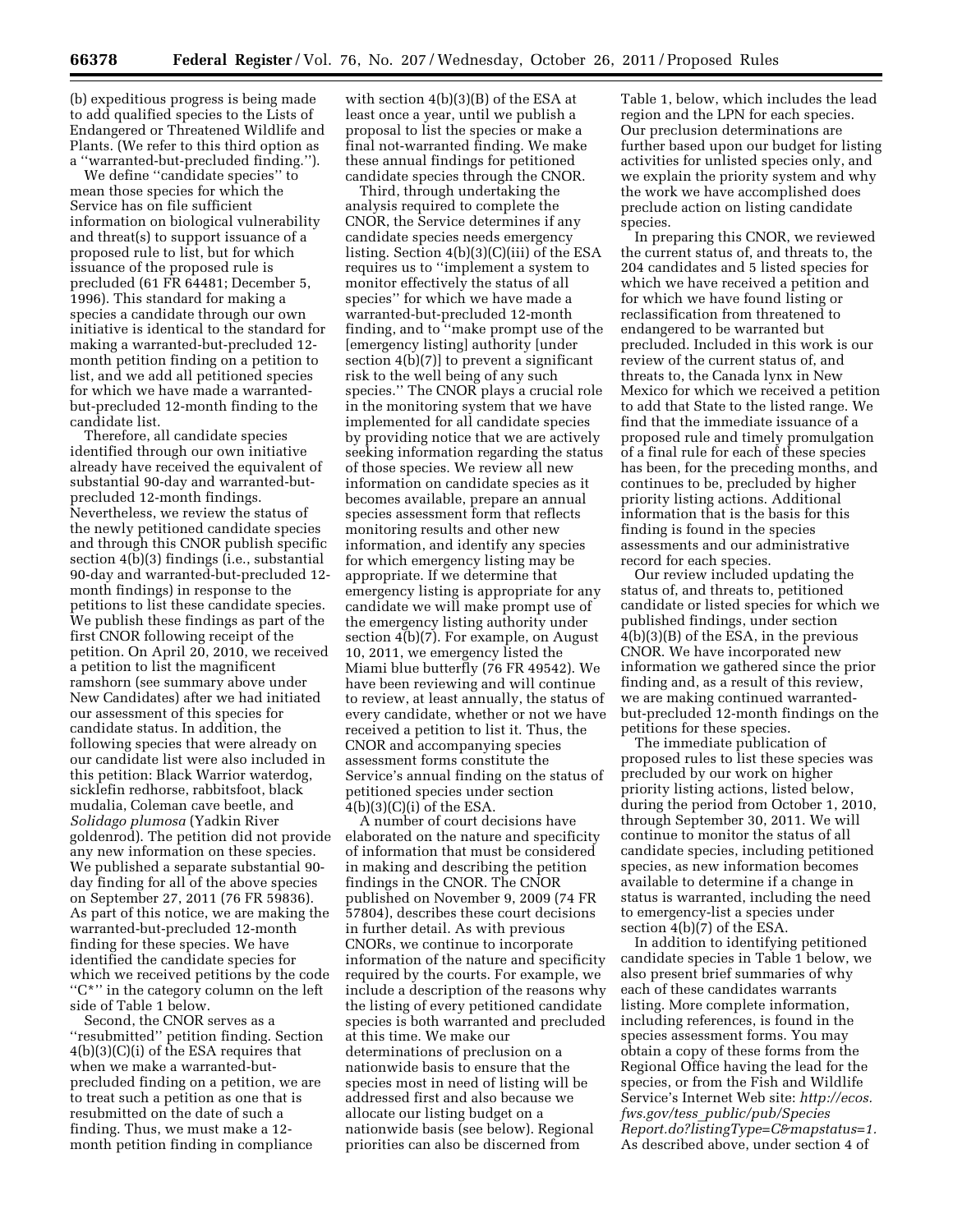the ESA, we may identify and propose species for listing based on the factors identified in section 4(a)(1), and section 4 also provides a mechanism for the public to petition us to add species to the Lists of Endangered or Threatened Wildlife and Plants under the ESA. Below we describe the actions that continue to preclude the immediate proposal and final promulgation of a regulation implementing each of the petitioned actions for which we have made a warranted-but-precluded finding, and we describe the expeditious progress we are making to add qualified species to, and remove species from, the Lists of Endangered or Threatened Wildlife and Plants.

### *Preclusion and Expeditious Progress*

Preclusion is a function of the listing priority of a species in relation to the resources that are available and the cost and relative priority of competing demands for those resources. Thus, in any given fiscal year (FY), multiple factors dictate whether it will be possible to undertake work on a listing proposal regulation or whether promulgation of such a proposal is precluded by higher priority listing actions.

The resources available for listing actions are determined through the annual Congressional appropriations process. The appropriation for the Listing Program is available to support work involving the following listing actions: Proposed and final listing rules; 90-day and 12-month findings on petitions to add species to the Lists of Endangered and Threatened Wildlife and Plants (Lists) or to change the status of a species from threatened to endangered; annual ''resubmitted'' petition findings on prior warrantedbut-precluded petition findings as required under section 4(b)(3)(C)(i) of the ESA; critical habitat petition findings; proposed and final rules designating critical habitat; and litigation-related, administrative, and program-management functions (including preparing and allocating budgets, responding to Congressional and public inquiries, and conducting public outreach regarding listing and critical habitat). The work involved in preparing various listing documents can be extensive, and may include, but is not limited to: Gathering and assessing the best scientific and commercial data available and conducting analyses used as the basis for our decisions; writing and publishing documents; and obtaining, reviewing, and evaluating public comments and peer-review comments on proposed rules and incorporating relevant information into

final rules. The number of listing actions that we can undertake in a given year also is influenced by the complexity of those listing actions; that is, more complex actions generally are more costly. The median cost for preparing and publishing a 90-day finding is \$39,276; for a 12-month finding, \$100,690; for a proposed rule with critical habitat, \$345,000; and for a final listing rule with critical habitat, \$305,000.

We cannot spend more than is appropriated for the Listing Program without violating the Anti-Deficiency Act (see 31 U.S.C. 1341(a)(1)(A)). In addition, in FY 1998 and for each fiscal year since then, Congress has placed a statutory cap on funds which may be expended for the Listing Program, equal to the amount expressly appropriated for that purpose in that fiscal year. This cap was designed to prevent funds appropriated for other functions under the ESA (for example, recovery funds for removing species from the Lists), or for other Service programs, from being used for Listing Program actions (see House Report 105–163, 105th Congress, 1st Session, July 1, 1997).

Since FY 2002, the Service's budget has included a critical habitat subcap to ensure that some funds are available for other work in the Listing Program (''The critical habitat designation subcap will ensure that some funding is available to address other listing activities'' (House Report No. 107–103, 107th Congress, 1st Session, June 19, 2001)). In FY 2002 and each year until FY 2006, the Service has had to use virtually the entire critical habitat subcap to address courtmandated designations of critical habitat, and consequently none of the critical habitat subcap funds have been available for other listing activities. In some FYs since 2006, we have been able to use some of the critical habitat subcap funds to fund proposed listing determinations for high-priority candidate species. In other FYs, while we were unable to use any of the critical habitat subcap funds to fund proposed listing determinations, we did use some of this money to fund the critical habitat portion of some proposed listing determinations so that the proposed listing determination and proposed critical habitat designation could be combined into one rule, thereby being more efficient in our work. For FY 2011, we were again able to use some of the critical habitat subcap funds to fund proposed listing determination.

We make our determinations of preclusion on a nationwide basis to ensure that the species most in need of listing will be addressed first and also because we allocate our listing budget

on a nationwide basis. Through the listing cap, the critical habitat subcap, and the amount of funds needed to address court-mandated critical habitat designations, Congress and the courts have in effect determined the amount of money available for other listing activities nationwide. Therefore, the funds in the listing cap, other than those needed to address court-mandated critical habitat for already listed species, represent the resources we must take into consideration when we make our determinations of preclusion and expeditious progress.

Congress identified the availability of resources as the only basis for deferring the initiation of a rulemaking that is warranted. The Conference Report accompanying Public Law 97–304, which established the current statutory deadlines and the warranted-butprecluded finding, states that the amendments were ''not intended to allow the Secretary to delay commencing the rulemaking process for any reason other than that the existence of pending or imminent proposals to list species subject to a greater degree of threat would make allocation of resources to such a petition [that is, for a lower-ranking species] unwise.'' Although that statement appeared to refer specifically to the ''to the maximum extent practicable'' limitation on the 90-day deadline for making a ''substantial information'' finding, that finding is made at the point when the Service is deciding whether or not to commence a status review that will determine the degree of threats facing the species, and therefore the analysis underlying the statement is more relevant to the use of the warranted-butprecluded finding, which is made when the Service has already determined the degree of threats facing the species and is deciding whether or not to commence a rulemaking.

In FY 2011, on April 15, 2011, Congress passed the Full-Year Continuing Appropriations Act (Pub. L. 112–10), which provided funding through September 30, 2011. The Service was provided \$20,902,000 for the listing program. Of that, the Service used \$9,472,000 for determinations of critical habitat for already listed species. Also \$500,000 was appropriated for foreign species listings under the ESA. The Service thus had \$10,930,000 available to fund work in the following categories: Compliance with court orders and court-approved settlement agreements requiring that petition findings or listing determinations be completed by a specific date; section 4 (of the ESA) listing actions with absolute statutory deadlines; essential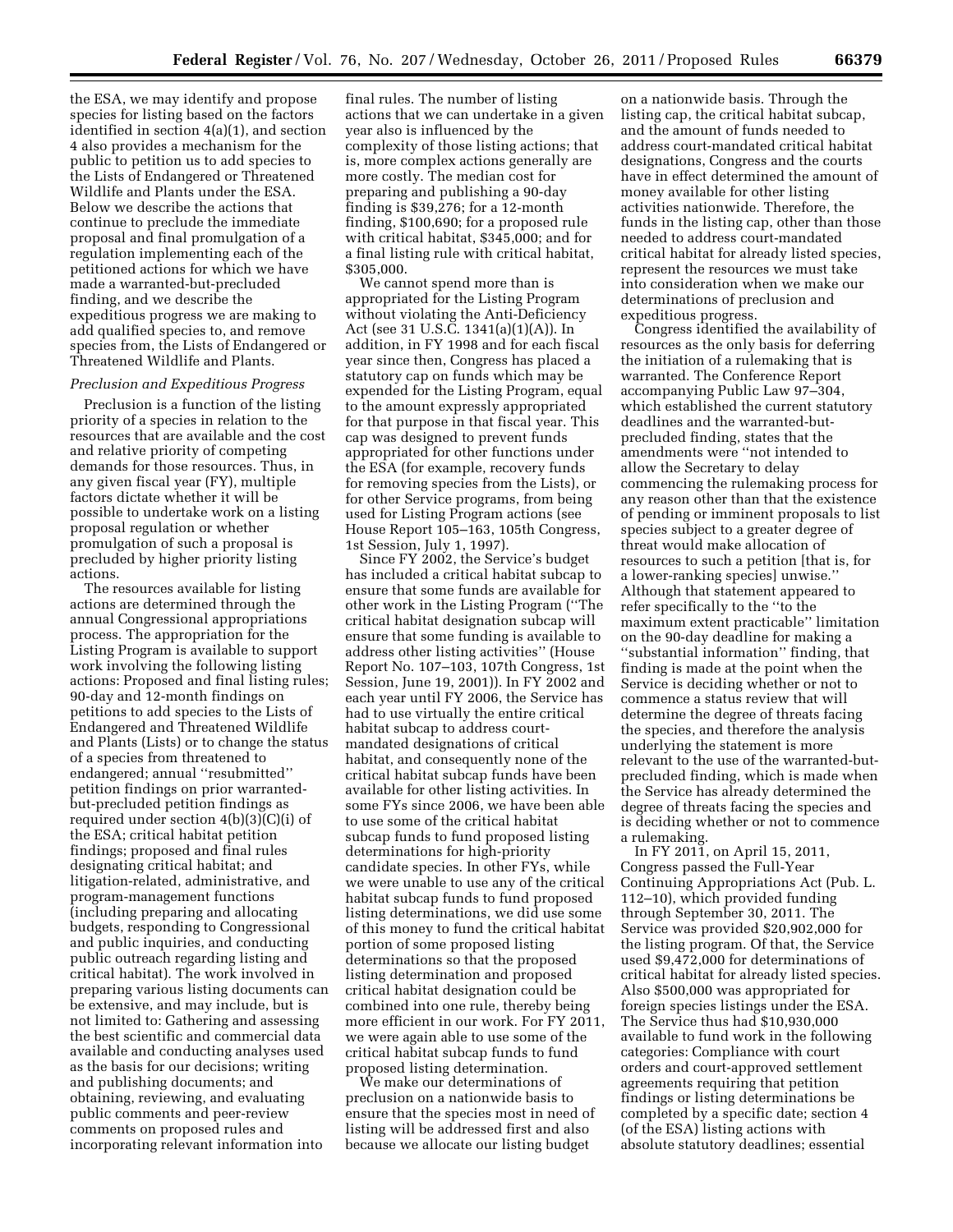litigation-related, administrative, and listing program-management functions; and high-priority listing actions for some of our candidate species. In FY 2010, the Service received many new petitions and a single petition to list 404 species. The receipt of petitions for a large number of species is consuming the Service's listing funding that is not dedicated to meeting court-ordered commitments. Absent some ability to balance effort among listing duties under existing funding levels, the Service was only able to initiate a few new listing determinations for candidate species in FY 2011.

In 2009, the responsibility for listing foreign species under the ESA was transferred from the Division of Scientific Authority, International Affairs Program, to the Endangered Species Program. Therefore, starting in FY 2010, we used a portion of our funding to work on the actions described above for listing actions related to foreign species. In FY 2011, we allocated \$500,000 for work on listing actions for foreign species, which reduced funding available for domestic listing actions. Although there are no foreign species issues included in our high-priority listing actions (these are accounted for separately in the Annual Notice of Review for foreign species published on May 3, 2011 (76 FR 25150)), many actions had statutory or court-approved settlement deadlines, thus increasing their priority. The budget allocations for each specific listing action are identified in the Service's FY 2011 Allocation Table (part of our record).

Because of the large number of highpriority species, we further ranked the candidate species with an LPN of 2 by using the following extinction-risk type criteria: International Union for the

Conservation of Nature and Natural Resources (IUCN) Red list status/rank, Heritage rank (provided by NatureServe), Heritage threat rank (provided by NatureServe), and species currently with fewer than 50 individuals, or 4 or fewer populations. Those species with the highest IUCN rank (critically endangered), the highest Heritage rank (G1), the highest Heritage threat rank (substantial, imminent threats), and currently with fewer than 50 individuals, or fewer than 4 populations, originally comprised a group of approximately 40 candidate species (''Top 40''). These 40 candidate species have had the highest priority to receive funding to work on a proposed listing determination. As we work on proposed and final listing rules for those 40 candidates, we apply the ranking criteria to the next group of candidates with an LPN of 2 and 3 to determine the next set of highest priority candidate species. Finally, proposed rules for reclassification of threatened species to endangered are lower priority, because as listed species, they are already afforded the protections of the ESA and implementing regulations. However, for efficiency reasons, we may choose to work on a proposed rule to reclassify a species to endangered if we can combine this with work that is subject to a court-determined deadline.

With our workload so much bigger than the amount of funds we have to accomplish it, it is important that we be as efficient as possible in our listing process. Therefore, as we work on proposed rules for the highest priority species in the next several years, we are preparing multi-species proposals when appropriate, and these may include species with lower priority if they overlap geographically or have the same threats as a species with an LPN of 2.

### FY 2011 COMPLETED LISTING ACTIONS

In addition, we take into consideration the availability of staff resources when we determine which high-priority species will receive funding to minimize the amount of time and resources required to complete each listing action.

Based on these prioritization factors, we continue to find that proposals to list the petitioned candidate species included in Table 1 are all precluded by higher priority listing actions including those with court-ordered and courtapproved settlement agreements, listing actions with absolute statutory deadlines, and work on proposed listing determinations for candidate species with higher listing priorities.

As explained above, a determination that listing is warranted but precluded must also demonstrate that expeditious progress is being made to add and remove qualified species to and from the Lists of Endangered and Threatened Wildlife and Plants. As with our ''precluded'' finding, the evaluation of whether progress in adding qualified species to the Lists has been expeditious is a function of the resources available for listing and the competing demands for those funds. (Although we do not discuss it in detail here, we are also making expeditious progress in removing species from the list under the Recovery program in light of the resource available for delisting, which is funded by a separate line item in the budget of the Endangered Species Program. During FY 2011, we have completed delisting rules for three species.) Given the limited resources available for listing, we find that we made expeditious progress in FY 2011 in the Listing Program. This progress included preparing and publishing the following determinations:

| <b>Publication date</b> | Title                                                                                                                                                      | Actions                                                                    | FR pages          |
|-------------------------|------------------------------------------------------------------------------------------------------------------------------------------------------------|----------------------------------------------------------------------------|-------------------|
|                         | Endangered Status for the Altamaha<br>Spinymussel and Designation of Critical<br>Habitat.                                                                  | Proposed Listing Endangered                                                | 75 FR 61664-61690 |
|                         | 12-Month Finding on a Petition to list the<br>Sacramento Splittail as Endangered or<br>Threatened.                                                         | Notice of 12-Month petition finding, Not   75 FR 62070-62095<br>warranted. |                   |
| 10/28/2010              | Endangered Status and Designation of<br>Critical Habitat for Spikedace and Loach<br>Minnow.                                                                | Proposed Listing Endangered (uplisting)                                    | 75 FR 66481-66552 |
|                         | 90-Day Finding on a Petition to List the<br>Bay Springs Salamander as Endan-<br>gered.                                                                     | Notice of 90-day Petition Finding, Not sub-<br>stantial.                   | 75 FR 67341-67343 |
|                         | Determination of Endangered Status for<br>the Georgia Pigtoe Mussel, Interrupted<br>Rocksnail, and Rough Hornsnail and<br>Designation of Critical Habitat. |                                                                            | 75 FR 67511-67550 |
| 11/2/2010               | Listing the Rayed Bean and Snuffbox as<br>Endangered.                                                                                                      | Proposed Listing Endangered                                                | 75 FR 67551-67583 |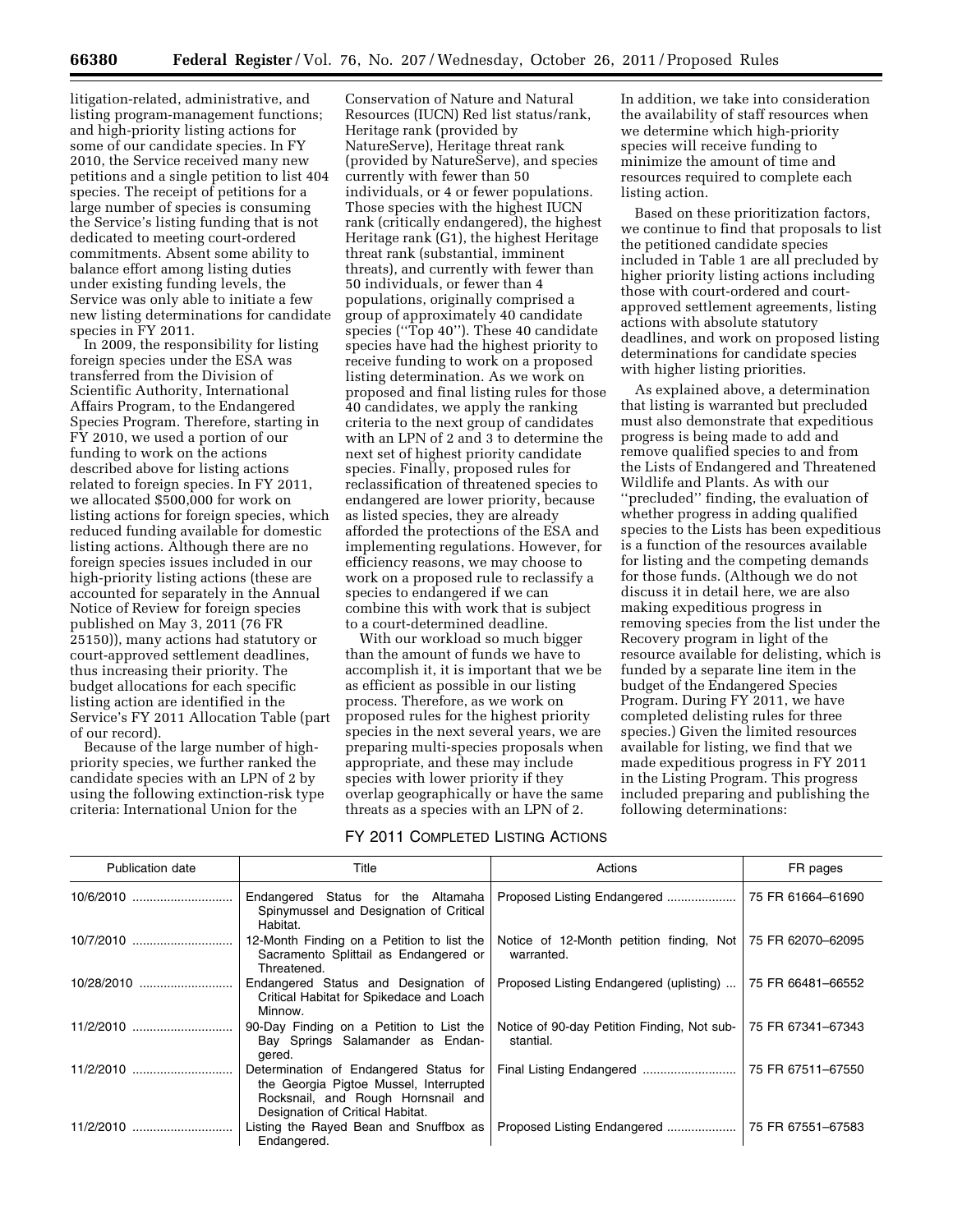۰

# FY 2011 COMPLETED LISTING ACTIONS—Continued

| Publication date | Title                                                                                                                                                                                       | Actions                                                                            | FR pages          |
|------------------|---------------------------------------------------------------------------------------------------------------------------------------------------------------------------------------------|------------------------------------------------------------------------------------|-------------------|
| 11/4/2010        | 12-Month Finding on a Petition to List<br>Cirsium wrightii (Wright's Marsh Thistle)<br>as Endangered or Threatened.                                                                         | Notice of 12-month petition finding, War-<br>ranted but precluded.                 | 75 FR 67925-67944 |
| 12/14/2010       | Endangered Status for Dunes Sagebrush<br>Lizard.                                                                                                                                            | Proposed Listing Endangered                                                        | 75 FR 77801-77817 |
| 12/14/2010       | 12-Month Finding on a Petition to List the<br>North American Wolverine as Endan-<br>gered or Threatened.                                                                                    | Notice of 12-Month petition finding, War-<br>ranted but precluded.                 | 75 FR 78029-78061 |
| 12/14/2010       | 12-Month Finding on a Petition to List the<br>Sonoran Population of the Desert Tor-<br>toise as Endangered or Threatened.                                                                   | Notice of 12-Month petition finding, War-<br>ranted but precluded.                 | 75 FR 78093-78146 |
| 12/15/2010       | 12-Month Finding on a Petition to List As-<br>tragalus microcymbus and Astragalus<br>schmolliae as Endangered or Threat-<br>ened.                                                           | Notice of 12-Month petition finding, War-<br>ranted but precluded.                 | 75 FR 78513-78556 |
| 12/28/2010       | Listing Seven Brazilian Bird Species as<br>Endangered Throughout Their Range.                                                                                                               | Final Listing Endangered                                                           | 75 FR 81793-81815 |
| 1/4/2011         | 90-Day Finding on a Petition to List the<br>Red Knot subspecies Calidris canutus<br>roselaari as Endangered.                                                                                | Notice of 90-day Petition Finding, Not sub-<br>stantial.                           | 76 FR 304-311     |
|                  | Endangered Status for the Sheepnose<br>and Spectaclecase Mussels.                                                                                                                           | Proposed Listing Endangered                                                        | 76 FR 3392-3420   |
| 2/10/2011        | 12-Month Finding on a Petition to List the<br>Pacific Walrus as Endangered or<br>Threatened.                                                                                                | Notice of 12-Month petition finding, War-<br>ranted but precluded.                 | 76 FR 7634-7679   |
| 2/17/2011        | 90-Day Finding on a Petition To List the<br>Sand Verbena Moth as Endangered or<br>Threatened.                                                                                               | Notice of 90-day Petition Finding, Sub-<br>stantial.                               | 76 FR 9309-9318   |
| 2/22/2011        | Determination of Threatened Status for<br>the New Zealand-Australia Distinct Pop-<br>ulation Segment of the Southern<br>Rockhopper Penguin.                                                 |                                                                                    | 76 FR 9681-9692   |
| 2/22/2011        | 12-Month Finding on a Petition to List<br>Solanum conocarpum (marron bacora)<br>as Endangered.                                                                                              | Notice of 12-Month petition finding, War-<br>ranted but precluded.                 | 76 FR 9722-9733   |
| 2/23/2011        | 12-Month Finding on a Petition to List<br>Thorne's Hairstreak Butterfly as Endan-<br>gered.                                                                                                 | Notice of 12-Month petition finding, Not<br>warranted.                             | 76 FR 9991-10003  |
| 2/23/2011        | 12-Month Finding on a Petition to List As-<br>tragalus hamiltonii, Penstemon flowersii,<br>Eriogonum soredium, Lepidium ostleri,<br>and Trifolium friscanum as Endangered<br>or Threatened. | Notice of 12-Month petition finding, War-<br>ranted but precluded & Not Warranted. | 76 FR 10166-10203 |
| 2/24/2011        | 90-Day Finding on a Petition to List the<br>Wild Plains Bison or Each of Four Dis-<br>tinct Population Segments as Threat-<br>ened.                                                         | Notice of 90-day Petition Finding, Not sub-<br>stantial.                           | 76 FR 10299-10310 |
| 2/24/2011        | 90-Day Finding on a Petition to List the<br>Unsilvered Fritillary Butterfly as Threat-<br>ened or Endangered.                                                                               | Notice of 90-day Petition Finding, Not sub-<br>stantial.                           | 76 FR 10310-10319 |
|                  | 12-Month Finding on a Petition to List the<br>Mt. Charleston Blue Butterfly as Endan-<br>gered or Threatened.                                                                               | Notice of 12-Month petition finding, War-<br>ranted but precluded.                 | 76 FR 12667-12683 |
| 3/8/2011         | 90-Day Finding on a Petition to List the<br>Texas Kangaroo Rat as Endangered or<br>Threatened.                                                                                              | Notice of 90-day Petition Finding, Sub-<br>stantial.                               | 76 FR 12683-12690 |
| 3/10/2011        | Initiation of Status Review for Longfin<br>Smelt.                                                                                                                                           |                                                                                    | 76 FR 13121-13122 |
| 3/15/2011        | Withdrawal of Proposed Rule to List the<br>Flat-tailed Horned Lizard as Threatened.                                                                                                         |                                                                                    | 76 FR 14210-14268 |
| 3/15/2011        | Proposed Threatened Status for the Chiri-<br>cahua Leopard Frog and Proposed Des-<br>ignation of Critical Habitat.                                                                          | Proposed Listing Threatened; Proposed<br>Designation of Critical Habitat.          | 76 FR 14126-14207 |
| 3/22/2011        | 12-Month Finding on a Petition to List the<br>Berry Cave Salamander as Endangered.                                                                                                          | Notice of 12-Month petition finding, War-<br>ranted but precluded.                 | 76 FR 15919-15932 |
|                  | 90-Day Finding on a Petition to List the<br>Spring Pygmy Sunfish as Endangered.                                                                                                             | Notice of 90-Day Petition Finding, Sub-<br>stantial.                               | 76 FR 18138-18143 |
| 4/5/2011         | 12-Month Finding on a Petition to List the<br>Bearmouth Mountainsnail, Byrne Resort<br>Mountainsnail, and Meltwater Lednian<br>Stonefly as Endangered or Threatened.                        | Notice of 12-Month petition finding, Not<br>Warranted and Warranted but precluded. | 76 FR 18684-18701 |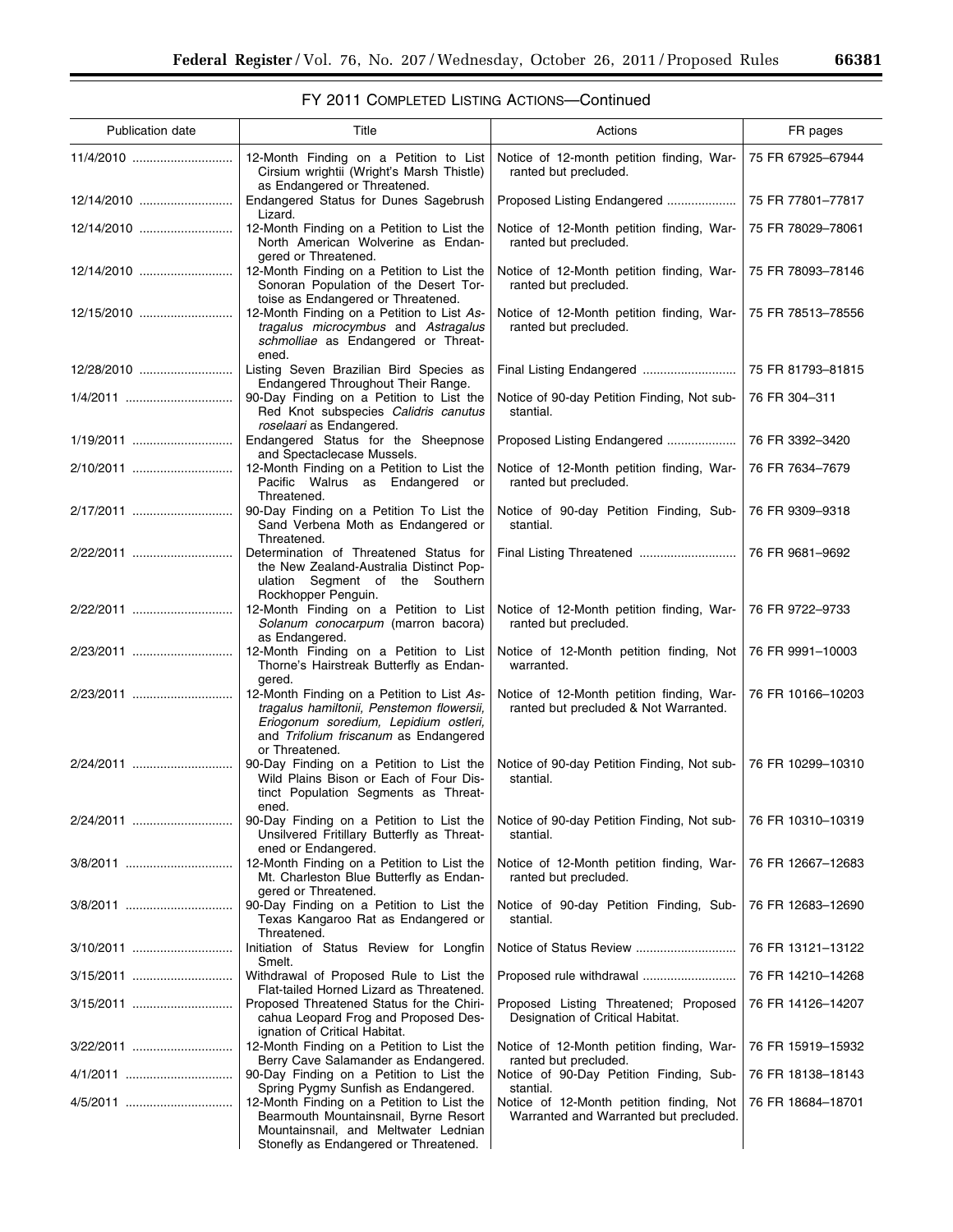$\equiv$ 

÷.

| Publication date | Title                                                                                                                                                                                                          | Actions                                                                            | FR pages          |
|------------------|----------------------------------------------------------------------------------------------------------------------------------------------------------------------------------------------------------------|------------------------------------------------------------------------------------|-------------------|
|                  | 90-Day Finding on a Petition To List the<br>Peary Caribou and Dolphin and Union<br>population of the Barren-ground Caribou<br>as Endangered or Threatened.                                                     | Notice of 90-Day Petition Finding, Sub-<br>stantial.                               | 76 FR 18701-18706 |
| 4/12/2011        | Proposed Endangered Status for the<br>Three Forks Springsnail and San<br>Bernardino Springsnail, and Proposed<br>Designation of Critical Habitat.                                                              | Proposed Listing Endangered; Proposed<br>Designation of Critical Habitat.          | 76 FR 20464-20488 |
| 4/13/2011        | 90-Day Finding on a Petition To List<br>Spring Mountains Acastus Checkerspot<br>Butterfly as Endangered.                                                                                                       | Notice of 90-Day Petition Finding, Sub-<br>stantial.                               | 76 FR 20613-20622 |
| 4/14/2011        | 90-Day Finding on a Petition to List the<br>Prairie Chub as Threatened or Endan-<br>gered.                                                                                                                     | Notice of 90-Day Petition Finding, Sub-<br>stantial.                               | 76 FR 20911-20918 |
| 4/14/2011        | 12-Month Finding on a Petition to List Her-<br>mes Copper Butterfly as Endangered or<br>Threatened.                                                                                                            | Notice of 12-Month petition finding, War-<br>ranted but precluded.                 | 76 FR 20918-20939 |
| 4/26/2011        | 90-Day Finding on a Petition to List the<br>Arapahoe Snowfly as Endangered or<br>Threatened.                                                                                                                   | Notice of 90-Day Petition Finding, Sub-<br>stantial.                               | 76 FR 23256-23265 |
| 4/26/2011        | 90-Day Finding on a Petition to List the<br>Smooth-Billed Ani as Threatened or En-<br>dangered.                                                                                                                | Notice of 90-Day Petition Finding, Not<br>substantial.                             | 76 FR 23265-23271 |
|                  | Withdrawal of the Proposed Rule to List<br>the Mountain Plover as Threatened.                                                                                                                                  | Proposed Rule, Withdrawal                                                          | 76 FR 27756-27799 |
| 5/25/2011        | 90-Day Finding on a Petition To List the<br>Spot-tailed Earless Lizard as Endan-<br>gered or Threatened.                                                                                                       | Notice of 90-Day Petition Finding, Sub-<br>stantial.                               | 76 FR 30082-30087 |
| 5/26/2011        | Listing the Salmon-Crested Cockatoo as<br>Threatened Throughout its Range with<br>Special Rule.                                                                                                                |                                                                                    | 76 FR 30758-30780 |
| 5/31/2011        | 12-Month Finding on a Petition to List<br>Puerto Rican Harlequin Butterfly as En-<br>dangered.                                                                                                                 | Notice of 12-Month petition finding, War-<br>ranted but precluded.                 | 76 FR 31282-31294 |
| 6/2/2011         | 90-Day Finding on a Petition to Reclassify<br>the Straight-Horned Markhor (Capra<br>falconeri jerdoni) of Torghar Hills as<br>Threatened.                                                                      | Notice of 90-Day Petition Finding, Sub-<br>stantial.                               | 76 FR 31903-31906 |
| 6/2/2011         | 90-Day Finding on a Petition to List the<br>Golden-winged Warbler as Endangered<br>or Threatened.                                                                                                              | Notice of 90-Day Petition Finding, Sub-<br>stantial.                               | 76 FR 31920-31926 |
| 6/7/2011         | 12-Month Finding on a Petition to List the<br>Striped Newt as Threatened.                                                                                                                                      | Notice of 12-Month petition finding, War-<br>ranted but precluded.                 | 76 FR 32911-32929 |
| 6/9/2011         | 12-Month Finding on a Petition to List<br>Abronia ammophila, Agrostis rossiae,<br>Astragalus<br>proimanthus,<br>Boechera<br>(Arabis)<br>pusilla,<br>Penstemon<br>and<br>gibbensii as Threatened or Endangered. | Notice of 12-Month petition finding, Not<br>Warranted and Warranted but precluded. | 76 FR 33924-33965 |
| 6/21/2011        | 90-Day Finding on a Petition to List the<br>Utah Population of the Gila Monster as<br>an Endangered or a Threatened Distinct<br>Population Segment.                                                            | Notice of 90-Day Petition Finding, Not<br>substantial.                             | 76 FR 36049-36053 |
| 6/21/2011        | Revised 90-Day Finding on a Petition To<br>Reclassify the Utah Prairie Dog From<br>Threatened to Endangered.                                                                                                   | Notice of 90-day Petition Finding, Not sub-<br>stantial.                           | 76 FR 36053-36068 |
| 6/28/2011        | 12-Month Finding on a Petition to List<br>Castanea pumila var. ozarkensis as<br>Threatened or Endangered.                                                                                                      | Notice of 12-Month petition finding, Not<br>warranted.                             | 76 FR 37706-37716 |
| 6/29/2011        | 90-Day Finding on a Petition to List the<br>Eastern Small-Footed Bat and the<br>Northern Long-Eared Bat as Threatened<br>or Endangered.                                                                        | Notice of 90-Day Petition Finding, Sub-<br>stantial.                               | 76 FR 38095-38106 |
|                  | 12-Month Finding on a Petition to List a<br>Distinct Population Segment of the Fish-<br>er in Its United States Northern Rocky<br>Mountain Range as Endangered or<br>Threatened with Critical Habitat.         | Notice of 12-Month petition finding, Not<br>warranted.                             | 76 FR 38504-38532 |
| 7/12/2011        | 90-Day Finding on a Petition to List the<br>Bay Skipper as Threatened or Endan-<br>gered.                                                                                                                      | Notice of 90-Day Petition Finding, Sub-<br>stantial.                               | 76 FR 40868-40871 |

# FY 2011 COMPLETED LISTING ACTIONS—Continued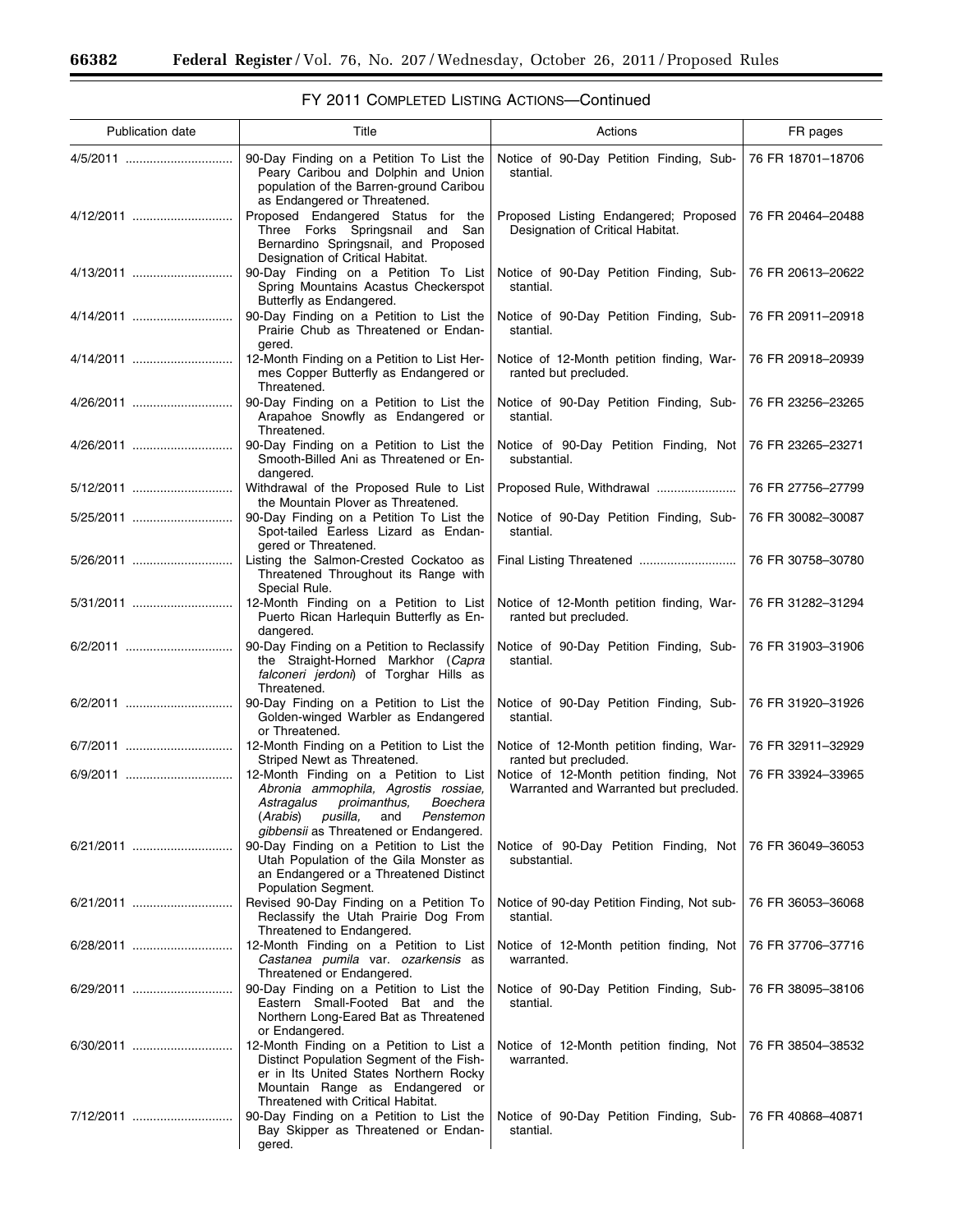▀

| FY 2011 COMPLETED LISTING ACTIONS-Continued |  |  |  |
|---------------------------------------------|--|--|--|
|---------------------------------------------|--|--|--|

| Publication date | Title                                                                                                                                                                                                                                                | Actions                                                                                                   | FR pages          |
|------------------|------------------------------------------------------------------------------------------------------------------------------------------------------------------------------------------------------------------------------------------------------|-----------------------------------------------------------------------------------------------------------|-------------------|
| 7/19/2011        | 12-Month Finding on a Petition to List<br>Pinus albicaulis as Endangered or<br>Threatened with Critical Habitat.                                                                                                                                     | Notice of 12-Month petition finding, War-<br>ranted but precluded.                                        | 76 FR 42631-42654 |
| 7/19/2011        | Petition To List Grand Canyon Cave<br>Pseudoscorpion.                                                                                                                                                                                                | Notice of 12-Month petition finding, Not<br>warranted.                                                    | 76 FR 42654-42658 |
| 7/26/2011        | 12-Month Finding on a Petition to List the<br>Giant Palouse Earthworm (Drilolerius<br>americanus) as Threatened or Endan-<br>gered.                                                                                                                  | Notice of 12-Month petition finding, Not<br>warranted.                                                    | 76 FR 44547-44564 |
| 7/26/2011        | 12-Month Finding on a Petition to List the<br>Frigid Ambersnail as Endangered.                                                                                                                                                                       | Notice of 12-Month petition finding, Not   76 FR 44566-44569<br>warranted.                                |                   |
| 7/27/2011        | Determination of Endangered Status for<br>Ipomopsis polyantha (Pagosa Sky-<br>rocket) and Threatened Status for<br>Penstemon<br>debilis<br>(Parachute<br>Beardtongue) and Phacelia submutica<br>(DeBeque Phacelia).                                  | Final Listing Endangered, Threatened                                                                      | 76 FR 45054-45075 |
| 7/27/2011        | 12-Month Finding on a Petition to List the<br>Gopher Tortoise as Threatened in the<br>Eastern Portion of its Range.                                                                                                                                  | Notice of 12-Month petition finding, War-<br>ranted but precluded.                                        | 76 FR 45130-45162 |
| 8/2/2011         | Proposed Endangered Status for the<br>Springsnail<br>Chupadera<br>(Pyrgulopsis<br>chupaderae) and Proposed Designation<br>of Critical Habitat.                                                                                                       | Proposed Listing Endangered                                                                               | 76 FR 46218-46234 |
| 8/2/2011         | 90-Day Finding on a Petition to List the<br>Straight Snowfly and Idaho Snowfly as<br>Endangered.                                                                                                                                                     | Notice of 90-Day Petition Finding, Not 76 FR 46238-46251<br>substantial.                                  |                   |
| 8/2/2011         | 12-Month Finding on a Petition to List the<br>Redrock Stonefly as Endangered or<br>Threatened.                                                                                                                                                       | Notice of 12-Month petition finding, Not<br>warranted.                                                    | 76 FR 46251-46266 |
| 8/2/2011         | Listing 23 Species on Oahu as Endan-<br>gered and Designating Critical Habitat<br>for 124 Species.                                                                                                                                                   | Proposed Listing Endangered                                                                               | 76 FR 46362-46594 |
| 8/4/2011         | 90-Day Finding on a Petition To List Six<br>Sand Dune Beetles as Endangered or<br>Threatened.                                                                                                                                                        | Notice of 90-Day Petition Finding, Not<br>substantial and substantial.                                    | 76 FR 47123-47133 |
| 8/9/2011         | Endangered Status for the Cumberland<br>Darter, Rush Darter, Yellowcheek Dart-<br>er, Chucky Madtom, and Laurel Dace.                                                                                                                                |                                                                                                           | 76 FR 48722-48741 |
| 8/9/2011         | 12-Month Finding on a Petition to List the<br>Nueces River and Plateau Shiners as<br>Threatened or Endangered.                                                                                                                                       | Notice of 12-Month petition finding, Not<br>warranted.                                                    | 76 FR 48777-48788 |
| 8/9/2011         | Four Foreign Parrot Species [crimson<br>shining parrot, white cockatoo, Phil-<br>yellow-crested<br>ippine<br>cockatoo,<br>cockatoo].                                                                                                                 | Proposed Listing Endangered and Threat-<br>ened; Notice of 12-Month petition find-<br>ing, Not warranted. | 76 FR 49202-49236 |
| 8/10/2011        | Proposed Listing of the Miami Blue But-<br>terfly as Endangered, and Proposed<br>Listing of the Cassius Blue, Ceraunus<br>Blue, and Nickerbean Blue Butterflies as<br>Threatened Due to Similarity of Appear-<br>ance to the Miami Blue Butterfly.   | Proposed Listing Endangered Similarity of   76 FR 49408-49412<br>Appearance.                              |                   |
| 8/10/2011        | 90-Day Finding on a Petition To List the<br>Saltmarsh Topminnow as Threatened or<br>Endangered Under the Endangered<br>Species Act.                                                                                                                  | Notice of 90-Day Petition Finding, Sub-<br>stantial.                                                      | 76 FR 49412-49417 |
| 8/10/2011        | Emergency Listing of the Miami Blue But-<br>terfly as Endangered, and Emergency<br>Listing of the Cassius Blue, Ceraunus<br>Blue, and Nickerbean Blue Butterflies as<br>Threatened Due to Similarity of Appear-<br>ance to the Miami Blue Butterfly. | Emergency Listing Endangered and Simi-<br>larity of Appearance.                                           | 76 FR 49542-49567 |
| 8/11/2011        | Listing Six Foreign Birds as Endangered<br>Throughout Their Range.                                                                                                                                                                                   |                                                                                                           | 76 FR 50052-50080 |
| 8/17/2011        | 90-Day Finding on a Petition to List the<br>Leona's Little Blue Butterfly as Endan-<br>gered or Threatened.                                                                                                                                          | Notice of 90-Day Petition Finding, Sub-<br>stantial.                                                      | 76 FR 50971-50979 |
| 9/01/2011        | 90-Day Finding on a Petition to List All<br>Chimpanzees (Pan troglodytes) as En-<br>dangered.                                                                                                                                                        | Notice of 90-Day Petition Finding, Sub-<br>stantial.                                                      | 76 FR 54423-54425 |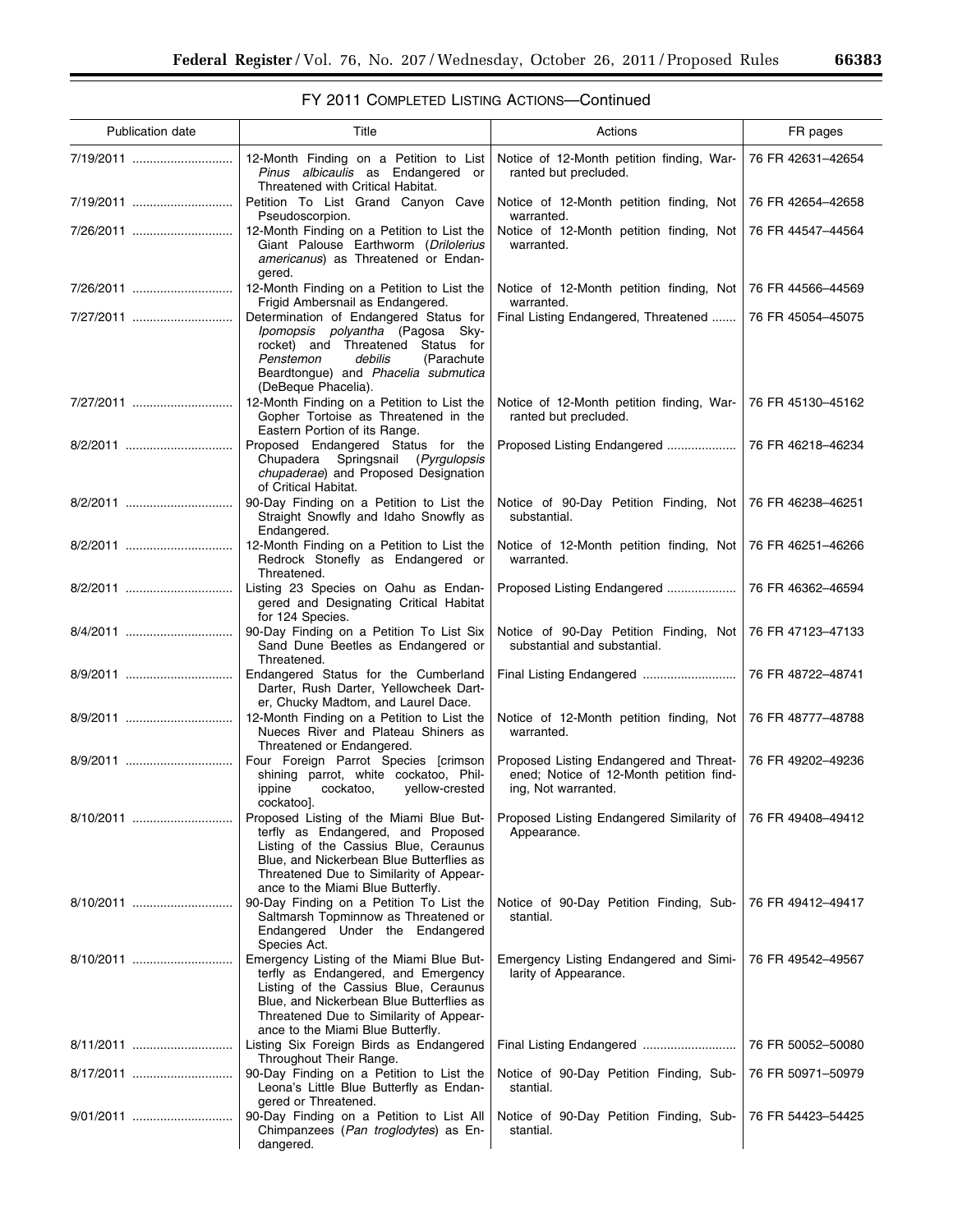| Publication date | Title                                                                                                                                                                                                                                            | Actions                                                                           | FR pages          |
|------------------|--------------------------------------------------------------------------------------------------------------------------------------------------------------------------------------------------------------------------------------------------|-----------------------------------------------------------------------------------|-------------------|
| 9/6/2011         | 12-Month Finding on Five Petitions to List<br>Seven Species of Hawaiian Yellow-<br>faced Bees as Endangered.                                                                                                                                     | Notice of 12-Month petition finding, War-<br>ranted but precluded.                | 76 FR 55170-55203 |
| 9/8/2011         | 12-Month Petition Finding and Proposed<br>Listing of Arctostaphylos franciscana as<br>Endangered.                                                                                                                                                | Notice of 12-Month petition finding, War-<br>ranted; Proposed Listing Endangered. | 76 FR 55623-55638 |
| 9/8/2011         | 90-Day Finding on a Petition To List the<br>Snowy Plover and Reclassify the Win-<br>tering Population of Piping Plover.                                                                                                                          | Notice of 90-Day Petition Finding, Not<br>substantial.                            | 76 FR 55638-55641 |
| 9/13/2011        | 90-Day Finding on a Petition To List the<br>Franklin's Bumble Bee as Endangered.                                                                                                                                                                 | Notice of 90-Day Petition Finding, Sub-<br>stantial.                              | 76 FR 56381-56391 |
|                  | 90-Day Finding on a Petition to List 42<br>Great Basin and Mojave Desert<br>Springsnails as Threatened or Endan-<br>gered with Critical Habitat.                                                                                                 | Notice of 90-Day Petition Finding, Sub-<br>stantial and Not substantial.          | 76 FR 56608-56630 |
| 9/21/2011        | 12-Month Finding on a Petition to List Van<br>Rossem's Gull-billed Tern as Endan-<br>gered or Threatened.                                                                                                                                        | Notice of 12-Month petition finding, Not<br>warranted.                            | 76 FR 58650-58680 |
|                  | Determination of Endangered Status for<br>Casey's June Beetle and Designation of<br>Critical Habitat.                                                                                                                                            | Final Listing Endangered                                                          | 76 FR 58954-58998 |
|                  | 12-Month Finding on a Petition to List the<br>Tamaulipan Agapema, Sphingicampa<br>blanchardi (no common name), and<br>Ursia furtiva (no common name) as En-<br>dangered or Threatened.                                                           | Notice of 12-Month petition finding, Not<br>warranted.                            | 76 FR 59623-59634 |
| 9/27/2011        | Partial 90-Day Finding on a Petition to List<br>404 Species in the Southeastern United<br>States as Endangered or Threatened<br>With Critical Habitat.                                                                                           | Notice of 90-Day Petition Finding, Sub-<br>stantial.                              | 76 FR 59836-59862 |
| 9/29/2011        | 90-Day Finding on a Petition to List the<br>American Eel as Threatened.                                                                                                                                                                          | Notice of 90-Day Petition Finding, Sub-<br>stantial.                              | 76 FR 60431-60444 |
|                  | 12-Month Finding on a Petition to List the<br>Lake Sammamish Kokanee Population<br>of Oncorhynchus nerka as an Endan-<br>gered or Threatened Distinct Population<br>Segment.                                                                     | Notice of 12-Month petition finding, Not<br>warranted.                            | 76 FR 61298-61307 |
|                  | 12-Month Finding on a Petition to List<br>Calopogon oklahomensis as Threatened<br>or Endangered.                                                                                                                                                 | Notice of 12-Month petition finding, Not<br>warranted.                            | 76 FR 61307-61321 |
|                  | 12-Month Finding on a Petition To List the<br>Amargosa River Population of the Mo-<br>jave Fringe-toed Lizard as an Endan-<br>gered or Threatened Distinct Population<br>Segment.                                                                | Notice of 12-Month petition finding, Not<br>warranted.                            | 76 FR 61321-61330 |
| 10/4/2011        | Endangered Status for the Alabama<br>Pearlshell, Round Ebonyshell, Southern<br>Sandshell, Southern Kidneyshell, and<br>Choctaw Bean, and Threatened Status<br>for the Tapered Pigtoe, Narrow Pigtoe,<br>and Fuzzy Pigtoe; with Critical Habitat. | Proposed Listing Endangered                                                       | 76 FR 61482-61529 |
| 10/4/2011        | 90-Day Finding on a Petition To List 10<br>Subspecies of Great Basin Butterflies as<br>Threatened or Endangered with Critical<br>Habitat.                                                                                                        | Notice of 90-Day Petition Finding, Sub-<br>stantial and Not substantial.          | 76 FR 61532-61554 |

| FY 2011 COMPLETED LISTING ACTIONS-Continued |  |  |
|---------------------------------------------|--|--|
|---------------------------------------------|--|--|

Our expeditious progress also included work on listing actions that we funded in FY 2010 and FY 2011 but have not yet been completed to date. These actions are listed below. Actions in the top section of the table are being conducted under a deadline set by a court. Actions in the middle section of the table are being conducted to meet

statutory timelines, that is, timelines required under the ESA. Actions in the bottom section of the table are highpriority listing actions. These actions include work primarily on species with an LPN of 2, and, as discussed above, selection of these species is partially based on available staff resources, and when appropriate, include species with

a lower priority if they overlap geographically or have the same threats as the species with the high priority. Including these species together in the same proposed rule results in considerable savings in time and funding, compared to preparing separate proposed rules for each of them in the future.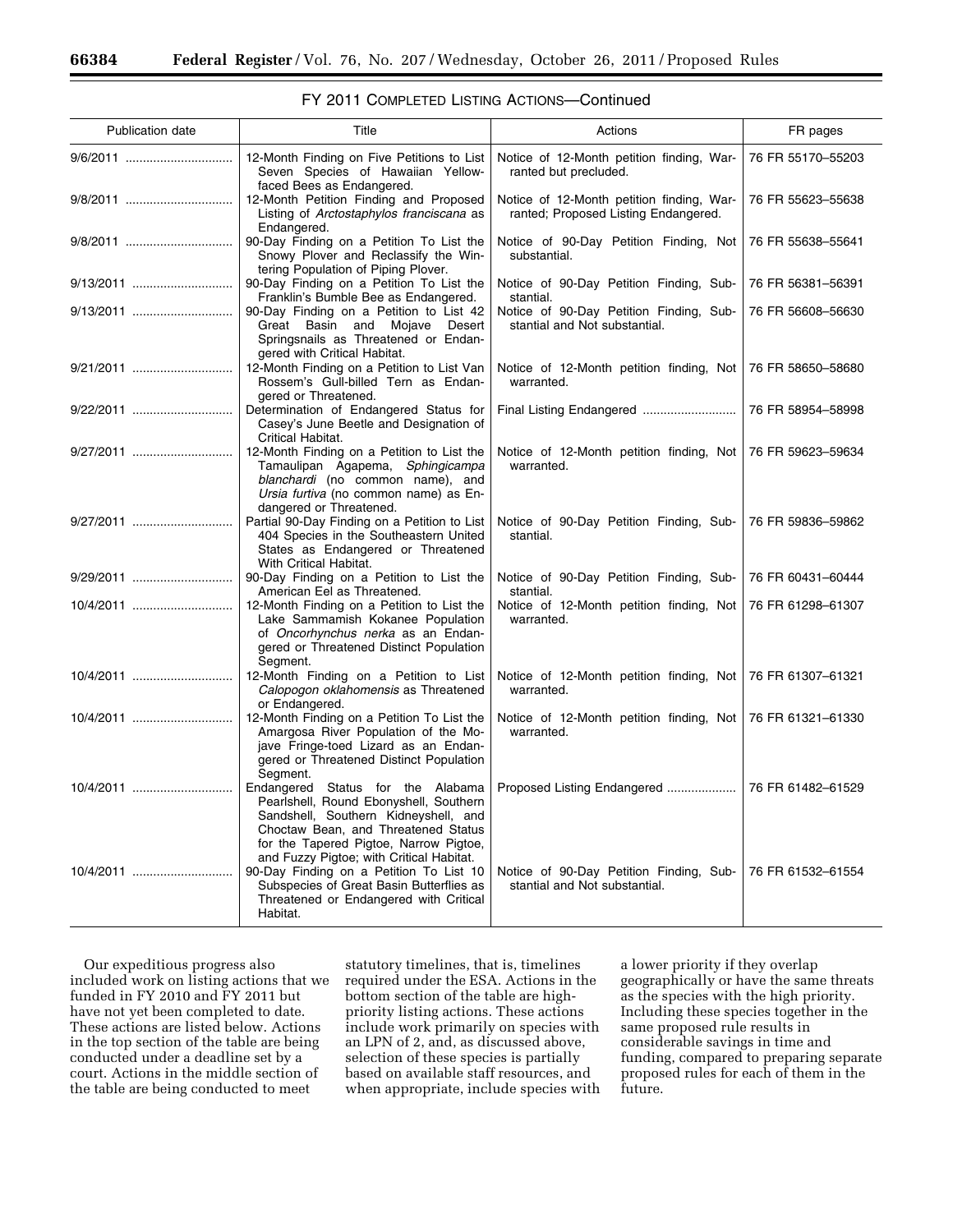# ACTIONS FUNDED IN FY 2010 AND FY 2011 BUT NOT YET COMPLETED

| <b>Species</b>                                                                                                                                                                                                    | Action                                                   |  |  |  |  |
|-------------------------------------------------------------------------------------------------------------------------------------------------------------------------------------------------------------------|----------------------------------------------------------|--|--|--|--|
| <b>Actions Subject to Court Order/Settlement Agreement</b>                                                                                                                                                        |                                                          |  |  |  |  |
| 4 parrot species (military macaw, yellow-billed parrot, red-crowned parrot, scarlet macaw) <sup>5</sup><br>4 parrot species (blue-headed macaw, great green macaw, grey-cheeked parakeet, hyacinth<br>macaw $5$ . | 12-month petition finding.<br>12-month petition finding. |  |  |  |  |
|                                                                                                                                                                                                                   | 12-month petition finding.                               |  |  |  |  |
| <b>Actions With Statutory Deadlines</b>                                                                                                                                                                           |                                                          |  |  |  |  |
|                                                                                                                                                                                                                   | Final listing determination.                             |  |  |  |  |
|                                                                                                                                                                                                                   | Final listing determination.                             |  |  |  |  |
|                                                                                                                                                                                                                   | Final listing determination.                             |  |  |  |  |
|                                                                                                                                                                                                                   | Final listing determination.                             |  |  |  |  |
|                                                                                                                                                                                                                   | Final listing determination.                             |  |  |  |  |
|                                                                                                                                                                                                                   | Final listing determination.                             |  |  |  |  |
|                                                                                                                                                                                                                   | Final listing determination.                             |  |  |  |  |
|                                                                                                                                                                                                                   | 12-month petition finding.                               |  |  |  |  |
|                                                                                                                                                                                                                   | 12-month petition finding.                               |  |  |  |  |
|                                                                                                                                                                                                                   | 12-month petition finding.                               |  |  |  |  |
|                                                                                                                                                                                                                   | 12-month petition finding.                               |  |  |  |  |
|                                                                                                                                                                                                                   | 12-month petition finding.                               |  |  |  |  |
|                                                                                                                                                                                                                   | 12-month petition finding/Proposed list-                 |  |  |  |  |
|                                                                                                                                                                                                                   | ing.                                                     |  |  |  |  |
|                                                                                                                                                                                                                   |                                                          |  |  |  |  |
|                                                                                                                                                                                                                   | 12-month petition finding.<br>12-month petition finding. |  |  |  |  |
|                                                                                                                                                                                                                   |                                                          |  |  |  |  |
| 3 South Arizona plants (Erigeron piscaticus, Astragalus hypoxylus, Amoreuxia gonzalezii) (from 475<br>species petition).                                                                                          | 12-month petition finding.<br>12-month petition finding. |  |  |  |  |
|                                                                                                                                                                                                                   | 12-month petition finding.                               |  |  |  |  |
|                                                                                                                                                                                                                   |                                                          |  |  |  |  |
|                                                                                                                                                                                                                   | 12-month petition finding.                               |  |  |  |  |
|                                                                                                                                                                                                                   | 12-month petition finding.                               |  |  |  |  |
|                                                                                                                                                                                                                   | 12-month petition finding.                               |  |  |  |  |
|                                                                                                                                                                                                                   | 12-month petition finding.                               |  |  |  |  |
|                                                                                                                                                                                                                   | 90-day petition finding.                                 |  |  |  |  |
|                                                                                                                                                                                                                   | 90-day petition finding.                                 |  |  |  |  |
|                                                                                                                                                                                                                   | 90-day petition finding.                                 |  |  |  |  |
|                                                                                                                                                                                                                   | 90-day petition finding.                                 |  |  |  |  |
|                                                                                                                                                                                                                   | 90-day petition finding.                                 |  |  |  |  |
|                                                                                                                                                                                                                   | 90-day petition finding.                                 |  |  |  |  |
|                                                                                                                                                                                                                   | 90-day petition finding.                                 |  |  |  |  |
|                                                                                                                                                                                                                   | 90-day petition finding.                                 |  |  |  |  |
|                                                                                                                                                                                                                   | 90-day petition finding.                                 |  |  |  |  |
|                                                                                                                                                                                                                   | 90-day petition finding.                                 |  |  |  |  |
|                                                                                                                                                                                                                   | 90-day petition finding.                                 |  |  |  |  |
|                                                                                                                                                                                                                   | 90-day petition finding.                                 |  |  |  |  |
|                                                                                                                                                                                                                   | 90-day petition finding.                                 |  |  |  |  |
|                                                                                                                                                                                                                   | 90-day petition finding.                                 |  |  |  |  |
|                                                                                                                                                                                                                   | 90-day petition finding.                                 |  |  |  |  |
|                                                                                                                                                                                                                   | 90-day petition finding.                                 |  |  |  |  |
|                                                                                                                                                                                                                   | 90-day petition finding.<br>90-day petition finding.     |  |  |  |  |
|                                                                                                                                                                                                                   |                                                          |  |  |  |  |
| <b>High-Priority Listing Actions</b>                                                                                                                                                                              |                                                          |  |  |  |  |

| 20 Maui-Nui candidate species <sup>2</sup> (17 plants, 3 tree snails) (14 with LPN = 2, 2 with LPN = 3, 3 with<br>$LPN = 8$ ).                                                                                                                                                                                          | Proposed listing. |
|-------------------------------------------------------------------------------------------------------------------------------------------------------------------------------------------------------------------------------------------------------------------------------------------------------------------------|-------------------|
|                                                                                                                                                                                                                                                                                                                         | Proposed listing. |
|                                                                                                                                                                                                                                                                                                                         | Proposed listing. |
|                                                                                                                                                                                                                                                                                                                         | Proposed listing. |
|                                                                                                                                                                                                                                                                                                                         | Proposed listing. |
|                                                                                                                                                                                                                                                                                                                         | Proposed listing. |
|                                                                                                                                                                                                                                                                                                                         | Proposed listing. |
|                                                                                                                                                                                                                                                                                                                         | Proposed listing. |
| 4 Texas salamanders (Austin blind salamander (LPN = 2), Salado salamander (LPN = 2), George-<br>town salamander (LPN = 8), Jollyville Plateau (LPN = 8)) 3.                                                                                                                                                             | Proposed listing. |
| 5 West Texas aquatics (Gonzales Spring Snail (LPN = 2), Diamond Y springsnail (LPN = 2), Phantom<br>springsnail (LPN = 2), Phantom Cave snail (LPN = 2), Diminutive amphipod (LPN = 2)) <sup>3</sup> .                                                                                                                  | Proposed listing. |
| 2 Texas plants (Texas golden gladecress (Leavenworthia texana) (LPN = 2), Neches River rose-mal-<br>low ( <i>Hibiscus dasycalyx</i> ) (LPN = 2)) <sup>3</sup> .                                                                                                                                                         | Proposed listing. |
| 4 AZ plants (Acuna cactus ( <i>Echinomastus erectocentrus</i> var. <i>acunensis</i> ) (LPN = 3). Fickeisen plains   Proposed listing.<br>cactus (Pediocactus peeblesianus fickeiseniae) (LPN = 3), Lemmon fleabane (Erigeron lemmonii)<br>(LPN = 8), Gierisch mallow (Sphaeralcea gierischii) (LPN = 2)) <sup>5</sup> . |                   |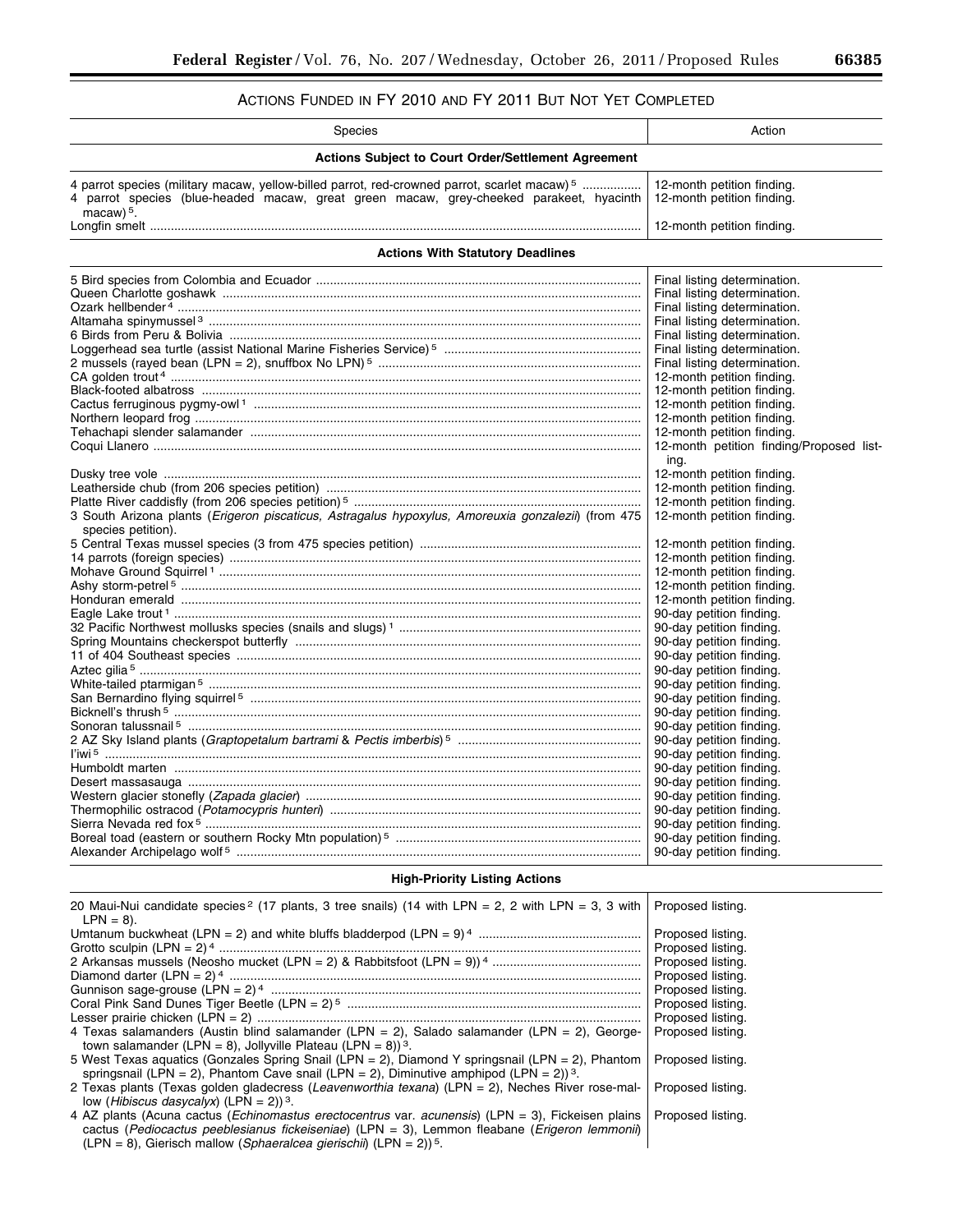| <b>Species</b>                                                                                                                                                                                                                                                   | Action            |
|------------------------------------------------------------------------------------------------------------------------------------------------------------------------------------------------------------------------------------------------------------------|-------------------|
| 3 Southern FL plants (Florida semaphore cactus (Consolea corallicola) (LPN = 2), shellmound Proposed listing.<br>applecactus (Harrisia (=Cereus) aboriginum (=gracilis)) (LPN = 2), Cape Sable thoroughwort<br>(Chromolaena frustrata) (LPN = 2)) <sup>5</sup> . | Proposed listing. |
| 21 Big Island (HI) species <sup>5</sup> (includes 8 candidate species—6 plants & 2 animals; 4 with LPN = 2, 1   Proposed listing.<br>with LPN = 3, 1 with LPN = 4, 2 with LPN = 8).                                                                              |                   |
| 12 Puget Sound prairie species (9 subspecies of pocket gopher ( <i>Thomomys mazama</i> ssp.) (LPN = 3), $ $<br>streaked horned lark (LPN = 3), Taylor's checkerspot (LPN = 3), Mardon skipper (LPN = 8)) <sup>3</sup> .                                          | Proposed listing. |
| 2 TN River mussels (fluted kidneyshell (LPN = 2), slabside pearlymussel (LPN = 2)) <sup>5</sup> ………………………                                                                                                                                                        | Proposed listing. |
|                                                                                                                                                                                                                                                                  | Proposed listing. |

# ACTIONS FUNDED IN FY 2010 AND FY 2011 BUT NOT YET COMPLETED—Continued

<sup>1</sup> Funds for listing actions for these species were provided in previous FYs.

<sup>2</sup> Although funds for these high-priority listing actions were provided in FY 2008 or 2009, due to the complexity of these actions and competing priorities, these actions are still being developed.

<sup>3</sup> Partially funded with FY 2010 funds and FY 2011 funds.

4Funded with FY 2010 funds.

5Funded with FY 2011 funds.

We also funded work on resubmitted petitions findings for 204 candidate species (species petitioned prior to the last CNOR). We did not include new information in our resubmitted petition finding for the Columbia Basin population of the greater sage-grouse in this notice, as the significance of the Columbia Basin DPS to the greater sagegrouse will require further review and we will update our finding at a later date (see 75 FR 13910; March 23, 2010). We also did not include new information in our resubmitted petition findings for the 64 candidate species for which we are preparing proposed listing determinations; see summaries below regarding publication of these determinations (these species will remain on the candidate list until a proposed listing rule is published). We also funded revised 12-month petition findings for the candidate species that we are removing from candidate status, which are being published as part of this CNOR (see Candidate Removals). Because the majority of these species were already candidate species prior to our receipt of a petition to list them, we had already assessed their status using funds from our Candidate Conservation Program. We also continue to monitor the status of these species through our Candidate Conservation Program. The cost of updating the species assessment forms and publishing the joint publication of the CNOR and resubmitted petition findings is shared between the Listing Program and the Candidate Conservation Program.

During FY 2011, we also funded work on resubmitted petition findings for uplisting two listed species, for which petitions were previously received.

Given the limited resources available for listing, we find that we are making expeditious progress to add qualified species to the lists of threatened and

endangered species. First, as the tables above show, we are making expeditious progress by listing qualified species. In FY 2011, we resolved the status of 29 species that we determined, or had previously determined, qualified for listing; for 27 of those 29 species, the resolution was to add them to the lists of threatened and endangered species. We also proposed to list an additional 45 qualified species.

Second, we are making expeditious progress by working on adding qualified species to the lists. In FY 2011, we worked on developing final listing determinations for an additional 17 species, and proposed listing rules for another 85 species. Although we have not yet completed those actions, we are making expeditious progress towards doing so.

Third, we are making expeditious progress to add qualified species to the lists by identifying additional species that qualify for listing. In FY 2011, we completed 90-day petition findings for 480 species, and 12-month petition findings for 52 species. Of those 52 species, we determined that listing of 26 of the species was warranted but precluded. In FY 2011 we also worked on 90-day findings for an additional 50 species and 12-month findings for an additional 43 species.

Finally, the Service is making expeditious progress to add qualified species to the list by developing and beginning to implement a work plan that establishes a framework and schedule for resolving by September 30, 2016, the status of all of the species that the Service had determined to be qualified as of the 2010 Candidate Notice of Review. The Service submitted such a work plan to the U.S. District Court for the District of Columbia in *In re Endangered Species Act Section 4 Deadline Litigation,* No.

10–377 (EGS), MDL Docket No. 2165 (D. DC May 10, 2011), and obtained the court's approval. The Service has already begun to implement that work plan, because we completed most of the work identified in the above tables in accordance with the schedule set out in that work plan.

We have endeavored to make our listing actions as efficient and timely as possible, given the requirements of the relevant law and regulations, and constraints relating to workload and personnel. We are continually considering ways to streamline processes or achieve economies of scale, such as by batching related actions together. Given our limited budget for implementing section 4 of the ESA, the actions described above collectively constitute expeditious progress.

Although we have not been able to resolve the listing status of many of the candidates, several programs in the Service contribute to the conservation of these species. In particular, the Candidate Conservation program, which is separately budgeted, focuses on providing technical expertise for developing conservation strategies and agreements to guide voluntary on-theground conservation work for candidate and other at-risk species. The main goal of this program is to address the threats facing candidate species. Through this program, we work with our partners (other Federal agencies, State agencies, Tribes, local governments, private landowners, and private conservation organizations) to address the threats to candidate species and other species atrisk. We are currently working with our partners to implement voluntary conservation agreements for more than 140 species covering 5 million acres of habitat. In some instances, the sustained implementation of strategically designed conservation efforts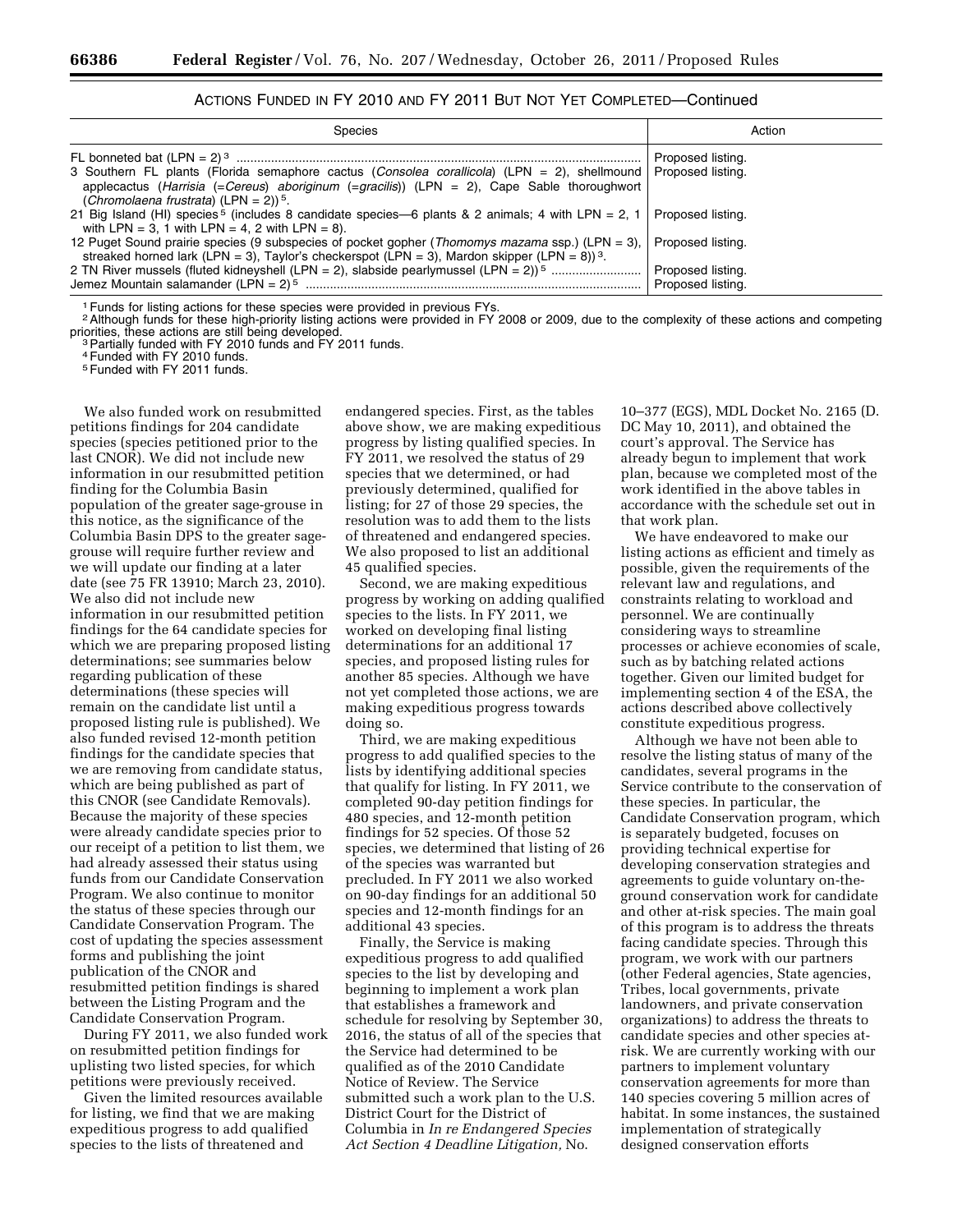culminates in making listing unnecessary for species that are candidates for listing or for which listing has been proposed.

# *Findings for Petitioned Candidate Species*

Below are updated summaries for petitioned candidates for which we published findings, under section 4(b)(3)(B). We are making continued warranted-but-precluded 12-month findings on the petitions for these species (for our revised 12-month petition findings for species we are removing from candidate status, see summaries above under ''Candidate Removals'').

# *Mammals*

Florida bonneted bat (*Eumops floridanus*)—The following summary is based on information in our files. No new information was presented in the petition received on January 29, 2010. Endemic to south Florida, this species has been found at 12 locations, 5 on private land and 7 on public land. The entire population may number less than a few hundred individuals. Results from a rangewide acoustical survey found a small number of locations where calls were recorded, and low numbers of calls were recorded at each location. Few active roost sites are known; all are artificial (i.e., bat houses). Prolonged cold temperatures in January and February 2010 affected one active roost. Additional cold temperatures occurred in south Florida in December 2010. In the short term, severe and prolonged cold events resulted in mortality of at least several adult Florida bonneted bats. The long-term effects of prolonged and repeated cold events on the species are not known. Efforts are underway to confirm presence at all previously documented sites. Additionally, a study to determine the northern and southern extent of the species' range and estimate overall abundance was initiated in 2011.

Occurrences are threatened by loss and conversion of habitat to other uses and habitat alteration (e.g., removal of old trees with cavities, removal of manmade structures with suitable roosting sites); this threat is expected to continue and increase. Although occurrences on conservation lands are inherently more protected than those on private lands, habitat alteration during management practices may affect natural roosting sites even on conservation lands if Florida bonneted bats are present but undetected. Therefore, occupied and potential habitat on forested or wooded lands, both private and public, continues to be at risk. The species is vulnerable to a

wide array of natural and human factors: low population size, restricted range, low fecundity, large distances between occupied locations, and small number of occupied locations. Such factors may make recolonization unlikely if any site is extirpated, and may make the species vulnerable to extinction due to genetic drift, inbreeding depression, extreme weather events, and random or chance changes to the environment. Where the species occurs in or near human dwellings or structures, it is at risk to persecution, removal, and disturbance. Disturbance from humans, either intentional or inadvertent, can take place at any of the occurrences of this bat on either private or conservation lands. Disturbance of maternity roosts is of particular concern due to the low fecundity and small population of this species. Pesticide applications may be affecting its foraging base, especially in coastal areas.

Due to its overall vulnerability, intense hurricanes are a significant threat; this threat is expected to continue or increase in the future. Intense storms can cause mortality during the storm, exposure to predation immediately following the storm, loss of roost sites, impacts on foraging areas and insect abundance, and disruption of the maternal period. Prolonged and repeated periods of cold temperatures may have severe impacts on the population and increase risks from other threats by weakening individuals, extirpating colonies, or further reducing colony sizes. Although disease is a significant threat for other bat species, it is not known to be a threat for the Florida bonneted bat at this time. The protection currently afforded the Florida bonneted bat is limited, provides little protection to the species' occupied habitat, and includes no provisions to protect suitable but unoccupied habitat within the vicinity of known colony sites. Overall, we find the magnitude of threats is high due to the severity of the threats to this species. We find that most of the threats are currently occurring and, consequently, overall, threats are imminent. Therefore, we assigned an LPN of 2 to this species.

Pacific sheath-tailed bat, American Samoa DPS (*Emballonura semicaudata semicaudata*)—The following summary is based on information contained in our files. No new information was provided in the petition we received on May 11, 2004. This small bat is a member of the Emballonuridae, an Old World bat family that has an extensive distribution, primarily in the tropics. The Pacific sheath-tailed bat was once common and widespread in Polynesia

and Micronesia, and it is the only insectivorous bat recorded from a large part of this area. The species as a whole (*E. semicaudata*) occurred on several of the Caroline Islands (Palau, Chuuk, and Pohnpei), Samoa (Independent and American), the Mariana Islands (Guam and the Commonwealth of the Northern Mariana Islands (CNMI)), Tonga, Fiji, and Vanuatu. While populations appear to be healthy in some locations, mainly in the Caroline Islands, they have declined substantially in other areas, including Independent and American Samoa, the Mariana Islands, Fiji, and possibly Tonga. Scientists recognize four subspecies: *E. s. rotensis,* endemic to the Mariana Islands (Guam and CNMI); *E. s. sulcata,* occurring in Chuuk and Pohnpei; *E. s. palauensis,* found in Palau; and *E. s. semicaudata,* occurring in American and Independent Samoa, Tonga, Fiji, and Vanuatu. This candidate assessment addresses the distinct population segment (DPS) of *E. s. semicaudata* that occurs in American Samoa.

*E. s. semicaudata* historically occurred in American and Independent Samoa, Tonga, Fiji, and Vanuatu. It is extant in Fiji and Tonga, but may be extirpated from Vanuatu and Independent Samoa. There is some concern that it is also extirpated from American Samoa, the location of this DPS, where surveys are currently ongoing to ascertain its status. The factors that led to the decline of this subspecies and the DPS are poorly understood; however, current threats to this subspecies and the DPS include habitat loss, predation by introduced species, and its small population size and distribution, which make the taxon extremely vulnerable to extinction due to typhoons and similar natural catastrophes. Thus, since the threats affect the entire DPS, and would likely be permanent, the threats are high in magnitude. The Pacific sheath-tailed bat may also be susceptible to disturbance to roosting caves. The LPN for *E. s. semicaudata* is 3 because the magnitude of the threats is high; the threats are ongoing, and therefore imminent; and the taxon is a distinct population segment of a subspecies.

Pacific sheath-tailed bat (*Emballonura semicaudata rotensis*), Guam and the Commonwealth of the Northern Mariana Islands (CNMI)—The following summary is based on information contained in our files. No new information was provided in the petition we received on May 11, 2004. This small bat is a member of the Emballonuridae, an Old World bat family that has an extensive distribution, primarily in the tropics.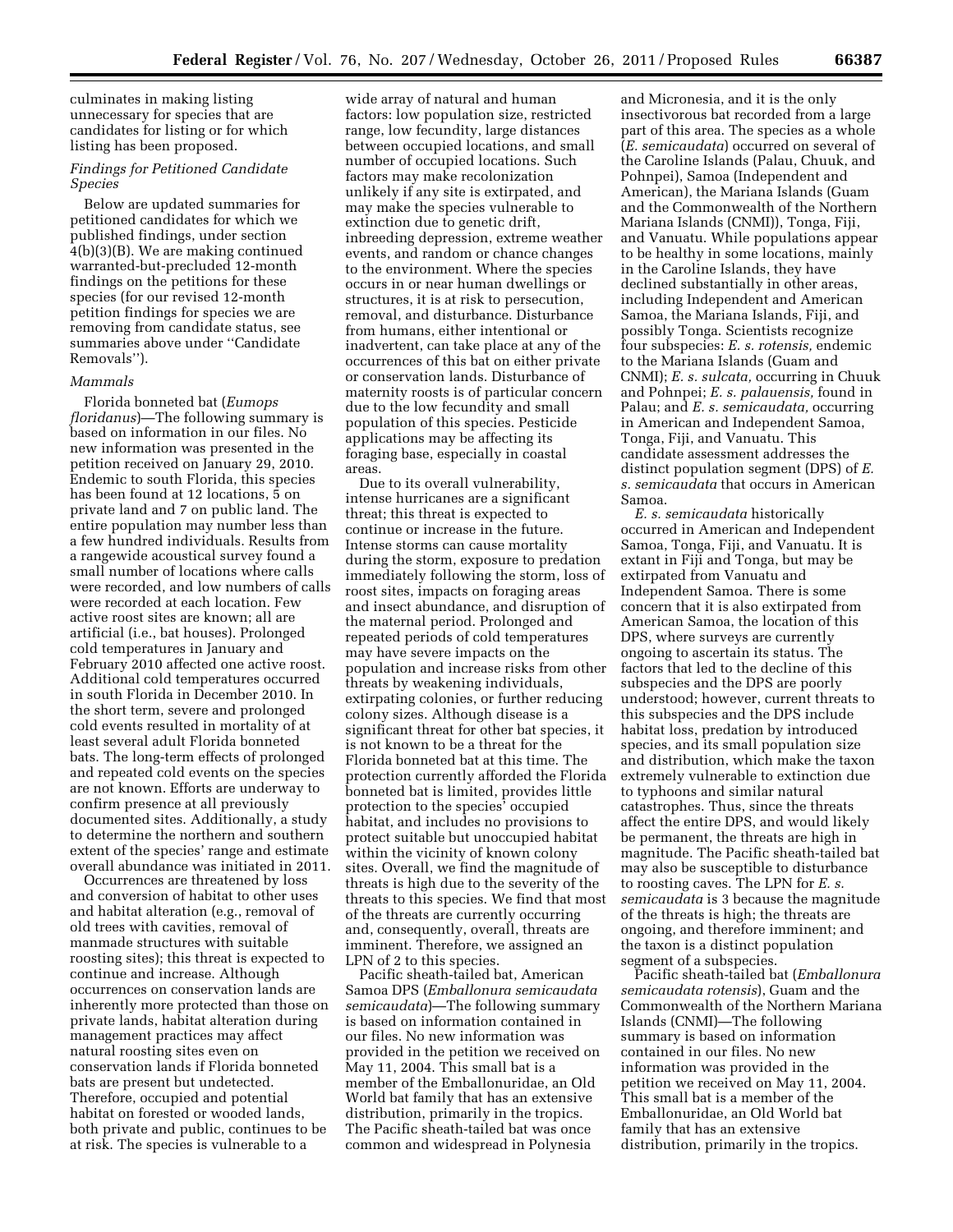The Pacific sheath-tailed bat was once common and widespread in Polynesia and Micronesia, and it is the only insectivorous bat recorded from a large part of this area. *E. s. rotensis* is historically known from the Mariana Islands and formerly occurred on Guam and in the CNMI on Rota, Aguiguan, Tinian (known from prehistoric records only), Saipan, and possibly Anatahan and Maug. Currently, *E. s. rotensis*  appears to be extirpated from all but one island in the Mariana archipelago. The single remaining population of this subspecies occurs on Aguiguan, CNMI.

Threats to this subspecies have not changed over the past year. The primary threats to the subspecies are ongoing habitat loss and degradation as a result of feral goat (*Capra hircus*) activity on the island of Aguiguan and the taxon's small population size and limited distribution. Predation by nonnative species and human disturbance are also potential threats to the subspecies. The subspecies is believed near the point where stochastic events, such as typhoons, are increasingly likely to affect its continued survival. The disappearance of the remaining population on Aguiguan would result in the extinction of the subspecies. Thus, since the threats affect the entire subspecies, and would likely be permanent, the threats are high in magnitude. The LPN for *E. s. rotensis*  remains at 3 because the magnitude of the threats is high; the threats are ongoing, and therefore imminent; and the taxon is a subspecies.

New England cottontail (*Sylvilagus transitionalis*)—The following summary is based on information contained in our files and information received in response to our notice published on June 30, 2004, when we announced our 90-day petition finding and initiation of a status review (69 FR 39395). We received the petition on August 30, 2000.

The New England cottontail (NEC) is a medium- to large-sized cottontail rabbit that may reach 1,000 grams in weight, and is one of two species within the genus *Sylvilagus* occurring in New England. NEC is considered a habitat specialist, in so far as it is dependent upon early-successional habitats typically described as thickets. The species is the only endemic cottontail in New England. Historically, the NEC occurred in seven States and ranged from southeastern New York (east of the Hudson River) north through the Champlain Valley, southern Vermont, the southern half of New Hampshire, and southern Maine and south throughout Massachusetts, Connecticut, and Rhode Island. The current range of

the NEC has declined substantially, and occurrences have become increasingly separated. The species' distribution is fragmented into five apparently isolated metapopulations. The area occupied by the cottontail has contracted from approximately 90,000 sq km to 12,180 sq km. Surveys indicate that the longterm decline in NEC continues. For example, surveys for the species in 2009 documented the presence of NEC in only 7 of the 23 New Hampshire locations that were known to be occupied in 2002 and 2003. Similarly, surveys in Maine found the species no longer present in 9 of the 19 towns identified in an extensive survey that spanned the years 2000 to 2004. Similar surveys were conducted during the winter of 2010–2011 in Rhode Island, but the results are not yet available. Rangewide, it is estimated that less than one third of the occupied sites occur on lands in conservation status and fewer than 10 percent are being managed for early-successional forest species.

The primary threat to the NEC is loss of habitat through succession and alteration. Isolation of occupied patches by areas of unsuitable habitat and high predation rates are resulting in local extirpation of NECs from small patches. The range of the NEC has contracted by 75 percent or more since 1960, and current land uses in the region indicate that the rate of change, about 2 percent range loss per year, will continue. Additional threats include competition for food and habitat with introduced eastern cottontails and large numbers of native white-tailed deer, inadequate regulatory mechanisms to protect habitat, and mortality from predation. The magnitude of the threats continues to be high, because they occur rangewide and have a negative effect on the survival of the species. The threats are imminent because they are ongoing. Thus, we retained an LPN of 2 for this species. Conservation measures that address the threats to the species are being developed.

Fisher, West Coast DPS (*Martes pennanti*)—The following summary is based on information in our files and in the Service's initial warranted-butprecluded finding published in the **Federal Register** on April 8, 2004 (69 FR 18770). The fisher is a carnivore in the family Mustelidae, and is the largest member of the genus *Martes.*  Historically, the West Coast population of the fisher extended south from British Columbia into western Washington and Oregon, and in the North Coast Ranges, Klamath-Siskiyou Mountains, and Sierra Nevada in California. Because of a lack of detections with standardized survey efforts over much of the fisher's

historical range, the fisher is believed to be extirpated or reduced to scattered individuals from the lower mainland of British Columbia through Washington and northern Oregon and in the central and northern Sierra Nevada in California. Native extant populations of fisher are isolated to the North Coast of California, the Klamath-Siskiyou Mountains of northern California and southern Oregon, and the southern Sierra Nevada in California. Descendents of a fisher reintroduction effort also occur in the southern Cascades in Oregon. The Washington Department of Fish and Wildlife in conjunction with the Olympic National Park has completed the third year of a reintroduction effort as the State's first step in implementing their recovery goals for fisher. The California Department of Fish and Game and other collaborators are in the second year of their translocation efforts into the northern Sierra Nevada. Both of the reintroduction efforts still need several years to determine if populations are successfully established. Estimates of fisher numbers in native populations of the West Coast DPS vary widely. A rigorous monitoring program is lacking for the northern California-southwestern Oregon and southern Oregon Cascades populations, making estimates of fisher numbers for these two populations difficult. The fisher monitoring program in the southern Sierra Nevada population has provided preliminary estimates indicating no decline in the index of abundance within the monitored portion of the population. The two populations of native fisher in the northern California southern Oregon and southern Sierra Nevada are separated by four times the species' maximum dispersal distance. The extant fisher populations are either small (southern Sierra Nevada and southern Oregon Cascades) or isolated from one another or both.

Major threats that fragment or remove key elements of fisher habitat include various forest vegetation management practices such as timber harvest and fuels reduction treatments. Other potential major threats in portions of the range include: Large stand-replacing wildfires, changes in forest composition and structure related to the effects of climate change, forest and fuels management, and urban and rural development. Threats to fishers that lead to direct mortality and injury include: Collisions with vehicles; predation; rodenticides; and viral borne diseases such as rabies, parvovirus, and canine distemper. Existing regulatory mechanisms on Federal, State, and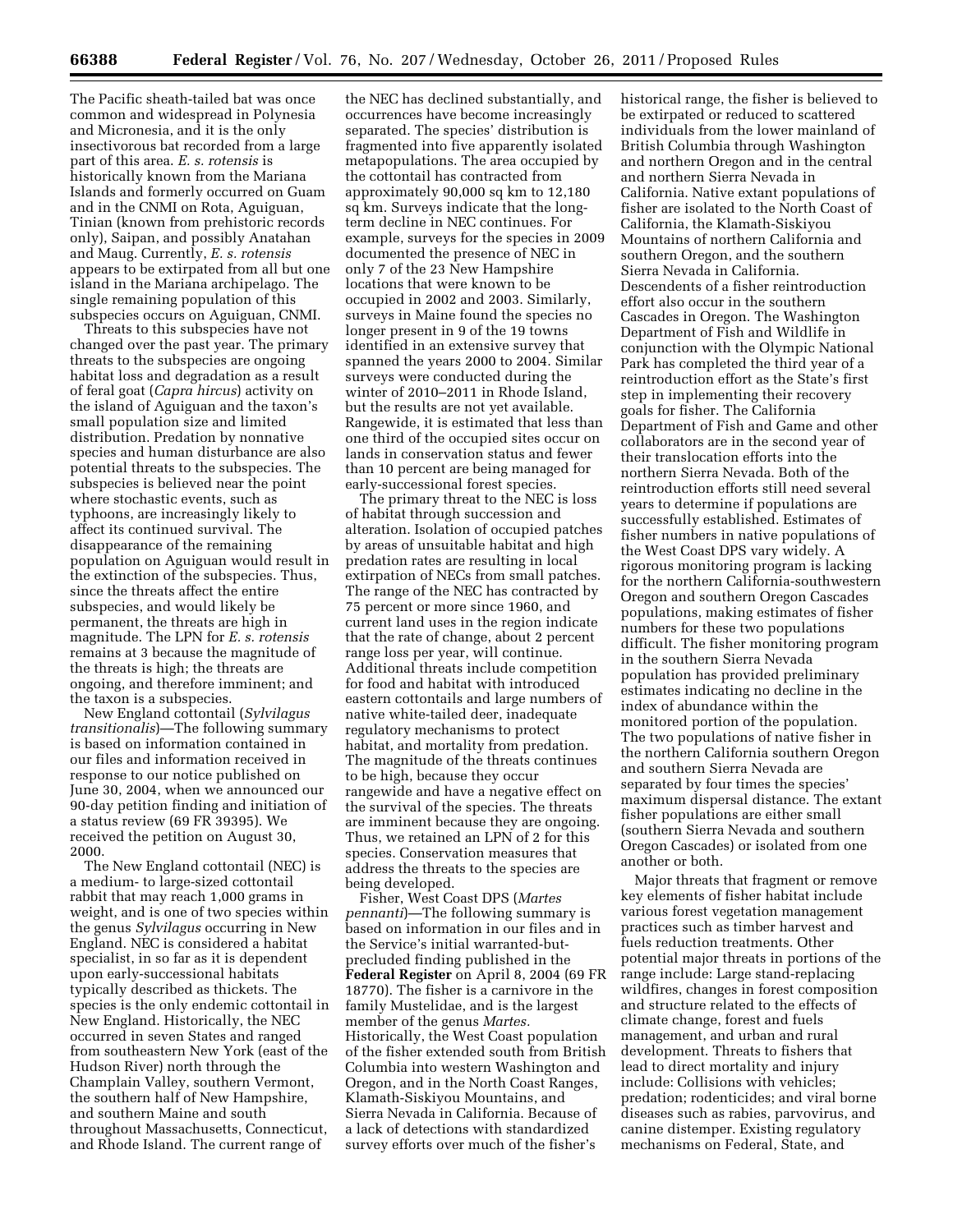private lands do not provide sufficient protection for the key elements of fisher habitat, or the certainty that conservation efforts will be effective or implemented. The magnitude of threats is high as they occur across the range of the DPS resulting in negative impacts on fisher distribution and abundance. However, the threats are nonimminent as the greatest long-term risks to the fisher in its west coast range are the subsequent ramifications of the isolation of small populations and their interactions with the listed threats. Therefore, we assigned an LPN of 6 to this DPS.

New Mexico meadow jumping mouse (*Zapus hudsonius luteus*)—The following summary is based on information contained in our files and the petition we received on October 15, 2008. The New Mexico meadow jumping mouse (jumping mouse) is endemic to New Mexico, Arizona, and a small area of southern Colorado. The jumping mouse nests in dry soils but uses moist, streamside, dense, riparian/ wetland vegetation. Recent genetic studies confirm that the New Mexico meadow jumping mouse is a distinct subspecies from other *Zapus hudsonius*  subspecies, confirming the currently accepted subspecies designation.

The threats that have been identified are excessive grazing pressure, water use and management, highway reconstruction, development, recreation, and beaver removal.

Since the early to mid-1990s, over 100 historical localities have been surveyed. Currently only 25 are believed to be extant including 1 in Colorado, 11 in New Mexico (including one that is contiguous with another Colorado locality), and 13 in Arizona. Moreover, the highly fragmented nature of its distribution is also a major contributor to the vulnerability of this species and increases the likelihood of very small, isolated populations being extirpated. The insufficient number of secure populations, and the destruction, modification, or curtailment of its habitat, continue to pose the most immediate threats to this species. Because the threats affect the jumping mouse in all but two of the extant localities, and the populations are small and fragmented, the impact of the threats on the species is of high severity. Thus, the threats are of a high magnitude. These threats are currently occurring and, therefore, are imminent. Thus, we continue to assign an LPN of 3 to this subspecies.

Mazama pocket gopher (*Thomomys mazama* ssp. *couchi, douglasii, glacialis, louiei, melanops, pugetensis, tacomensis, tumuli, yelmensis*) — We

continue to find that listing this species is warranted but precluded as of the date of publication of this notice. However, we are working on a proposed listing rule that we expect to publish prior to making the next annual resubmitted petition 12-month finding.

Canada lynx, within the State of New Mexico (*Lynx canadensis*)—In our finding of December 17, 2009 (74 FR 66937), we determined that adding the lynx in New Mexico to the listing of the lynx DPS was warranted, because the lynx is now present in the state as a result of the Colorado reintroduction effort, and we assigned an LPN of 12 to amending the listing of lynx to include New Mexico. We reconfirm that assigning an LPN of 12 is appropriate based on nonimminent threats of a low magnitude. The threats to the lynx in New Mexico from human-caused mortality are low in magnitude, because they do not occur at a level that creates a significant threat to the lynx DPS in the contiguous United States. We do not consider lynx in New Mexico, or its habitat in New Mexico, to be essential to the survival or recovery of the DPS; as a result, neither human-caused mortality nor habitat modification in New Mexico occurs at a level such that it creates a significant threat to the lynx DPS in the contiguous United States. Potential impacts to the habitat in New Mexico have not been documented to threaten lynx, either in New Mexico or outside of it. The amount of suitable habitat for lynx in New Mexico is considered negligible relative to the amount of habitat within the listed range, and the majority of lynx habitats within the contiguous United States are already protected by the Act. The threats are also nonimminent, because they occur infrequently. Because lynx in the lower 48 are already listed as a DPS and conditions affecting the lynx in New Mexico are neither imminent nor of sufficient magnitude to pose a threat to the lynx DPS throughout the contiguous United States, the appropriate LPN for this level of magnitude and immediacy of threats is 12.

Gunnison's prairie dog (*Cynomys gunnisoni*)—Gunnison's prairie dogs occur in Arizona, Colorado, New Mexico, and Utah. In our February 5, 2008, 12-month finding (73 FR 6660), we determined that listing the Gunnison prairie dog was warranted but precluded, with an LPN of 6, due to threats in a significant portion of its range—the montane portion of the species' range within Colorado and New Mexico—where the effects from plague and other factors threaten those populations. This finding was

challenged by WildEarth Guardians in September of 2008. On September 30, 2010, the Court set aside our 2008 finding and remanded the matter back to us for further action. The Court found that we arbitrarily and capriciously ''determined that something other than a species was an endangered or threatened species which warranted listing.''

In response to the decision of the Court, we will reevaluate the status of the Gunnison's prairie dog and deliver a revised 12-month finding to the **Federal Register**. However, we are currently unable to complete a status review due to budget and workload limitations. Furthermore, initiating a revised status review for the species would be premature at this time because of a significant ongoing genetics study initiated by the Colorado Division of Wildlife (CDOW) addressing Gunnison's prairie dog taxonomy. CDOW indicates preliminarily that this work strongly supports the existence of genetic differences between Gunnison's prairie dogs in the montane and prairie portions of its range indicating that they may constitute two putative subspecies. We anticipate the analysis of these data will likely be completed by the fall of 2011 and we will evaluate the information thereafter. It is critical for us to consider this potentially significant taxonomic revision in our revised status review after the CDOW releases its final genetics report. Gunnison's prairie dogs will remain a candidate within the montane portion of their range until we complete this analysis.

Southern Idaho ground squirrel (*Spermophilus brunneus endemicus*)— The following summary is based on information contained in our files. No new information was provided in the petition we received on May 11, 2004. The southern Idaho ground squirrel is endemic to four counties in southwest Idaho; its total known range is approximately 426,000 hectares (1,050,000 acres). Threats to southern Idaho ground squirrels include: Habitat degradation and fragmentation; direct killing from shooting, trapping, or poisoning; predation; competition with Columbian ground squirrels; and inadequacy of existing regulatory mechanisms. Habitat degradation and fragmentation appear to be the primary threats to the species. Nonnative annuals now dominate much of this species' range, have changed the species composition of vegetation used as forage for the southern Idaho ground squirrel, and have altered the fire regime by accelerating the frequency of wildfire. Nonnative annuals do not provide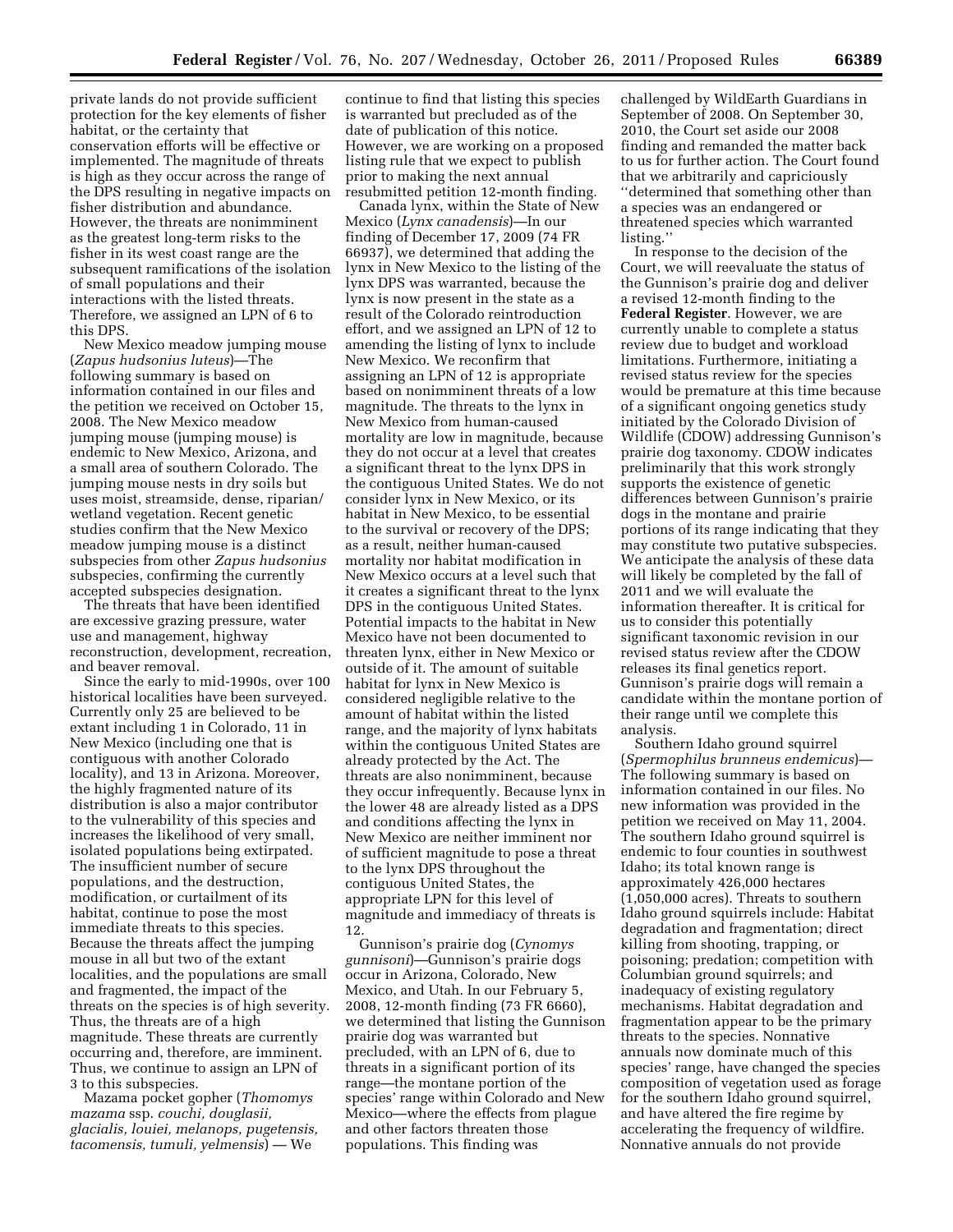consistent forage quality for southern Idaho ground squirrels as compared to the native vegetation. Habitat deterioration, destruction, and fragmentation contribute to the current patchy distribution of southern Idaho ground squirrels. However, some human-altered landscapes, such as golf courses and row crops of alfalfa, seem to provide habitat sufficient to maintain high densities of southern Idaho ground squirrels.

Two candidate conservation agreements with assurances (CCAAs) have been completed for this species. Both CCAAs include conservation measures that minimize grounddisturbing activities, allow for the investigation of methods to restore currently degraded habitat, provide additional protection to southern Idaho ground squirrels from recreational shooting and other direct killing on enrolled lands, and also allow for the translocation of squirrels to or from enrolled lands, if necessary. The acreage enrolled through these two CCAAs is 38,000 ha (94,000 ac), or approximately 9 percent of the approximate known range. While the ongoing conservation efforts have helped to reduce the magnitude of threats to moderate, habitat degradation remains the primary threat to the species throughout most of its range. This threat is imminent due to the ongoing and increasing prevalence of nonnative vegetation, and the current patchy distribution of the species. Thus, we assign an LPN of 9 to this subspecies.

Washington ground squirrel (*Spermophilus washingtoni*)—The following summary is based on information contained in our files and in the petition we received on March 2, 2000. The Washington ground squirrel is endemic to the Deschutes-Columbia Plateau sagebrush-steppe and grassland communities in eastern Oregon and south-central Washington. Although widely abundant historically, recent surveys suggest that its current range has contracted toward the center of its historical range. Approximately twothirds of the Washington ground squirrel's total historical range has been converted to agricultural and residential uses. The most contiguous, leastdisturbed expanse of suitable habitat within the species' range occurs on a site owned by Boeing, Inc., and on the Naval Weapons Systems Training Facility near Boardman, Oregon. In Washington, the largest expanse of known suitable habitat occurs on State and Federal lands.

Agricultural, residential, and wind power development, among other forms of development, continue to eliminate

Washington ground squirrel habitat in portions of its range. Throughout much of its range, Washington ground squirrels are threatened by the establishment and spread of invasive plant species, particularly cheatgrass, which alter available cover and food quantity and quality, and increase fire intervals. Additional threats include habitat fragmentation, recreational shooting, genetic isolation and drift, and predation. Potential threats include disease, drought, and possible competition with related species in disturbed habitat at the periphery of their range. In Oregon, some threats are being addressed as a result of the State listing of this species, and by implementation of the Threemile Canyon Farms Multi-Species CCAA. In Washington, there are currently no formal agreements with private landowners or with State or Federal agencies to protect the Washington ground squirrel. Additionally, no State or Federal management plans have been developed that specifically address the needs of the species or its habitat. Since current and potential threats are widespread, and, in some areas, severe, we conclude the magnitude of threats remains high. The Washington ground squirrel has both imminent and nonimminent threats. At a range-wide scale, we conclude the threats are nonimminent based largely on the following: The CCAA addressed the imminent loss of a large portion of habitat to agriculture; there are no other large-scale efforts to convert suitable habitat to agriculture; and wind power project impacts can be minimized through compliance with the Oregon State Endangered Species Act (OESA) and/or the Columbia Basin Ecoregion wind energy siting and permitting guidelines. We also consider the potential development of shooting ranges on the Naval Weapons Systems Training Facility as nonimminent, because the proposed action is still being developed, making us unable to assess its timing and impact, which could be minimized through compliance with the OESA. We, therefore, have retained an LPN of 5 for this species.

North American wolverine, contiguous U.S. DPS (*Gulo gulo luscus*)—The following summary is based on information contained in our files, in the petition received July 13, 2000 and in our initial warranted-butprecluded finding published in the **Federal Register** on December 14, 2010 (75 FR 78030). The wolverine is a terrestrial mammal that occurs in a wide variety of alpine, boreal, and arctic

habitats. Wolverines naturally occur at low densities, and require cold areas that maintain deep, persistent snow cover into the warm season for successful denning. Within the contiguous United States, which constitutes a DPS, wolverine habitat is restricted to high-elevation areas in the West. Their current distribution includes functioning populations in the North Cascades Mountains and the northern Rocky Mountains, as well as populations that have not yet reestablished in the southern Rocky Mountains and the Sierra Nevada. The primary threat to this DPS is from habitat and range loss due to climate warming. Climate changes are predicted to reduce wolverine habitat and range by 23 percent over the next 30 years, and 63 percent over the next 75 years, rendering remaining habitat significantly smaller and more fragmented. This increased fragmentation and isolation of subpopulations is expected to limit the regular dispersal of wolverines that is necessary to maintain genetic exchange and metapopulation dynamics. Other secondary threats to the wolverine that could work in concert with climate change include harvest, disturbance, infrastructure, transportation corridors, and small effective population sizes. The primary threat of habitat and range loss due to climate change would affect wolverine habitat across the entire DPS and, therefore, the magnitude of threats to the wolverine is high. However climate change has not yet had a detectable effect on the DPS to this point in time; the threat is nonimminent. Therefore, we have assigned the wolverine contiguous U.S. DPS an LPN of 6.

### *Birds*

Spotless crake, American Samoa DPS (*Porzana tabuensis*)—The following summary is based on information contained in our files. No new information was provided in the petition we received on May 11, 2004. *Porzana tabuensis* is a small, dark, cryptic rail found in wetlands and rank scrub or forest in the Philippines, Australia, Fiji, Tonga, Society Islands, Marquesas, Independent Samoa, and American Samoa (Ofu, Tau). The genus *Porzana* is widespread in the Pacific, where it is represented by numerous island-endemic and flightless species (many of which are extinct as a result of anthropogenic disturbances) as well as several more cosmopolitan species, including *P. tabuensis.* No subspecies of *P. tabuensis* are recognized.

The American Samoa population is the only population of spotless crakes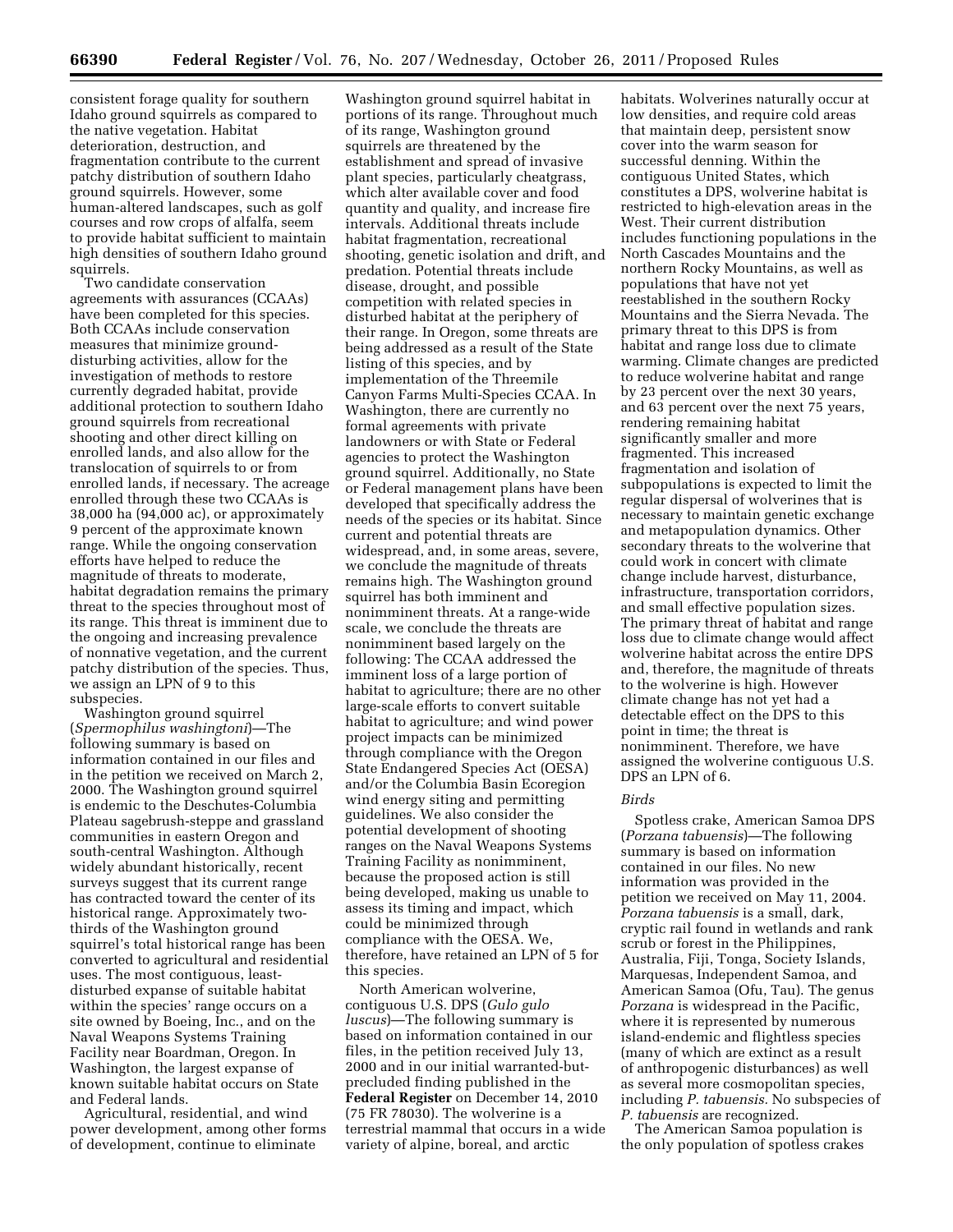under U.S. jurisdiction. The available information indicates that distinct populations of the spotless crake, a species not noted for long-distance dispersal, are definable. The population of spotless crakes in American Samoa is discrete in relation to the remainder of the species as a whole, which is distributed in widely separated locations. Although the spotless crake (and other rails) have dispersed widely in the Pacific, island rails have tended to reduce or lose their power of flight over evolutionary time and so become isolated (and vulnerable to terrestrial predators such as rats). The population of this species in American Samoa is therefore distinct based on geographic and distributional isolation from spotless crake populations on other islands in the oceanic Pacific, the Philippines, and Australia. The American Samoa population of the spotless crake links the Central and Eastern Pacific portions of the species' range. The loss of this population would result in an increase of roughly 500 miles (805 kilometers) in the distance between the central and eastern Polynesian portions of the spotless crake's range, and could result in the isolation of the Marquesas and Society Islands populations by further limiting the potential for even rare genetic exchange. Based on the discreteness and significance of the American Samoa population of the spotless crake, we consider this population to be a distinct vertebrate population segment.

Threats to this population have not changed over the past year. The population in American Samoa is threatened by small population size, limited distribution, predation by nonnative and native animals, continued development of wetland habitat, and natural catastrophes such as hurricanes. The co-occurrence of a known predator of ground-nesting birds, the Norway rat (*Rattus norvegicus*), and native predators, including the Pacific boa (*Candoia bibroni*) and the purple swamphen (*Porphyrio porphyrio*), along with the extremely restricted observed distribution and low numbers, indicate that the magnitude of the threats to the American Samoa DPS of the spotless crake continues to be high, because the threats have a significant likelihood of bringing about extinction on a short time frame. The threats are ongoing, and therefore imminent. Based on this assessment of existing information about the imminence and high magnitude of these threats, we assigned the spotless crake an LPN of 3.

Yellow-billed cuckoo, western U.S. DPS (*Coccyzus americanus*)—We continue to find that listing this species is warranted, but precluded as of the date of publication of this notice. However, we are working on a proposed listing rule that we expect to publish prior to making the next annual resubmitted petition 12-month finding.

Friendly ground-dove, American Samoa DPS (*Gallicolumba stairi*)—The following summary is based on information contained in our files. No new information was provided in the petition we received on May 11, 2004. The genus *Gallicolumba* is distributed throughout the Pacific and Southeast Asia. The genus is represented in the oceanic Pacific by six species: Three are endemic to Micronesian islands or archipelagos, two are endemic to island groups in French Polynesia; and *G. stairi* is endemic to Samoa, Tonga, and Fiji. Some authors recognize two subspecies of the friendly ground-dove, one, slightly smaller, in the Samoan archipelago (*G. s. stairi*); and one in Tonga and Fiji (*G. s. vitiensis*). However, because morphological differences between the two are minimal, we are not recognizing separate subspecies at this time.

In American Samoa, the friendly ground-dove has been found on the islands of Ofu and Olosega (Manua Group). Threats to this subspecies have not changed over the past year. Predation by nonnative species and natural catastrophes such as hurricanes are the primary threats to the subspecies. Of these, predation by nonnative species is thought to be occurring now and likely has been occurring for several decades. This predation may be an important impediment to increasing the population. Predation by introduced species has played a significant role in reducing, limiting, and extirpating populations of island birds, especially ground-nesters like the friendly grounddove, in the Pacific and other locations worldwide. Nonnative predators known or thought to occur in the range of the friendly ground-dove in American Samoa are feral cats (*Felis catus*), Polynesian rats (*Rattus exulans*), black rats (*R. rattus*), and Norway rats (*R. norvegicus*).

In January 2004 and February 2005, hurricanes virtually destroyed the habitat of *G. stairi* in the area on Olosega Island where the species had been most frequently recorded. Although this species has coexisted with severe storms for millennia, this example illustrates the potential for natural disturbance to exacerbate the effects of anthropogenic disturbance on small populations. Consistent monitoring using a variety of methods over the last 5 years yielded few observations and no change in the

relative abundance of this taxon in American Samoa. The total population size is poorly known, but is unlikely to number more than a few hundred pairs. The distribution of the friendly grounddove is limited to steep, forested slopes with an open understory and a substrate of fine scree or exposed earth; this habitat is not common in American Samoa. The threats are ongoing, and therefore imminent, and the magnitude is moderate because the relative abundance has remained the same for several years. Thus, we assign this subspecies an LPN of 9.

Streaked horned lark (*Eremophila alpestris strigata*)—We continue to find that listing this species is warranted, but precluded as of the date of publication of this notice. However, we are working on a proposed listing rule that we expect to publish prior to making the next annual resubmitted petition 12 month finding.

Red knot (*Calidris canutus rufa*)—The following summary is based on information contained in our files and information provided by petitioners. Four petitions to emergency list the red knot have been received: one on August 9, 2004, two others on August 5, 2005, and the most recent on February 27, 2008. The *rufa* subspecies is one of six recognized subspecies of red knot and one of three subspecies occurring in North America. This subspecies makes one of the longest distance migrations known in the animal kingdom, as it travels between breeding areas in the central Canadian Arctic and wintering areas that are primarily in southern South America along the coast of Chile and Argentina. They migrate along the Atlantic coast of the United States, where they may be found from Maine to Florida.

The Delaware Bay area (in Delaware and New Jersey) is the largest known spring migration stopover area, with far fewer migrants congregating elsewhere along the Atlantic coast. The concentration in the Delaware Bay area occurs from the middle of May to early June, corresponding to the spawning season of horseshoe crabs. The knots feed on horseshoe crab eggs, rebuilding energy reserves needed to complete migrations to the Arctic and arrive on the breeding grounds in good condition. In the past, horseshoe crab eggs at Delaware Bay were so numerous that a red knot could dependably eat enough in 2 to 3 weeks to double its weight.

Surveys at wintering areas and at Delaware Bay during spring migration indicate a substantial decline in the red knot in recent years. At the Delaware Bay area, peak counts between 1982 and 1998 were as high as 95,360 individuals.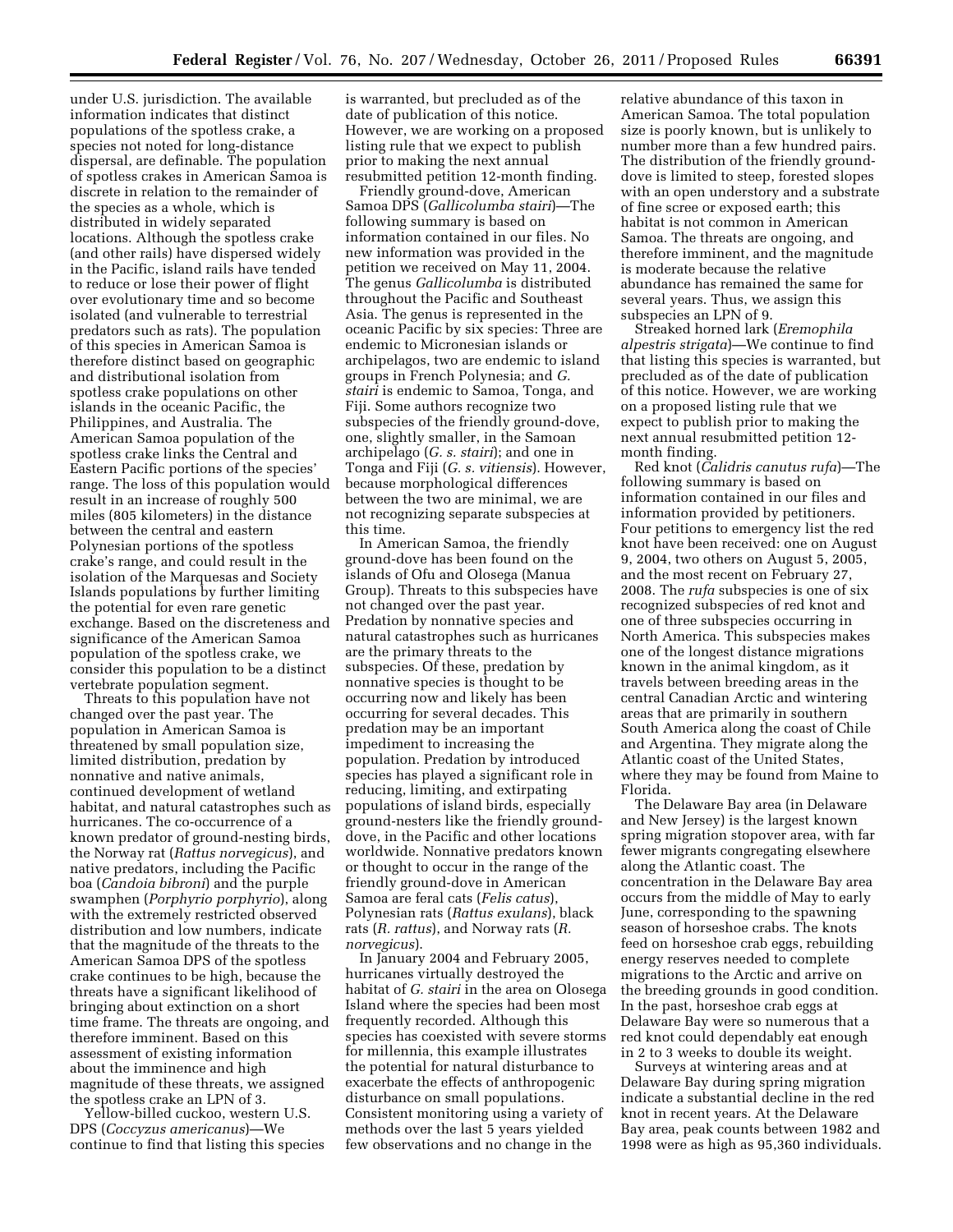Counts may vary considerably between years. Some of the fluctuations can be attributed to predator-prey cycles on the breeding grounds, and counts show that knots rebound from such reductions. Peak counts of red knots observed during aerial surveys flown in Delaware Bay from 2004 to 2008 were consistently below 16,000 birds, with an all time low of only 12,375 red knots found in 2007. In recent years, the highest concentrations of red knots at the Delaware Bay stopover have been within Mispillion Harbor, Delaware, an area that has likely been undercounted during past aerial surveys.

Beginning in 2009, a new survey methodology was implemented for the Delaware Bay stopover area to include ground counts that more accurately reflect concentrations of red knots using Mispillion Harbor and to include aerial surveys of red knots using Atlantic coastal marshes near Stone Harbor, New Jersey. The highest count using the new methodology showed 27,187 red knots in Delaware and 900 in New Jersey, for a total count of 28,087 birds. Poor weather conditions in 2009 prevented aerial surveys during the period when red knots were thought to be at a peak, so no comparison with the past aerial survey peak count method was possible. While the number of red knots using Delaware Bay likely increased in 2009, much of the increase is attributed to improved survey methods and an expanded area of coverage. In 2010, the peak aerial count of red knots was 14,475; however, flight delays and scheduling issues prevented simultaneous aerial and ground counts, so aerial counts could not be calibrated. Further analysis is needed to correlate peak counts using the new methodology with the past aerial-survey-only counts.

Counts in recent years in South America also are substantially lower than in the past. In the mid-1980s, an estimated 67,500 red knots were observed from Tierra del Fuego, Chile, and along the coast of Argentina to northern Patagonia. Since 2003, the largest concentrations of red knots have occurred at the principal wintering areas in Bahia Lomas and other portions of Tierra del Fuego and southern Patagonia, with few birds found farther north along the coast of Argentina. More than 50,000 red knots were counted in the principal winter areas in 1985 and 2000. Since 2005, fewer than 18,000 have been counted within the same area, with only 16,260 red knots observed in 2010.

The primary threat to the red knot has been attributed to destruction and modification of its habitat, particularly the reduction in key food resources

resulting from reductions in horseshoe crabs, which are harvested primarily for use as bait and secondarily to support a biomedical industry. Commercial harvest increased substantially in the 1990s. Research shows that, since 1998, a high proportion of red knots leaving the Delaware Bay failed to achieve threshold departure masses needed to fly to breeding grounds and survive an initial few days of snow cover, and this corresponded to reduced annual survival rates and reduced reproductive success. Since 1999, to protect the Atlantic coast population of the horseshoe crab and to increase availability of horseshoe crab eggs in Delaware Bay for hemispheric migratory shorebird populations, a series of timing restrictions and substantially lower harvest quotas have been adopted by the Atlantic States Marine Fisheries Commission, as well as by the States of New Jersey, Delaware, and Maryland. In March 2008, New Jersey passed legislation imposing a moratorium on horseshoe crab harvest or landing within the State until the red knot has fully recovered.

The reductions in commercial horseshoe crab harvest by Atlantic coastal States since 1999 are substantial. From 2004 to 2009, annual landings of horseshoe crabs have been reduced by over 70 percent from the reference period landings of the mid to late 1990s. For Delaware and New Jersey, horseshoe crab landings for bait have decreased from 726,660 reported in 1999, to a preliminary number of 102,659 in Delaware and none in New Jersey in 2009. No horseshoe crabs have been landed for bait in New Jersey since 2007, as a result of the State-imposed harvest moratorium. In the Delaware Bay area, continued recruitment of small horseshoe crabs has been observed, with a substantial increase in numbers of the smallest sizes of immature males and females in 2009 over previous years. The continued increase in immature males and females would be expected in a recovering population and suggests recent harvest restrictions may be having the desired effect, but it may be several more years until this increase is realized in spawning age adults, as horseshoe crabs need 8 to 10 years to reach sexual maturity.

Other identified threat factors include habitat destruction due to beach erosion and various shoreline protection and stabilization projects that are affecting areas used by migrating knots for foraging, the inadequacy of existing regulatory mechanisms, human disturbance, and competition with other species for limited food resources. Also,

the concentration of red knots in the Delaware Bay areas and at a relatively small number of wintering areas makes the species vulnerable to potential largescale events such as oil spills or severe weather. Overall, we conclude that the threats, in particular the modification of habitat through the effects, particularly of the past, harvesting of horseshoe crabs, are severe enough to put the viability of the red knot at substantial risk and are therefore of a high magnitude. The threats are currently occurring and therefore imminent because of continuing suppressed horseshoe-crab-egg forage conditions for the red knot within the Delaware Bay stopover. Based on imminent threats of a high magnitude, we retain an LPN of 3 for this species.

Yellow-billed loon (*Gavia adamsii*)— The following summary is based on information contained in our files and the petition we received on April 5, 2004. The yellow-billed loon is a migratory bird. Solitary pairs breed on lakes in the arctic tundra of the United States, Russia, and Canada from June to September. During the remainder of the year, the species winters in more southern coastal waters of the Pacific Ocean and the Norway and North Seas.

During most of the year, individual yellow-billed loons are so widely dispersed that high adult mortality from any single factor is unlikely. However, during migration, yellow-billed loons are more concentrated, and hundreds are likely subject to subsistence harvest, based on the best available information; the population could decline substantially if such harvest continues. Future subsistence harvest in Alaska, by itself, constitutes a threat to the species rangewide. This subsistence harvest is occurring despite the species being closed to hunting under the Migratory Bird Treaty Act (16 U.S.C. 703–712). In addition, up to several hundred yellowbilled loons may be taken annually on Russian breeding grounds, and small numbers of yellow-billed loons may be taken in Canada. Other risk factors evaluated were found to be threats to the species; these included oil and gas development (i.e., disturbance, changes in freshwater chemistry and pollutant loads, and changes in freshwater hydrology); pollution; overfishing; climate change; vessel traffic; commercial- and subsistence-fishery bycatch; and contaminants other than those associated with oil and gas. Although these other risk factors may not rise to the level of a threat individually, when taken collectively with the effects of subsistence hunting in other areas, they may reduce the rangewide population even further. The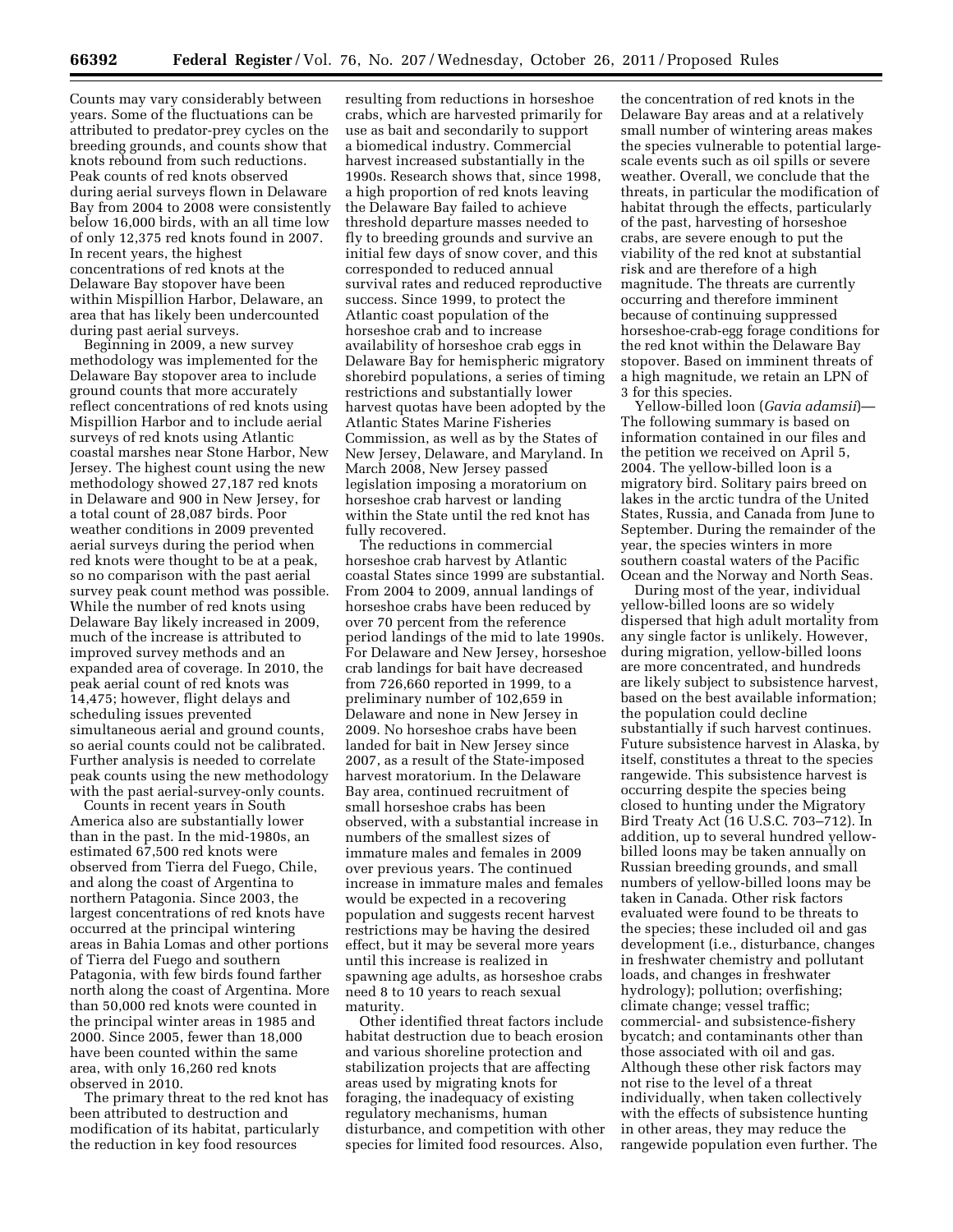primary threat of subsistence harvest is currently occurring and one or more of the threats discussed above is occurring throughout the range of the yellowbilled loon, either in its breeding or wintering grounds, or during migration; therefore, the threats are imminent. The magnitude of the primary threat to the species, subsistence harvest, is moderate. Although subsistence harvest is ongoing, the numbers taken have varied substantially between years; however, we have concerns about the accuracy and precision of the numbers reported in harvest surveys. Thus, we assigned the yellow-billed loon an LPN of 8.

Kittlitz's murrelet (*Brachyramphus brevirostris*)—See above in ''Listing Priority Changes in Candidates.'' The above summary is based on information contained in our files.

Xantus's murrelet (*Synthliboramphus hypoleucus*)—The following summary is based on information contained in our files and the petition we received on April 16, 2002. The Xantus's murrelet is a small seabird in the family Alcidae that occurs along the west coast of North America in the United States, Mexico, and Canada. The species has a limited breeding distribution, only nesting on the Channel Islands in southern California and on islands off the west coast of Baja California, Mexico. Although data on population trends are scarce, the population is suspected to have declined greatly over the last century, mainly due to predators such as rats (*Rattus* sp.) and feral cats (*Felis catus*) introduced to nesting islands, with possible extirpations on three islands in Mexico. A dramatic decline (up to 70 percent) from 1977 to 1991 was detected at the largest nesting colony in southern California, possibly due to high levels of predation on eggs by the endemic deer mouse (*Peromyscus maniculatus elusus*). Identified threats include introduced predators at nesting colonies, oil spills and oil pollution, reduced prey availability, human disturbance, and artificial light pollution.

Although substantial declines in the Xantus's murrelet population likely occurred over the last century, some of the largest threats are being addressed, and, to some degree, ameliorated. Declines and possible extirpations at several nesting colonies were thought to have been caused by nonnative predators, which have been removed from many of the islands where they once occurred. Most notably, since 1994, Island Conservation and Ecology Group has systematically removed rats, cats, and dogs from every murrelet nesting colony in Mexico, with the

exception of cats and dogs on Guadalupe Island. In 2002, rats were eradicated from Anacapa Island in southern California, which has resulted in improvements in reproductive success at that island. In southern California, efforts to restore nesting habitat on Santa Barbara Island through the Montrose Settlements Restoration Project may benefit the Xantus's murrelet population at that island.

Artificial lighting from squid fishing and other vessels, or lights on islands, remains a potential threat to the species. Bright lights make Xantus's murrelets more susceptible to predation, and they can also become disoriented and exhausted from continual attraction to bright lights. Chicks can become disoriented and separated from their parents at sea, which could result in death of the dependent chicks. Highwattage lights on commercial market squid (*Loligo opalescens*) fishing vessels used at night to attract squid to the surface of the water in the Channel Islands was the suspected cause of unusually high predation on Xantus's murrelets by western gulls (*Larus occidentalis*) and barn owls (*Tyto alba*) at Santa Barbara Island in 1999. To address this threat, in 2000, the California Fish and Game Commission required light shields and a limit of 30,000 watts per boat; it is unknown if this is sufficient to reduce impacts. Since 1999, no significant squid fishing has occurred near any of the colonies in the Channel Islands; however, this remains a potential future threat.

A proposal to build three liquid natural gas facilities near the Channel Islands could affect the nesting colonies due to bright lights at night from the facility and visiting tanker vessels, noise from the facilities or from helicopters visiting the facilities, and the threat of oil spills associated with visiting tanker vessels. However, these facilities are early in the complex and long-term planning processes, and it is possible that none of these facilities will be built. In addition, none of them is directly adjacent to nesting colonies, where the impacts would be expected to be more significant. The remaining threats to the species are of a high magnitude, because they have the potential to compromise the only nesting areas for the species. However, because the liquid natural gas facilities are early in the planning process and may not be completed and currently, little squid fishing vessels occurs near the nesting colonies, the threats are nonimminent. Therefore, we retained a LPN of 5 for this species.

Sprague's pipit (*Anthus spragueii*) —See above in ''Listing Priority Changes in Candidates.'' The above summary is

based on information contained in our files.

Lesser prairie-chicken (*Tympanuchus pallidicinctus*)—We continue to find that listing this species is warranted, but precluded as of the date of publication of this notice. However, we are working on a proposed listing rule that we expect to publish prior to making the next annual resubmitted petition 12 month finding.

Gunnison sage-grouse (*Centrocercus minimus*)—We continue to find that listing this species is warranted, but precluded as of the date of publication of this notice. However, we are working on a proposed listing rule that we expect to publish prior to making the next annual resubmitted petition 12 month finding.

Greater sage-grouse (*Centrocercus urophasianus)*—The following summary is based on information in our files and in the petition we received on January 30, 2002. Currently, greater sage-grouse occur in 11 States (Washington, Oregon, California, Nevada, Idaho, Montana, Wyoming, Colorado, Utah, South Dakota, and North Dakota), and 2 Canadian provinces (Alberta and Saskatchewan), occupying approximately 56 percent of their historical range. Greater sage-grouse depend on a variety of shrub-steppe habitats throughout their life cycle, and are considered obligate users of several species of sagebrush. The primary threat to greater sage-grouse is ongoing fragmentation and loss of shrub-steppe habitats through a variety of mechanisms. Most importantly, increasing fire cycles and invasive plants (and the interaction between them) in more westerly parts of the range, along with energy development and related infrastructure in more easterly areas are negatively affecting species' persistence. In addition, direct loss of habitat and fragmentation is occurring due to agriculture, urbanization, and infrastructure such as roads and power lines built in support of several activities. We also have determined that existing regulatory mechanisms are inadequate to protect the species from these ongoing threats. However, many of these habitat impacts are being actively addressed through conservation actions taken by local working groups, and State and Federal agencies. Notably, the National Resource Conservation Service has committed significant financial and technical resources to address threats to this species on private lands through their Sage-grouse Initiative. These efforts, when fully implemented, will potentially provide important conservation benefits to the greater sage-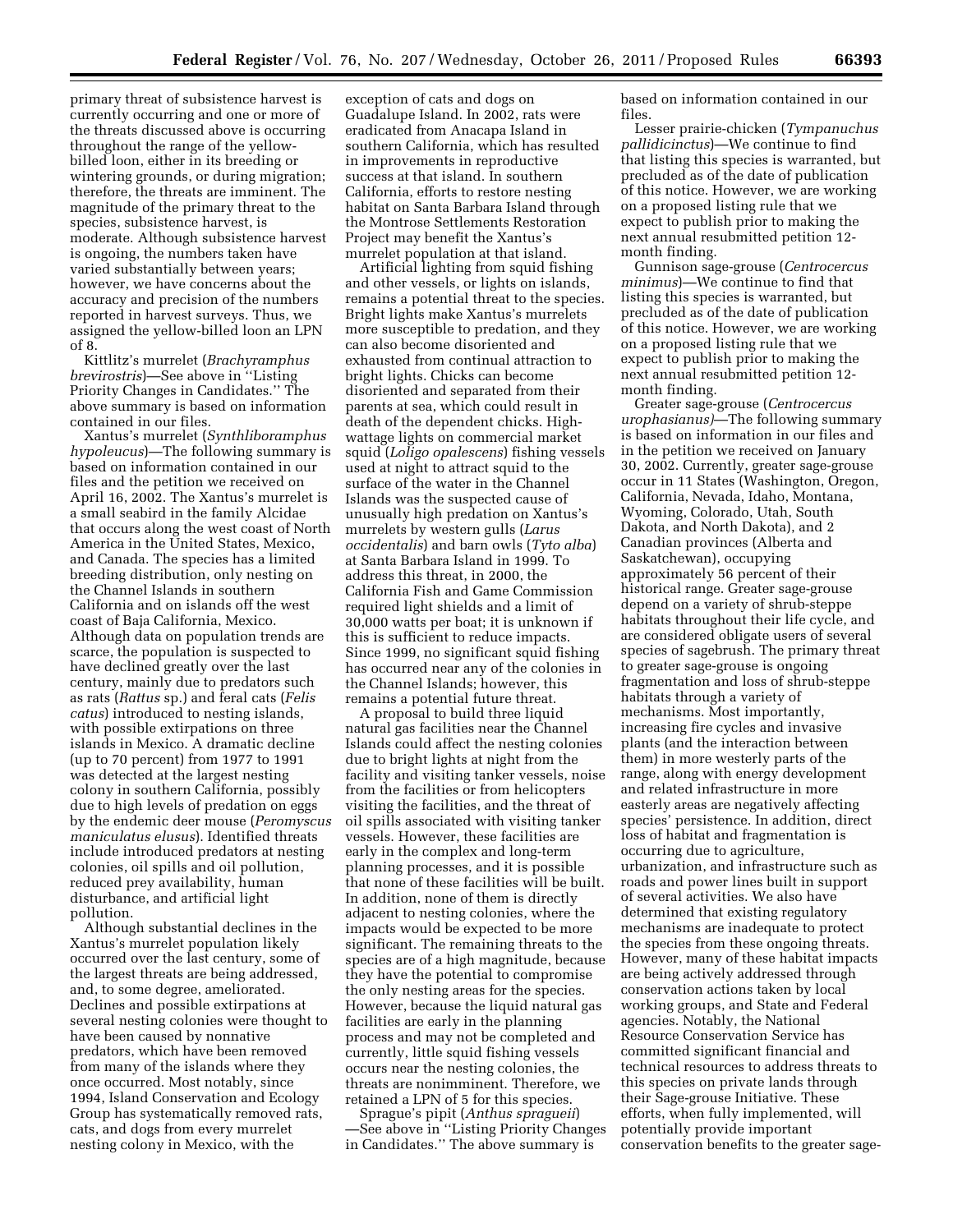grouse and its habitats. We consider the threats to the greater sage-grouse to be of moderate magnitude, because the threats are not occurring with uniform intensity or distribution across the wide range of the species at this time, and substantial habitat still remains to support the species in many areas. The threats are imminent because the species is currently facing them in many portions of its range. Therefore, we assigned the greater sage-grouse an LPN of 8.

Greater sage-grouse, Bi-State DPS (*Centrocercus urophasianus*) — We continue to find that listing this species is warranted, but precluded as of the date of publication of this notice. However, we are working on a proposed listing rule that we expect to publish prior to making the next annual resubmitted petition 12-month finding.

Greater sage-grouse, Columbia Basin DPS (*Centrocercus urophasianus*)—The following summary is based on information in our files and a petition, dated May 14, 1999, requesting the listing of the Washington population of the western sage-grouse (*C. u. phaios*). On May 7, 2001, we concluded that listing the Columbia Basin DPS of the western sage-grouse was warranted, but precluded by higher priority listing actions (66 FR 22984); this population was historically found in northern Oregon and central Washington. Following our May 7, 2001, finding, the Service received additional petitions requesting listing actions for various other greater sage-grouse populations, including one for the nominal western subspecies, dated January 24, 2002, and three for the entire species, dated June 18, 2002, and March 19 and December 22, 2003. The Service subsequently found that the petition for the western subspecies did not present substantial information (68 FR 6500; February 7, 2003), and that listing the greater sagegrouse throughout its historical range was not warranted (70 FR 2244; January 12, 2005). These two findings were challenged, and remanded to the Service for further consideration. In response, we initiated a new rangewide status review for the entire species (73 FR 10218; February 26, 2008). On March 5, 2010, we found that listing of the greater sage-grouse was warranted but precluded by higher priority listing actions (75 FR 13910; March 23, 2010), and it was added to the list of candidates. We also found that the western subspecies of the greater sagegrouse, the taxonomic entity on which we based our DPS analysis for the Columbia Basin population, was no longer considered a valid subspecies. In light of our conclusions regarding the

invalidity of the western sage-grouse subspecies, we will now need to analyze the significance of the Columbia Basin DPS to the greater sage-grouse. As priorities allow, the Service intends to complete an analysis to determine if this population continues to warrant recognition as a DPS in accordance with our Policy Regarding the Recognition of Distinct Vertebrate Population Segments (61 FR 4722; February 7, 1996). Until that time, the Columbia Basin DPS will remain a candidate for listing as a separate population of sage-grouse. Even if this population does not meet our DPS policy, the sage-grouse population in the Columbia Basin will remain a candidate for listing as part of the process for listing the greater sagegrouse entity.

Band-rumped storm-petrel, Hawaii DPS (*Oceanodroma castro*)—The following summary is based on information contained in our files and the petition we received on May 8, 1989. No new information was provided in the second petition received on May 11, 2004. The band-rumped storm-petrel is a small seabird that is found in several areas of the subtropical Pacific and Atlantic Oceans. In the Pacific, there are three widely separated breeding populations: one in Japan, one in Hawaii, and one in the Galapagos. Populations in Japan and the Galapagos are comparatively large and number in the thousands, while the Hawaiian birds represent a small, remnant population of possibly only a few hundred pairs. Band-rumped storm-petrels are most commonly found in close proximity to breeding islands. The three populations in the Pacific are separated by long distances across the ocean where birds are not found. Extensive at-sea surveys of the Pacific have revealed a broad gap in distribution of the band-rumped storm-petrel to the east and west of the Hawaiian Islands, indicating that the distribution of birds in the central Pacific around Hawaii is disjunct from other nesting areas. The available information indicates that distinct populations of band-rumped stormpetrels are definable and that the Hawaiian population is distinct based on geographic and distributional isolation from other band-rumped storm-petrel populations in Japan, the Galapagos, and the Atlantic Ocean. A population also can be considered discrete if it is delimited by international boundaries that have differences in management control of the species. The Hawaiian population of the band-rumped storm-petrel is the only population within U.S. borders or under U.S. jurisdiction. Loss of the

Hawaiian population would cause a significant gap in the distribution of the band-rumped storm-petrel in the Pacific, and could result in the complete isolation of the Galapagos and Japan populations without even occasional genetic exchanges. Therefore, the population is both discrete and significant, and constitutes a DPS.

The band-rumped storm-petrel probably was common on all of the main Hawaiian Islands when Polynesians arrived about 1,500 years ago, based on storm-petrel bones found in middens on the island of Hawaii and in excavation sites on Oahu and Molokai. Nesting colonies of this species in the Hawaiian Islands currently are restricted to remote cliffs on Kauai and Lehua Island and highelevation lava fields on Hawaii. Vocalizations of the species were heard in Haleakala Crater on Maui as recently as 2006; however, no nesting sites have been located on the island to date. The significant reduction in numbers and range of the band-rumped storm-petrel is due primarily to predation by nonnative predators introduced by humans, including the domestic cat (*Felis catus*), small Indian mongoose (*Herpestes auropunctatus*), common barn owl (*Tyto alba*), black rat (*Rattus rattus*), Polynesian rat (*R. exulans*), and Norway rat (*R. norvegicus*), which occur throughout the main Hawaiian Islands, with the exception of the mongoose, which is not established on Kauai. Attraction of fledglings to artificial lights, which disrupts their night-time navigation, resulting in collisions with building and other objects, and collisions with artificial structures such as communication towers and utility lines are also threats. Erosion of nest sites caused by the actions of nonnative ungulates is a potential threat in some locations. Efforts are under way in some areas to reduce light pollution and mitigate the threat of collisions, but there are no large-scale efforts to control nonnative predators in the Hawaiian Islands. The threats are imminent because they are ongoing, and they are of a high magnitude because they can severely affect the survival of this DPS throughout its range, leading to a relatively high likelihood of extinction. Therefore, we assign this distinct population segment an LPN of 3.

Elfin-woods warbler (*Dendroica angelae*)—The following summary is based on information contained in our files. No new information was provided in the petition we received on May 11, 2004. *Dendroica angelae,* or elfin-woods warbler, is a small, entirely black and white warbler, distinguished by its white eyebrow stripe, white patches on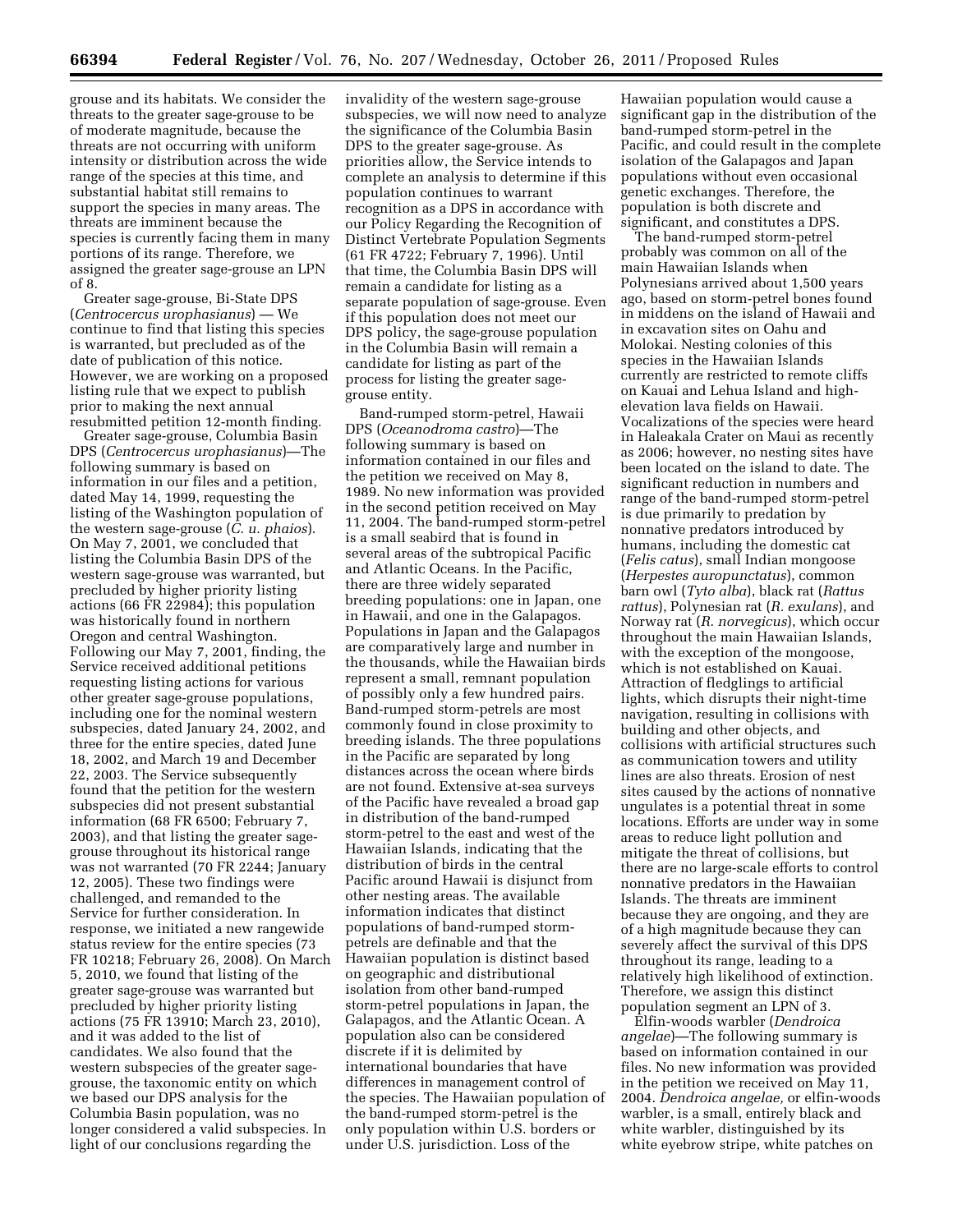ear covers and neck, incomplete eye ring, and black crown. The elfin-woods warbler was at first thought to occur only in high elevations at dwarf or elfin forests, but it has since been found at lower elevations including shade coffee plantations and secondary forests. These birds build a compact cup nest, usually close to the trunk and well hidden among the epiphytes of small trees. Its breeding season extends from March to June. Elfin-woods warblers forage in the middle part of trees, gleaning insects from leaves in the outer portion of tree crowns. The species has been documented from four locations in Puerto Rico: Luquillo Mountains, Sierra de Cayey, and the Commonwealth forests of Maricao and Toro Negro. However, it has not been recorded again in Toro Negro and Sierra de Cayey, following the passing of Hurricane Hugo in 1989. In 2003 and 2004, surveys were conducted for the elfin-woods warbler in the Carite Commonwealth Forest, Toro Negro Forest, Guilarte Forest, Bosque del Pueblo, Maricao Forest and the El Yunque National Forest. These surveys only reported sightings at Maricao Commonwealth Forest (778 individuals), and El Yunque National Forest (196 individuals).

The elfin-woods warbler is potentially threatened by habitat modification. Elfin-woods warblers have been historically common in the elfin woodland of El Yunque National Forest and the *Podocarpus* forest type of Maricao Commonwealth Forest. Removal and replacement of this forest vegetation with infrastructure (e.g., telecommunication towers, recreational facilities) may have impacted the species in the past. Although this loss of habitat has been permanent and restoration process would take a few decades, present regulatory process at both the Commonwealth and Federal levels have reduced this threat. Unrestricted development within the El Yunque buffer zone needs to be addressed to determine the impact on the migratory behavior of the species. Conversion of elfin-woods warbler habitat (e.g., mature secondary forests, young secondary forests, and shadedcoffee plantations) along the periphery of the Maricao Commonwealth Forest to marginal habitat (e.g., pastures, dry slope forests, residential rural forests, gallery forests, and unshaded coffee plantations), has affected potential corridors for the elfin-woods warbler, resulting in a reduced dispersal and expansion capability of the species. These threats are not imminent because most of the range of the species is within protected lands. The magnitude

of threat to *Dendroica angelae* is low to moderate because there is no indication that the two populations of the elfinwoods warbler are declining in numbers. The species can thrive in disturbed and plantation habitats, although abundance of the species on these habitats is lower than in primary habitats. Moreover, elfin-woods warblers appear to recover well, and in a relatively short time, from damaging effects of hurricanes to the forest structure. Therefore, we assign a listing priority number of 11 to *Dendroica angelae.* 

# *Reptiles*

Northern Mexican Gartersnake (*Thamnophis eques megalops*)—The following summary is based on information contained in our files. The northern Mexican gartersnake generally occurs in three types of habitat: (1) Ponds and cienegas; (2) lowland river riparian forests and woodlands; and (3) upland stream gallery forests. Within the United States, the distribution of the northern Mexican gartersnake has been reduced by close to 90 percent, and it occurs in fragmented populations within the middle and upper Verde River drainage, middle and lower Tonto Creek, and the upper Santa Cruz River, as well as in a small number of isolated wetland habitats in southeastern Arizona; its status in New Mexico is uncertain. Within Mexico, the northern Mexican gartersnake is distributed along the Sierra Madre Occidental and the Mexican Plateau in the Mexican States of Sonora, Chihuahua, Durango, Coahila, Zacatecas, Guanajuato, Nayarit, Hidalgo, Jalisco, San Luis Potosı´, Aguascalientes, Tlaxacala, Puebla, México, Michoacán, Oaxaca, Veracruz, and Querétaro. The primary threat to the northern Mexican gartersnake is competition and predation from nonnative species such as sportfish, bullfrogs, and crayfish. Degradation and elimination of its habitat and native prey base are also significant threats, most notably in areas where nonnative species co-occur. Threats, particularly competition and predation by nonnative species, are high in magnitude because they result in direct mortality or reduced reproductive capacity and may be irreversible in complex habitat. The threats are ongoing and, therefore, imminent. Thus, we retained an LPN of 3 for this subspecies.

Eastern massasauga rattlesnake (*Sistrurus catenatus*)—See above in ''Listing Priority Changes in Candidates.'' The above summary is based on information contained in our files.

Black pine snake (*Pituophis melanoleucus lodingi*)—The following summary is based on information contained in our files. No new information was provided in the petition we received on May 11, 2004. There are historical records for the black pine snake from one parish in Louisiana, 14 counties in Mississippi, and 3 counties in Alabama west of the Mobile River Delta. Black pine snake surveys and trapping indicate that this species has been extirpated from Louisiana and from four counties in Mississippi. Moreover, the distribution of remaining populations has become highly restricted due to the destruction and fragmentation of the remaining longleaf pine habitat within the range of the subspecies. Most of the known Mississippi populations are concentrated on the DeSoto National Forest. In Alabama, populations occurring on properties managed by State and other governmental agencies, as gopher tortoise mitigation banks or wildlife sanctuaries, represent the best opportunities for long-term survival of the subspecies there. Other factors affecting the black pine snake include vehicular mortality and low reproductive rates, which magnify the threats from destruction and fragmentation of longleaf pine habitat and increase the likelihood of local extinctions. Due to the imminent threats of high magnitude caused by the past destruction of most of the longleaf pine habitat of the black pine snake, and the continuing persistent degradation of the habitat that remains, we assigned an LPN of 3 to this subspecies.

Louisiana pine snake (*Pituophis ruthveni*)—The following summary is based on information contained in our files and the petition we received on July 20, 2000, and updated through April 30, 2011. The Louisiana pine snake historically occurred in the firemaintained longleaf pine ecosystem within west-central Louisiana and extreme east-central Texas. The historic and ongoing loss of potential habitat (via fire suppression, conversion to pine plantations, increases in the number and width of roads, and urbanization) on private lands in the matrix between these extant populations reduces the potential for dispersal among remnant populations and the potential for natural re-colonization of vacant suitable habitat patches. The primary threats coupled with the disruption of natural fire regimes have reduced the Louisiana pine snake to seven isolated populations. Several of these remnant populations may be vulnerable to factors associated with low population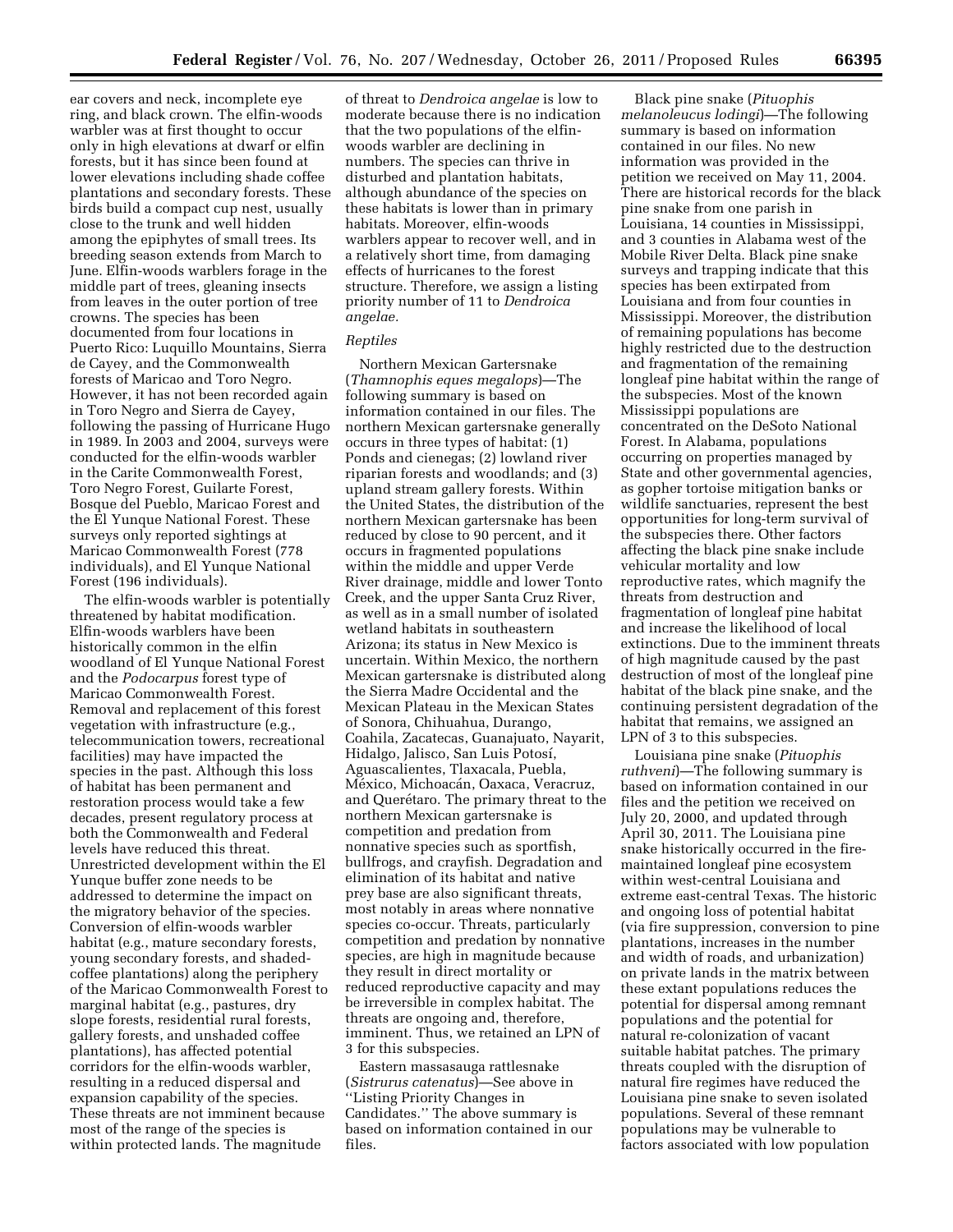sizes and demographic isolation such as reduced genetic heterozygosity. Because it is unlikely that corridors linking extant populations will be established, the loss of any extant population is likely to be permanent. Additional threats that may occur even within quality Louisiana pine snake habitat include mortality from on- and off-road mortality, entanglement in erosion control devices installed in rights-ofway, and intentional killing. Finally, the Louisiana pine snake has an extremely low reproductive rate, thereby magnifying the effects of the above listed threats. Currently occupied habitat in Louisiana and Texas is estimated to be approximately 163,000 acres, with 53 percent occurring on public lands and 47 percent in private ownership.

Louisiana pine snake populations on Federal lands have received increased management attention (via prescribed burning and thinning) in recent years, and as a result, the successional degradation of occupied and potential habitat within these populations has been stabilized or reversed. Nonetheless, not all areas of occupied habitat on Federal lands have received recent prescribed burning, and in the absence of adequate burning, Louisiana pine snake habitat becomes degraded via vegetative succession. The largest and perhaps most important extant Louisiana pine snake population exists on private industrial timberland. Although two conservation areas are managed to benefit Louisiana pine snakes on this property, the majority of the occupied habitat between the conservation areas is threatened by land management activities (habitat conversion to short-rotation pine plantations) that are expected to decrease habitat quality. The candidate conservation agreement (CCA) for the Louisiana pine snake which includes the Service, U.S. Forest Service, Department of Defense, Texas Parks and Wildlife, and Louisiana Department of Wildlife was completed in 2003, and is currently being implemented. The CCA is designed to identify and establish management for the Louisiana pine snake on Federal lands in Louisiana and Texas, and provides a means for the partnering agencies to work cooperatively on projects that avoid and minimize impacts to the snake. It also sets up a mechanism to exchange information on successful management practices and coordinate research efforts.

In 2001, the Service provided funds, through the Private Stewardship Grant Program, to a private landowner for habitat restoration and prescribed

burning on several tracts of their Bienville Parish property containing a known Louisiana pine snake population. A habitat management plan for those sites was developed, and in August of 2005, that landowner was awarded a grant for continued habitat improvement on that same property. Subsequently, that property has been transferred to a new landowner. Through the use of those grant funds and voluntary investment, those private landowners have converted lands to longleaf pine within those Core Management Areas and completed prescribed burning.

The Louisiana Pine Snake Conservation Group consists of representatives from a variety of organizations having an interest in Louisiana pine snake conservation and includes approximately 90 individuals representing State and Federal government, non-profit and private organizations, zoos, academia, and private landowners. This group has been holding annual stakeholder meetings since 2003. At those meetings, stakeholders discuss issues and threats to the Louisiana pine snake, identify possible strategies to deal with those threats, report on land management activities beneficial to stability or recovery, and discuss and share successful results. Five significant actions have resulted from cooperative efforts of this group's members: (1) Completion of a threats assessment; (2) development and completion of a landscape—scaled resources selection function model; (3) training and experimental testing of a scent dog to assist in survey efforts; (4) initiation of an experimental captive breeding and reintroduction program; and (5) initiation of a DNA microsatellite study that will help define genetic structure among populations.

While the extent of Louisiana pine snake habitat loss has been great in the past and much of the remaining habitat has been degraded, habitat loss does not represent an imminent threat, primarily because the rate of habitat loss appears to be declining on public lands. However, all populations require active habitat management, and the lack of adequate habitat remains a threat for several populations. The potential threats to a large percentage of extant Louisiana pine snake populations, coupled with the likely permanence of these effects and the species' low fecundity and low population sizes, lead us to conclude that the threats have significant effects on the survival of the species and therefore remain high in magnitude. Thus, based on nonimminent, high-magnitude threats,

we assign a LPN of 5 to this species. We find that listing this species is warranted throughout all its range.

Tucson shovel-nosed snake (*Chionactis occipitalis klauberi*)—The Tucson shovel-nosed snake is a small, burrowing snake in the Colubridae family that occupied a roughly 35-milewide swath running along the Phoenix-Tucson corridor in northeastern Pima, southwestern Pinal, and eastern Maricopa Counties, Arizona. No systematic surveys have been conducted to assess the status of the subspecies throughout its range, but it has apparently disappeared from some areas.

Threats to the Tucson shovel-nosed snake include urban and rural development; road construction, use, and maintenance; concentration of solar power facilities and transmission corridors; agriculture; wildfires; and lack of adequate management and regulation. Comprehensive plans encompassing the entire range of the snake encourage large growth areas in the next 20 years and beyond. These plans also call for an increase in roads and transportation corridors, which have been documented to affect the snake through direct mortality. Additionally, development of solar energy facilities and transmission corridors throughout the State is being pursued, and demand for these facilities will likely increase. Some of these facilities are being considered within the range of the Tucson shovel-nosed snake. Wildfires due to infestations of nonnative grasses in the snake's habitat, dominated by native plants not adapted to survive wildfires, are likely to increase in frequency and magnitude in the future as these invasive grasses continue to spread rapidly. Regulations are not in place to minimize or mitigate these threats to the Tucson shovel-nosed snake and its habitat, and, therefore, they are likely to put the snake at risk of local extirpation or extinction. These threats, particularly those that lead to a loss of habitat, are likely to reduce the population of the Tucson shovel-nosed snake across its entire range. Given the limited geographic distribution of this snake and the fact that its entire range lies within the path of development in the foreseeable future, these threats are of high magnitude and are imminent. Accordingly, we have assigned an LPN of 3 for the Tucson shovel-nosed snake.

Desert tortoise, Sonoran DPS (*Gopherus agassizii*)—The following summary is based on information contained in our files. Sonoran desert tortoises are most closely associated with Sonoran and Mojave desertscrub vegetation types, but may also be found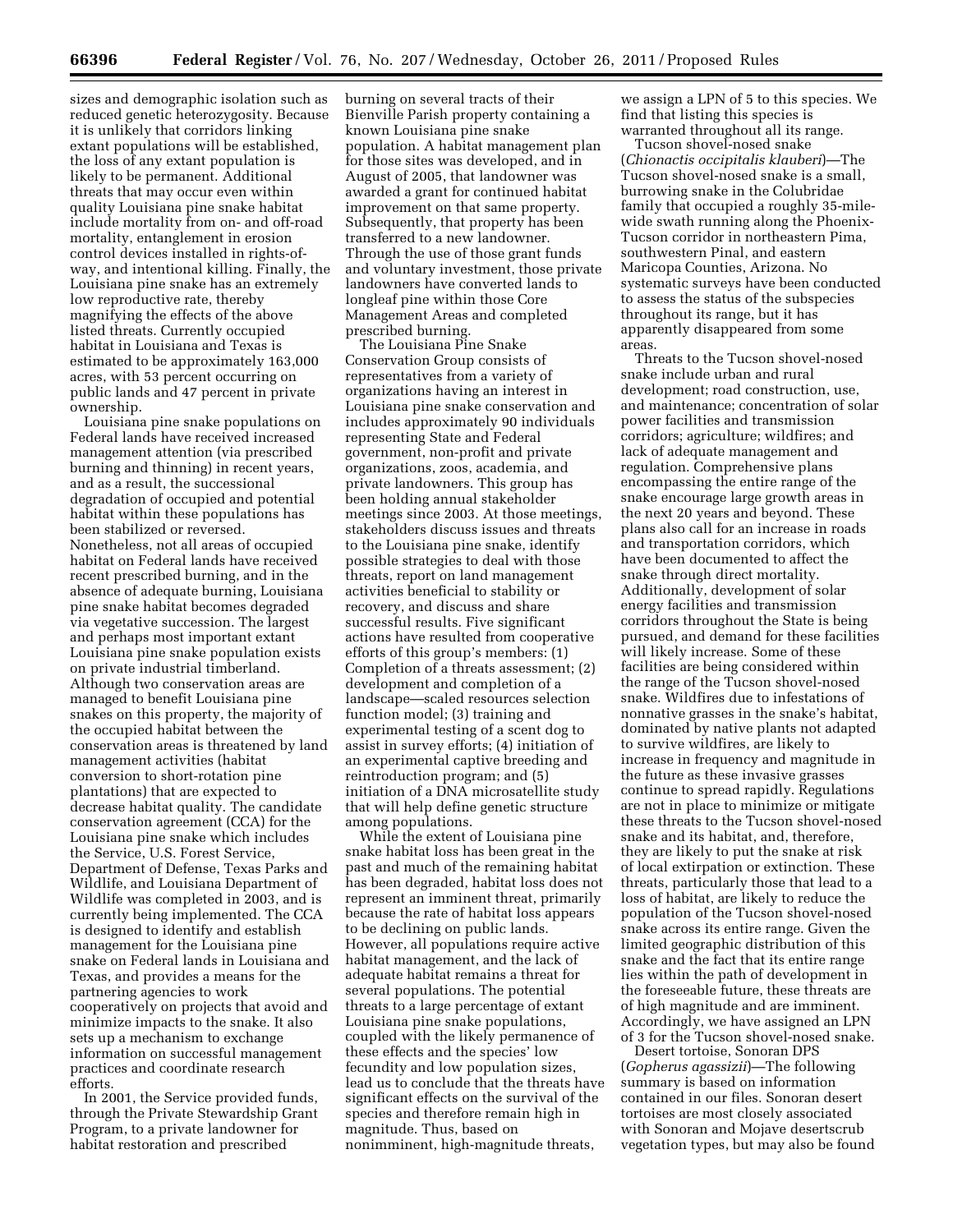in other habitat types within their distribution and elevation range. They occur most commonly on rocky, steep slopes and bajadas in paloverde-mixed cacti associations. Washes and valley bottoms may be used in dispersal and, in some areas, as all or part of home ranges. Most Sonoran desert tortoises in Arizona occur between 904 to 4,198 feet (275 to 1280 meters) in elevation. The Sonoran desert tortoise is distributed south and east of the Colorado River in Arizona in all counties except for Navajo, Apache, Coconino, and Greenlee Counties, south to the Rio Yaqui in southern Sonora, Mexico. A recently published paper on the genetics of desert tortoise indicates this population should be treated as a separate species. We will be analyzing this new information, and will make any necessary changes to the nomenclature and LPN in the next candidate notice.

Threats include nonnative plant species invasions and altered fire regimes; urban and agricultural development, and human population growth; barriers to dispersal and genetic exchange; off-highway vehicles; roads and highways; historical ironwood and mesquite tree harvest in Mexico; improper livestock grazing (predominantly in Mexico); undocumented human immigration and interdiction activities; illegal collection; predation from feral dogs; human depredation and vandalism; drought; and climate change. Threats to the Sonoran desert tortoise differ geographically and are highly synergistic in their effects on the population. The threats identified to affect the Sonoran desert tortoise currently or in the foreseeable future are of high magnitude but, overall, are nonimminent. Therefore, we assigned an LPN of 6 to this population of desert tortoise.

Sonoyta mud turtle (*Kinosternon sonoriense longifemorale*)—The following summary is based on information contained in our files. No new information was provided in the petition we received on May 11, 2004. The Sonoyta mud turtle occurs in a spring and pond at Quitobaquito Springs on Organ Pipe Cactus National Monument in Arizona, and in the Rio Sonoyta and Quitovac Spring of Sonora, Mexico. Loss and degradation of stream habitat from water diversion and groundwater pumping, along with its very limited distribution, are the primary threats to the Sonoyta mud turtle. Sonoyta mud turtles are highly aquatic and depend on permanent water for survival. The area of southwest Arizona and northern Sonora where the

Sonoyta mud turtle occurs is one of the driest regions in the Southwest. Due to continued drought, irrigated agriculture, and development in the region, surface water in the Rio Sonoyta can be expected to dwindle further and therefore have a significant impact on the survival of this subspecies, which may also be vulnerable to aerial spraying of pesticides on nearby agricultural fields. We retained an LPN of 3 for this subspecies because threats are of a high magnitude and continue to date, and therefore are imminent.

#### *Amphibians*

Columbia spotted frog, Great Basin DPS (*Rana luteiventris*)—The following summary is based on information contained in our files and the petition we received on May 1, 1989. Currently, Columbia spotted frogs appear to be widely distributed throughout southwestern Idaho, southeastern Oregon, and northeastern and central Nevada, but local populations within this general area appear to be small and isolated from each other. Recent work by researchers in Idaho and Nevada have documented the loss of historically known sites, reduced numbers of individuals within local populations, and declines in the reproduction of those individuals.

Small, highly fragmented populations, characteristic of the majority of existing populations of Columbia spotted frogs in the Great Basin, are highly susceptible to extinction processes. Threats to Columbia spotted frog include poor management of habitat including water development, improper grazing, mining activities, and nonnative species, all of which have contributed, and continue to contribute, to the degradation and fragmentation of habitat. Emerging fungal diseases, such as chytridiomycosis, and the spread of parasites may be contributing factors to Columbia spotted frog's population declines throughout portions of its range. Effects of climate change, such as drought, and stochastic events, such as fire, often have detrimental effects to small, isolated populations and can often exacerbate existing threats. A 10 year conservation agreement and strategy was signed in September 2003 for both the Northeast and the Toiyabe subpopulations in Nevada. The goals of the conservation agreements are to reduce threats to Columbia spotted frogs and their habitat to the extent necessary to prevent populations from becoming extirpated throughout all or a portion of their historical range and to maintain, enhance, and restore a sufficient number of populations of Columbia spotted frogs and their habitat to ensure

their continued existence throughout their historical range. Additionally, a candidate conservation agreement with assurances was completed in 2006, for the Owyhee subpopulation at Sam Noble Springs, Idaho. Several habitat enhancement projects have been conducted throughout the range that have benefitted these populations. We conclude that the threats are of moderate magnitude, because the DPS is still widely distributed, and several regulatory mechanisms are benefitting the populations and working to reduce threats. Based on imminent threats of moderate magnitude, we assigned an LPN of 9 to this DPS of the Columbia spotted frog.

Mountain yellow-legged frog, Sierra Nevada DPS (*Rana muscosa*)—The following summary is based on information contained in our files and the petition received on February 8, 2000. Also see our 12-month petition finding published on January 16, 2003 (68 FR 2283) and our amended 12 month petition finding published on June 25, 2007 (72 FR 34657). The mountain yellow-legged frog inhabits the high elevation lakes, ponds, and streams in the Sierra Nevada Mountains of California, from near 4,500 feet (ft) (1,370 meters (m)) to 12,000 ft (3,650 m). The distribution of the mountain yellow-legged frog is from Butte and Plumas Counties in the north to Tulare and Inyo Counties in the south. A separate population in southern California is already listed as endangered (67 FR 44382; July 2, 2002). Based on mitochondrial DNA, morphological, and acoustic studies, Vredenburg *et al.* recently recognized two distinct species of mountain yellow-legged frog in the Sierra Nevada, *R. muscosa* and *R. sierrae.* This taxonomic distinction has been recently adopted by the American Society of Ichthyologists and Herpetologists, the Herpetologists' League, and the Society for the Study of Amphibians and Reptiles. The Vredenburg study determined that two species exist, as described by Camp in 1917, but have different geographical ranges than first described. Camp described *R. muscosa*  as only occurring in southern California. A recent study determined that *R. muscosa* also occurs in the southern portion of the Sierra Nevada and that *R. sierrae* occurs both in the southern and northern portions of the Sierra Nevada with no range overlap. We accept the taxonomic distinction of two species, and the taxonomic split between the mountain yellow-legged frogs in the northern and central Sierra Nevada Mountains of California (*Rana sierrae*)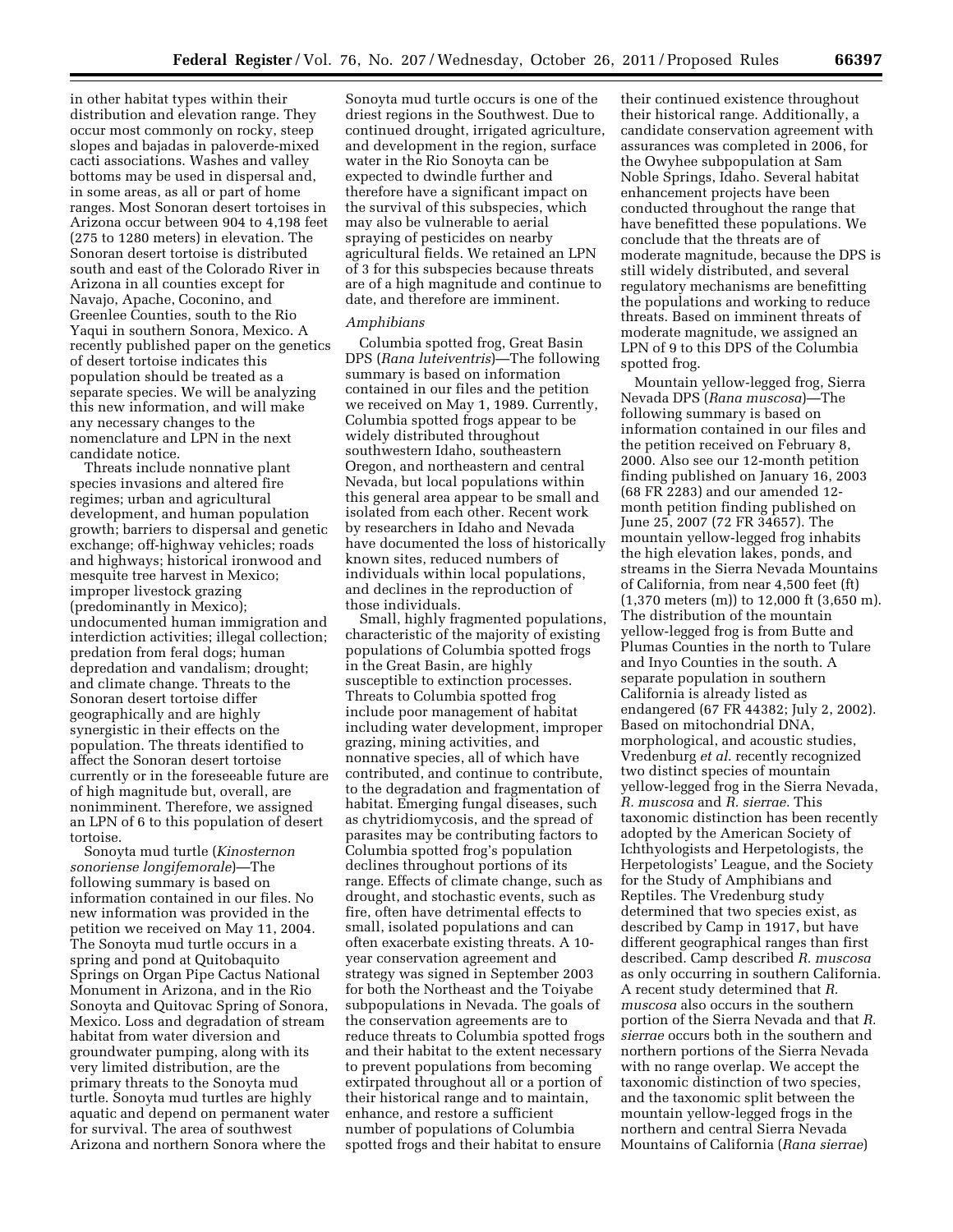and the mountain yellow-legged frogs in the southern Sierra Nevada and the mountains of southern California (*R. muscosa*) and we intend to propose this taxonomic change in a proposed rule. In the interim, we continue to recognize all mountain yellow-legged frogs in the Sierra Nevada Mountains of California as *R. muscosa* and as the candidate entity.

Predation by introduced trout is the best-documented cause of the decline of the Sierra Nevada mountain yellowlegged frog, because it has been repeatedly observed that fishes and mountain yellow-legged frogs rarely coexist. Mountain yellow-legged frogs and trout (native and nonnative) do co-occur at some sites, but these co-occurrences probably are mountain yellow-legged frog populations with negative population growth rates in the absence of immigration. To help reverse the decline of the mountain yellow-legged frog, the Sequoia and Kings Canyon National Parks have been removing introduced trout since 2001. Over 18,000 introduced trout have been removed from 11 lakes since the project started in 2001. The lakes are completely, to mostly, fish-free, and substantial mountain yellow-legged frog population increases have resulted. The California Department of Fish and Game (CDFG) has also removed or is in the process of removing nonnative trout from a total of between 10 and 20 water bodies in the Inyo, Humboldt-Toiyabe, Sierra, and El Dorado National Forests. In the El Dorado National Forest, golden trout were removed from Leland Lake, and attempts have been made to remove trout from two sites near Gertrude Lake, three lakes in the Pyramid Creek watershed, and a tributary of Cole Creek; no data showing increase in mountain yellow-legged frogs at these sites were available.

In California, chytridiomycosis, more commonly known as chytrid fungus (*Batrachochytrium dendrobatidis*) or Bd, has been detected in many amphibian species, including the mountain yellow-legged frog within the Sierra Nevada. Recent research has shown that this pathogenic fungus has become widely distributed throughout the Sierra Nevada, and that infected mountain yellow-legged frogs often die soon after metamorphosis. Several infected and uninfected populations were monitored in Sequoia and Kings Canyon National Parks over multiple years, documenting dramatic declines and extirpations in infected but not in uninfected populations. In the summer of 2005, 39 of 43 populations assayed in Yosemite National Park were positive for chytrid fungus.

The current distribution of the Sierra Nevada mountain yellow-legged frog is restricted primarily to public lands at high elevations, including streams, lakes, ponds, and meadow wetlands located on national forests, including wilderness and non-wilderness on the forests, and national parks. In several areas where detailed studies of the effects of chytrid fungus on the mountain yellow-legged frog are ongoing, substantial declines have been observed over the past several years. For example, in 2007 surveys in Yosemite National Park, mountain yellow-legged frogs were not detectable at 37 percent of 285 sites where they had been observed in 2000–2002; in 2005 in Sequoia and Kings Canyon National Parks, mountain yellow-legged frogs were not detected at 54 percent of sites where they had been recorded 3 to 8 years earlier. A compounding effect of disease-caused extinctions of mountain yellow-legged frogs is that recolonization may never occur because streams connecting extirpated sites to extant populations now contain introduced fishes, which act as barriers to frog movement within metapopulations. The most recent assessment of the species status in the Sierra Nevada indicates that mountainyellow legged frogs occur at less than 8 percent of the sites from which they were historically observed. A group of prominent scientists further suggest a 10-percent decline per year in the number of remaining *Rana mucosa.*  Based on threats that are imminent (because they are ongoing) and highmagnitude (because they significantly affect the survival of the DPS throughout its range), we continue to assign the population of mountain yellow-legged frog in the Sierra Nevada an LPN of 3.

Oregon spotted frog (*Rana pretiosa*)— The following summary is based on information contained in our files and the petition we received on May 4, 1989. Historically, the Oregon spotted frog ranged from British Columbia to the Pit River drainage in northeastern California. Based on surveys of historical sites, the Oregon spotted frog is now absent from at least 76 percent of its former range. The majority of the remaining Oregon spotted frog populations are small and isolated.

The threats to the species' habitat include development, livestock grazing, introduction of nonnative plant species, vegetation succession, changes in hydrology due to construction of dams and alterations to seasonal flooding, lack of management of exotic vegetation, predators, and poor water quality. Additional threats to the species are

predation by nonnative fish and introduced bullfrogs; competition with bullfrogs and nonnative fish for habitat; and diseases, such as oomycete water mold *Saprolegnia* and chytrid fungus infections. The magnitude of threat is high for this species because this wide range of threats to both individuals and their habitats could seriously reduce or eliminate any of these isolated populations and further reduce the species' range and potential survival. Habitat restoration and management actions have not prevented population declines. The threats are imminent because each population is faced with multiple ongoing and potential threats as identified above. Therefore, we retain an LPN of 2 for the Oregon spotted frog.

Relict leopard frog (*Lithobates onca*)—See above in ''Listing Priority Changes in Candidates.'' The above summary is based on information contained in our files.

Austin blind salamander (*Eurycea waterlooensis*)—We continue to find that listing this species is warranted, but precluded as of the date of publication of this notice. However, we are working on a proposed listing rule that we expect to publish prior to making the next annual resubmitted petition 12 month finding.

Berry Cave salamander (*Gyrinophilus gulolineatus*)—The following summary is based on information in our files. We have no new information since this species was afforded candidate status through our 12-month warranted-butprecluded finding published on March 22, 2011 (76 FR 15919). The Berry Cave salamander is recorded from Berry Cave in Roane County; from Mud Flats, Aycock Spring, Christian, Meades Quarry, Meades River, and Fifth Caves in Knox County; from Blythe Ferry Cave in Meigs County; and from an unknown cave in Athens, McMinn County, Tennessee. These cave systems are all located within the Upper Tennessee River and Clinch River drainages. A total of 113 caves in Middle and East Tennessee were surveyed from the time period of April 2004 through June 2007, resulting in observations of 63 Berry Cave salamanders. These surveys concluded that Berry Cave salamander populations are robust at Berry and Mudflats Caves, where population declines had been previously reported, and documented two new populations of Berry Cave salamanders at Aycock Spring and Christian caves.

Ongoing threats to this species include lye leaching in the Meades Quarry Cave as a result of past quarrying activities, a proposed roadway with potential to impact the recharge area for the Meades Quarry Cave system, urban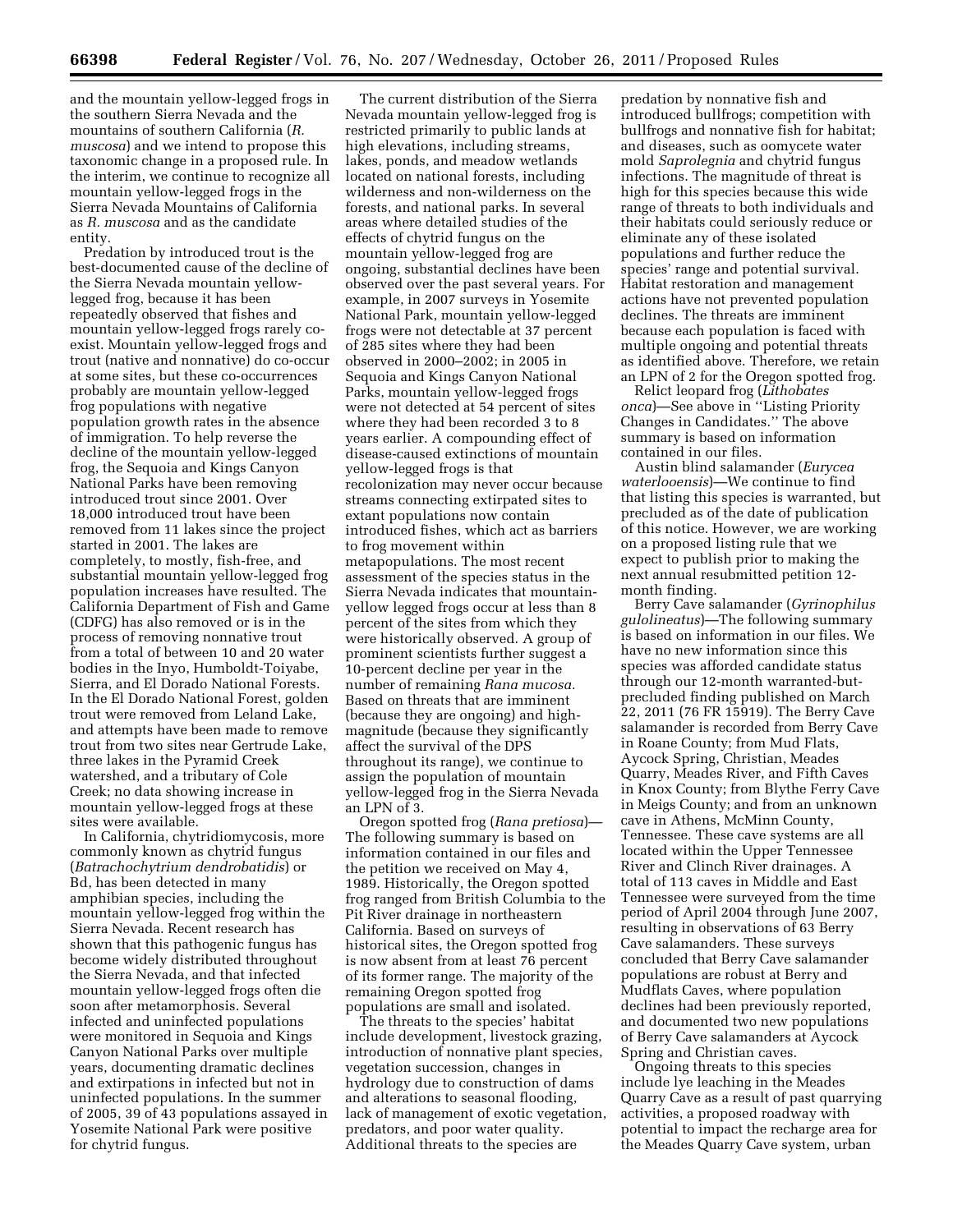development in Knox County, water quality impacts despite existing State and Federal laws, and possibly hybridization between spring salamanders and Berry Cave salamanders in Meades Quarry Cave. These threats, coupled with confined distribution of the species and apparent low population densities, leave the Berry Cave salamander vulnerable to extirpation. We have determined that the Berry Cave salamander faces imminent threats, and that the threats are of moderate magnitude, because some populations appear to be robust and new populations are emerging. We have therefore assigned it an LPN of 8.

Georgetown salamander (*Eurycea naufragia*)—We continue to find that listing this species is warranted, but precluded as of the date of publication of this notice. However, we are working on a proposed listing rule that we expect to publish prior to making the next annual resubmitted petition 12 month finding.

Jollyville Plateau salamander (*Eurycea tonkawae*)—We continue to find that listing this species is warranted, but precluded as of the date of publication of this notice. However, we are working on a proposed listing rule that we expect to publish prior to making the next annual resubmitted petition 12 month finding.

Salado salamander (*Eurycea chisholmensis*)—We continue to find that listing this species is warranted, but precluded as of the date of publication of this notice. However, we are working on a proposed listing rule that we expect to publish prior to making the next annual resubmitted petition 12 month finding.

Yosemite toad (*Anaxyrus canorus*)— The following summary is based on information contained in our files and the petition we received on April 3, 2000. See also our 12-month petition finding published on December 10, 2002 (67 FR 75834). Yosemite toads are moderately sized toads with females having black spots that are edged with white or cream, and set against a grey. tan, or brown background. Males have a nearly uniform coloration of yellowgreen to olive drab to greenish brown. Yosemite toads have been grouped within the genus ''*Bufo.''* Recently, Frost *et al.* divided the ''*Bufo''* genus into three separate genera, assigning the North American toads to the genus *Anaxyrus.* This taxonomic distinction has been recently adopted by the American Society of Ichthyologists and Herpetologists, the Herpetologists' League, and the Society for the Study of Amphibians and Reptiles, and we are acknowledging the change in genus

name, and referring to the Yosemite toad accordingly in this document.

Yosemite toads are most likely to be found in areas with thick meadow vegetation or patches of low willows near or in water, and use rodent burrows for overwintering and temporary refuge during the summer. Breeding habitat includes the edges of wet meadows, slow-flowing streams, shallow ponds, and shallow areas of lakes. The historic range of Yosemite toads in the Sierra Nevada occurs from the Blue Lakes region north of Ebbetts Pass (Alpine County) to south of Kaiser Pass in the Evolution Lake/Darwin Canyon area (Fresno County). The historic elevational range of Yosemite toads is 1,460 to 3,630 m (4,790 to 11,910 ft).

The threats facing the Yosemite toad include cattle grazing, timber harvesting, recreation, disease, and climate change. Inappropriate grazing has been shown to cause loss in vegetative cover and to destroy peat layers in meadows, both of which lower groundwater tables and summer flows of surface water. This may increase the stranding and mortality of tadpoles, or make these areas completely unsuitable for Yosemite toads. Grazing can also degrade or destroy moist upland areas used as non-breeding habitat by Yosemite toads and collapse rodent burrows used by Yosemite toads as cover and hibernation sites. Timber harvesting and associated road construction could severely alter the terrestrial environment and result in the reduction and occasional extirpation of amphibian populations in the Sierra Nevada. Habitat gaps created by timber harvest and road construction may act as dispersal barriers and contribute to the fragmentation of Yosemite toad habitat and populations. Trails (foot, horse, bicycle, or off-highway motor vehicle) compact soil in riparian habitat, which increases erosion, displaces vegetation, and can lower the water table. Trampling or the collapsing of rodent burrows by recreationists, pets, and vehicles could lead to direct mortality of all life stages of the Yosemite toad and disrupt the species' behavior. Various diseases have been confirmed in Yosemite toads. Mass dieoffs of amphibians have been attributed to: Chytrid fungal infections of metamorphs and adults; saprolegnia fungal infections of eggs; iridovirus infection of larvae, metamorphs, or adults; and bacterial infections. Yosemite toads probably are exposed to a variety of pesticides and other chemicals throughout their range. Environmental contaminants could negatively affect the species by causing

direct mortality; suppressing the immune system; disrupting breeding behavior, fertilization, growth or development of young; and disrupting the ability to avoid predation.

There is no indication that any of these threats are ongoing or planned; therefore the threats are nonimminent. In addition, as there are a number of substantial populations and these threats tend to have localized effects, the threats are moderate to low in magnitude. We therefore retained an LPN of 11 for the Yosemite toad.

Black Warrior waterdog (*Necturus alabamensis*)—The following summary is based on information contained in our files. No new information was provided in the petition we received on May 11, 2004. The Black Warrior waterdog is a salamander that inhabits streams above the Fall Line within the Black Warrior River Basin in Alabama. There is very little specific locality information available on the historical distribution of the Black Warrior waterdog as little attention was given to this species between its description in 1937 and the 1980s. At that time, there were a total of only 11 known historical records from four Alabama counties. Two of these sites have now been inundated by impoundments. Extensive survey work was conducted in the 1990s to look for additional populations. As a result of that work, the species was documented at 14 sites in five counties.

Water-quality degradation is the biggest threat to the continued existence of the Black Warrior waterdog. Most streams that have been surveyed for the waterdog showed evidence of pollution and many appeared biologically depauperate. Sources of point and nonpoint pollution in the Black Warrior River Basin have been numerous and widespread. Pollution is generated from inadequately treated effluent from industrial plants, sanitary landfills, sewage treatment plants, poultry operations, and cattle feedlots. Surface mining represents another threat to the biological integrity of waterdog habitat. Runoff from old, abandoned coal mines generates pollution through acidification, increased mineralization, and sediment loading. The North River, Locust Fork, and Mulberry Fork, all streams that this species inhabits, are on the Environmental Protection Agency's list of impaired waters. An additional threat to the Black Warrior waterdog is the creation of large impoundments that have flooded thousands of square hectares of its habitat. These impoundments are likely marginal or unsuitable habitat for the salamander. Suitable habitat for the Black Warrior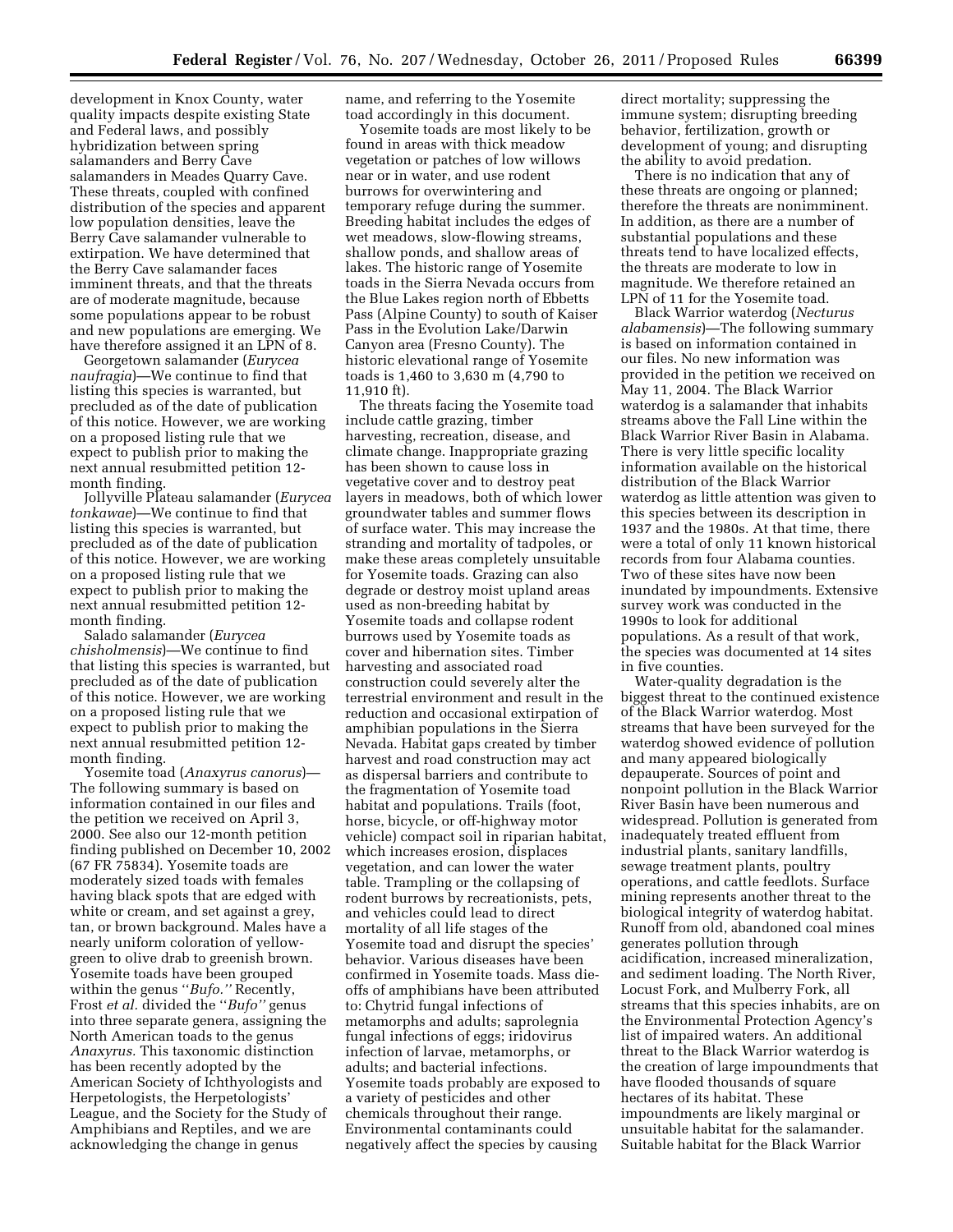waterdog is limited, and available data indicate extant populations are small and their viability is questionable. This situation is pervasive and problematic; water-quality issues are persistent, and regulatory mechanisms are not ameliorating these threats, although we have no indication of population declines, at present. Therefore, the overall magnitude of the threat is moderate. Water-quality degradation in the Black Warrior basin is ongoing. Therefore, the threats are imminent. Additional surveys, initiated in 2011, may clarify the status of populations in the face of existing threats. We assigned an LPN of 8 to this species.

#### *Fishes*

Headwater chub (*Gila nigra*)—The following summary is based on information contained in our files, in the 12-month finding published in the **Federal Register** on May 3, 2006 (71 FR 26007), and in the petition received November 9, 2009. The headwater chub is a moderate-sized cyprinid fish. The range of the headwater chub has been reduced by approximately 60 percent. Twenty-three streams (125 miles (200 kilometers) of stream) are thought to be occupied out of 26 streams (312 miles (500 kilometers) of stream) formerly occupied in the Gila River Basin in Arizona and New Mexico. All remaining populations are fragmented and isolated, and threatened by a combination of factors.

Headwater chubs are threatened by introduced, nonnative fish that prey on them and compete with them for food. Habitat destruction and modification have occurred and continue to occur as a result of dewatering, impoundment, channelization, and channel changes caused by alteration of riparian vegetation and watershed degradation from mining, grazing, roads, water pollution, urban and suburban development, groundwater pumping, and other human actions. Existing regulatory mechanisms do not appear to be adequate for addressing the impact of nonnative fish and also have not removed or eliminated the threats that continue to be posed through habitat degradation. The fragmented nature and rarity of existing populations makes them vulnerable to other natural or manmade factors, such as drought and wildfire. Climate change is predicted to worsen these threats through increased aridity of the region, thus reducing stream flows and warming aquatic habitats, which makes the habitat more suitable to nonnative species.

The Arizona Game and Fish Department has finalized the Arizona Statewide Conservation Agreement for

Roundtail Chub (*G. robusta*), Headwater Chub, Flannelmouth Sucker (*Catostomus latipinnis*), Little Colorado River Sucker (*Catostomus* spp.), Bluehead Sucker (*C. discobolus*), and Zuni Bluehead Sucker (*C. discobolus yarrowi*). The New Mexico Department of Game and Fish has listed the headwater chub as endangered and created a recovery plan for the species: Colorado River Basin Chubs (Roundtail Chub, Gila Chub (*G. intermedia*), and Headwater Chub) Recovery Plan, which was approved by the New Mexico State Game Commission on November 16, 2006. Both Arizona's agreement and New Mexico's recovery plan recommend preservation and enhancement of extant populations and restoration of historical headwater-chub populations. The recovery and conservation actions prescribed by Arizona's and New Mexico's plans, which we predict will reduce and remove threats to this species, will require further discussions and authorizations before they can be implemented. The recently completed Arizona Game and Fish Department Sportfish Stocking Program's Conservation and Mitigation Program contains significant conservation actions for the headwater chub that will be implemented over the next 10 years.

Although threats are ongoing, existing information indicates long-term persistence and stability of existing populations. Currently 7 of the 23 extant stream populations are considered stable based on abundance and evidence of recruitment. We evaluated information provided in the 2009 petition relating to our 2008 change in LPN for the headwater chub from 2 to 8 as part of our annual analysis. In making that 2008 decision, we recognize that we inadvertently relied on some information and did not consider other available information. Additional information will be available on population status and threats later in 2011 that we will use to reassess the LPN for the headwater chub next year. We have retained an LPN of 8 for this species at this time.

Least Chub (*Iotichthys phlegethontis*)—The following summary is based on information contained in our files and in the petition received June 25, 2007. The least chub is a small, colorful fish species in Utah that follows thermal patterns for habitat use. Least chub use flooded, warmer, vegetated marsh areas to spawn in the spring, and retreat to spring heads to overwinter as the water recedes in the late summer and fall. Historically, many least chub occurrences were reported across the State of Utah, but the current

distribution of the species is highly reduced from its historic range. Currently, only six known wild populations remain, but one of these is considered functionally extirpated. Least chub also currently exist at several genetic refuge sites. The species faces threats from the effects of livestock grazing, which affects most least chub sites despite efforts to protect least chub habitat with grazing enclosures and management plans. Least chub habitat also is affected by current and proposed future groundwater withdrawals, especially when combined with the threat of drought. These threats also act cumulatively with climate change to put the least chub at further risk. Existing regulatory mechanisms are currently inadequate to regulate groundwater withdrawals and ameliorate their effects on least chub habitat. Nonnative species, particularly mosquitofish, also are a continuing threat to least chub. There is no known means of controlling mosquitofish, and they have already caused the functional extirpation of one wild least chub population.

In 1998, several State and Federal agencies including the Service and the Utah Division of Wildlife Resources developed a Least Chub Conservation Agreement and Strategy, and formed the Least Chub Conservation Team. Their objectives are to eliminate or significantly reduce threats to the least chub and its habitat, and to ensure the continued existence of the species by restoring and maintaining a minimum number of least chub populations throughout its historic range. Recent State-led least chub conservation actions have included restoration of habitat affected by grazing, reintroduction and range expansion, nonnative removal, population monitoring, and working cooperatively with landowners to conserve water and aquatic habitat. This group also has recently begun a structured decision making modeling process that will provide additional guidance for conservation activities.

Although grazing, groundwater withdrawal, and predation by nonnative species are high magnitude threats to some populations, they are of low magnitude or nonexistent in other populations. Therefore the threats to the least chub are of moderate magnitude overall. The threats are imminent because they are identifiable and the species is currently facing them in many portions of its range. Therefore, we have assigned the least chub an LPN of 7.

Roundtail chub (*Gila robusta*), Lower Colorado River DPS—The following summary is based on information contained in our files and the 12-month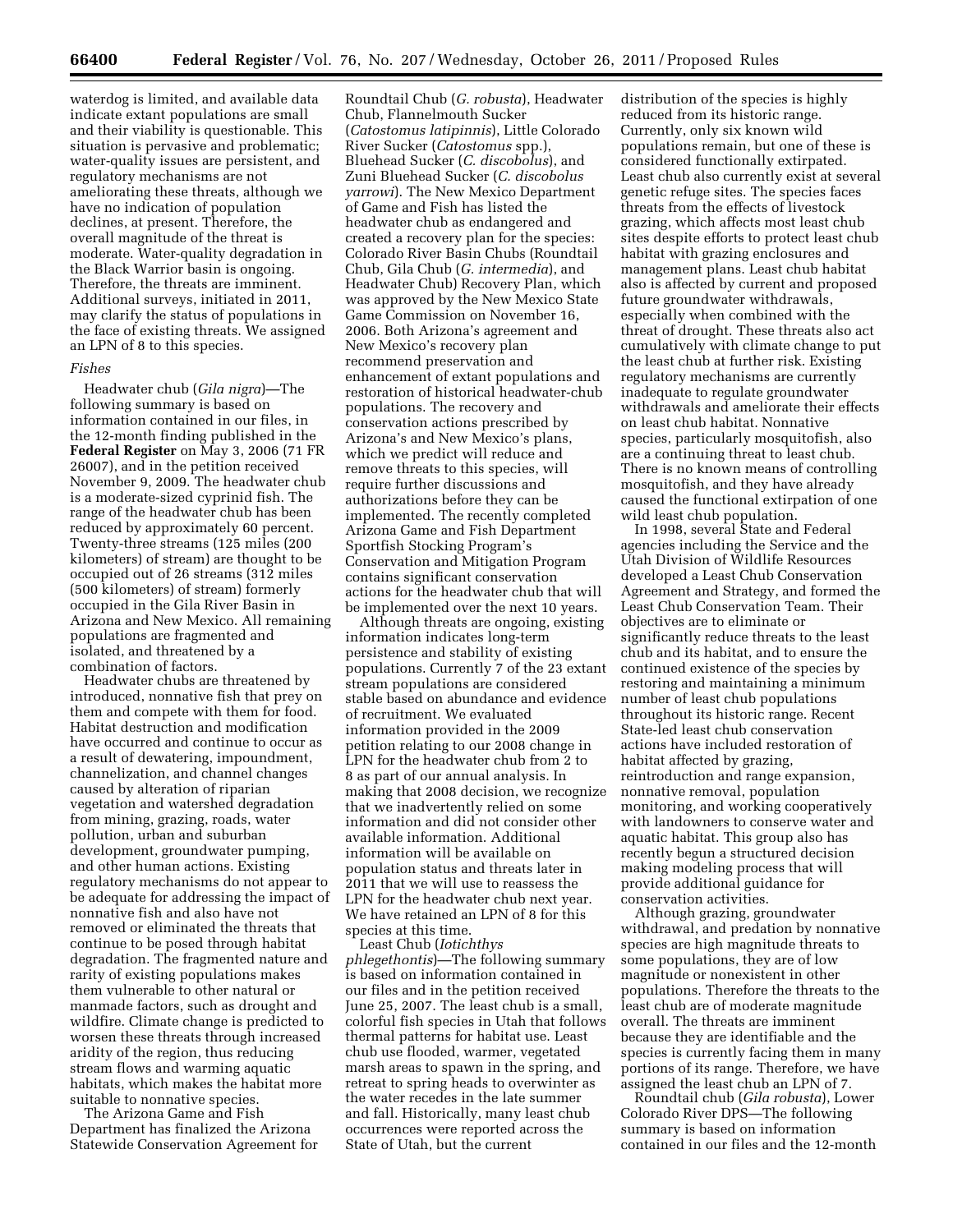finding published in the **Federal Register** on July 7, 2009 (74 FR 32352). The roundtail chub is a moderate to large cyprinid fish. The range of the roundtail chub has been reduced by approximately 68 to 82 percent. Thirtytwo streams are currently occupied, representing approximately 18 to 32 percent of the species' former range, or 800 km (500 miles) to 1,350 km (840 mi) of 3,050 km (1,895 mi) of formerly occupied streams in the Gila River Basin in Arizona and New Mexico. Most of the remaining populations are fragmented and isolated, and all are threatened by a combination of factors.

Roundtail chub are threatened by introduced, nonnative fish that prey on them and compete with them for food. Habitat destruction and modification have occurred and continue to occur as a result of dewatering, impoundment, channelization, and channel changes caused by alteration of riparian vegetation and watershed degradation from mining, grazing, roads, water pollution, urban and suburban development, groundwater pumping, and other human actions. Existing regulatory mechanisms do not appear to be adequate for addressing the impact of nonnative fish and also have not removed or eliminated the threats that continue to be posed through habitat destruction or modification. The fragmented nature and rarity of existing populations makes them vulnerable to other natural or manmade factors, such as drought and wildfire. Climate change is predicted to worsen these threats through increased aridity of the region, thus reducing stream flows and warming aquatic habitats, which makes the habitat more suitable to nonnative species.

The Arizona Game and Fish Department has finalized the Arizona Statewide Conservation Agreement for Roundtail Chub, Headwater Chub (*G. nigra*), Flannelmouth Sucker (*Catostomus latipinnis*), Little Colorado River Sucker (*Catostomus* spp.), Bluehead Sucker (*C. discobolus*), and Zuni Bluehead Sucker (*C. discobolus yarrowi*). The New Mexico Department of Game and Fish lists the roundtail chub as endangered and has created a recovery plan for the species: Colorado River Basin Chubs (Roundtail Chub, Gila Chub (*G. intermedia*), and Headwater Chub) Recovery Plan, which was approved by the New Mexico State Game Commission on November 16, 2006. Both the Arizona Agreement and the New Mexico Recovery Plan recommend preservation and enhancement of extant populations and restoration of historical roundtail chub populations. The recovery and

conservation actions prescribed by the Arizona and New Mexico plans, which we predict will reduce and remove threats to this species, will require further discussions and authorizations before they can be implemented, although some actions have been completed and several are planned for the immediate future. The recently completed Arizona Game and Fish Department Sportfish Stocking Program's Conservation and Mitigation Program contains significant conservation actions for the roundtail chub that will be implemented over the next 10 years.

Although threats are ongoing, existing information indicates long-term persistence and stability of existing populations. Currently, 9 of the 32 extant stream populations are considered stable, based on abundance and evidence of recruitment. Based on our assessment, threats (primarily nonnative species and habitat loss from land uses) remain imminent and are of a moderate magnitude. Thus, we have retained an LPN of 9 for this distinct population segment.

Arkansas darter (*Etheostoma cragini*)—The following summary is based on information contained in our files. No new information was provided in the petition we received on May 11, 2004. This fish species occurs in Arkansas, Colorado, Kansas, Missouri, and Oklahoma. The species is found most often in sand- or pebble-bottomed pools of small, spring-fed streams and marshes, with cool water and broadleaved aquatic vegetation. Its current distribution is indicative of a species that once was widely dispersed throughout its range, but has been relegated to isolated areas surrounded by unsuitable habitat that prevents dispersal. Factors influencing the current distribution include: Surface and groundwater irrigation resulting in decreased flows or stream dewatering; the dewatering of long reaches of riverine habitat necessary for species movement when surface flows do occur; conversion of prairie to cropland, which influences groundwater recharge and spring flows; water quality degradation from a variety of sources; and the construction of dams, which act as barriers preventing emigration upstream and downstream through the reservoir pool. The magnitude of threats facing this species is moderate to low, given the number of different locations where the species occurs and the fact that no single threat or combination of threats affects more than a portion of the widespread population occurrences. Overall, the threats are nonimminent as groundwater pumping is declining and

development, spills, and runoff are not currently affecting the species rangewide. Thus, we are retaining an LPN of 11 for the Arkansas darter.

Pearl darter (*Percina aurora*)—The following summary is based on information contained in our files. Little is known about the specific habitat requirements or natural history of the Pearl darter. Pearl darters have been collected from a variety of river/stream attributes, mainly over gravel bottom substrate. This species is historically known only from localized sites within the Pascagoula and Pearl River drainages in Mississippi and Louisiana. Currently, the Pearl darter is considered extirpated from the Pearl River drainage and rare in the Pascagoula River drainage. Since 1983, the range of the Pearl darter has decreased by 55 percent.

The Pearl darter is vulnerable to nonpoint source pollution caused by urbanization and other land use activities; gravel mining and resultant changes in river geomorphology, especially head cutting; and the possibility of water quantity decline from the proposed Department of Energy Strategic Petroleum Reserve project and a proposed dam on the Bouie River. Additional threats are posed by the apparent lack of adequate State and Federal water quality regulations due to the continuing degradation of water quality within the species' habitat. The Pearl darter's localized distribution and apparent low population numbers may indicate a species with lower genetic diversity, and this would also make the species more vulnerable to catastrophic events. Threats affecting the Pearl darter are localized in nature, affecting portions of the population within the drainage; thus, a threat magnitude of moderate to low is assigned for this species. In addition, the threats are imminent because the identified threats are currently affecting this species in some portions of its range. Therefore, we have assigned an LPN of 8 for this species.

Arctic grayling, Upper Missouri River DPS (*Thymallus arcticus*)—The following summary is based on information contained in our files. This fish species has a broad, nearly circumpolar distribution, occurring in a variety of cold-water habitats including small streams, large rivers, lakes, and even bogs. We determined in our September 8, 2010, status review (75 FR 54708) that the upper Missouri River population of arctic grayling in Montana and Wyoming represents a DPS because it is discrete due to geographic separation and genetic differences, and it is significant to the taxon as a whole.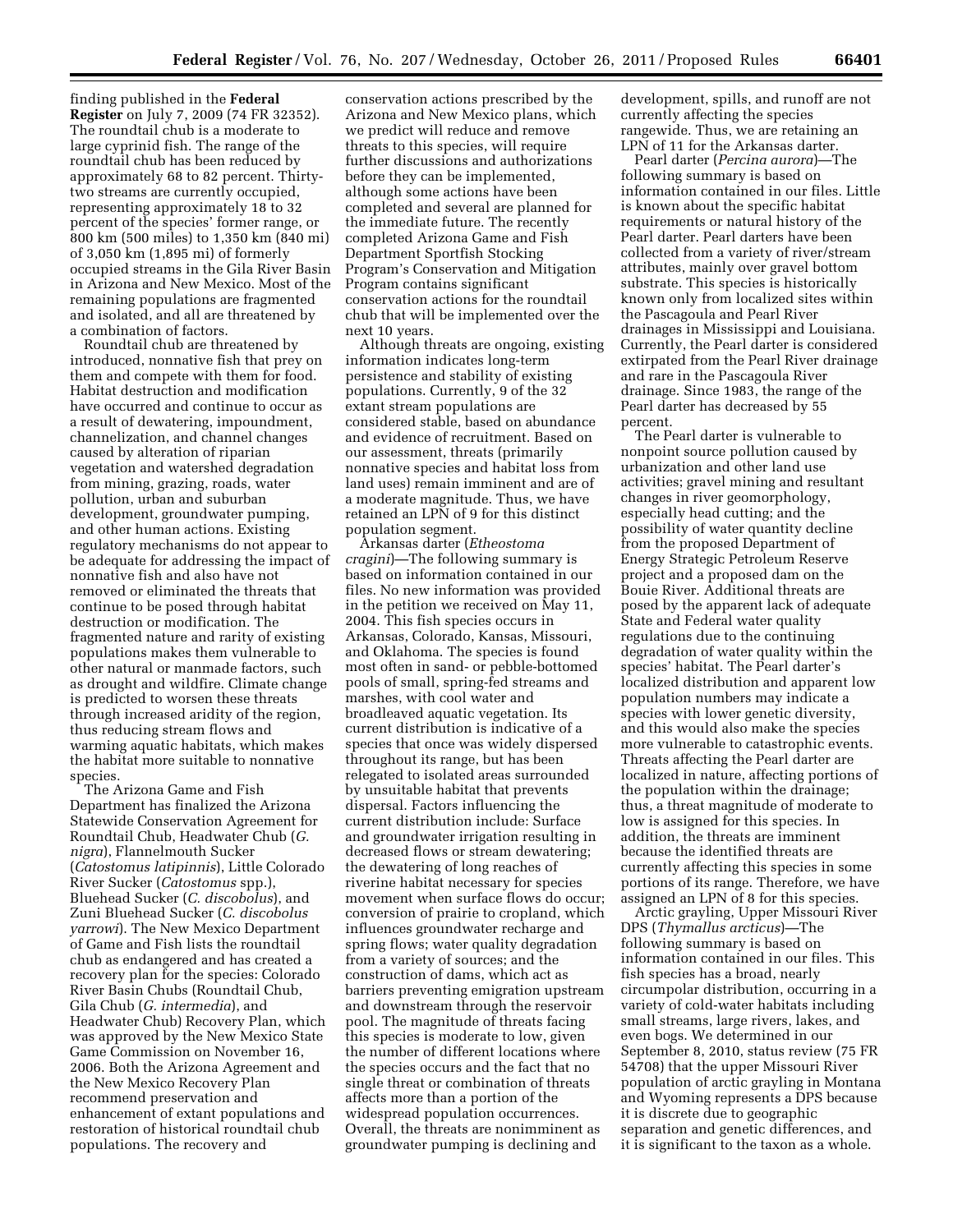The historical range of Arctic grayling in activities; run-off and discharge of the upper Missouri River basin has declined dramatically in the past century. The five remaining indigenous populations are isolated from one another by dams or other factors.

All populations face potential threats from competition with and predation by nonnative trout, and most populations face threats resulting from the alteration of their habitats, such as habitat fragmentation from dams or irrigation diversion structures, stream dewatering, high summer water temperatures, loss of riparian habitats, and entrainment in irrigation ditches. Severe drought likely also affects all populations by reducing water availability and reducing the extent of thermally suitable habitat. Projected climate changes will likely influence the severity and scope of these threats in the future. As applied, existing regulatory mechanisms do not appear to be adequate to address the primary threats to arctic grayling. In addition, four of five populations are at risk from random environmental fluctuations and genetic drift due to their low abundance and isolation. The magnitude of these threats is high because one or more of these threats occurs in each known population in the Missouri River basin. The threats are imminent because they are currently occurring and expected to continue in the foreseeable future. Therefore, we have assigned the upper Missouri River DPS of arctic grayling an LPN of 3.

Sicklefin redhorse (*Moxostoma* sp.)— The following summary is based on information contained in our files. No new information was provided in the petition we received on April 20, 2010. The sicklefin redhorse, a freshwater fish, occupies cool to warm, moderate gradient creeks and rivers; during parts of its early life stages, it also occupies the near-shore areas in large reservoirs. It feeds and spawns in gravel, cobble, and boulder substrates with no, or very little, silt overlay. There are only two metapopulations of the species known to survive: one in the Hiwassee River system in North Carolina and Georgia, and one in the Little Tennessee River system in North Carolina.

All of the surviving occurrences of the sicklefin redhorse continue to be restricted to relatively short reaches of the streams they occupy and expansion of the populations is to a large degree prohibited by existing hydropower dams and in several cases cold-water discharges from hydroelectric dam operations. Other impacts and threats to the species and its habitat include: Siltation resulting from inadequate erosion/sedimentation control during agricultural, timbering, and construction

organic and inorganic pollutants from industrial, municipal, agricultural, and other point and nonpoint sources; habitat alterations associated with channelization and instream dredging/ mining activities; and other natural and human-related factors that adversely modify the aquatic environment (e.g., illegal dumping, introduction of invasive predators, drought, flooding). The sicklefin redhorse's limited distribution make the species extremely vulnerable to the effects from single catastrophic events (such as toxic chemical spills, major sedimentation events, channel modification, etc.) and the cumulative effects of lesser impacts to the species habitat and numbers. Although the majority of the streams still occupied by the species occur in areas that are presently primarily rural, many of the communities within the watersheds of these streams are experiencing increasing development pressure, both commercial and residential, and continue to develop and implement plans for upgrading and improving their infrastructure (e.g., roads, water supplies, sewer/wastewater treatment systems, etc.) to provide for increased densities of development. Because of the effects this development can have on water quality and habitat suitability for the sicklefin, along with its restricted distribution, the magnitude of the threat to the species is high; however, although the threats faced by the sicklefin redhorse are significant, it is not anticipated that the species will be subjected to these threats in the immediate future (within the next 1 to 2 years) and the immediacy of the threats thus remains nonimminent. Accordingly, we have assigned an LPN of 5 to this species.

Grotto sculpin (*Cottus* sp., sp. nov.)— We continue to find that listing this species is warranted, but precluded as of the date of publication of this notice. However, we are working on a proposed listing rule that we expect to publish prior to making the next annual resubmitted petition 12-month finding.

Sharpnose shiner (*Notropis oxyrhynchus*)—The following summary is based on information contained in our files. No new information was provided in the petition we received on May 11, 2004. The sharpnose shiner is a small, slender minnow, endemic to the Brazos River Basin in Texas. Historically, the sharpnose shiner existed throughout the Brazos River and several of its major tributaries. It has also been found in the Wichita River (within the Red River Basin) where it may have once naturally occurred, but has since been extirpated. Current

information indicates that the population upstream of Possum Kingdom Reservoir is apparently stable, while the downstream population may be extirpated, representing a 69-percent reduction of its historical range.

The most significant threat to the existence of the sharpnose shiner is reservoir development within its current range. The current water plan for Texas provides several reservoir options that could be implemented within the Brazos River drainage. Additional threats include irrigation and water diversion, sedimentation, desalination, industrial and municipal discharges, agricultural activities, instream sand and gravel mining, and the spread of invasive saltcedar. The current limited distribution of the sharpnose shiner within the Upper Brazos River Basin makes it vulnerable to catastrophic events such as the introduction of competitive species or prolonged drought. The magnitude of threat is considered high as reservoir development within the species' current range may render remaining habitat unsuitable. The immediacy of threat is nonimminent because the most significant threat—major reservoir construction—is not likely to occur in the near future, and there is potential for implementing other water supply options that could preclude reservoir development. For these reasons, we assigned an LPN of 5 to this species.

Smalleye shiner (*Notropis buccula*)— The following summary is based on information contained in our files. No new information was provided in the petition we received on May 11, 2004. The smalleye shiner is a small, pallid minnow endemic to the Brazos River Basin in Texas. Smalleye shiners were historically known to occur downstream of the three major reservoirs occurring on the Brazos River. Currently, the species is found upstream of Possum Kingdom Reservoir (Upper Brazos River drainage) and may be extirpated from the downstream reach, representing a 54-percent reduction of its historical range.

The most significant threat to the existence of the smalleye shiner is reservoir development within its current range. The current water plan for Texas provides several reservoir options that could be implemented within the Brazos River drainage. Additional threats include irrigation and water diversion, sedimentation, desalination, industrial and municipal discharges, agricultural activities, instream sand and gravel mining, and the spread of invasive saltcedar. The current limited distribution of the smalleye shiner within the Upper Brazos River drainage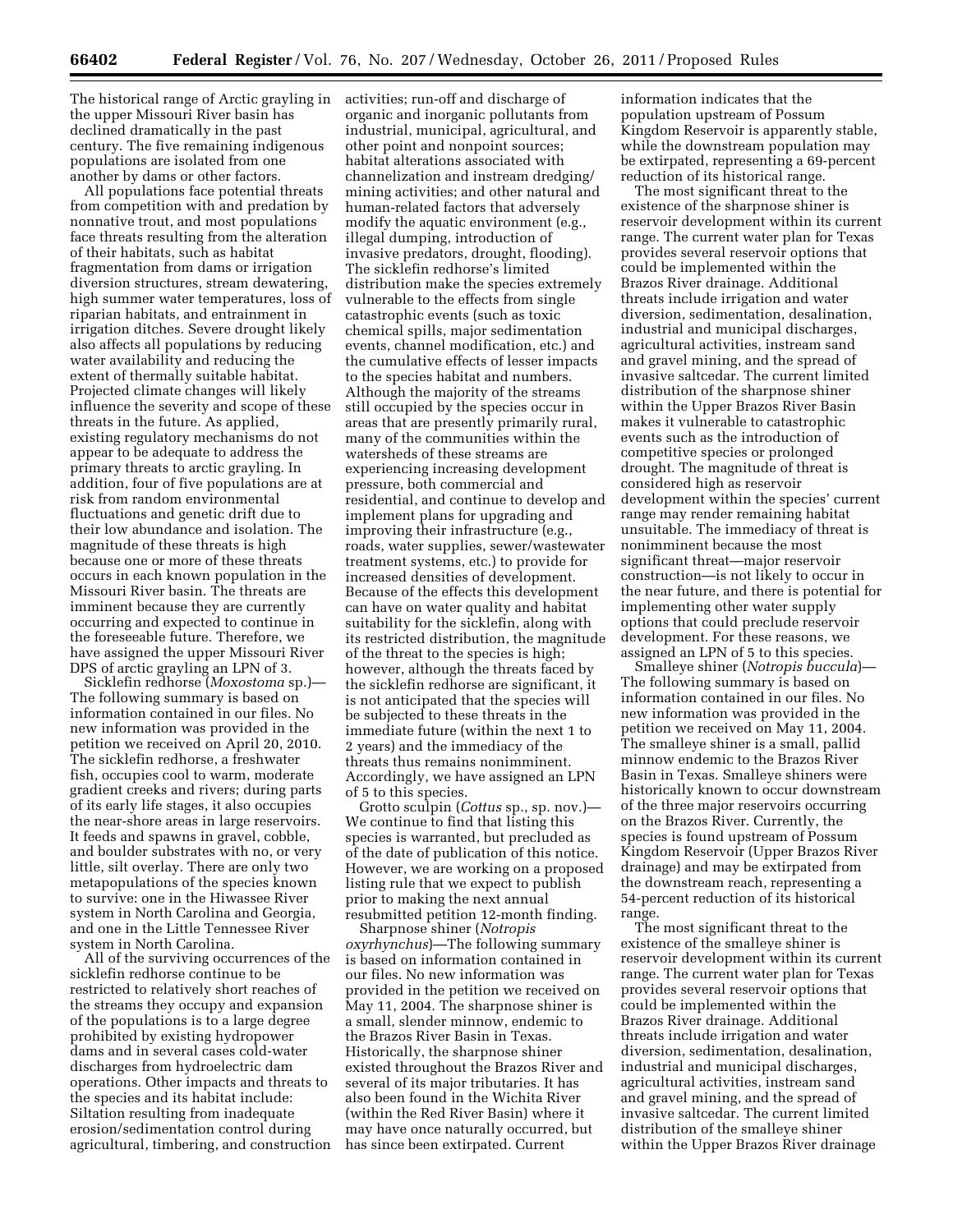makes it vulnerable to catastrophic events such as the introduction of competitive species or prolonged drought. State law does not provide protection for the smalleye shiner. The magnitude of threat is considered high, as reservoir development within the species' current range may render remaining habitat unsuitable. The immediacy of threat is nonimminent because the most significant threat major reservoir construction—is not likely to occur in the near future, and there is potential for implementing other water supply options that could preclude reservoir development. For these reasons, we assigned a LPN of 5 to this species.

Zuni bluehead sucker (*Catostomus discobolus yarrowi*)—The following summary is based on information contained in our files. No new information was provided in the petition we received on May 11, 2004. The Zuni bluehead sucker is a colorful fish less than 20 centimeters (8 inches) long. The range of the Zuni bluehead sucker has been reduced by over 95 percent. The Zuni bluehead sucker currently occupies 4.8 river kilometers (3 miles) in three headwater streams of the Rio Nutria in New Mexico, and potentially occurs in 44 river kilometers (27.5 miles) in the Kinlichee drainage of Arizona. However, the number of occupied miles in Arizona is unknown, and the genetic composition of these fish is still under investigation.

Zuni bluehead sucker's range reduction and fragmentation is caused by discontinuous surface-water flow, introduced species, and habitat degradation from fine sediment deposition. The Zuni bluehead sucker persists in very small creeks that are subject to very low flows and drying during periods of drought. Because of climate change (warmer air temperatures), streamflow is predicted to decrease in the Southwest. Warmer winter and spring temperatures cause an increased fraction of precipitation to fall as rain, resulting in a reduced snow pack, an earlier snow melt, and a longer dry season leading to decreased streamflow in the summer and a longer fire season. These changes would have a negative effect on Zuni bluehead sucker. Another major impact to populations of Zuni bluehead sucker was the application of fish toxicants through at least two dozen treatments in the Rio Nutria and Rio Pescado between 1960 and 1975. Large numbers of Zuni bluehead suckers were killed during these treatments. The Zuni bluehead sucker is most likely extirpated from Rio Pescado, as not one has been collected from that river since 1993.

The New Mexico Department of Game and Fish developed a recovery plan for Zuni bluehead sucker, which was approved by the New Mexico State Game Commission on December 15, 2004. The recovery plan recommends preservation and enhancement of extant populations and restoration of historical Zuni bluehead sucker populations. We predict that the recovery actions prescribed by the recovery plan will reduce and remove threats to this subspecies, but these actions will require further development and authorization before they can be implemented and threats are reduced. Because of the ongoing (imminent) threats of high magnitude, including loss of habitat (historical and current from beaver activity), degradation of remaining habitat (nonnative species and land development), drought, fire, and climate change, we maintained an LPN of 3 for this subspecies.

Rio Grande cutthroat trout (*Oncorhynchus clarki virginalis*)—The following summary is based on information contained in our files and our status review published on May 14, 2008 (73 FR 27900). Rio Grande cutthroat trout is one of 14 subspecies of cutthroat trout found in the western United States. Populations of this subspecies are in New Mexico and Colorado in drainages of the Rio Grande, Pecos, and Canadian Rivers. Although once widely distributed in connected stream networks, Rio Grande cutthroat trout populations now occupy about 10 percent of historical habitat, and the populations are fragmented and isolated from one another. The majority of populations occur in high-elevation streams.

Major threats include the loss of suitable habitat that has occurred and is likely to continue occurring due to water diversions, dams, stream drying, habitat quality degradation, and, changes in hydrology; introduction of nonnative trout and ensuing competition, predation, and hybridization; and whirling disease. In addition, average air temperatures in the Southwest have increased about 1 °C  $(2.5 \text{ °F})$  in the past 30 years, and they are projected to increase by another 1.2 to 2.8  $\rm{°C}$  (3 to 7  $\rm{°F}$ ) by 2050. Because trout require cold water, and water temperatures depend in large part on air temperature, there is concern that the habitat of Rio Grande cutthroat trout will further decrease in response to warmer water temperatures caused by climate change. Wildfire and drought (stream drying) are additional threats to Rio Grande cutthroat trout populations that are likely to increase in magnitude in response to climate change. Research

is occurring to assess the effects of climate change on this subspecies, and agencies are working to restore historically occupied streams and develop a conservation plan to direct conservation. The threats are of moderate magnitude because there is good distribution and a comparatively large number of populations across the landscape, some populations have few threats present, and in other areas management actions are being taken to help control the threat of nonnative trout. Overall, the threats are ongoing and, therefore, imminent. Based on imminent threats of moderate magnitude, we assigned an LPN of 9 to this subspecies.

## *Clams*

Texas hornshell (*Popenaias popei*)— The following summary is based on information contained in our files and information provided by the New Mexico Department of Game and Fish and Texas Parks and Wildlife Department. The Texas hornshell is a freshwater mussel found in the Black River in New Mexico, and in the Rio Grande and the Devils River in Texas. Until March 2008, the only known extant populations were in New Mexico's Black River and one locality in the Rio Grande near Laredo, Texas. In March 2008, two new localities were confirmed in Texas: one in the Devils River, and one in the mainstem Rio Grande in the Rio Grande Wild and Scenic River segment downstream of Big Bend National Park. In 2011, the Rio Grande population near Laredo was resurveyed and found to be large and robust.

The primary threats to this species are habitat alterations such as streambank channelization, impoundments, and diversions for agriculture and flood control, including a proposed low-water diversion dam just downstream of the Rio Grande population near Laredo; contamination of water by oil and gas activity; alterations in the natural riverine hydrology; and increased sedimentation and flood pulses from prolonged overgrazing and loss of native vegetation. Although riverine habitats throughout the species' known occupied range are under constant threat from these ongoing or potential activities, numerous conservation actions that will benefit the species are under way in New Mexico, including the completion of a State recovery plan for the species and the drafting of a candidate conservation agreement with assurances, and are beginning in Texas on the Big Bend reach of the Rio Grande. Due to these ongoing conservation efforts, and because at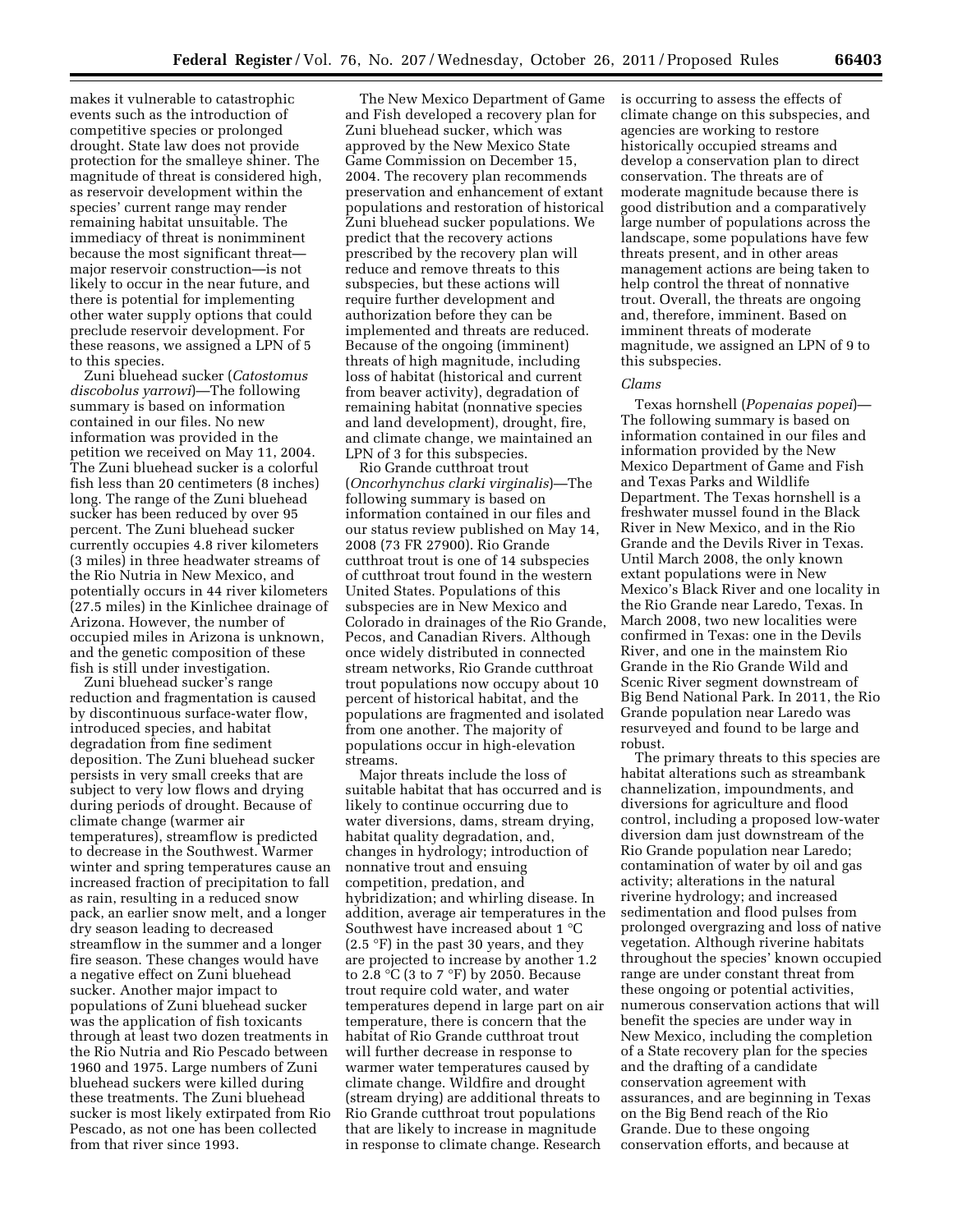least one of the populations appears to be robust, the magnitude of the threats is moderate. However, the threats to the species are ongoing, and remain imminent. Thus, we maintained the LPN of 8 for this species.

Fluted kidneyshell (*Ptychobranchus subtentum*)—The following summary is based on information contained in our files. No new information was provided in the petition we received on May 11, 2004. The fluted kidneyshell is a freshwater mussel (Unionidae) endemic to the Cumberland and Tennessee River systems (Cumberlandian Region) in Alabama, Kentucky, Tennessee, and Virginia. It requires shoal habitats in free-flowing rivers to survive and successfully recruit new individuals into its populations.

This species has been extirpated from numerous regional streams and is no longer found in the State of Alabama. Habitat destruction and alteration (e.g., impoundments, sedimentation, and pollutants) are the chief factors that contributed to its decline. The fluted kidneyshell was historically known from at least 37 streams but is currently restricted to no more than 12 isolated populations. Current status information for most of the 12 populations deemed to be extant is available from recent periodic sampling efforts (sometimes annually) and other field studies, particularly in the upper Tennessee River system. Some populations in the Cumberland River system have had recent surveys as well (e.g., Wolf, Little Rivers; Little South Fork; Horse Lick, Buck Creeks). Populations in Buck Creek, Little South Fork, Horse Lick Creek, Powell River, and North Fork Holston River have clearly declined over the past two decades. Based on recent information, the overall population of the fluted kidneyshell is declining rangewide. At this time, there is only one population—the Clinch River/Copper Creek –where the species remains in large numbers and is viable, although smaller, viable populations remain (e.g., Wolf, Little, North Fork Holston Rivers; Rock Creek). Most other populations are of questionable or limited viability, with some on the verge of extirpation (e.g., Powell River; Little South Fork; Horse Lick, Buck, and Indian Creeks). Newly reintroduced populations in the Little Tennessee, Nolichucky, and Duck Rivers will hopefully begin to reverse the downward population trend of this species. The threats are high in magnitude, as the majority of populations of this species are severely affected by numerous threats (impoundments, sedimentation, small population size, isolation of

populations, gravel mining, municipal pollutants, agricultural runoff, nutrient enrichment, and coal processing pollution) that result in mortality or reduced reproductive output. As the threats are ongoing, they are imminent. We assigned an LPN of 2 to this mussel species.

Neosho mucket (*Lampsilis rafinesqueana*)—We continue to find that listing this species is warranted, but precluded as of the date of publication of this notice. However, we are working on a proposed listing rule that we expect to publish prior to making the next annual resubmitted petition 12 month finding.

Slabside pearlymussel (*Lexingtonia dolabelloides*)—The following summary is based on information contained in our files. The slabside pearlymussel is a freshwater mussel (Unionidae) endemic to the Cumberland and Tennessee River systems (Cumberlandian Region) in Alabama, Kentucky, Tennessee, and Virginia. It requires shoal habitats in free-flowing rivers to survive and successfully recruit new individuals into its populations.

Habitat destruction and alteration (e.g., impoundments, sedimentation, and pollutants) are the chief factors contributing to the decline of this species, which has been extirpated from numerous regional streams and is no longer found in Kentucky. The slabside pearlymussel was historically known from at least 32 streams, but is currently restricted to no more than 11 isolated stream segments. Current status information for most of the 11 populations deemed to be extant is available from recent periodic sampling efforts (sometimes annually) and other field studies. Comprehensive surveys have taken place in the Middle and North Forks of the Holston River, Paint Rock River, and Duck River in the past several years. Based on recent information, the overall population of the slabside pearlymussel is declining rangewide. Of the five streams in which the species remains in good numbers (i.e., Clinch, North and Middle Forks of the Holston River, Paint Rock River, and Duck River), the Middle and upper North Fork Holston Rivers have undergone drastic recent declines, while the Clinch population has been in a longer-term decline. Most of the remaining five populations (i.e., Powell River, Big Moccasin Creek, Hiwassee River, Elk River, Bear Creek) have doubtful viability, and several if not all of them may be on the verge of extirpation.

The threats remain high in magnitude, as all populations of this species are severely affected in numerous ways

(impoundments, sedimentation, small population size, isolation of populations, gravel mining, municipal pollutants, agricultural runoff, nutrient enrichment, and coal processing pollution) that result in mortality or reduced reproductive output. As the threats are ongoing, they are imminent. We assigned an LPN of 2 to this mussel species.

Rabbitsfoot (*Quadrula cylindrica cylindrica*)—We continue to find that listing this species is warranted, but precluded as of the date of publication of this notice. However, we are working on a proposed listing rule that we expect to publish prior to making the next annual resubmitted petition 12 month finding.

## *Snails*

Black mudalia (*Elimia melanoides*)— The following summary is based on information contained in our files. No new information was provided in the petition we received on April 20, 2010. The black mudalia is a small snail that is found clinging to clean gravel, cobble, boulders and/or logs in flowing water on shoals and riffles. The historical distribution of the black mudalia encompassed over 250 miles of stream channel in the upper the Black Warrior River drainage in Alabama. The species has been extirpated from more than 80 percent of that range by the construction of two major dams on the main stem Black Warrior River and another dam on the lower Sipsey Fork. Other historical causes of range curtailment in the undammed river and stream channels of the upper Black Warrior River drainage include coal mine drainage, industrial and municipal pollution events, and agricultural runoff. The mudalia is currently known from 10 shoal populations in five streams.

Water quality and habitat degradation are the biggest threats to the continued existence of the black mudalia. Sources of point and nonpoint pollution in the Black Warrior River Basin have been numerous and widespread. Pollution is generated from inadequately treated effluent from industrial plants, sanitary landfills, sewage treatment plants, poultry operations, and cattle feedlots. Surface mining represents another threat to the biological integrity of stream habitats. Runoff from old, abandoned coal mines generates pollution through acidification, increased mineralization, and sediment loading. Most of the stream segments draining into black mudalia habitat currently support their water quality classification standards. However, the reach of the Locust Fork where the species is found is identified on the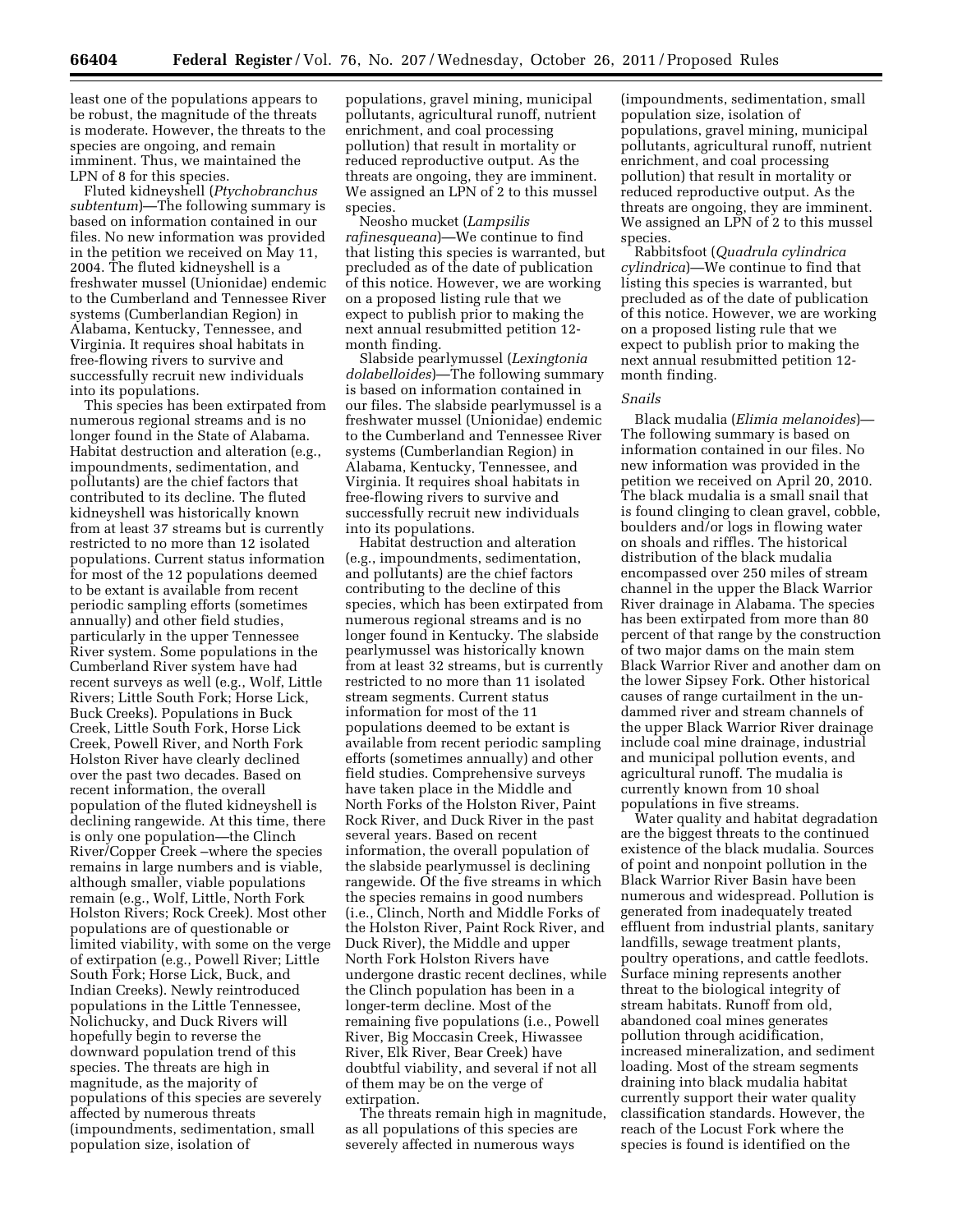Alabama 303(d) List (a list of water bodies failing to meet their designated water-use classifications) as impaired by siltation, nutrients, or other habitat alterations. Additional surveys that were initiated in 2011, will clarify the extent and status of black mudalia populations. Because most of the stream segments currently occupied by black mudalia have sufficient water quality, we conclude that the threats to the species are moderate. Based on ongoing threats of moderate magnitude, we assigned an LPN of 8 to this species.

Phantom Cave snail (*Cochliopa texana*) and Phantom springsnail (*Tryonia cheatumi*)—We continue to find that listing these species is warranted, but precluded as of the date of publication of this notice. However, we are working on a proposed listing rule that we expect to publish prior to making the next annual resubmitted petition 12-month finding.

Sisi snail (*Ostodes strigatus*)—The following summary is based on information contained in our files. No new information was provided in the petition we received on May 11, 2004. The sisi snail is a ground-dwelling species in the Potaridae family, and is endemic to American Samoa. The species is now known from a single population on the island of Tutuila, American Samoa.

This species is currently threatened by habitat loss and modification and by predation from nonnative predatory snails. The decline of the sisi snail in American Samoa has resulted, in part, from loss of habitat to forestry and agriculture, and loss of forest structure to hurricanes and alien weeds that establish after these storms. All live sisi snails have been found in the leaf litter beneath remaining intact forest canopy. No snails were found in areas bordering agricultural plots or in forest areas that were severely damaged by three hurricanes (1987, 1990, and 1991). Under natural historical conditions, loss of forest canopy to storms did not pose a great threat to the long-term survival of these snails; enough intact forest with healthy populations of snails would support dispersal back into newly regrown canopy forest. However, the presence of alien weeds such as mile-aminute vine (*Mikania micrantha*) may reduce the likelihood that native forest will re-establish in areas damaged by the hurricanes. This loss of habitat to storms is greatly exacerbated by expanding agriculture. Agricultural plots on Tutuila have spread from low elevations up to middle and some high elevations, greatly reducing the forest area and thus reducing the resilience of native forests and Tutuila's populations

of native snails. These reductions also increase the likelihood that future storms will lead to the extinction of populations or species that rely on the remaining canopy forest. In an effort to eradicate the giant African snail (*Achatina fulica*), the alien rosy carnivore snail (*Euglandia rosea*) was introduced in 1980. The rosy carnivore snail has spread throughout the main island of Tutuila. Numerous studies show that the rosy carnivore snail feeds on endemic island snails including the sisi, and is a major agent in their declines and extirpations. At present, the major threat to long-term survival of the native snail fauna in American Samoa is predation by nonnative predatory snails. These threats are ongoing and are therefore imminent. As the threats occur throughout the entire range of the species and have a severe effect on the survival of the snails, leading to a relatively high likelihood of extinction, they are of a high magnitude. Therefore we assigned this species an LPN of 2.

Diamond Y Spring snail (*Pseudotryonia adamantina*) and Gonzales springsnail (*Tryonia circumstriata*)—We continue to find that listing these species is warranted but precluded as of the date of publication of this notice. However, we are working on a proposed listing rule that we expect to publish prior to making the next annual resubmitted petition 12 month finding.

Rosemont talussnail (*Sonorella rosemontensis*)—the following summary is based on information in our files. The petition we received on June 24, 2010, provided no new information beyond what we had already included in our assessment of this species. The Rosemont talussnail, a land snail in the family Helminthoglyptidae, is known from three talus slopes in the Santa Rita Mountains, Pima County, Arizona. The primary threat to Rosemont talussnail is hard rock mining. The entire range of the species is located on patented mining claims and can reasonably be expected to be subjected to mining activities in the foreseeable future. Hard rock mining typically involves the blasting of hillsides and the crushing of ore-laden rock. Such activities would kill talussnails and render their habitats unsuitable for occupation. Because mining may occur across the entire range of the species within the foreseeable future, potentially resulting in rangewide habitat destruction and population losses, the threats are of a high magnitude. However, mining on patented mining claims, although a reasonably anticipated action, is neither currently ongoing nor imminent.

Although the Rosemont Copper Mine is scheduled to commence operations in the near future, there exists uncertainty regarding its scope, and therefore its potential effect on habitat of the Rosemont talussnail. Accordingly, we find that overall threats to the Rosemont talussnail are nonimminent, and we retain an LPN of 5 for this species.

Fragile tree snail (*Samoana fragilis*)— The following summary is based on information contained in our files. No new information was provided in the petition we received on May 11, 2004. A tree-dwelling species, the fragile tree snail is a member of the Partulidae family of snails, and is endemic to the islands of Guam and Rota (Mariana Islands). Requiring cool and shaded native forest habitat, the species is now known from one population on Guam and from one population on Rota.

This species is currently threatened by habitat loss and modification and by predation from nonnative predatory snails and flatworms. Large numbers of Philippine deer (*Cervus mariannus*) (Guam and Rota), pigs (*Sus scrofra*) (Guam), water buffalo (*Bubalus bubalis*) (Guam), and cattle (*Bos taurus*) (Rota) directly alter the understory plant community and overall forest microclimate, making it unsuitable for snails. Predation by the alien rosy carnivore snail (*Euglandina rosea*), the Manokwar flatworm (*Platydemus manokwari*), and possibly rats (*Rattus*  spp.) is a serious threat to the survival of the fragile tree snail. Field observations have established that the rosy carnivore snail and the Manokwar flatworm will readily feed on native Pacific island tree snails, including the Partulidae, such as those of the Mariana Islands. The rosy carnivore snail has caused the extirpation of many populations and species of native snails throughout the Pacific islands. The Manokwar flatworm has also contributed to the decline of native tree snails, in part due to its ability to ascend into trees and bushes that support native snails. Areas with populations of the flatworm usually lack partulid tree snails or have declining numbers of snails. In addition, predation by rats may be a serious and ongoing threat to the fragile tree snail. Because all of the threats occur rangewide and have a significant effect on the survival of this snail species, leading to a relatively high likelihood of extinction, they are high in magnitude. The threats are also ongoing and thus are imminent. Therefore, we assigned this species an LPN of 2.

Guam tree snail (*Partula radiolata*)— The following summary is based on information contained in our files. No new information was provided in the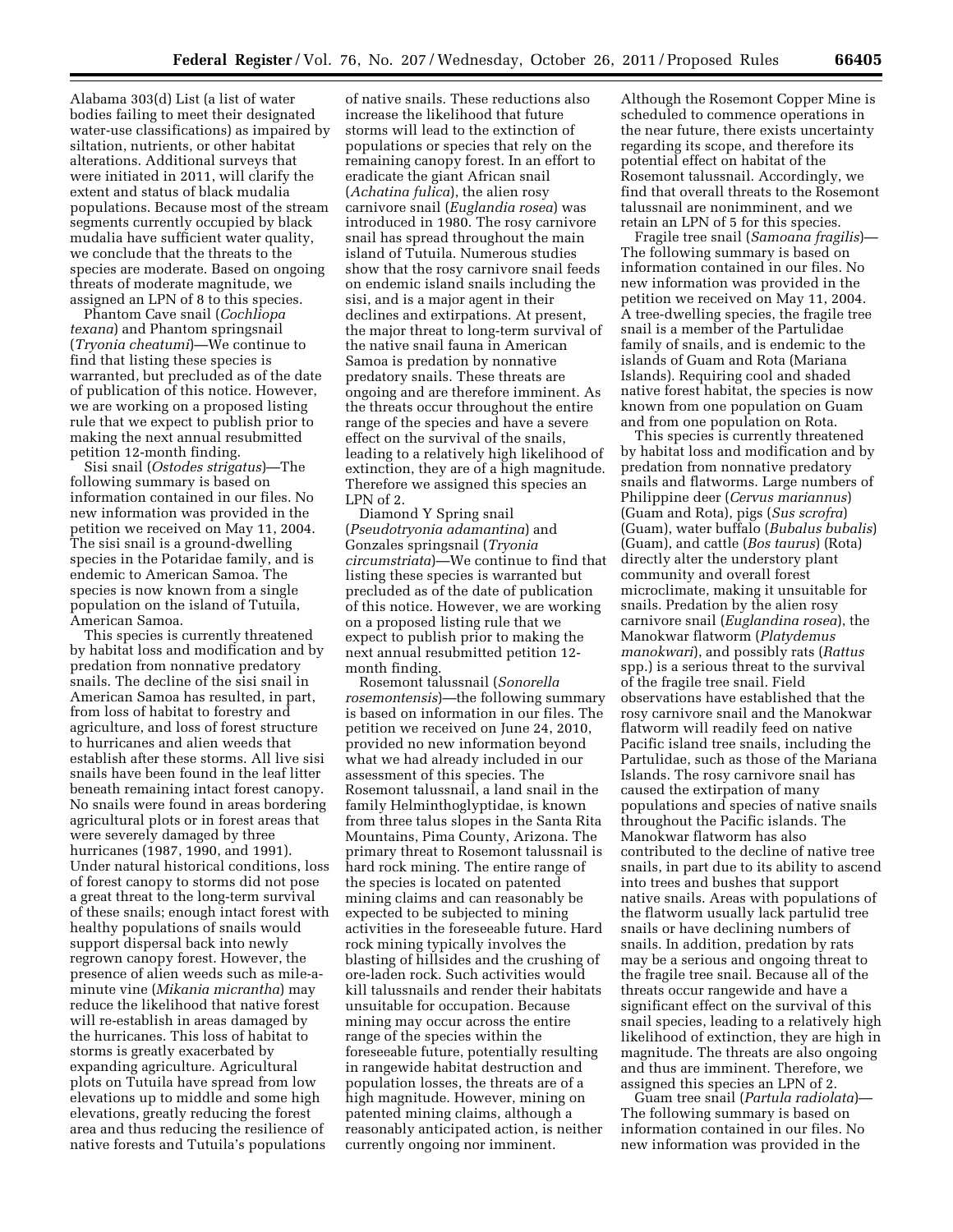petition we received on May 11, 2004. A tree-dwelling species, the Guam tree snail is a member of the Partulidae family of snails and is endemic to the island of Guam. Requiring cool and shaded native forest habitat, the species is now known from 22 populations on Guam.

This species is primarily threatened by predation from nonnative predatory snails, flatworms, and possibly rats (*Rattus* spp.). In addition, the species is also threatened by habitat loss and degradation. Predation by the alien rosy carnivore snail (*Euglandina rosea*) and the alien Manokwar flatworm (*Platydemus manokwari*) is a serious threat to the survival of the Guam tree snail (see summary for the fragile tree snail, above). In addition, predation by rats may be a serious and ongoing threat to the Guam tree snail. On Guam, open agricultural fields and other areas prone to erosion were seeded with tangantangan (*Leucaena leucocephala*) by the U.S. military. Tangantangan grows as a single species stand with no substantial understory. The microclimatic condition is dry with little accumulation of leaf litter humus and is particularly unsuitable as Guam tree snail habitat. In addition, native forest cannot reestablish and grow where this alien weed has become established. Because all of the threats occur rangewide and have a significant effect on the survival of this snail species, leading to a relatively high likelihood of extinction, they are high in magnitude. The threats are also ongoing and thus are imminent. Therefore, we assigned this species an LPN of 2.

Humped tree snail (*Partula gibba*)— The following summary is based on information contained in our files. No new information was provided in the petition we received on May 11, 2004. A tree-dwelling species, the humped tree snail is a member of the Partulidae family of snails, and was originally known from the island of Guam and the Commonwealth of the Northern Mariana Islands (islands of Rota, Aguiguan, Tinian, Saipan, Anatahan, Sarigan, Alamagan, and Pagan). Most recent surveys revealed a total of 14 populations on the islands of Guam, Rota, Aguiguan, Sarigan, Saipan, Alamagan, and Pagan. Although still the most widely distributed tree snail endemic in the Mariana Islands, remaining population sizes are often small.

This species is currently threatened by habitat loss and modification and by predation from nonnative predatory snails, flat worms, and possibly rats (*Rattus* spp.). Throughout the Mariana Islands, feral ungulates (pigs (*Sus* 

*scrofa*), Philippine deer (*Cervus mariannus*), cattle (*Bos taurus*), water buffalo (*Bubalus bubalis*), and goats (*Capra hircus*)) have caused severe damage to native forest vegetation by browsing directly on plants, causing erosion and retarding forest growth and regeneration. This in turn reduces the quantity and quality of forested habitat for the humped tree snail. Currently, populations of feral ungulates are found on the islands of Guam (deer, pigs, and water buffalo), Rota (deer and cattle), Aguiguan (goats), Saipan (deer, pigs, and cattle), Alamagan (goats, pigs, and cattle), and Pagan (cattle, goats, and pigs). Goats were eradicated from Sarigan in 1998, and the humped tree snail has increased in abundance on that island, likely in response to the removal of all the goats. However, the population of humped tree snails on Anatahan is likely extirpated due to the massive volcanic explosions of the island beginning in 2003 and still continuing, and the resulting loss of up to 95 percent of the vegetation on the island. Predation by the alien rosy carnivore snail (*Euglandina rosea*) and the alien Manokwar flatworm (*Platydemus manokwari*) is a serious threat to the survival of the humped tree snail (see summary for the fragile tree snail, above). In addition, predation by rats (*Rattus* spp.) may be a serious and ongoing threat to the humped tree snail. The magnitude of threats is high because these alien predators cause significant population declines to the humped tree snail rangewide. These threats are ongoing and thus are imminent. Therefore, we assigned this species an LPN of 2.

Lanai tree snail (*Partulina semicarinata*)—We continue to find that listing this species is warranted, but precluded as of the date of publication of this notice. However, we are working on a proposed listing rule that we expect to publish prior to making the next annual resubmitted petition 12 month finding.

Lanai tree snail (*Partulina variabilis*)—We continue to find that listing this species is warranted, but precluded as of the date of publication of this notice. However, we are working on a proposed listing rule that we expect to publish prior to making the next annual resubmitted petition 12 month finding.

Langford's tree snail (*Partula langfordi*)—The following summary is based on information contained in our files. No new information was provided in the petition we received on May 11, 2004. A tree-dwelling species, Langford's tree snail is a member of the Partulidae family of snails, and is

known from one population on the island of Aguiguan.

This species is currently threatened by habitat loss and modification and by predation from nonnative predatory snails. In the 1930s, the island of Aguiguan was mostly cleared of native forest to support sugar cane and pineapple production. The abandoned fields and airstrip are now overgrown with alien weeds. The remaining native forest understory has greatly suffered from large and uncontrolled populations of alien goats and the invasion of weeds. Goats (*Capra hircus*) have caused severe damage to native forest vegetation by browsing directly on plants, causing erosion and retarding forest growth and regeneration. This in turn reduces the quantity and quality of forested habitat for Langford's tree snail. Predation by the alien rosy carnivore snail (*Euglandina rosea*) and by the Manokwar flatworm (*Platydemus manokwari*) (see summary for the fragile tree snail, above) is also a serious threat to the survival of Langford's tree snail. In addition, predation by rats (*Rattus*  spp.) may be a serious and ongoing threat to Langford's tree snail. All of the threats are occurring rangewide, and no efforts to control or eradicate the nonnative predatory snail species or rats, or to reduce habitat loss, are being undertaken. The magnitude of threats is high because they result in direct mortality or significant population declines to Langford's tree snail rangewide. A survey of Aguiguan in November 2006 failed to find any live Langford's tree snails. These threats are also ongoing and thus are imminent. Therefore, we assigned this species an LPN of 2.

Newcomb's tree snail (*Newcombia cumingi*)—We continue to find that listing this species is warranted, but precluded as of the date of publication of this notice. However, we are working on a proposed listing rule that we expect to publish prior to making the next annual resubmitted petition 12 month finding.

Tutuila tree snail (*Eua zebrina*)—The following summary is based on information contained in our files. No new information was provided in the petition we received on May 11, 2004. A tree-dwelling species, the Tutuila tree snail is a member of the Partulidae family of snails, and is endemic to American Samoa. The species is known from 32 populations on the islands of Tutuila, Nuusetoga, and Ofu.

This species is currently threatened by habitat loss and modification and by predation from nonnative predatory snails and rats. All live Tutuila tree snails were found on understory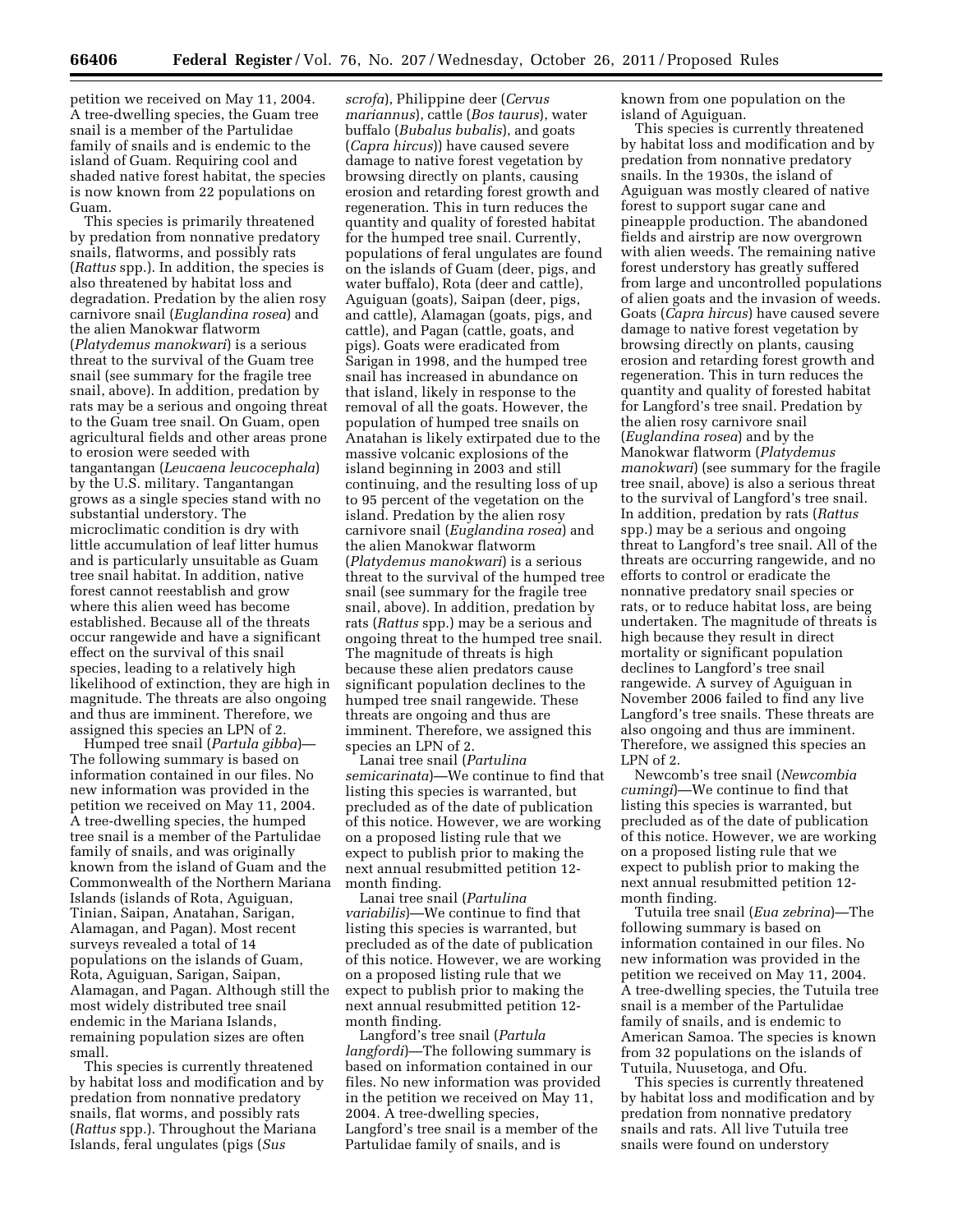vegetation beneath remaining intact forest canopy. No snails were found in areas bordering agricultural plots or in forest areas that were severely damaged by three hurricanes (1987, 1990, and 1991). (See summary for the sisi snail, above, regarding impacts of alien weeds and of the rosy carnivore snail.) Rats (*Rattus* spp.) have also been shown to devastate snail populations, and ratchewed snail shells have been found at sites where the Tutuila snail occurs. At present, the major threat to the longterm survival of the native snail fauna in American Samoa is predation by nonnative predatory snails and rats. The magnitude of threats is high because they result in direct mortality or significant population declines to the Tutuila tree snail rangewide. The threats are also ongoing and thus are imminent. Therefore, we assigned this species an LPN of 2.

Elongate mud meadows springsnail (*Pyrgulopsis notidicola*)—The following summary is based on information contained in our files. No new information was provided in the petition received on May 11, 2004. The following summary is based on information contained in our files. *Pyrgulopsis notidicola* is endemic to Soldier Meadow, which is located at the northern extreme of the western arm of the Black Rock Desert in the transition zone between the Basin and Range Physiographic Province and the Columbia Plateau Province, Humboldt County, Nevada. The type locality, and the only known location of the species, occurs in four separate stretches of thermal (between 45° and 32 °C, 113° and 90 °F) aquatic habitat. The first stretch is the largest at approximately 600 m (1,968 ft) long and 2 m (6.7 ft) wide. The other stretches where *P. notidicola* occurs are less than 6 m (19.7 ft) long and 0.5 m (1.6 ft) wide. *Pyrgulopsis notidicola* occurs only in shallow, flowing water on gravel substrate. The species does not occur in deep water (i.e., impoundments) where water velocity is low, gravel substrate is absent, and sediment levels are high.

The species and its habitat are threatened by recreational use in the areas where it occurs as well as the ongoing impacts of past water diversions and livestock grazing and current off-highway vehicle travel. Conservation measures implemented by the Bureau of Land Management include installing fencing to exclude livestock, wild horses, burros and other large mammals; closing access roads to spring, riparian, and wetland areas and the limiting vehicles to designated routes; establishing a designated campground away from the habitats of

sensitive species; installing educational signage; and increasing staff presence, including law enforcement and a volunteer site steward during the 6 month period of peak visitor use. These conservation measures have reduced the magnitude of threats to the species to moderate to low; all remaining threats are nonimminent and involve long-term changes to the habitat for the species resulting from past impacts. Until we can get data from a monitoring program that allows us to assess the long-term trend of the species, we have assigned a LPN of 11.

Gonzales springsnail (*Tryonia circumstriata*)—See summary above under Diamond Y Spring snail (*Pseudotryonia adamantina*).

Huachuca springsnail (*Pyrgulopsis thompsoni*)—See above in ''*Listing*  Priority Changes in Candidates.'' The above summary is based on information contained in our files.

Page springsnail (*Pyrgulopsis morrisoni*)—The following summary is based on information contained in our files. The Page springsnail is known to exist only within a complex of springs located within an approximately 0.93 mi (1.5-km) stretch along the west side of Oak Creek around the community of Page Springs, and within springs located along Spring Creek, tributary to Oak Creek, Yavapai County, Arizona.

The primary threat to the Page springsnail is modification of habitat by domestic use, agriculture, ranching, fish hatchery operations, recreation, and groundwater withdrawal. Many of the springs where the species occurs have been subjected to some level of modification. Based on recent survey data, it appears that the Page springsnail is abundant within natural habitats and persists in modified habitats, albeit at reduced densities. Arizona Game and Fish Department (AGFD) management plans for the Bubbling Ponds and Page Springs fish hatcheries include commitments to replace lost habitat and to monitor remaining populations of invertebrates such as the Page springsnail. The candidate conservation agreement with assurances (CCAA) for the Page springsnail calls for implementation of conservation measures such as restoration and creation of natural springhead integrity, including springs on AGFD properties. In fact, several conservation measures benefitting the species have already been implemented. Additionally, the National Park Service has expressed an interest in restoring natural springhead integrity to Shea Springs, a site historically occupied by Page springsnail. Accordingly, ongoing implementation of the CCAA reduces

the magnitude of threats to a moderate level and greatly reduces the chances of extirpation or extinction. The immediacy of the threat of groundwater withdrawal is uncertain, due to conflicting information regarding imminence. However, overall, the threats are imminent, because modification of the species' habitat by threats other than groundwater withdrawal is currently occurring. Therefore, we retain an LPN of 8 for the Page springsnail.

Phantom springsnail (*Tyronia cheatumi*)—See summary above under Phantom Cave snail (*Cochliopa texana*).

#### *Insects*

Mariana eight spot butterfly (*Hypolimnas octucula mariannensis*)— The following summary is based on information contained in our files. No new information was provided in the petition we received on May 11, 2004. The Mariana eight spot butterfly is a nymphalid butterfly species that feeds upon two host plants, *Procris pedunculata* and *Elatostema calcareum.*  Endemic to the islands of Guam and Saipan, the species is now known from 10 populations on Guam. This species is currently threatened by predation and parasitism. The Mariana eight spot butterfly has extremely high mortality of eggs and larvae due to predation by alien ants and wasps. Because the threat of parasitism and predation by nonnative insects occur rangewide and can cause significant population declines to this species, they are high in magnitude. The threats are imminent because they are ongoing. Therefore, we assigned an LPN of 3 for this subspecies.

Mariana wandering butterfly (*Vagrans egestina*)—The following summary is based on information contained in our files. No new information was provided in the petition we received on May 11, 2004. The Mariana wandering butterfly is a nymphalid butterfly species that feeds upon a single host plant species, *Maytenus thompsonii.* Originally known from and endemic to the islands of Guam and Rota, the species is now known from one population on Rota. This species is currently threatened by alien predation and parasitism. The Mariana wandering butterfly is likely predated by alien ants and parasitized by native and nonnative parasitoids. Because the threats of parasitism and predation by nonnative insects occur rangewide and can cause significant population declines to this species, leading to a relatively high likelihood of extinction, they are high in magnitude. These threats are imminent because they are ongoing. Therefore, we assigned an LPN of 2 for this species.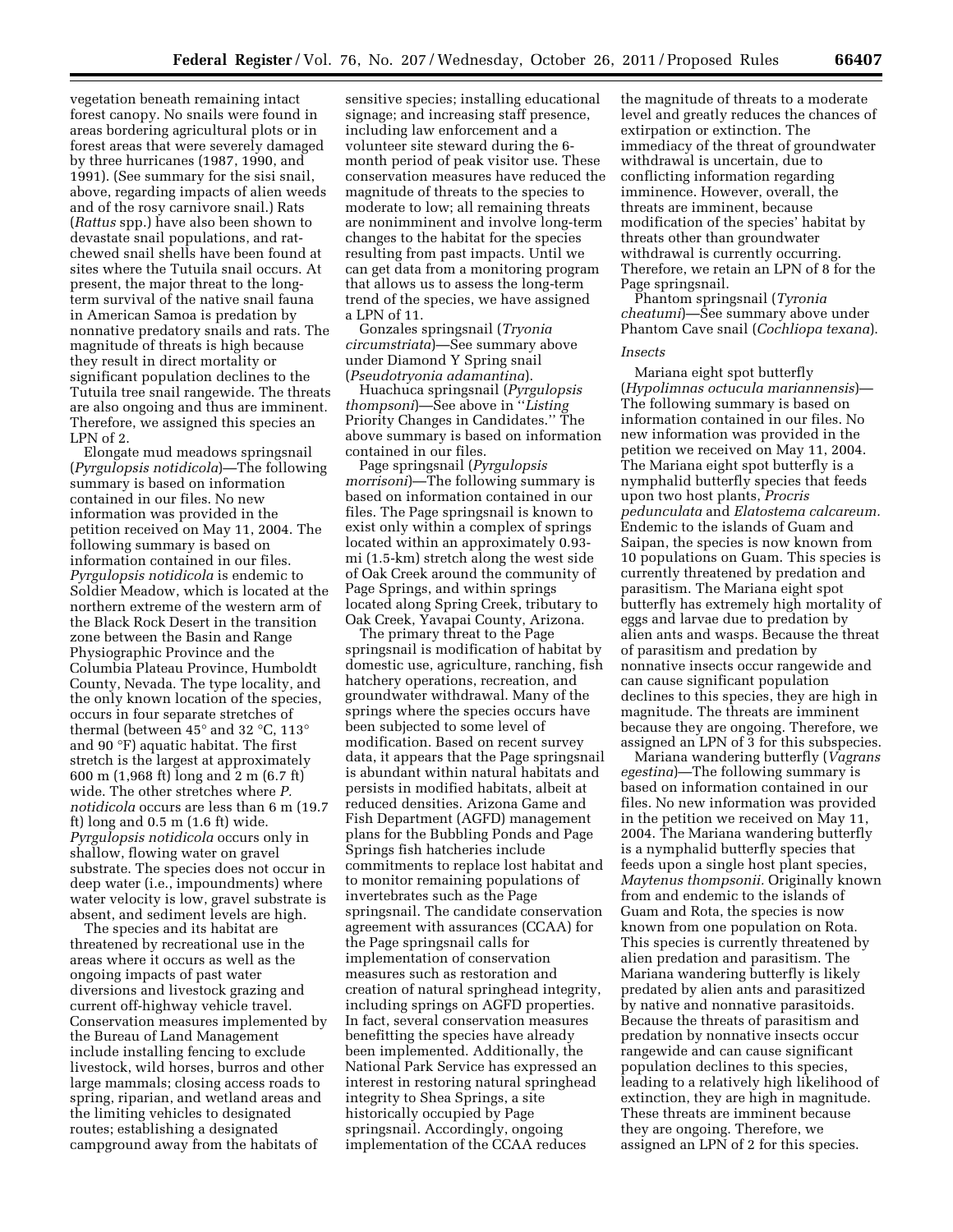Sequatchie caddisfly (*Glyphopsyche sequatchie*)—The following summary is based on information in our files. No new information was provided in the petition we received on May 11, 2004. The Sequatchie caddisfly is known from two spring runs that emerge from caves in Marion County, Tennessee: Owen Spring Branch (the type locality) and Martin Spring run in the Battle Creek system. In 1998, biologists estimated population sizes at 500 to 5,000 individuals for Owen Spring Branch and 2 to 10 times higher at Martin Spring, due to the greater amount of apparently suitable habitat. In spite of greater amounts of suitable habitat at the Martin Spring run, Sequatchie caddisflies are more difficult to find at this site, and in 2001 (the most recent survey) the Sequatchie caddisfly was relatively ''abundant'' at the Owen Spring Branch location, while only two individuals were observed at the Martin Spring.

Threats to the Sequatchie caddisfly include siltation, point and nonpoint discharges from municipal and industrial activities, and introduction of toxicants during episodic events. These threats, coupled with the extremely limited distribution of the species, its apparent small population size, the limited amount of occupied habitat, ease of accessibility, and the annual life cycle of the species, are all factors that leave the Sequatchie caddisfly vulnerable to extirpation. Therefore, the magnitude of the threat is high. These threats are gradual, and there is no basis to conclude that they are imminent. Based on high-magnitude and nonimminent threats, we assigned this species an LPN of 5.

Clifton Cave beetle (*Pseudanophthalmus caecus*)—The following summary is based upon information contained in our files. No new information was provided in the petition we received on May 11, 2004. Clifton Cave beetle is a small, eyeless, reddish-brown, predatory insect that feeds upon small cave invertebrates. It is cave dependent, and is not found outside the cave environment. Clifton Cave beetle is only known from two privately owned Kentucky caves. Soon after the species was first collected in 1963 in one cave, the cave entrance was enclosed due to road construction. We do not know whether the species still occurs at the original location or if it has been extirpated from the site by the closure of the cave entrance. Other caves in the vicinity of this cave were surveyed for the species during 1995 and 1996, and only one additional site was found to support the Clifton Cave beetle. The limestone caves in which

the Clifton Cave beetle is found provide a unique and fragile environment that supports a variety of species that have evolved to survive and reproduce under the demanding conditions found in cave ecosystems. The limited distribution of the species makes it vulnerable to isolated events that would only have a minimal effect on more wide-ranging insects. Events such as toxic chemical spills, discharges of large amounts of polluted water or indirect impacts from off-site construction activities, closure of entrances, alteration of entrances, or the creation of new entrances could have serious adverse impacts on this species. Therefore, the magnitude of threat is high for this species. The threats are nonimminent because there are no known projects planned that would affect the species in the near future. We therefore have assigned an LPN of 5 to this species.

Coleman cave beetle (*Pseudanophthalmus colemanensis*)— The following summary is based upon information contained in our files. No new information was provided in the petition we received on April 20, 2010. The Coleman cave beetle is a small, eyeless, reddish-brown, predatory insect that feeds upon small cave invertebrates. It is cave dependent and is not found outside the cave environment. It is only known from three Tennessee caves.

The limestone caves in which this species is found provide a unique and fragile environment that support a variety of species that have evolved to survive and reproduce under the demanding conditions found in cave ecosystems. Caves and the species that are completely dependent upon them receive the energy that forms the basis of the cave food chain from outside the cave. This energy can be in the form of bat guano deposited by cave-dependent bats, large or small woody debris washed or blown into the cave, or tiny bits of organic matter carried into the cave by water through small cracks in the rocks overlaying the cave.

The Coleman cave beetle was originally known only from the privately owned Coleman Cave in Montgomery County. This cave formerly supported a colony of endangered gray bats. The bats have abandoned this cave because of air flow changes in the cave caused by closure of an upper entrance to the cave. Although the cave is protected by a cooperative management agreement with the landowner, the upper entrance has not been restored and the bats have not returned to the cave. A new location for the species was discovered during a biological inventory of Foster Cave (also known as Darnell

Cave) when one specimen of the species was found during that survey. Foster Cave is on a preserve owned and managed by the Tennessee Department of Conservation. In 2006, specimens of this species were discovered in Bellamy Cave and in Darnell Spring Cave (part of the same cave complex as Foster Cave). All of these sites are in close proximity to each other. Bellamy Cave is owned and managed by the Tennessee Wildlife Resources Agency (TWRA). Both Foster Cave and Bellamy Cave were first acquired and protected by The Nature Conservancy and later transferred to the State for long-term protection and management.

The threats are nonimminent because there are no known projects planned that would affect the species in the next few years. Because it occurs at three locations and it receives some protection under a cooperative management agreement and protective ownership, the magnitude of threats is moderate to low. Thus, we have assigned an LPN of 11 to this species.

Icebox Cave beetle (*Pseudanophthalmus frigidus*)—The following summary is based upon information contained in our files. No new information was provided in the petition we received on May 11, 2004. Icebox Cave beetle is a small, eyeless, reddish-brown, predatory insect that feeds upon small cave invertebrates. It is not found outside the cave environment, and is only known from one privately owned Kentucky cave.

The limestone cave in which this species is found provides a unique and fragile environment that supports a variety of species that have evolved to survive and reproduce under the demanding conditions found in cave ecosystems. The species has not been observed since it was originally collected, but species experts believe that it may still exist in the cave in low numbers. The limited distribution of the species makes it vulnerable to isolated events that would only have a minimal effect on more wide-ranging insects. Events such as toxic chemical spills or discharges of large amounts of polluted water, or indirect impacts from off-site construction activities, closure of entrances, alteration of entrances, or the creation of new entrances, could have serious adverse impacts on this species. Therefore, the magnitude of threat is high for this species because it is limited in distribution and the threats would result in a high level of mortality or reduced reproductive capacity. The threats are nonimminent because there are no known projects planned that would affect the species in the near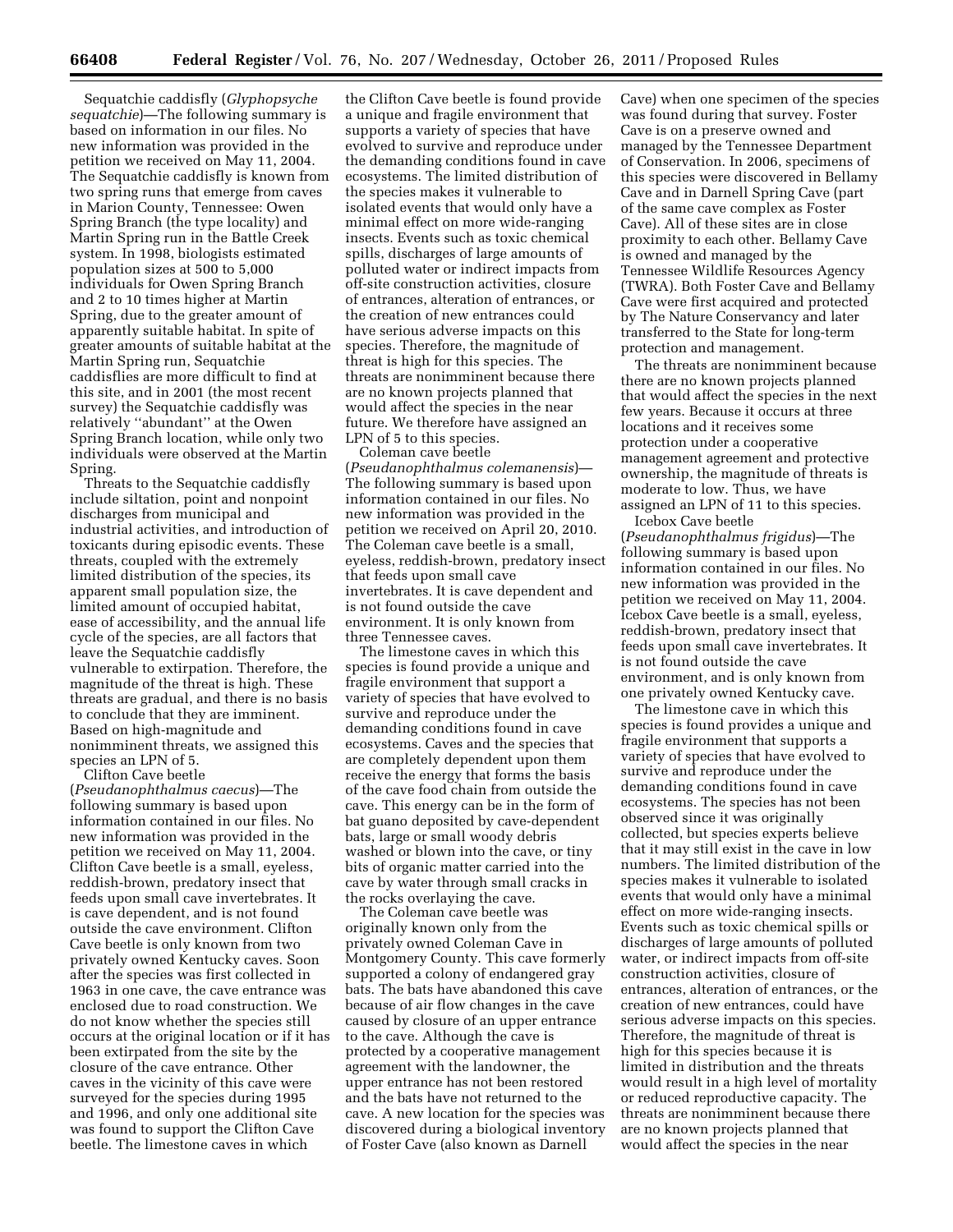future. We therefore have assigned an LPN of 5 to this species.

Inquirer Cave beetle (*Pseudanophthalmus inquisitor*)—The following summary is based upon information contained in our files. No new information was provided in the petition we received on May 11, 2004. The Inquirer Cave beetle is a fairly small, eyeless, reddish-brown, predatory insect that feeds upon small cave invertebrates. It is not found outside the cave environment, and is only known from one privately owned Tennessee cave.

The limestone cave in which this species is found provides a unique and fragile environment that supports a variety of species that have evolved to survive and reproduce under the demanding conditions found in cave ecosystems. The species was last observed in 2006. The limited distribution of the species makes it vulnerable to isolated events that would only have a minimal effect on more wide-ranging insects. The area around the only known site for the species is in a rapidly expanding urban area. The entrance to the cave is protected by the landowner through a cooperative management agreement with the Service, The Nature Conservancy, and Tennessee Wildlife Resources Agency; however, a sinkhole that drains into the cave system is located away from the protected entrance and is near a highway. Events such as toxic chemical spills, discharges of large amounts of polluted water, or indirect impacts from off-site construction activities could adversely affect the species and the cave habitat.

The magnitude of threat is high for this species because it is limited in distribution and the threats would have negative impacts on its continued existence. The threats are nonimminent because there are no known projects planned that would affect the species in the near future and the species receives some protection under a cooperative management agreement. We therefore have assigned an LPN of 5 to this species.

Louisville Cave beetle (*Pseudanophthalmus troglodytes*)—The following summary is based upon information contained in our files. No new information was provided in the petition we received on May 11, 2004. The Louisville cave beetle is a small, eyeless, reddish-brown, predatory insect that feeds upon cave invertebrates. It is not found outside the cave environment, and is only known from two privately owned Kentucky caves.

The limestone caves in which this species is found provide a unique and

fragile environment that supports a variety of species that have evolved to survive and reproduce under the demanding conditions found in cave ecosystems. The limited distribution of the species makes it vulnerable to isolated events that would only have a minimal effect on more wide-ranging insects. Events such as toxic chemical spills, discharges of large amounts of polluted water, or indirect impacts from off-site construction activities, closure of entrances, alteration of entrances, or the creation of new entrances could have serious adverse impacts on this species. The magnitude of threat is high for this species, because it is limited in distribution and the threats would have severe negative impacts on the species. The threats are nonimminent because there are no known projects planned that would affect the species in the near future. We therefore have assigned an LPN of 5 to this species.

Tatum Cave beetle (*Pseudanophthalmus parvus*) — The following summary is based upon information contained in our files. No new information was provided in the petition we received on May 11, 2004. Tatum Cave beetle is a small, eyeless, reddish-brown, predatory insect that feeds upon cave invertebrates. It is not found outside the cave environment, and is only known from one privately owned Kentucky cave.

The limestone cave in which this species is found provides a unique and fragile environment that supports a variety of species that have evolved to survive and reproduce under the demanding conditions found in cave ecosystems. The species has not been observed since 1965, but species experts believe that it still exists in low numbers. The limited distribution of the species makes it vulnerable to isolated events that would only have a minimal effect on more wide-ranging insects. Events such as toxic chemical spills, discharges of large amounts of polluted water, or indirect impacts from off-site construction activities, closure of entrances, alteration of entrances, or the creation of new entrances could have serious adverse impacts on this species. The magnitude of threat is high for this species, because its limited numbers mean that any threats could severely affect its continued existence. The threats are nonimminent because there are no known projects planned that would affect the species in the near future. We therefore have assigned an LPN of 5 to this species.

Taylor's (Whulge, Edith's) checkerspot butterfly (*Euphydryas editha taylori*)—We continue to find that listing this species is warranted, but

precluded as of the date of publication of this notice. However, we are working on a proposed listing rule that we expect to publish prior to making the next annual resubmitted petition 12 month finding.

Orangeblack Hawaiian damselfly (*Megalagrion xanthomelas*)—The following summary is based on information contained in our files. No new information was provided in the petition we received on May 11, 2004. The orangeblack Hawaiian damselfly is a stream-dwelling species endemic to the Hawaiian Islands of Kauai, Oahu, Molokai, Maui, Lanai, and Hawaii. The species no longer is found on Kauai, and is now restricted to 16 populations on the islands of Oahu, Maui, Molokai, Lanai, and Hawaii. This species is threatened by predation from alien aquatic species such as fish and predacious insects, and habitat loss through dewatering of streams and invasion by nonnative plants. Nonnative fish and insects prey on the naiads of the damselfly, and loss of water reduces the amount of suitable naiad habitat available. Invasive plants (e.g., California grass (*Brachiaria mutica*)) also contribute to loss of habitat by forming dense, monotypic stands that completely eliminate any open water. Nonnative fish and plants are found in all the streams the orangeblack damselfly occur in, except the Oahu location, where there are no nonnative fish. We assigned this species an LPN of 8 because, although the threats are ongoing and therefore imminent, they affect the survival of the species in varying degrees throughout the range of the species and are therefore of moderate magnitude.

Picture-wing fly (*Drosophila digressa*)—We continue to find that listing this species is warranted but precluded as of the date of publication of this notice. However, we are working on a proposed listing rule that we expect to publish prior to making the next annual resubmitted petition 12 month finding.

Stephan's riffle beetle (*Heterelmis stephani*)—The following summary is based on information contained in our files. No new information was provided in the petition received on May 11, 2004. The Stephan's riffle beetle is an endemic riffle beetle found in limited spring environments within the Santa Rita Mountains, Pima County, Arizona. The beetle is known from Sylvester Spring in Madera Canyon, within the Coronado National Forest. Threats to that spring are largely from habitat modification, recreational activities in the springs, and potential changes in water quality and quantity due to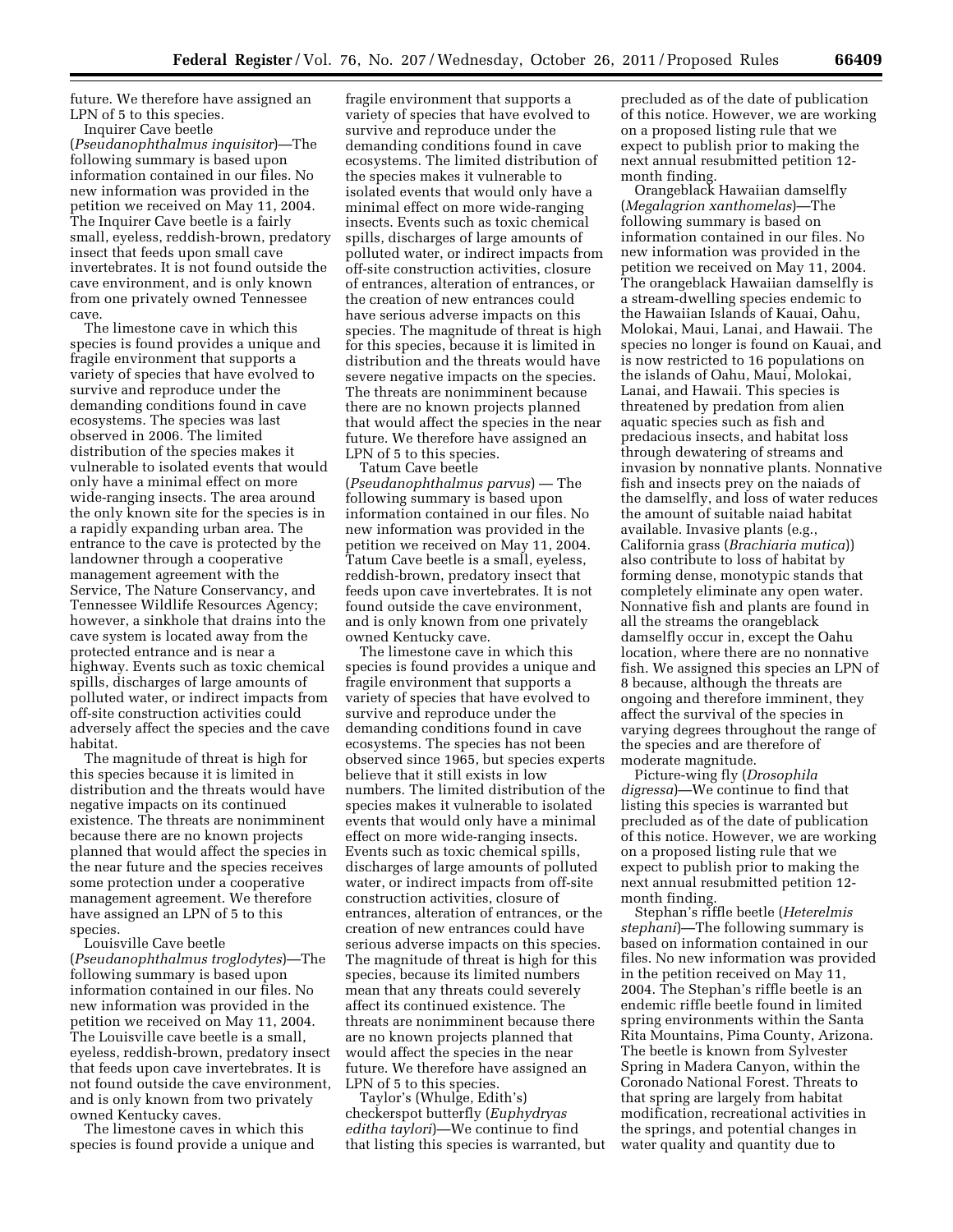catastrophic natural events and climate change. The threats are of low to moderate magnitude based on our current knowledge of the permanence of threats and the likelihood that the species will persist in areas that are unaffected by the threats. Although the threats from climate change are expected to occur over many years, the threats from recreational use are ongoing. Therefore, the threats are imminent. Thus, we retain an LPN of 8 for the Stephan's riffle beetle.

Dakota skipper (*Hesperia dacotae*)— The following summary is based on information contained in our files, including information from the petition received on May 12, 2003. The Dakota skipper is a small- to mid-sized butterfly that inhabits high-quality tallgrass and mixed-grass prairie in Minnesota, North Dakota and South Dakota in the United States, and the provinces of Manitoba and Saskatchewan in Canada. The species is presumed to be extirpated from Iowa and Illinois and from many sites within occupied U.S. States.

The Dakota skipper is threatened by degradation of its native prairie habitat by overgrazing, invasive species, gravel mining, and herbicide applications; inbreeding, population isolation, and prescribed fire threaten some populations. Prairie succeeds to shrubland or forest without periodic fire, grazing, or mowing; thus, the species is also threatened at sites where such disturbances are not applied. The Service and other Federal agencies, State agencies, the Sisseton-Wahpeton Sioux Tribe, and some private organizations (e.g., The Nature Conservancy) protect and manage some Dakota skipper sites. Careful and considered management is always necessary to ensure the species' persistence, even at protected sites. The species may be secure at a few sites where public and private landowners manage native prairie in ways that conserve Dakota skipper, but approximately half of the inhabited sites are privately owned with little or no protection. A few private sites are protected from conversion by easements, but these do not preclude adverse effects from overgrazing. The threats are such that the Dakota skipper warrants listing. The threats are moderate in magnitude because some sites are protected through careful and considered management, and therefore they do not affect the species uniformly throughout its range. The threats are ongoing, and therefore imminent. We assigned this species an LPN of 8 to reflect the immediacy of threats to remnant habitat, particularly on private lands.

Mardon skipper (*Polites mardon*)— We continue to find that listing this species is warranted, but precluded as of the date of publication of this notice. However, we are working on a proposed listing rule that we expect to publish prior to making the next annual resubmitted petition 12-month finding.

Meltwater lednian stonefly (*Lednia tumana*)—See above in ''Listing Priority Changes in Candidates.'' The above summary is based on information contained in our files.

Coral Pink Sand Dunes tiger beetle (*Cicindela limbata albissima*)—We continue to find that listing this species is warranted but precluded as of the date of publication of this notice. However, we are working on a proposed listing rule that we expect to publish prior to making the next annual resubmitted 12-month petition finding.

Highlands tiger beetle (*Cicindela highlandensis*)—The following summary is based on information contained in our files. No new information was provided in the petition we received on May 11, 2004. The Highlands tiger beetle is narrowly distributed and restricted to areas of bare sand within scrub and sandhill on ancient sand dunes of the Lake Wales Ridge in Polk and Highlands Counties, Florida. Adult tiger beetles have been most recently found at 40 sites at the core of the Lake Wales Ridge. In 2004– 2005 surveys, a total of 1,574 adults were found at 40 sites, compared with 643 adults at 31 sites in 1996, 928 adults at 31 sites in 1995, and 742 adults at 21 sites in 1993. Of the 40 sites in the 2004–2005 surveys with one or more adults, results ranged from 3 sites with large populations of over 100 adults, to 13 sites with fewer than 10 adults. Results from a limited removal study at four sites and similar studies suggest that the actual population size at some survey sites can be as much as two times as high as indicated by the visual index counts. If assumptions are correct and unsurveyed habitat is included, then the total number of adults at all survey sites might be 3,000 to 4,000.

Habitat loss and fragmentation and lack of fire and disturbances to create open habitat conditions are serious threats; remaining patches of suitable habitat are disjunct and isolated. Populations occupy relatively small patches of habitat and are small and isolated; individuals have difficulty dispersing between suitable habitats. These factors pose serious threats to the species. Although significant progress in implementing prescribed fire has occurred over the last 10 years through collaborative partnerships and the Lake Wales Ridge Prescribed Fire Team, a

backlog of long-unburned habitat within conservation areas remains. Overcollection and pesticide use are additional concerns. Because this species is narrowly distributed with specific habitat requirements and small populations, any of the threats could have a significant impact on the survival of the species. Therefore, the magnitude of threats is high. Although the majority of its historical range has been lost, degraded, and fragmented, numerous sites are protected and land managers are implementing prescribed fire at some sites; these actions are expected to restore habitat and help reduce threats and have already helped stabilize and improve the populations. Therefore, overall, the threats are nonimminent, and we assigned the Highlands tiger beetle an LPN of 5.

### *Arachnids*

Warton's cave meshweaver (*Cicurina wartoni*)—See above in ''Listing Priority Changes in Candidates.'' The above summary is based on information contained in our files.

## *Crustaceans*

Anchialine pool shrimp (*Metabetaeus lohena*)—The following summary is based on information contained in our files. No new information was provided in the petition we received on May 11, 2004. *Metabetaeus lohena* is an anchialine pool-inhabiting species of shrimp belonging to the family Alpheidae. This species is endemic to the Hawaiian Islands and is currently known from populations on the islands of Oahu, Maui, and Hawaii. The primary threats to this species are predation by fish (which do not naturally occur in the pools inhabited by this species) and habitat loss from degradation (primarily from illegal trash dumping). The pools where this species occurs on the islands of Maui and Hawaii are located within State Natural Area Reserves (NAR) and in a National Park. Both the State NARs and the National Park prohibit the collection of the species and the disturbance of the pools. However, enforcement of collection and disturbance prohibitions is difficult, and the negative effects from the introduction of fish are extensive and happen quickly. On Oahu, one pool is located in a National Wildlife Refuge, and is protected from collection and disturbance to the pool. However, on State-owned land where the species occurs, there is no protection from collection or disturbance of the pools. Therefore, threats to this species could have a significant adverse effect on the survival of the species, leading to a relatively high likelihood of extinction,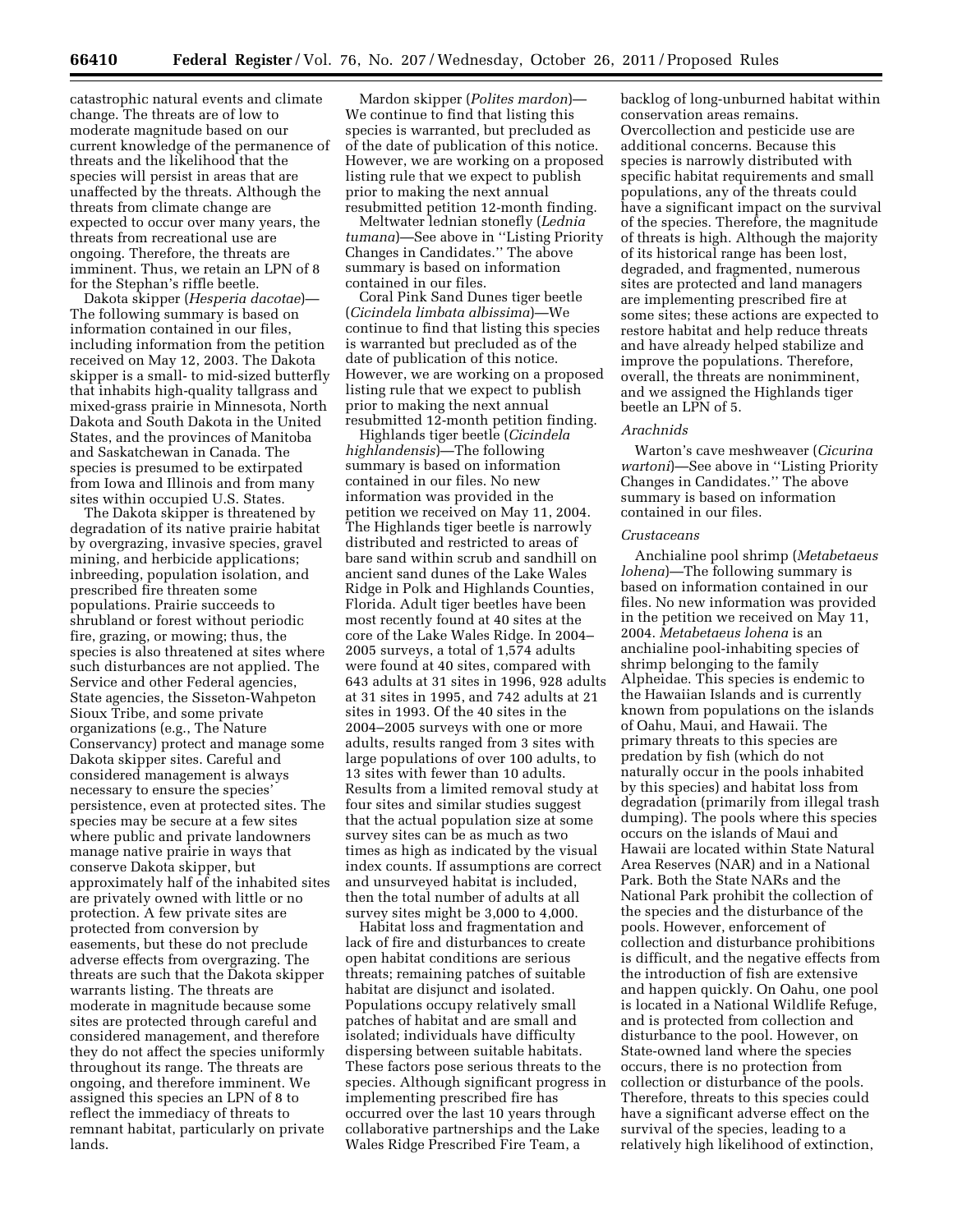and are of a high magnitude. However, the primary threats of predation from fish and loss of habitat due to degradation are nonimminent overall, because on the islands of Maui and Hawaii no fish were observed in any of the pools where this species occurs and there has been no documented trash dumping in these pools. Only one site on Oahu had a trash dumping instance, and in that case the trash was cleaned up immediately and the species subsequently observed. No additional dumping events are known to have occurred. Therefore, we assigned this species an LPN of 5.

Anchialine pool shrimp (*Palaemonella burnsi*)—The following summary is based on information contained in our files. No new information was provided in the petition we received on May 11, 2004. *Palaemonella burnsi* is an anchialine pool-inhabiting species of shrimp belonging to the family Palaemonidae. This species is endemic to the Hawaiian Islands and is currently known from 3 pools on the island of Maui and 22 pools on the island of Hawaii. The primary threats to this species are predation by fish (which do not naturally occur in the pools inhabited by this species) and habitat loss due to degradation (primarily from illegal trash dumping). The pools where this species occurs on Maui are located within a State Natural Area Reserve (NAR). Hawaii's State statutes prohibit the collection of the species and the disturbance of the pools in State NARs. On the island of Hawaii, the species occurs within a State NAR and a National Park, and collection and disturbance are also prohibited. However, enforcement of these prohibitions is difficult, and the negative effects from the introduction of fish are extensive and happen quickly. Therefore, threats to this species could have a significant adverse effect on the survival of the species, leading to a relatively high likelihood of extinction, and are of a high magnitude. However, the threats are nonimminent, because surveys in 2004 and 2007 did not find fish in the pools where these shrimp occur on Maui or the island of Hawaii. Also, there was no evidence of recent habitat degradation at those pools. We assigned this species an LPN of 5.

Anchialine pool shrimp (*Procaris hawaiana*)—The following summary is based on information contained in our files. No new information was provided in the petition we received on May 11, 2004. *Procaris hawaiana* is an anchialine pool-inhabiting species of shrimp belonging to the family Procarididae. This species is endemic to

the Hawaiian Islands, and is currently known from 2 pools on the island of Maui and 13 pools on the island of Hawaii. The primary threats to this species are predation from fish (which do not naturally occur in the pools inhabited by this species) and habitat loss due to degradation (primarily from illegal trash dumping). The pools where this species occurs on Maui are located within a State Natural Area Reserve (NAR). Twelve of the pools on the island of Hawaii are located within a State NAR. Hawaii's State statutes prohibit the collection of the species and the disturbance of the pools in State NARs. However, enforcement of these prohibitions is difficult, and the negative effects from the introduction of fish are extensive and happen quickly. In addition, there are no prohibitions for either removal of the species or disturbance to the pool for the one pool located outside a NAR on the island of Hawaii. Therefore, threats to this species could have a significant adverse effect on the survival of the species, leading to a relatively high likelihood of extinction, and thus remain at a high magnitude. However, the threats to the species are nonimminent because, during 2004 and 2007 surveys, no fish were observed in the pools where these shrimp occur on Maui, and no fish were observed in the one pool on the island of Hawaii during a site visit in 2005. In addition, there were no signs of trash dumping or fill in any of the pools where the species occurs. Therefore, we assigned this species an LPN of 5.

Anchialine pool shrimp (*Vetericaris chaceorum*)—We continue to find that listing this species is warranted, but precluded as of the date of publication of this notice. However, we are working on a proposed listing rule that we expect to publish prior to making the next annual resubmitted 12-month petition finding.

#### *Flowering Plants*

*Abronia alpina* (Ramshaw Meadows sand-verbena)—The following summary is based on information contained in our files. No new information was provided in the petition we received on May 11, 2004. *Abronia alpina* is a small perennial herb, 2.5 to 15.2 centimeters (1 to 6 inches) across, forming compact mats with lavender-pink, trumpetshaped, and generally fragrant flowers. *Abronia alpina* is known from one main population center at Ramshaw Meadow and a smaller population at the adjacent Templeton Meadow. The meadows are located on the Kern River Plateau in the Sierra Nevada, on lands administered by the Inyo National Forest, in Tulare County, California. The total estimated

area occupied is approximately 6 hectares (15 acres). The population fluctuates from year to year without any clear trends. Population estimates for the years from 1985 through 2009, ranged from a high of approximately 130,000 plants in 1997, to a low of approximately 40,000 plants in 2003. In 2009, when the population was last monitored, the estimated total population increased again to just over 120,000 plants.

The factors currently threatening *Abronia alpina* include natural and human habitat alteration, lowering of the water table due to erosion within the meadow system, and recreational use within meadow habitats. Lodgepole pines are encroaching upon meadow habitat with trees germinating within *A. alpina* habitat, occupying up to 20 percent of two *A. alpina*  subpopulations. Lodgepole pine encroachment may alter soil characteristics by increasing organic matter levels, decreasing porosity, and moderating diurnal temperature fluctuations, thus reducing the competitive ability of *A. alpina* to persist in an environment more hospitable to other plant species.

The habitat occupied by *Abronia alpina* directly borders the meadow system, which is supported by the South Fork of the Kern River. The river flows through the meadow, at times coming within 15 m (50 ft) of *Abronia alpina* habitat, particularly in the vicinity of five subpopulations. Livestock trampling, along with the removal of bank stabilizing vegetation by grazing livestock, has contributed to downcutting of the river channel through the meadow, leaving the meadow subject to potential alteration by lowering of the water table. In 2001, the U.S. Forest Service began resting the grazing allotment for 10 years, eliminating cattle use up through the present time. The U.S. Forest Service is currently assessing the data collected on the rested allotment and, if the data indicate that sufficient watershed recovery has occurred, may conduct an environmental analysis to consider resumption of grazing.

Established hiker, packstock, and cattle trails pass through *A. alpina*  subpopulations. Two main hiker trails pass through Ramshaw Meadow, but in 1988 and 1997, they were rerouted out of *A. alpina* subpopulations where feasible. Occasional incidental use by horses and hikers sometimes occurs on the remnants of cattle trails that pass through subpopulations in several places. The Service has funded studies to determine appropriate conservation measures for the species, and is working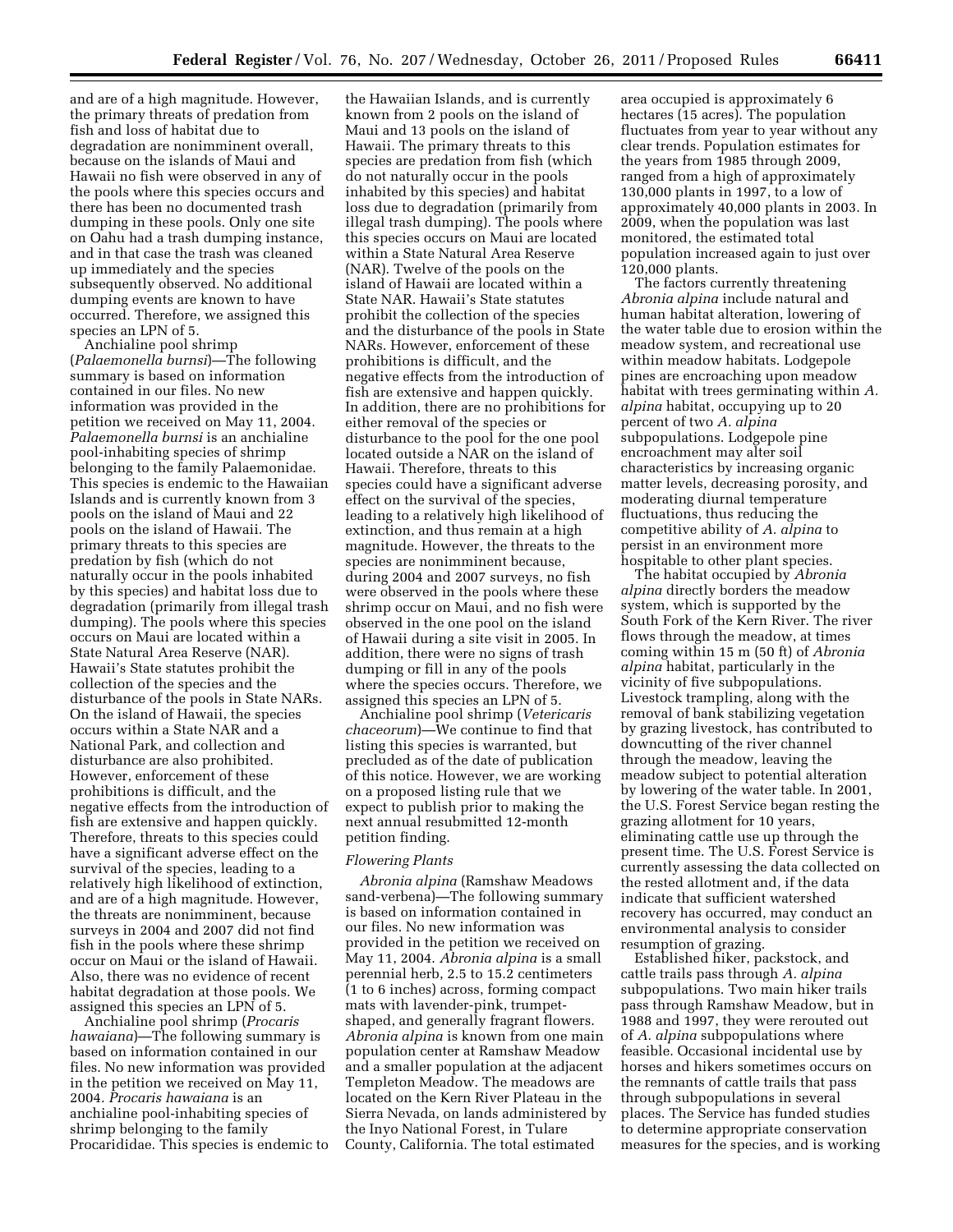with the U.S. Forest Service on developing a conservation strategy for the species. The threats are of a low magnitude and nonimminent because of the conservation actions already implemented. The LPN for *A. alpina*  remains an 11, with nonimminent threats of moderate to low magnitude.

*Arabis georgiana* (Georgia rockcress)—The following summary is based on information in our files. No new information was provided in the petition we received on May 11, 2004. The Georgia rockcress grows in a variety of dry situations, including shallow soil accumulations on rocky bluffs, ecotones of gently sloping rock outcrops, and sandy loam along eroding river banks. It is occasionally found in adjacent mesic woods, but it will not persist in heavily shaded conditions. Currently, 16 natural populations are known from the Gulf Coastal Plain, Piedmont, and Ridge and Valley physiographic provinces of Alabama and Georgia. Populations of this species typically have a limited number of individuals over a small area.

Habitat degradation, more than outright habitat destruction, is the most serious threat to the continued existence of this species. Disturbance, associated with timber harvesting, road building, and grazing, has created favorable conditions for the invasion of exotic weeds, especially Japanese honeysuckle (*Lonicera japonica*), in this species' habitat. A large number of the populations are currently or potentially threatened by the presence of exotics. The heritage programs in Alabama and Georgia have initiated plans for exotic control at several populations. The magnitude of threats to this species is moderate to low due to the number of populations (16) across multiple counties in two States and due to the fact that several sites are protected. However, as a number of the populations are currently being affected by nonnative plants, the threat is imminent. Thus, we assigned an LPN of 8 to this species.

*Argythamnia blodgettii* (Blodgett's silverbush)—The following summary is based on information in our files. No new information was provided in the petition we received on May 11, 2004. Blodgett's silverbush occurs in Florida and is found in open, sunny areas in pine rockland, edges of rockland hammock, edges of coastal berm, and sometimes disturbed areas at the edges of natural areas. Plants can be found growing from crevices on limestone, or on sand. The pine-rockland habitat where the species occurs in Miami-Dade County and the Florida Keys requires periodic fires to maintain habitat with a minimum amount of hardwoods. There

are approximately 22 extant occurrences, 12 in Monroe County and 10 in Miami-Dade County; many occurrences are on conservation lands. However, 4 to 5 sites are recently thought to be extirpated. The estimated population size of Blodgett's silverbush in the Florida Keys, excluding Big Pine Key, is roughly 11,000; the estimated population in Miami-Dade County is 375 to 13,650 plants.

Blodgett's silverbush is threatened by habitat loss, which is exacerbated by habitat degradation due to fire suppression, the difficulty of applying prescribed fire to pine rocklands, and threats from exotic plants. Remaining habitats are fragmented. Threats such as road maintenance and enhancement, infrastructure, and illegal dumping threaten some occurrences. Blodgett's silverbush is vulnerable to natural disturbances, such as hurricanes, tropical storms, and storm surges. Climatic changes, including sea-level rise, are long-term threats that are expected to continue to affect pine rocklands and ultimately substantially reduce the extent of available habitat, especially in the Keys. Overall, the magnitude of threats is moderate because not all of the occurrences are affected by the threats. In addition, land managers are aware of the threats from exotic plants and lack of fire, and are, to some extent, working to reduce these threats where possible. While a number of threats are occurring in some areas, the threat from development is nonimminent as most occurrences are on public land, and sea level rise is not currently affecting this species. Overall, the threats are nonimminent. Thus, we assigned an LPN of 11 to this species.

*Artemisia borealis* var. *wormskioldii*  (Northern wormwood)—The following summary is based on information contained in our files. No new information was provided in the petition we received on May 11, 2004. Historically known from eight sites, northern wormwood is currently known from two populations in Klickitat and Grant Counties, Washington. This plant is restricted to exposed basalt, cobblysandy terraces, and sand habitat along the shore and on islands in the Columbia River. The two populations are separated by 200 miles (322 kilometers) of the Columbia River and three large hydroelectric dams. The Klickitat County population is declining; the status is unclear for the Grant County population; however, both are vulnerable to environmental variability. Numerous surveys have not detected additional plants.

Threats to northern wormwood include direct loss of habitat through

regulation of water levels in the Columbia River and placement of riprap along the river bank; human trampling of plants from recreation; competition with nonnative, invasive species; burial by wind- and water-borne sediments; small population sizes; susceptibility to genetic drift and inbreeding; and the potential for hybridization with two other species of *Artemisia.* Ongoing conservation actions have reduced trampling, but have not eliminated or reduced the other threats at the Grant County site. Active conservation measures are not currently in place at the Miller Island site. The magnitude of threat is high for this subspecies because, although the two remaining populations are widely separated and distributed, one or both populations could be eliminated by a single disturbance. The threats are imminent because recreational use is ongoing; invasive nonnative species occur at both sites; windblown erosion and deposition of the substrate is ongoing at the Klickitat County site; and high water flows may occur unpredictably in any year. Therefore, we have retained an LPN of 3 for this subspecies.

*Astragalus anserinus* (Goose Creek milkvetch)—The following summary is based on information in our files and in the petition received on February 3, 2004. The majority (over 80 percent) of *Astragalus anserinus* sites in Idaho, Utah, and Nevada occur on Federal lands managed by the Bureau of Land Management. The rest of the sites occur as small populations on private and State lands in Utah and on private land in Idaho and Nevada. *A. anserinus*  occurs in a variety of habitats, but is typically associated with dry, tuffaceous (made up of rock consisting of smaller kinds of volcanic detritus) soils from the Salt Lake Formation. The species grows on steep or flat sites, with soil textures ranging from silty to sandy to somewhat gravelly. The species tolerates some level of disturbance, based on its occurrence on steep slopes where downhill movement of soil is common.

The primary threats to remaining *A. anserinus* individuals consist of habitat degradation and modifications to the ecosystem in which it occurs resulting from an altered wildfire regime, and associated activities to control wildfires and rehabilitate burned-over areas. Other factors that also appear to threaten *A. anserinus* include livestock use, invasive nonnative species, and the inadequacy of regulatory mechanisms. Climate change effects to Goose Creek drainage habitats are possible, but we are unable to predict the specific impacts of this change to *A. anserinus*  at this time. Threats are high in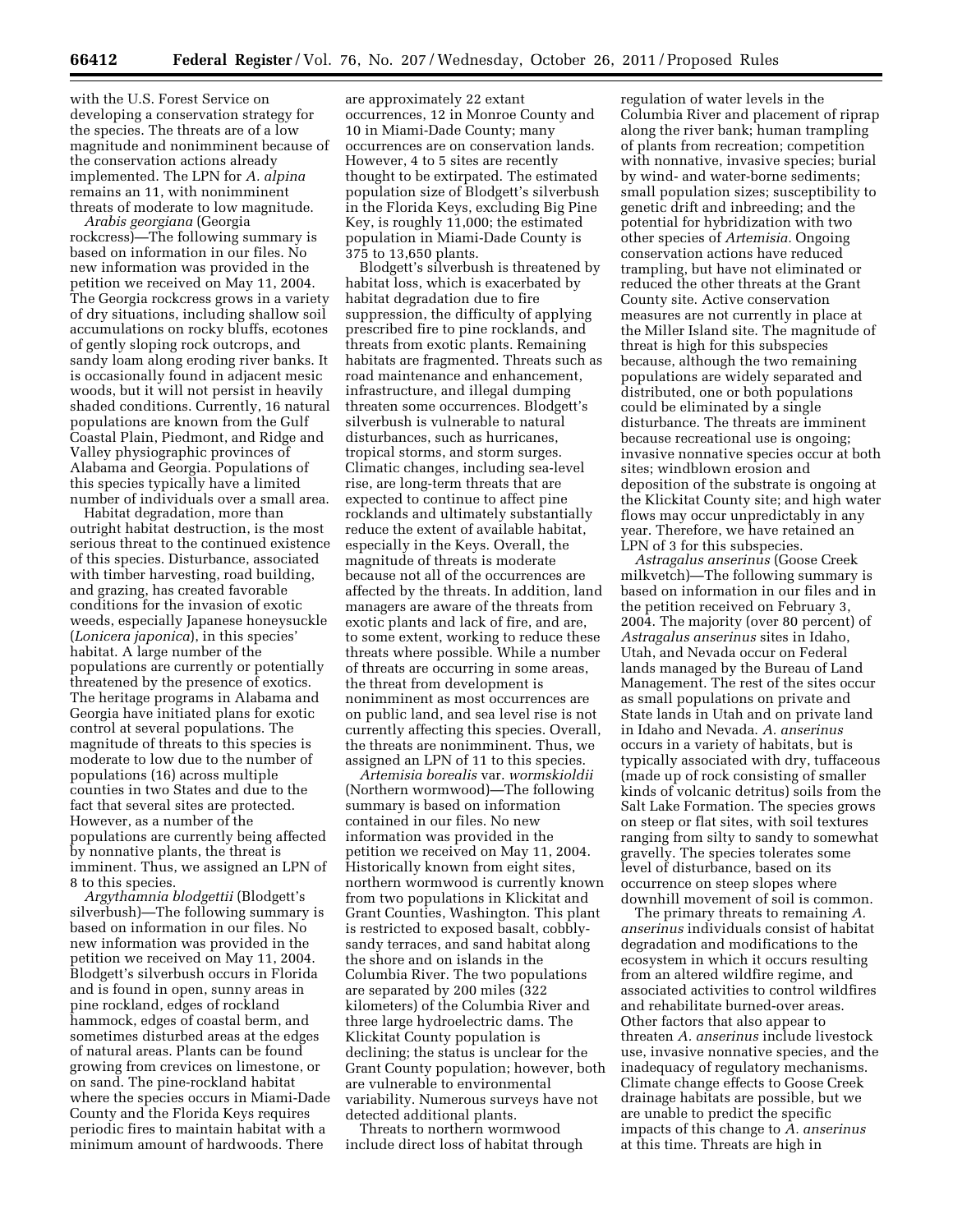magnitude, as these threats have the potential to destroy whole populations. The threats are nonimminent because they are not currently ongoing. Thus, we have assigned *A. anserinus* an LPN of 5.

*Astragalus microcymbus* (Skiff milkvetch)—The following summary is based on information contained in our files and in the petition we received on July 30, 2007. *Astragalus microcymbus*  is a perennial forb that dies back to the ground every year. It has a very limited range and a spotty distribution within Gunnison and Saguache Counties in Colorado, where it is found in open, park-like landscapes in the sagebrush steppe ecosystem on rocky or cobbly, moderate to steep slopes of hills and draws. The most significant threats to *A. microcymbus* are recreation, roads, trails, the overall inadequacy of existing regulatory mechanisms, and habitat fragmentation and degradation. Recreational impacts are likely to increase given the close proximity of *A. microcymbus* to the town of Gunnison and the increasing popularity of mountain biking, motorcycling, and allterrain vehicles. Furthermore, the Hartman Rocks Recreation Area draws users and contains over 40 percent of the *A. microcymbus* units. Other threats to the species include residential and urban development; livestock, deer, and elk use; climate change; and increasing periodic drought, nonnative invasive cheatgrass, and wildfire. We consider the threats to *A. microcymbus* to be moderate in magnitude because while serious and occurring rangewide, they do not collectively result in having a greater likelihood of bringing about extinction on a short time scale. The threats are imminent because the species is currently facing them in many portions of its range. Therefore we have assigned *A. microcymbus* an LPN of 8.

*Astragalus schmolliae* (Schmoll milkvetch)—The following summary is based on information contained in our files and in the petition we received on July 30, 2007. *Astragalus schmolliae* is a narrow endemic perennial plant that grows in the mature pinyon-juniper woodland of mesa tops in the Mesa Verde National Park area and in the Ute Mountain Ute Tribal Park in Colorado. The most significant threats to the species are degradation of habitat by fire, followed by invasion by nonnative cheatgrass and subsequent increase in fire frequency. These threats currently affect about 40 percent of the species' entire known range, and cheatgrass is likely to increase given its rapid spread and persistence in habitat disturbed by wildfires, fire and fuels management and development of infrastructure, and the inability of land managers to control

it on a landscape scale. Other threats to *A. schmolliae* include fires, fire break clearings, drought, and inadequate regulatory mechanisms. The threats to the species overall are imminent and moderate in magnitude, because the species is currently facing them in many portions of its range, but the threats do not collectively result in having a greater likelihood of bringing about extinction on a short time scale. Therefore we have assigned *A. schmolliae* an LPN of 8.

*Astragalus tortipes* (Sleeping Ute milkvetch)—The following summary is based on information contained in our files. No new information was provided in the petition we received on May 11, 2004. *Astragalus tortipes* is a perennial plant that grows only on the Smokey Hills layer of the Mancos Shale Formation on the Ute Mountain Ute Indian Reservation in Montezuma County, Colorado. In 2000, 3,744 plants were recorded at 24 locations covering 500 acres within an overall range of 6,400 acres. Available information from 2000 indicates that the species remains stable.

Previous and ongoing threats from borrow pit excavation, off-highway vehicles, irrigation canal construction, and a prairie dog colony have had minor impacts that reduced the range and number of plants by small amounts. Offhighway vehicle use of the habitat has reportedly been controlled by fencing. Oil and gas development is active in the general area, but the Service has received no information to indicate that there is development within plant habitat. The Tribe reported that the status of the species remains unchanged, the population is healthy, and a management plan for the species is currently in draft form. Despite these positive indications, we have no documentation concerning the current status of the plants, condition of habitat, and terms of the species management plan being drafted by the Tribe. Thus, at this time, we cannot accurately assess whether populations are being adequately protected from previously existing threats. The threats are moderate in magnitude, because they have had minor impacts. Based on information we have, the population appears to be stable. Until the management plan is completed and made available, there are no regulatory mechanisms in place to protect the species. Overall, we conclude threats are nonimminent. Therefore, we assigned an LPN of 11 to this species.

*Bidens campylotheca* ssp. *pentamera*  (Kookoolau)—We continue to find that listing this species is warranted, but precluded as of the date of publication

of this notice. However, we are working on a proposed listing rule that we expect to publish prior to making the next annual resubmitted 12-month petition finding.

*Bidens campylotheca* ssp. *waihoiensis*  (Kookoolau)—We continue to find that listing this species is warranted, but precluded as of the date of publication of this notice. However, we are working on a proposed listing rule that we expect to publish prior to making the next annual resubmitted 12-month petition finding.

*Bidens conjuncta* (Kookoolau)—We continue to find that listing this species is warranted, but precluded as of the date of publication of this notice. However, we are working on a proposed listing rule that we expect to publish prior to making the next annual resubmitted 12-month petition finding.

*Bidens micrantha* ssp. *ctenophylla*  (Kookoolau)—We continue to find that listing this species is warranted, but precluded as of the date of publication of this notice. However, we are working on a proposed listing rule that we expect to publish prior to making the next annual resubmitted petition 12 month finding.

*Brickellia mosieri* (Florida brickellbush)—The following summary is based on information contained in our files. No new information was provided in the petition we received on May 11, 2004. This species is restricted to pine rocklands of Miami-Dade County, Florida. This habitat requires periodic prescribed fires to maintain the low understory and prevent encroachment by native tropical hardwoods and exotic plants, such as Brazilian pepper. Only one large occurrence is known to exist; 15 other occurrences contain less than 100 individuals. Eleven occurrences are on conservation lands, while the rest of the extant populations are on private land and are currently vulnerable to habitat loss and degradation.

Climatic changes, including sea-level rise, are long-term threats that will reduce the extent of habitat. This species is threatened by habitat loss, which is exacerbated by habitat degradation due to fire suppression, the difficulty of applying prescribed fire to pine rocklands, and threats from exotic plants. Remaining habitats are fragmented. The species is vulnerable to natural disturbances, such as hurricanes, tropical storms, and storm surges. Due to its restricted range and the small sizes of most isolated occurrences, this species is vulnerable to environmental (catastrophic hurricanes), demographic (potential episodes of poor reproduction), and genetic (potential inbreeding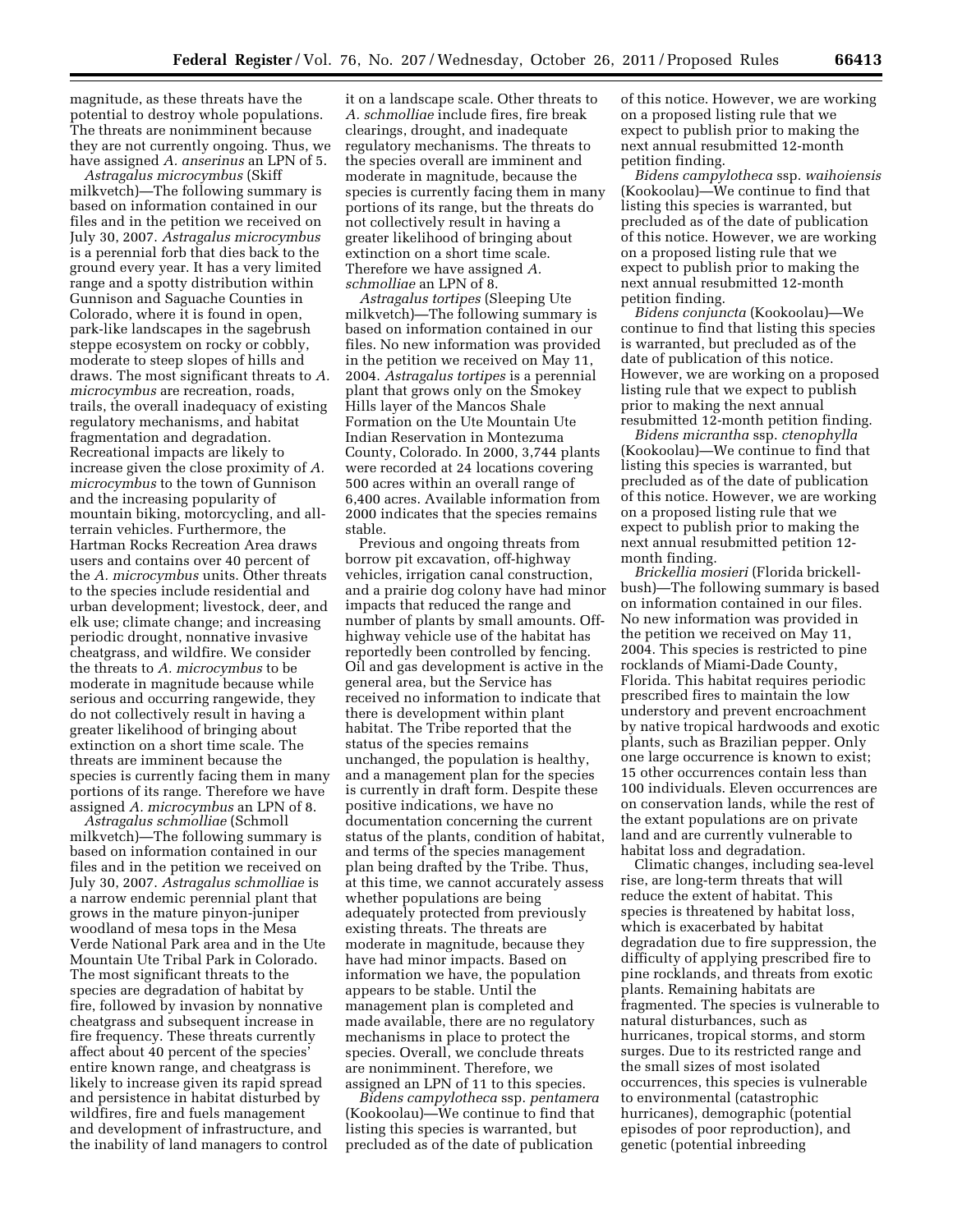depression) threats. Ongoing conservation efforts include projects aimed at facilitating restoration and management of public and private lands in Miami-Dade County and projects to reintroduce and establish new populations at suitable sites within the species' historical range. The Service is also pursuing additional habitat restoration projects, which could help further improve the status of the species. Because of these efforts, the overall magnitude of threats is moderate. The threats are ongoing and thus imminent. We assigned this species an LPN of 8.

*Calamagrostis expansa* (Maui reedgrass)—The following summary is based on information contained in our files. No new information was provided in the petition we received on May 11, 2004. *Calamagrostis expansa* is a perennial grass found in wet forest and bogs, and in bog margins, on the islands of Maui and Hawaii, Hawaii. This species is known from 13 populations totaling fewer than 750 individuals.

*Calamagrostis expansa* is threatened by habitat degradation and loss by feral pigs, and by competition with nonnative plants. Predation by feral pigs is a potential threat to this species. All of the known populations of *C. expansa* on Maui occur in managed areas. Pig exclusion fences have been constructed and control of nonnative plants is ongoing within the exclosures. On the island of Hawaii, fencing is planned for the population in the Upper Waiakea Forest Reserve. This species is represented in an ex situ collection. Predation is a nonimminent threat. However, threats to this species from feral pigs and nonnative plants are ongoing, or imminent, and of high magnitude because they significantly affect the species throughout its range, leading to a relatively high likelihood of extinction. Therefore, we retained an LPN of 2 for this species.

*Calamagrostis hillebrandii*  (Hillebrand's reedgrass)—We continue to find that listing this species is warranted, but precluded as of the date of publication of this notice. However, we are working on a proposed listing rule that we expect to publish prior to making the next annual resubmitted 12 month petition finding.

*Calochortus persistens* (Siskiyou mariposa lily)—The following summary is based on information contained in our files and the petition we received on September 10, 2001. The Siskiyou mariposa lily is a narrow endemic that is restricted to three disjunct ridge tops in the Klamath-Siskiyou Range on the California-Oregon border. The southernmost occurrence of this species

is composed of nine separate sites on approximately 10 hectares (ha) (24.7 acres (ac)) of Klamath National Forest and privately owned lands that stretch for 6 kilometers (km) (3.7 miles (mi)) along the Gunsight-Humbug Ridge, Siskiyou County, California. In 2007, a new occurrence was confirmed in the locality of Cottonwood Peak and Little Cottonwood Peak, Siskiyou County, where several populations are distributed over 164 ha (405 ac) on three individual mountain peaks in the Klamath National Forest and on private lands. The northernmost occurrence consists of not more than five Siskiyou mariposa lily plants that were discovered in 1998, on Bald Mountain, west of Ashland, Jackson County, Oregon.

Major threats include competition and shading by native and nonnative species fostered by suppression of wildfire; increased fuel loading and subsequent risk of wildfire; fragmentation by roads, fire breaks, tree plantations, and radiotower facilities; maintenance and construction around radio towers and telephone relay stations located on Gunsight Peak and Mahogany Point; and soil disturbance, direct damage, and exotic weed and grass species introduction as a result of heavy recreational use and construction of fire breaks. Dyer's woad (*Isatis tinctoria*), an invasive, nonnative plant that may prevent germination of Siskiyou mariposa lily seedlings, is now found throughout the southernmost California occurrence, affecting 75 percent of the known lily habitat on Gunsight-Humbug Ridge. Forest Service staff and the Klamath-Siskiyou Wildlands Center cite competition with dyer's woad as a significant and chronic threat to the survival of Siskiyou mariposa lily.

The combination of restricted range, extremely low numbers (five plants) in one of three disjunct populations, poor competitive ability, short seed dispersal distance, slow growth rates, low seed production, apparently poor survival rates in some years, herbivory, habitat disturbance, and competition from exotic plants threaten the continued existence of this species. These threats are of high magnitude because of their potential to affect the overall survival of the species negatively. Because the threats of competition from exotic plants are being addressed, they are not anticipated to overwhelm a large portion of the species' range in the immediate future; in additions the threats from low seed production and survival are longer-term threats. Thus, overall the threats are nonimminent. As such, we assigned an LPN of 5 to this species.

*Canavalia pubescens* (Awikiwiki)— We continue to find that listing this species is warranted, but precluded as of the date of publication of this notice. However, we are working on a proposed listing rule that we expect to publish prior to making the next annual resubmitted 12-month petition finding.

*Castilleja christii* (Christ's paintbrush)—The following summary is based on information contained in our files and the petition we received on January 2, 2001. *Castilleja christii* is found in one population covering approximately 85 ha (220 ac) on the summit of Mount Harrison in Cassia County, Idaho. This endemic species is considered a hemiparasite (dependent on the health of their surrounding native plant community), and it grows in association with subalpine-meadow and sagebrush habitats. The population may be large (greater than 10,000 individual plants); however, the species is considered to be subject to large variations in annual abundance and an accurate current population estimate is not available. Monitoring indicates that reproductive stems per plant and plant density declined between 1995 and 2007. Fluctuations have occurred since 2007, with slight increases in reproductive output and density in 2008 and decreases in 2009. Population monitoring did not occur in 2010.

The primary threat to the species is the nonnative, invasive plant smooth brome (*Bromus inermis*). Despite cooperative Forest Service and Service efforts to control smooth brome in 2007, 2008, 2009, and 2010, it still persists in *C. christii* habitats. Other threats to *C. christii* from recreational use and livestock trespass appear to be mostly seasonal and affect only a small portion of the population, and may not occur every year. The magnitude of the threats to this species is moderate at this time because, although the smooth brome control efforts have not eliminated the invasive plant, the Service and Forest Service are continuing their efforts in order to conserve this species. The threat from smooth brome is imminent because the threat still persists at a level that affects the native plant communities that provide habitat for *C. christii.* Thus, we assign an LPN of 8 to this species.

*Chamaecrista lineata* var*. keyensis*  (Big Pine partridge pea)—The following summary is based on information contained in our files. No new information was provided in the petition we received on May 11, 2004. This pea is endemic to the lower Florida Keys, and restricted to pine rocklands, hardwood hammock edges, and roadsides and firebreaks within these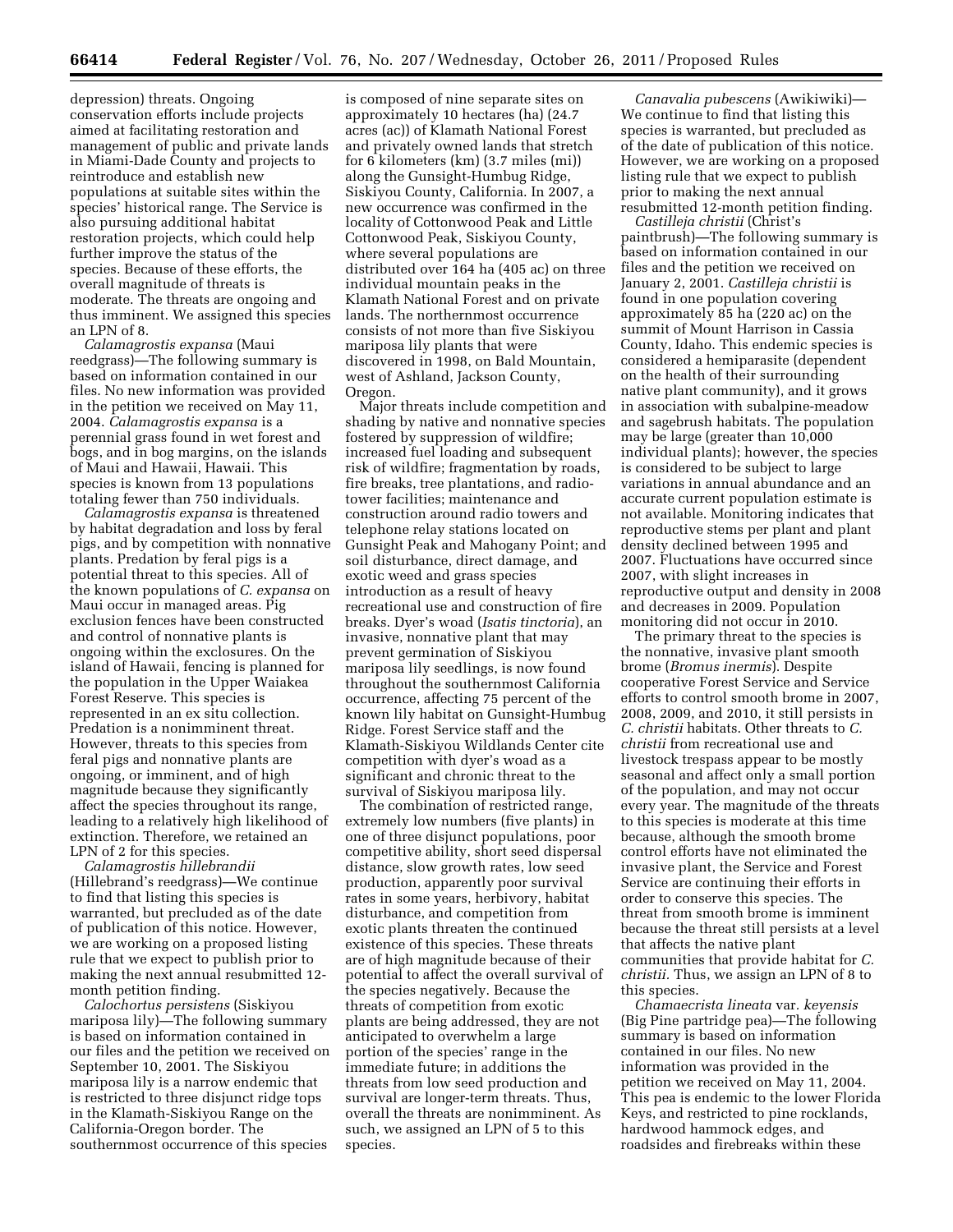ecosystems. Historically, it was known from Big Pine, Cudjoe, No Name, Ramrod, and Little Pine Keys (Monroe County, Florida). In 2005, a small population was detected on lower Sugarloaf Key, but this population was not located after Hurricane Wilma; plants were likely killed by the tidal surge from this storm. It presently occurs on Big Pine Key, with a very small population on Cudjoe Key. It is fairly well distributed in Big Pine Key pine rocklands, which encompass approximately 580 hectares (1,433 acres), approximately 360 hectares (890 acres) of which are within the Service's National Key Deer Refuge (NKDR). Over 80 percent of the population probably exists on NKDR, with the remainder distributed among State, County, and private properties. Hurricane Wilma (October 2005) resulted in a storm surge that covered most of Big Pine Key with sea water. The surge reduced the population by as much as 95 percent in some areas.

Pine rockland communities are maintained by relatively frequent fires. In the absence of fire, shrubs and trees encroach on pine rockland, and this subspecies is eventually shaded out. NKDR has a prescribed fire program, although with many constraints on implementation. Habitat loss due to development was historically the greatest threat to the pea. Much of the remaining habitat is now protected on public lands. Absence of fire now appears to be the greatest of the deterministic threats. Given the recent increase in hurricane activity, storm surges are the greatest of the stochastic threats. The small range and patchy distribution of the subspecies increase risk from stochastic events. Climatic changes, including sea-level rise, are serious long-term threats. Models indicate that even under the best of circumstances, a significant proportion of upland habitat will be lost on Big Pine Key by 2100. Additional threats include restricted range, invasive exotic plants, roadside dumping, loss of pollinators, seed predators, and development.

We maintain the previous assessment that hurricanes, storm surges, lack of fire, and limited distribution result in a moderate magnitude of threat because a large part of the range is on conservation lands where threats are being addressed, although fire management is at much slower rate than is required. The immediacy of hurricane threats is difficult to characterize, but imminence is considered high given that hurricanes (and storm surges) of various magnitudes are frequent and recurrent events in the area. Sea-level rise remains

uncontrolled but, overall, is nonimminent. Overall, the threats from limited distribution and inadequate fire management are imminent because they are ongoing. In addition, the most consequential threats (hurricanes, storm surges) are frequent, recurrent, and imminent. Therefore, we retained an LPN of 9 for Big Pine partridge pea.

*Chamaesyce deltoidea* ssp. *pinetorum*  (Pineland sandmat)—The following summary is based on information contained in our files. No new information was provided in the petition we received on May 11, 2004. The pineland sandmat is only known from Miami-Dade County, Florida. The largest occurrence, estimated at more than 10,000 plants, is located on Long Pine Key within Everglades National Park. All other occurrences are smaller and are in isolated pine rockland fragments in heavily urbanized Miami-Dade County.

Occurrences on private (nonconservation) lands and on one Countyowned parcel are at risk from development and habitat degradation and fragmentation. Conditions related to climate change, particularly sea-level rise, will be a factor over the long term. All occurrences of the species are threatened by habitat loss and degradation due to fire suppression, the difficulty of applying prescribed fire, and exotic plants. These threats are severe within small and unmanaged fragments in urban areas. However, the threats of fire suppression and exotics are reduced on lands managed by the National Park Service. Hydrologic changes are considered to be another threat. Hydrology has been altered within Long Pine Key due to artificial drainage, which lowered ground water, and by the construction of roads, which either impounded or diverted water. Regional water management intended to restore the Everglades could negatively affect the pinelands of Long Pine Key in the future. At this time, we do not know whether the proposed restoration and associated hydrological modifications will have a positive or negative effect on pineland sandmat. This narrow endemic may be vulnerable to catastrophic events and natural disturbances, such as hurricanes. Overall, the magnitude of threats to this species is moderate; by applying regular prescribed fire, the National Park Service has kept Long Pine Key's pineland vegetation intact and relatively free of exotic plants, and partnerships are in place to help address the continuing threat of exotics on other pine rockland fragments. Overall, the threats are nonimminent because fire management at the largest occurrence is regularly conducted and sea-level rise

and hurricanes are more long-term threats. Therefore, we assigned an LPN of 12 to this subspecies. We will continue to monitor any changes in hydrological management that may affect the magnitude of threats to the species.

*Chamaesyce deltoidea* ssp. *serpyllum*  (Wedge spurge)—The following summary is based on information contained in our files. No new information was provided in the petition we received on May 11, 2004. Systematic surveys of publicly owned pine rockland throughout this plant's range were conducted during 2005– 2006 and 2007–2008 to determine population size and distribution. Wedge spurge is a small prostrate herb. It was historically, and remains, restricted to pine rocklands on Big Pine Key in Monroe County, Florida. Pine rocklands encompass approximately 580 hectares (1,433 acres) on Big Pine Key, approximately 360 hectares (890 acres) of which are within the Service's National Key Deer Refuge (NKDR). Most of the species' range falls within the NKDR, with the remainder on State, County, and private properties. It is not widely dispersed within the limited range. Occurrences are sparser in the southern portion of Big Pine Key, which contains smaller areas of NKDR lands than does the northern portion. Wedge spurge inhabits sites with low woody cover (e.g., low palm and hardwood densities) and usually with exposed rock or gravel.

Pine rockland communities are maintained by relatively frequent fires. In the absence of fire, shrubs and trees encroach on pine rockland, and the subspecies is eventually shaded out. NKDR has a prescribed fire program, although with many constraints on implementation. Habitat loss due to development was historically the greatest threat to the wedge spurge. Much of the remaining habitat is now protected on public lands. Absence of fire now appears to be the greatest of the deterministic threats. Given the recent increase in hurricane activity, storm surges are the greatest of the stochastic threats. The small range and patchy distribution of the subspecies increases risk from stochastic events. Climatic changes, including sea-level rise, are serious long-term threats. Models indicate that even under the best of circumstances, a significant proportion of upland habitat will be lost on Big Pine Key by 2100. Additional threats include restricted range, invasive exotic plants, roadside dumping, loss of pollinators, seed predators, and development.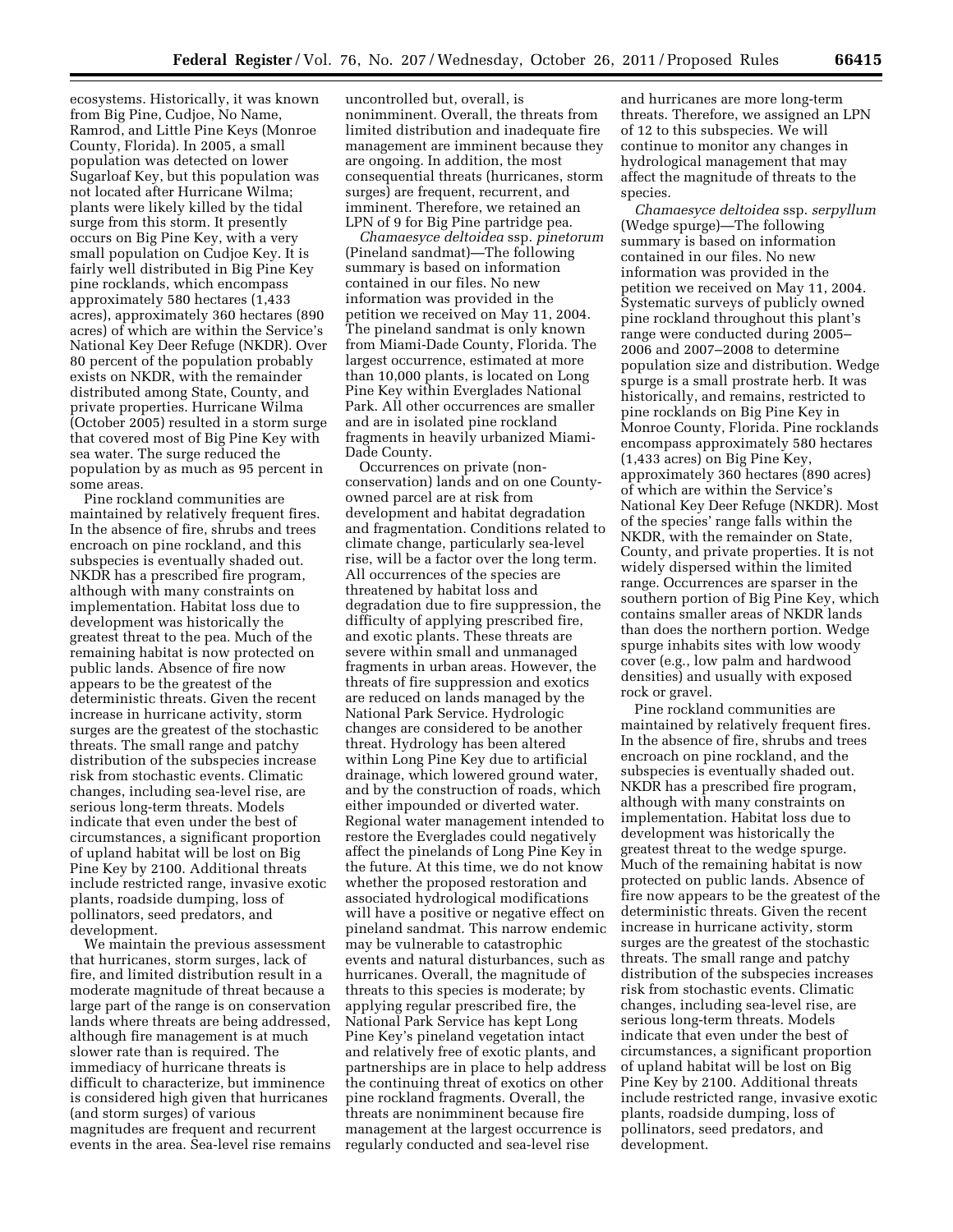We maintain the previous assessment that low fire-return intervals plus hurricane-related storm surges, in combination with a limited, fragmented distribution and threats from sea-level rise, result in a moderate magnitude of threat, in part, because a large part of the range is on conservation lands, where some threats can be substantially controlled. The immediacy of hurricane threats is difficult to categorize, but in this case threats are imminent given that hurricanes (and storm surges) of various magnitudes are frequent and recurrent events in the area. Sea-level rise remains uncontrolled, but over much of the range is nonimminent compared to other prominent threats. Threats resulting from limited fire occurrences are imminent. As some of the major threats are ongoing, overall, the threats are imminent. Therefore, we retained an LPN of 9 for this subspecies.

*Chorizanthe parryi* var. *fernandina*  (San Fernando Valley spineflower)— The following summary is based on information contained in our files and the petition we received on December 14, 1999. *Chorizanthe parryi* var. *fernandina* is a low-growing herbaceous, annual plant in the buckwheat family. Germination occurs following the onset of late-fall and winter rains and typically represents different cohorts from the seed bank. Flowering occurs in the spring, generally between April and June. *Chorizanthe parryi* var. *fernandina*  grows up to 30 centimeters in height and 5 to 40 centimeters across. The plant currently is known from two disjunct localities: the first is in the southeastern portion of Ventura County on a site within the Upper Las Virgenes Canyon Open Space Preserve, formerly known as Ahmanson Ranch, and the second is in an area of southwestern Los Angeles County known as Newhall Ranch. Investigations of historical locations and seemingly suitable habitat within the range of the species have not revealed any other occurrences.

The threats currently facing *Chorizanthe parryi* var. *fernandina*  include threatened destruction, modification, or curtailment of its habitat or range, inadequacy of existing regulatory mechanisms, and other natural or manmade factors. The threats to *Chorizanthe parryi* var. *fernandina*  from habitat destruction or modification are slightly less than they were 7 years ago. One of the two populations (Upper Las Virgenes Canyon Open Space Preserve) is in permanent, public ownership and is being managed by an agency that is working to conserve the plant; however, the use of adjacent habitat for Hollywood film productions

was brought to our attention 2 years ago, and the potential impacts to *Chorizanthe parryi* var. *fernandina* have not yet been evaluated. We will be working with the landowners to manage the site for the benefit of *Chorizanthe parryi* var. *fernandina.* The other population (Newhall Ranch) is under the threat of development; however, a candidate conservation agreement (CCA) is being developed with the landowner, and it is possible that the remaining plants can also be conserved. Until such an agreement is finalized, the threat of development and the potential damage to the Newhall Ranch population still exists, as shown by the destruction of some plants during installation of an agave farm. Furthermore, cattle grazing on Newhall Ranch may be a threat. Cattle grazing may harm *Chorizanthe parryi* var. *fernandina* by trampling and soil compaction. Grazing activity could also alter the nutrient (e.g., elevated organic material levels) content of the soils for *Chorizanthe parryi* var. *fernandina*  habitat through fecal inputs, which in turn may favor the growth of other plant species that would otherwise not grow so readily on the mineral-based soils. Over time, changes in species composition may render the sites less favorable for the persistence of *Chorizanthe parryi* var. *fernandina. Chorizanthe parryi* var. *fernandina* may be threatened by invasive, nonnative plants, including grasses, which could potentially displace it from available habitat; compete for light, water, and nutrients; and reduce survival and establishment.

*Chorizanthe parryi* var. *fernandina* is particularly vulnerable to extinction due to its concentration in two isolated areas. The existence of only two areas of occurrence, and a relatively small range, makes the variety highly susceptible to extinction or extirpation from a significant portion of its range due to random events such as fire, drought, and erosion. We retained an LPN of 6 for *Chorizanthe parryi* var. *fernandina*  due to high-magnitude, nonimminent threats.

*Chromolaena frustrata* (Cape Sable thoroughwort)—The following summary is based on information contained in our files. No new information was provided in the petition we received on May 11, 2004. This species is found most commonly in open sun to partial shade at the edges of rockland tropical hammock and in coastal rock barrens. There are nine extant occurrences located on five islands in the Florida Keys and one small area in Everglades National Park (ENP). In the Keys, the plant has been extirpated from half of

the islands where it occurred. Prior to Hurricane Wilma in 2005, the population was estimated at roughly 5,000 individuals, with all but 500 occurring on one privately owned island. An estimated 1,500 plants occur on the mainland within ENP.

This species is threatened by habitat loss and modification, even on public lands, and habitat loss and degradation due to threats from exotic plants at almost all sites. The species is vulnerable to natural disturbances, such as hurricanes, tropical storms, and storm surges. While these factors may also work to maintain coastal rock barren habitat in the long term, Hurricane Wilma affected occurrences and habitat, at least in the short term. Occurrences probably initially declined due to inundation of its coastal barren and rockland hammock habitats; longterm effects on this species are unknown. Cape Sable thoroughwort appears to be vulnerable to cold temperatures. It is not known to what extent cold temperatures in January and December 2010 affected the species at most locations, or what, if any, longterm effect this may have on the population. Sea-level rise is considered a major threat over the long term. Potential effects from other changes in freshwater deliveries and the construction of the Buttonwood Canal are unknown. Problems associated with small population size and isolation are likely major factors, as occurrences may not be large enough to be viable; this narrowly endemic plant has uncertain viability at most locations. Thus, these factors constitute a high magnitude of threat. The threats of small population size, isolation, and uncertain viability are imminent because they are ongoing. As a result, we assigned an LPN of 2 to this species.

*Consolea corallicola* (Florida semaphore cactus)—The following summary is based on information in our files. No new information was provided in the petition we received on May 11, 2004. The Florida semaphore cactus is endemic to the Florida Keys, and was discovered on Big Pine Key in 1919, but that population was extirpated as a result of road building and poaching. This cactus grows close to salt water on bare rock with a minimum of humus soil cover in or along the edges of hammocks near sea level. The species is known to occur naturally only in two areas, Swan Key within Biscayne National Park and Little Torch Key. Outplantings have been attempted in several locations in the upper and lower Keys; however, success has been low. Few plants remain in the population at The Nature Conservancy's Torchwood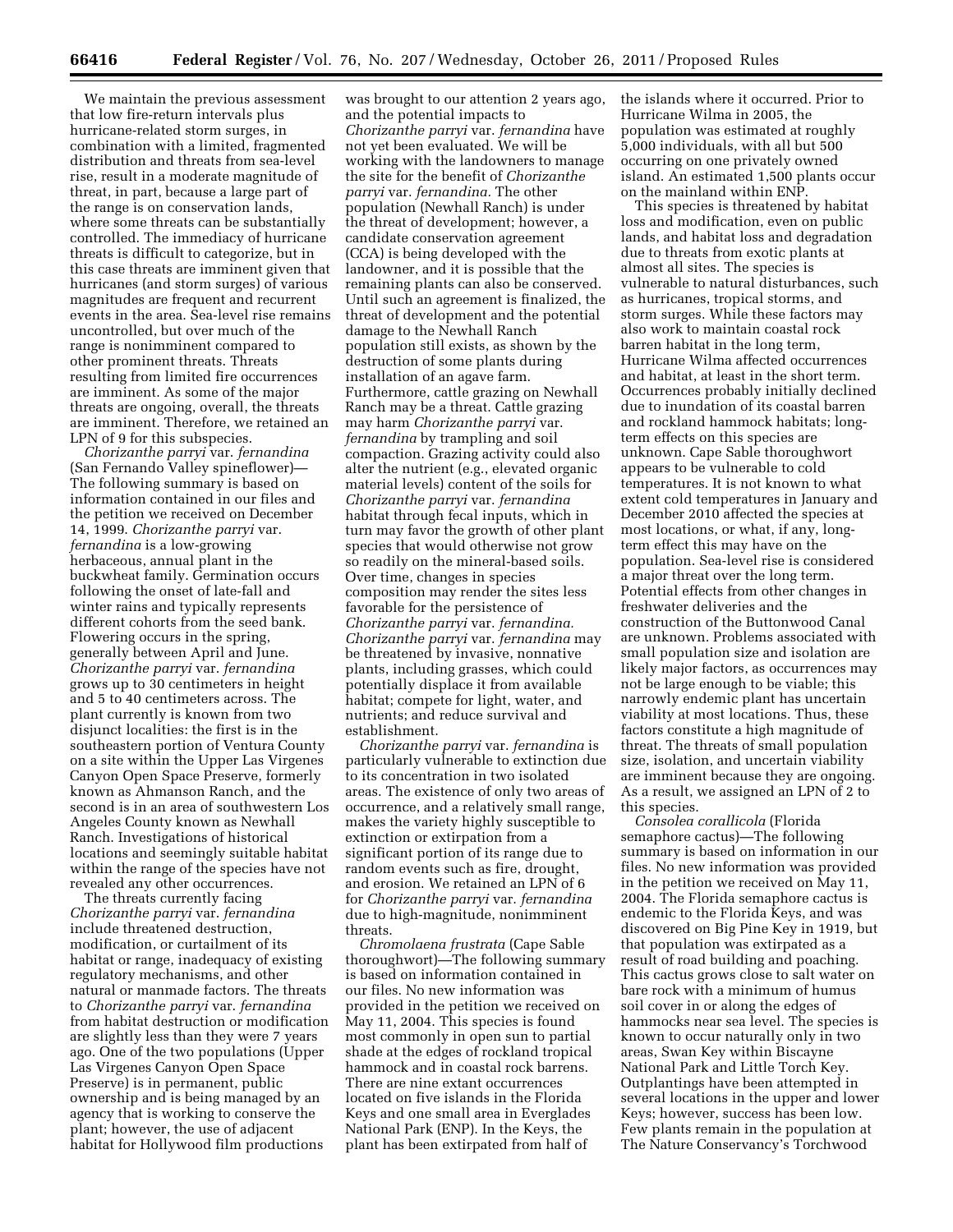Hammock Preserve on Little Torch Key. During monitoring work conducted in 2005, a total of 655 plants were documented at the Swan Key population. In 2008–2010, the population was estimated by Biscayne National Park staff to consist of approximately 600 individuals. Asexual reproduction is the main life-history strategy of this species. Recent genetic studies have shown no variation within populations and very limited variation between populations. Findings support the conclusion that the Swan Key (upper Keys) and Little Torch Key (lower Keys) populations and an individual plant from Big Pine Key (single plant in *ex situ* collection; lower Keys) are clonally derived. Studies examining the reproductive biology of the species indicate that all extant wild and cultivated plants are male.

The causes for the population decline of this species include destruction or modification of habitat, predation from nonnative *Cactoblastis cactorum* moths and disease, poaching and vandalism, hurricanes, and climatic changes, including sea-level rise. Sea-level rise is considered a serious threat to the species and its habitat; all extant populations are located in low-lying areas. All remaining populations are under threat of predation from the exotic moth, and are susceptible to rootrot disease. Competition from invasive exotic plants is a threat at Swan Key; however, efforts by Biscayne National Park are underway to address this threat. This species is inherently vulnerable to stochastic losses, especially at its smaller populations. A lack of variation and limited sexual reproduction makes the remaining small population even more susceptible to natural or manmade factors. Overall, the magnitude of threats is high. The numerous threats are ongoing and, therefore, are imminent. Thus, we assigned this species an LPN of 2.

*Cordia rupicola* (no common name)— The following summary is based on information contained in our files. No new information was provided in the petition we received on May 11, 2004. *Cordia rupicola* is a small shrub that has been described from southwestern Puerto Rico, Vieques Island, and Anegada Island (British Virgin Islands). All these sites lay within the subtropical dry forest life zone overlying a limestone substrate. *Cordia rupicola* has a restricted distribution. Currently, approximately 227 individuals are known from 4 locations: Peñuelas, Yauco, Guánica Commonwealth Forests, and Vieques National Wildlife Refuge. Additionally, the species is reported as common in Anegada.

This species is threatened by maintenance of trails and power line rights-of-way in the Guánica Commonwealth Forest, and residential and commercial development in Peñuelas, Yauco, and Anegada Island. *Cordia rupicola* is also vulnerable to natural (*e.g.,* hurricanes) or manmade (*e.g.,* human-induced fires) threats. Furthermore, the population on Anegada Island, which is considered the healthiest population, is expected to be affected sea-level rise as most of the suitable habitat for the species is below 3 meters above sea level. For these reasons, we believe that the magnitude of the current threats should be considered high. About 60 percent of known adult plants are located in protected lands managed for conservation by the Puerto Rico Department of Natural and Environmental Resources or the Service. For these reasons, threats to *Cordia rupicola* on the whole are high magnitude and nonimminent, and therefore we have assigned a listing priority number of 5. However, the threats faced by the species are expected to increase in the future, and therefore may become imminent, if conservation measures are not implemented and long-term impacts are not averted.

*Cyanea asplenifolia* (Haha)—We continue to find that listing this species is warranted, but precluded as of the date of publication of this notice. However, we are working on a proposed listing rule that we expect to publish prior to making the next annual resubmitted 12-month petition finding.

*Cyanea kunthiana* (Haha)—We continue to find that listing this species is warranted, but precluded as of the date of publication of this notice. However, we are working on a proposed listing rule that we expect to publish prior to making the next annual resubmitted 12-month petition finding.

*Cyanea obtusa* (Haha)—We continue to find that listing this species is warranted but precluded as of the date of publication of this notice. However, we are working on a proposed listing rule that we expect to publish prior to making the next annual resubmitted 12 month petition finding.

*Cyanea tritomantha* ('Aku)—We continue to find that listing this species is warranted, but precluded as of the date of publication of this notice. However, we are working on a proposed listing rule that we expect to publish prior to making the next annual resubmitted 12-month petition finding.

*Cyrtandra filipes* (Haiwale)—We continue to find that listing this species is warranted, but precluded as of the date of publication of this notice.

However, we are working on a proposed listing rule that we expect to publish prior to making the next annual resubmitted 12-month petition finding.

*Cyrtandra oxybapha* (Haiwale)—We continue to find that listing this species is warranted, but precluded as of the date of publication of this notice. However, we are working on a proposed listing rule that we expect to publish prior to making the next annual resubmitted 12-month petition finding.

*Dalea carthagenensis* ssp. *floridana*  (Florida prairie-clover)—The following summary is based on information contained in our files. No new information was provided in the petition we received on May 11, 2004. *Dalea carthagenensis* var. *floridana*  occurs in Big Cypress National Preserve (BCNP) in Monroe and Collier Counties and at six locations within Miami-Dade County, Florida, albeit mostly in limited numbers. There are a total of nine extant occurrences, seven of which are on conservation lands. In addition, plants were reintroduced to a park in Miami-Dade County in 2006, but only four remained after 8 months.

Existing occurrences are extremely small and may not be viable, especially some of the occurrences in Miami-Dade County. Remaining habitats are fragmented. Climatic changes, including sea-level rise, are long-term threats that are expected to reduce the extent of habitat. This plant is threatened by habitat loss and degradation due to fire suppression, the difficulty of applying prescribed fire to pine rocklands, and competition from exotic plants. Damage to plants by off-road vehicles is a serious threat within the BCNP; damage attributed to illegal mountain biking at the R. Hardy Matheson Preserve has been reduced. One location within BCNP is threatened by changes in mowing practices; this threat is low in magnitude. This species is being parasitized by the introduced insect lobate lac scale (*Paratachardina pseudolobata*) at some localities (*e.g.,* R. Hardy Matheson Preserve), but we do not know the extent of this threat. This plant is vulnerable to natural disturbances, such as hurricanes, tropical storms, and storm surges. Due to its restricted range and the small sizes of most isolated occurrences, this species is vulnerable to environmental (catastrophic hurricanes), demographic (potential episodes of poor reproduction), and genetic (potential inbreeding depression) threats. The magnitude of threats is high because of the limited number of occurrences and the small number of individual plants at each occurrence. The threats are imminent; even though many sites are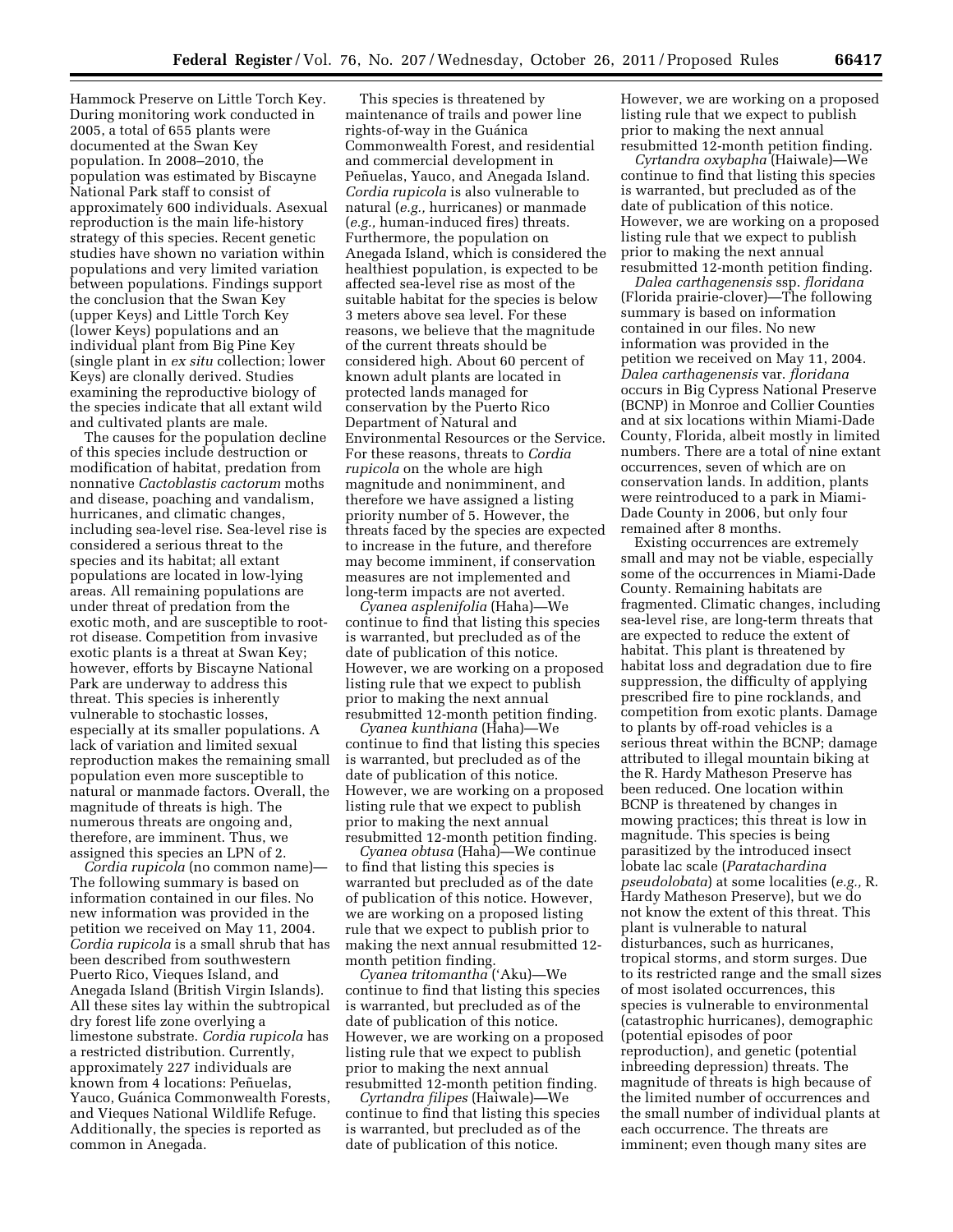on conservation lands, these plants still face significant ongoing threats. Therefore, we have assigned an LPN of 3 to Florida prairie-clover.

*Dichanthelium hirstii* (Hirst Brothers' panic grass)—The following summary is based on information contained in our files. No new information was provided in the petition we received on May 11, 2004. *Dichanthelium hirstii* is a perennial grass that produces erect, leafy, flowering stems from May to October. *Dichanthelium hirstii* occurs in coastal plain intermittent ponds, usually in wet savanna or pine barren habitats, and is found at only two sites in New Jersey, one site in Delaware, and one site in North Carolina. While all four extant *D. hirstii* populations are located on public land or privately owned conservation lands, natural threats to the species from encroaching vegetation and fluctuations in climatic conditions remain of concern, and may be exacerbated by anthropogenic factors occurring adjacent to the species' wetland habitat. Given the low number of plants found at each site, even minor changes in the species' habitat could result in local extirpation. Loss of any known sites could result in a serious contraction of the species' range. However, the most immediate and severe threats to this species (*i.e.,*  ditching of the Labounsky Pond site and encroachment of aggressive vegetative competitors) have been curtailed or are being actively managed by The Nature Conservancy at one New Jersey site and by the Delaware Division of Fish and Wildlife and Delaware Natural Heritage Program at the Assawoman Pond, Delaware site. Based on nonimminent threats of a high magnitude, we retain an LPN of 5 for this species.

*Digitaria pauciflora* (Florida pineland crabgrass)—The following summary is based on information contained in our files. No new information was provided in the petition we received on May 11, 2004. Pine rocklands in Miami-Dade County have largely been destroyed by residential, commercial, and urban development and by agriculture. With most remaining habitat having been negatively altered, this species has been extirpated from much of its historical range, including extirpation from all areas outside of National Parks. Two large occurrences remain within Everglades National Park and Big Cypress National Preserve; plants on Federal lands are protected from the threat of habitat loss due to development. However, any unknown plants, indefinite occurrences, and suitable habitat remaining on private or non-conservation land are threatened by development. Continued development

of suitable habitat diminishes the potential for reintroduction into its historical range. Extant occurrences are in low-lying areas and will be affected by climate change and rising sea level.

Fire suppression, the difficulty of applying prescribed fire to pine rocklands, and threats from exotic plants are ongoing threats. As the only known remaining occurrences are on lands managed by the National Park Service, the threats of fire suppression and exotics are somewhat reduced. The presence of the exotic Old World climbing fern is of particular concern due to its ability to spread rapidly. In Big Cypress National Preserve, plants are threatened by off-road vehicle use. Changes to hydrology are a potential threat. Hydrology has been altered within Long Pine Key due to artificial drainage, which lowered ground water, and construction of roads, which either impounded or diverted water. Regional water management intended to restore the Everglades has the potential to affect the pinelands of Long Pine Key, where a large population occurs. At this time, it is not known whether Everglades restoration will have a positive or negative effect. This narrow endemic may be vulnerable to catastrophic events and natural disturbances, such as hurricanes. Overall, the magnitude of threats is high. Only two known occurrences remain and the likelihood of establishing a sizable population on other lands is diminished due to continuing habitat loss. Impacts from climate change and sea-level rise are currently low, but expected to be severe in the future. The majority of threats are nonimminent, as they are long-term in nature (water management, hurricanes, and sea-level rise). Therefore, we assigned an LPN of 5 for this species.

*Echinomastus erectocentrus* var. *acunensis* (Acuna cactus)—We continue to find that listing this species is warranted, but precluded as of the date of publication of this notice. However, we are working on a proposed listing rule that we expect to publish prior to making the next annual resubmitted petition 12-month finding.

*Erigeron lemmonii* (Lemmon fleabane)—We continue to find that listing this species is warranted, but precluded as of the date of publication of this notice. However, we are working on a proposed listing rule that we expect to publish prior to making the next annual resubmitted petition 12 month finding.

*Eriogonum codium* (Umtanum Desert buckwheat)—We continue to find that listing this species is warranted, but precluded as of the date of publication of this notice. However, we are working

on a proposed listing rule that we expect to publish prior to making the next annual resubmitted petition 12 month finding.

*Eriogonum corymbosum* var. *nilesii*  (Las Vegas buckwheat)—The following summary is based on information contained in our files and the petition we received on April 23, 2008. *Eriogonum corymbosum* var. *nilesii* is a woody perennial shrub up to 4 feet high with a mounding shape. The flowers of this plant are numerous, small, and yellow with small, bract-like leaves at the base of each flower. *Eriogonum corymbosum* var. *nilesii* is very conspicuous when flowering in late September and early October. It is restricted to sparsely vegetated, gypsum soil outcroppings and is found historically only in Clark County, Nevada. In 2004, morphometrics were used to classify this plant as the unique variety *nilesii,* and its unique taxonomy was verified using molecular genetic analyses in 2007. Recent surveys have expanded *E. corymbosum* var. *nilesii'*s range to Lincoln County, Nevada, and Washington County, Utah.

*Eriogonum corymbosum* var. *nilesii*  was added to the candidate list in December 2007 due to continued loss of habitat from development of over 95 percent of its core historical range and potential habitat. In addition, offhighway vehicle activity and other public land uses (casual public use, mining, and illegal dumping) directly threaten over 95 percent of the remaining habitat. It was petitioned for listing in April 2008 and a warrantedbut-precluded determination was made in December 2008 (73 FR 75176; December 10, 2008). To date, regulatory mechanisms to protect *E. corymbosum*  var. *nilesii* are inadequate. Its designation as a Bureau of Land Management (BLM) special status species has not provided adequate protection on lands managed by BLM. *Eriogonum corymbosum* var. *nilesii* is not protected by the State of Nevada or Utah or by any other regulatory mechanisms on other Federal lands. We have determined that candidate status is warranted for this variety as a result of threats to the remaining habitat and inadequate regulatory mechanisms.

Conservation measures are being developed that could reduce the risks to occupied habitat, but these measures are not sufficiently complete as to remove these threats. The magnitude of threats is high because the more significant threats (urban development and surface mining) would result in direct mortality of the plants in over half of the known habitat. While both development and mining are very likely to occur in the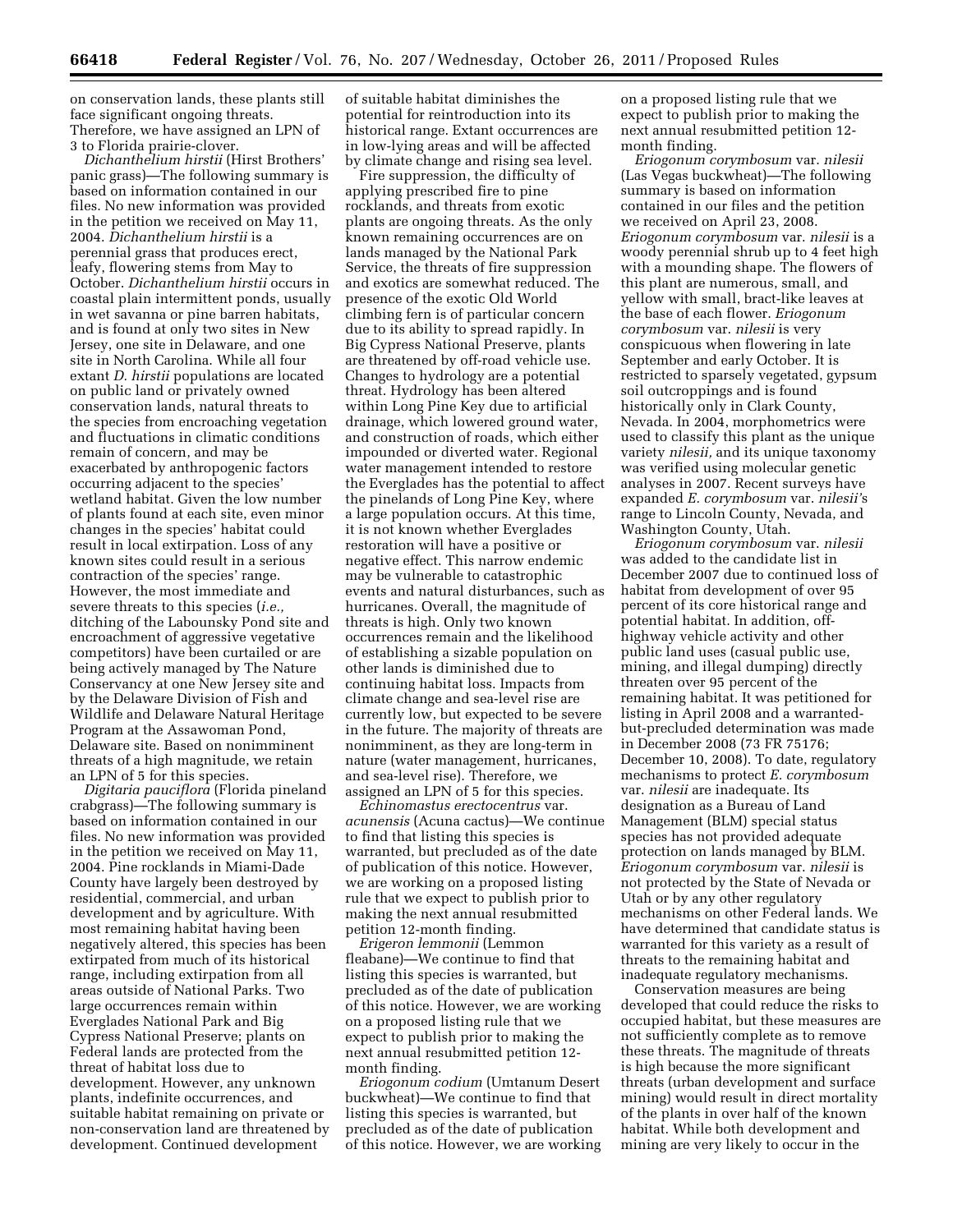future, they are not expected to happen in the immediate future due to economic decline, and thus, the threats are nonimminent. Accordingly, we assigned *E. corymbosum* var. *nilesii* an LPN of 6.

*Eriogonum kelloggii* (Red Mountain buckwheat)—The following summary is based on information contained in our files and information provided by the California Department of Fish and Game. No new information was provided in the petition we received on May 11, 2004. Red Mountain buckwheat is a perennial herb endemic to serpentine habitat of lower montane forests found between 1,900 and 4,100 feet. Its distribution is limited to the Red Mountain and Little Red Mountain areas of Mendocino County, California, where it occupies in excess of 81 acres, and 900 square feet, respectively. The known species distribution by ownership is described as follows: Federal (Bureau of Land Management), 83 percent; private, 17 percent; State of California, less than 1 percent. Occupied habitat at Red Mountain is scattered over 4 square miles. Total population size has not been determined, but a preliminary estimate suggests the population may be in excess of 63,000 plants, occupying more than 44 discrete habitat polygons. Intensive monitoring of permanent plots on three study sites in Red Mountain suggests considerable annual variation in plant density and reproduction, but no discernable population trend was evident in two of three study sites. One study site showed a 65 percent decline in plant density over 11 years.

The primary threat to this species is the potential for surface mining for chromium and nickel. Virtually the entire distribution of Red Mountain buckwheat is either owned by mining interests, or is covered by existing mining claims, none of which are currently active. Surface mining would destroy habitat suitability for this species. The species is also believed threatened by tree and shrub encroachment into its habitat, in absence of fire. Some 42 percent of its known distribution occurred within the boundary of the Red Mountain Fire of June 2008. However, the extent and manner in which *Eriogonum kelloggii*  and its habitat were affected by that fire is not yet known. The single population located at Little Red Mountain appears to have been affected, and perhaps eliminated by fire-control efforts. Given the magnitude (high) and immediacy (nonimminent) of the threat to the small, scattered populations, and given its taxonomy (species), we assigned an LPN of 5 to this species.

*Festuca hawaiiensis* (no common name)—The following summary is based on information contained in our files. No new information was provided in the petition we received on May 11, 2004. This species is a cespitose (growing in dense, low tufts) annual found in dry forest on the island of Hawaii, Hawaii. *Festuca hawaiiensis* is known from 4 populations totaling approximately 1,000 individuals in and around the Pohakuloa Training Area. Historically, this species was also found on Hualalai and Puu Huluhulu, but it no longer occurs at these sites. *Festuca hawaiiensis* possibly occurred on Maui.

This species is threatened by pigs, goats, mouflon, and sheep that degrade and destroy habitat; fire; military training activities; and nonnative plants that outcompete and displace it. Feral pigs, goats, mouflon, and sheep have been fenced out of a portion of the populations of *F. hawaiiensis,* and nonnative plants have been reduced in the fenced area, but the majority of the populations are still affected by threats from ungulates. The threats are imminent because they are not controlled and are ongoing in the remaining, unfenced populations. Firebreaks have been established at two populations, but fire is an imminent threat to the remaining populations that have no firebreaks. The threats are of a high magnitude because they could adversely affect the majority of *F. hawaiiensis* populations resulting in direct mortality or reduced reproductive capacity. Therefore, we retained an LPN of 2 for this species.

*Festuca ligulata* (Guadalupe fescue)— The following summary is based on information obtained from the original species petition, received in 1975, and from our files, on-line herbarium databases, and scientific publications. Six small populations of Guadalupe fescue, a member of the Poaceae (grass family), have been documented in mountains of the Chihuahuan desert in Texas and in Coahuila, Mexico. Only two extant populations have been confirmed in the last 5 years, in the Chisos Mountains, Big Bend National Park, Texas, and in the privately owned Area de Protección de Flora y Fauna (Protected Area for Flora and Fauna— APFF) Maderas del Carmen in northern Coahuila. Despite intensive searches, a population known from Guadalupe Mountains National Park, Texas, has not been found since 1952 and is presumed extirpated. In 2009, Mexican botanists confirmed Guadalupe fescue at one site in APFF Maderas del Carmen, but could not find the species at the original site, known as Sierra El Jardín, which was first reported in 1973. Two additional

Mexican populations, near Fraile in southern Coahuila, and the Sierra de la Madera in central Coahuila, have not been monitored since 1941 and 1977, respectively. A great amount of potentially suitable habitat in Coahuila has never been surveyed.

The potential threats to Guadalupe fescue include changes in the wildfire cycle and vegetation structure, trampling from humans and pack animals, grazing, trail runoff, fungal infection of seeds, small sizes and isolation of populations, and limited genetic diversity. The Service and the National Park Service established a candidate conservation agreement (CCA) in 2008 to provide additional protection for the Chisos Mountains population, and to promote cooperative conservation efforts with U.S. and Mexican partners. The threats to Guadalupe fescue are of moderate magnitude, and are nonimminent, due to the provisions of the CCA and other conservation efforts, as well as the likelihood that other populations exist in mountains of Coahuila that have not been surveyed. Thus, we maintained the LPN of 11 for this species.

*Gardenia remyi* (Nanu)—The following summary is based on information contained in our files. No new information was provided in the petition we received on May 11, 2004. *Gardenia remyi* is a tree found in mesic to wet forest on the islands of Kauai, Molokai, Maui, and Hawaii, Hawaii. *Gardenia remyi* is known from 19 populations totaling between 85 and 87 individuals.

This species is threatened by pigs, goats, and deer that degrade and destroy habitat and possibly prey upon the species, and by nonnative plants that outcompete and displace it. *Gardenia remyi* is also threatened by landslides and reduced reproductive vigor on the island of Hawaii. This species is represented in ex situ collections. On Kauai, *G. remyi* individuals have been outplanted within ungulate-proof exclosures in two locations. Feral pigs have been fenced out of the west Maui populations of *G. remyi,* and nonnative plants have been reduced in those areas. However, these threats are not controlled and are ongoing in the remaining, unfenced populations, and are, therefore, imminent. In addition, the threat from goats and deer is ongoing and imminent throughout the range of the species, because no goat or deer control measures have been undertaken for any of the populations of *G. remyi.* All of the threats are of a high magnitude because habitat destruction, predation, and landslides could significantly affect the entire species,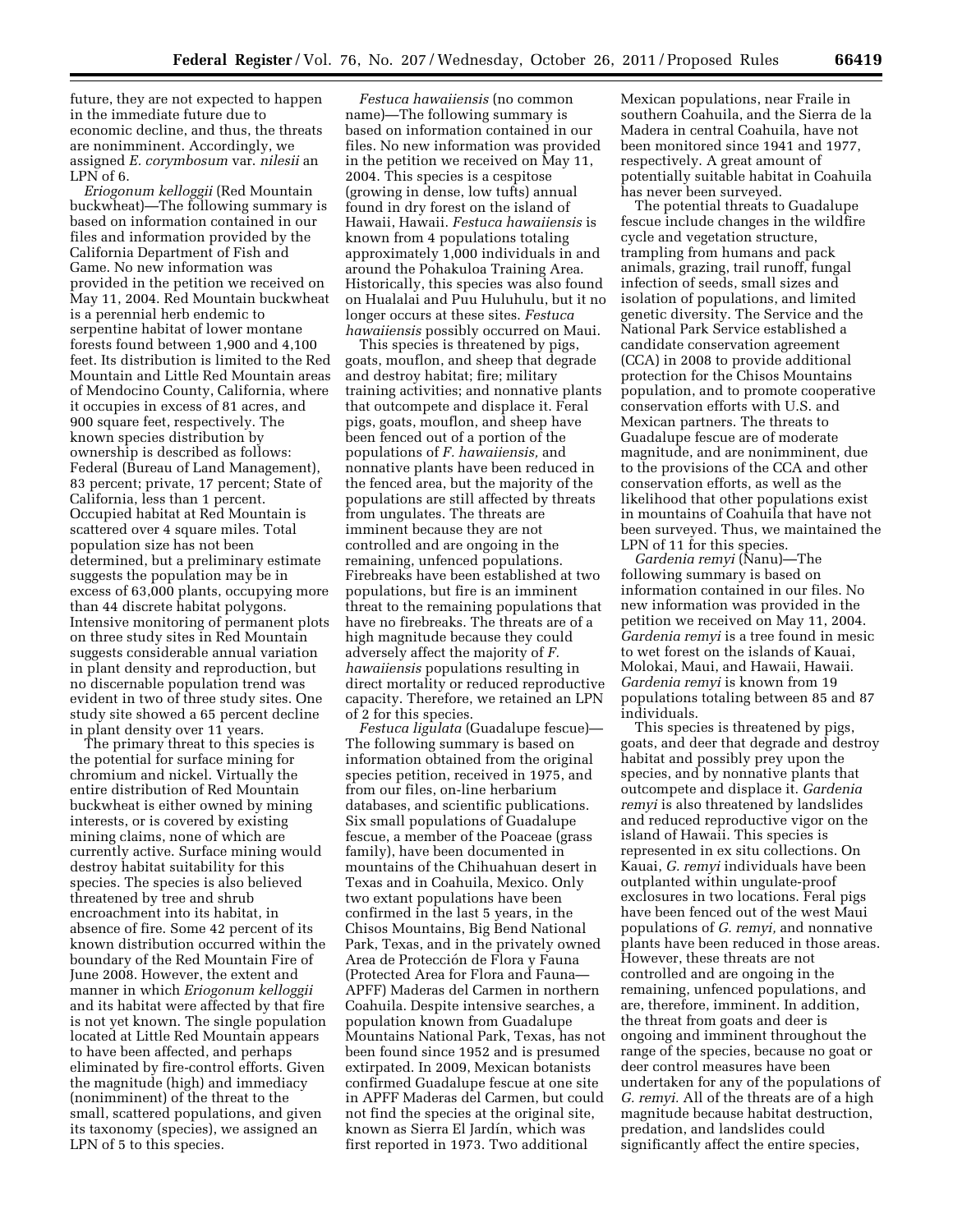resulting in direct mortality or reduced reproductive capacity, leading to a relatively high likelihood of extinction. Therefore, we retained an LPN of 2 for this species.

*Geranium hanaense* (Nohoanu)—We continue to find that listing this species is warranted, but precluded as of the date of publication of this notice. However, we are working on a proposed listing rule that we expect to publish prior to making the next annual resubmitted 12-month petition finding.

*Geranium hillebrandii* (Nohoanu)— We continue to find that listing this species is warranted, but precluded as of the date of publication of this notice. However, we are working on a proposed listing rule that we expect to publish prior to making the next annual resubmitted 12-month petition finding.

*Gonocalyx concolor* (no common name)—The following summary is based on information contained in our files. No new information was provided in the petition we received on May 11, 2004. *Gonocalyx concolor* is a small, evergreen, epiphytic or terrestrial shrub. This species is currently known from two populations: one at Cerro La Santa and the other at Charco Azul, both in the Carite Commonwealth Forest. This forest is located in the Sierra de Cayey and extends through the municipalities of Guayama, Cayey, Caguas, San Lorenzo, and Patillas in southeastern Puerto Rico. The population previously reported in the Caribbean National Forest apparently no longer exists. In 1996, approximately 172 plants were reported at Cerro La Santa. However, in 2006, only 25 individuals were reported at this site, and four were located in Charco Azul. At Cerro La Santa, the species is found growing on trees located close to communication towers, roads, plantations, and trails.

The *Gonocalyx concolor* population found at Cerro La Santa is threatened by habitat destruction and modification caused by vegetation clearing around telecommunication towers. Although the species is located within a Commonwealth forest, which is protected by Law No. 133 (''Ley de Bosques de Puerto Rico'' or The Puerto Rico Forest Law), unauthorized maintenance of existing communication facilities continue to result in loss of individuals. *Gonocalyx concolor* is not currently listed in the Commonwealth Regulation No. 6766 (''Reglamento para Regir las Especies Vulnerables y en Peligro de Extinción en el Estado Libre Asociado de Puerto Rico''), which provides protection for endangered and threatened species. However, the Natural Heritage Program of the Puerto Rico Department of Natural and

Environmental Resources recognizes *Gonocalyx concolor* as a critical element. In addition, the Carite Commonwealth Forest is designated as a Critical Wildlife Area by the Commonwealth of Puerto Rico. Despite these conservation efforts, damages to the species still occur due to its restricted distribution and location near telecommunication facilities, which renders the species vulnerable to both natural (e.g., hurricanes, landslides) and manmade impacts. Thus, we consider that existing laws and regulations have not been effectively enforced to protect these populations. Moreover, we believe that inadequacy of regulatory mechanisms is a current threat to the species. Overall, we consider current threats to *Gonocalyx concolor* to be high in magnitude but nonimminent, as there are no known projects within the Commonwealth protected area. Habitat modification of this species has been only observed in one site at Cerro La Santa area. Therefore, we have assigned an LPN of 5 to *Gonocalyx concolor.* 

*Hazardia orcuttii* (Orcutt's hazardia)—The following summary is based on information contained in our files and the petition we received on March 8, 2001. *Hazardia orcuttii* is an evergreen shrubby species in the Asteraceae (sunflower) family. The erect shrubs are 50 to 100 centimeters (20 to 40 inches) high. The only known extant native occurrence of this species in the United States occupies 2 ha (5 ac) in the Manchester Conservation Area in northwestern San Diego County, California. This site is managed by Center for Natural Lands Management (CNLM). Using material derived from the native population, the CNLM facilitated the establishment of test populations at four additional sites in northwest San Diego County, California, including a second site in the Manchester Conservation Area, Kelly Ranch Habitat Conservation Area, Rancho La Costa Habitat Conservation Area, and San Elijo Lagoon. *Hazardia orcuttii* also occurs at a few coastal sites in Mexico, where it recently became listed as endangered under Mexican environmental law. The total number of plants at the only native site in the United States is approximately 669 adults, and it is unknown if reproduction is occurring. The five additional test populations collectively support approximately 483 adults, 17 juveniles, and 322 seedlings, and reproduction is occurring in three test populations. The population in Mexico is estimated to be 1,100 plants. The occurrences in Mexico are threatened by coastal development from Tijuana to Ensenada.

The native population in the United States is within an area that receives public use; however, management at this site has minimized impacts associated with habitat degradation. This species has a very low reproductive output, although the causes are as yet unknown. Competition from invasive, nonnative plants may pose a threat to the reproductive potential of this species. In one study, 95 percent of the flowers examined were damaged by insects or fungal agents or aborted prematurely, and insects or fungal agents damaged 50 percent of the seeds produced. All of the populations in the United States are small and one test population is declining. Small populations are considered subject to random events and reductions in fitness due to low genetic variability. Threats associated with small population size are further exacerbated by the limited range and low reproductive output of this species. However, if low seed production is because of ecosystem disruptions, such as loss of effective pollinators, there could be additional threats that need to be addressed. Due to low abundance and a very small area of occupancy, any regional fire would be a rangewide threat. Furthermore, because the soil seed bank is poor and seed viability is low, recovery from a fire may be especially challenging. The response mechanism of this species to fire is unknown. Overall, the threats to *H. orcuttii* are of a high magnitude because they have the potential to significantly reduce the reproductive potential of this species. The threats are nonimminent overall because the most significant threats (invasive, nonnative plants and low reproductive output) are long-term in nature. This species faces high-magnitude nonimminent threats; therefore, we assigned this species an LPN of 5.

*Hedyotis fluviatilis* (Kamapuaa)—The following summary is based on information contained in our files. No new information was provided in the petition we received on May 11, 2004. *Hedyotis fluviatilis* is a scandent shrub found in mixed shrubland to wet lowland forest on the islands of Oahu and Kauai, Hawaii. This species is known from 11 populations totaling between 400 and 900 individuals. *Hedyotis fluviatilis* is threatened by pigs and goats that degrade and destroy habitat, and by nonnative plants that outcompete and displace it. Landslides and hurricanes are a potential threat to populations on Kauai. Predation by pigs and goats is a likely threat. This species is represented in an ex situ collection;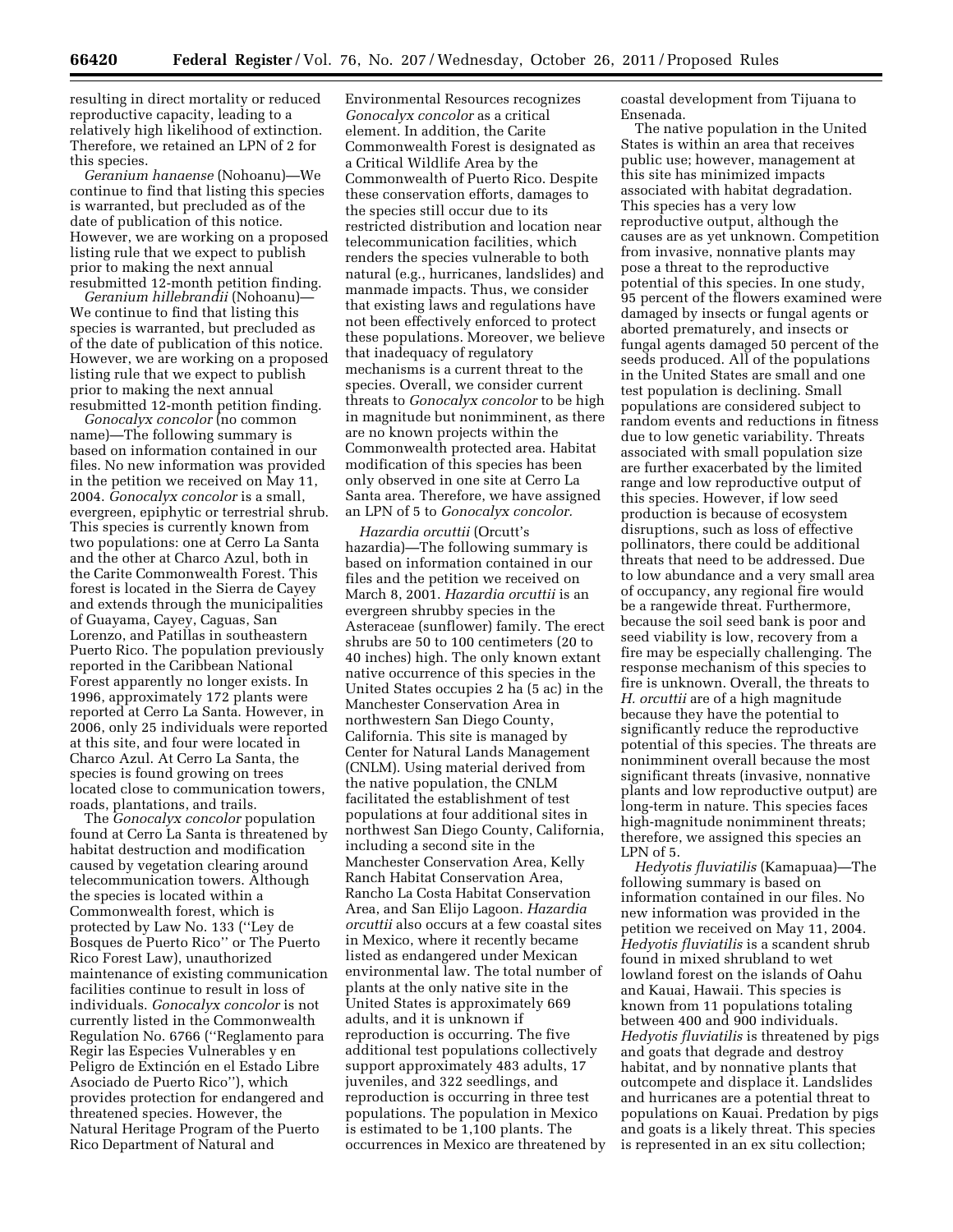however, there are no other conservation actions implemented for this species. We retained an LPN of 2 because the severity of the threats to the species is high and the threats are ongoing and, therefore, imminent.

*Helianthus verticillatus* (Whorled sunflower)—The following summary is based on information contained in our files. No new information was provided in the petition we received on May 11, 2004. The whorled sunflower is found in moist, prairie-like openings in woodlands and along adjacent creeks. Despite extensive surveys throughout its range, only five populations are known for this species; two populations in Cherokee County, Alabama; one population in Floyd County, Georgia; and one population each in Madison and McNairy Counties, Tennessee. This species appears to have restricted ecological requirements and is dependent upon the maintenance of prairie-like openings for its survival. Active management of habitat is needed to keep competition and shading under control. Much of its habitat has been degraded or destroyed for agricultural, silvicultural, and residential purposes. Populations near roadsides or powerlines are threatened by herbicide usage in association with right-of-way maintenance. The majority of the Georgia population is protected due to its location within a conservation easement; however, only 15 to 20 plants are estimated to occur at this site. The remaining four sites are not formally protected, but efforts have been taken to abate threats associated with highway right-of-way maintenance at one Alabama population. In addition, despite past concerns about threats from timber removal degrading *H. verticillatus* habitat, the other Alabama population has responded favorably to canopy removal that took place circa 2001. Therefore, threats are of moderate magnitude, although imminent because they are ongoing. Thus, we assigned this species an LPN of 8.

*Hibiscus dasycalyx* (Neches River rose-mallow)—We continue to find that listing this species is warranted but precluded as of the date of publication of this notice. However, we are working on a proposed listing rule that we expect to publish prior to making the next annual resubmitted petition 12 month finding.

*Ivesia webberi* (Webber ivesia)—The following summary is based on information contained in our files. No new information was provided in the petition we received on May 11, 2004. *Ivesia webberi* is a low, spreading, perennial herb with grayish-green foliage; dark red, wiry stems; and yellow

flowers arranged in capitate cymes. *Ivesia webberi* occurs very infrequently in Lassen, Plumas, and Sierra Counties in California, and in Douglas and Washoe Counties, Nevada. The species is restricted to sites with sparse vegetation and shallow, rocky soils composed of volcanic ash or derived from andesitic rock. Occupied sites generally occur on mid-elevation flats, benches, or terraces on mountain slopes above large valleys along the transition zone between the eastern edge of the northern Sierra Nevada and the northwestern edge of the Great Basin. Currently, the global population is estimated at approximately 5 million individuals at 16 known sites. The Nevada sites support nearly 98 percent of the total number of individuals (4.9 million) on about 25 acres (10 hectares) of occupied habitat. The California sites are larger in area, totaling about 157 acres (63 hectares), but support fewer individuals (approximately 120,000).

The primary threats to *I. webberi*  include urban and commercial development, authorized and unauthorized roads, off-highway vehicle (OHV) activities, livestock grazing and trampling, wildfire and fire suppression activities, and displacement by invasive species. Despite the high numbers of individuals, direct and indirect impacts to the species and its habitat, specifically from urban development and OHV activity, remain high and are likely to increase. In addition, these threats have a significant likelihood of bringing about extinction on a relative short time scale, and we therefore conclude that the threats are of high magnitude. However, the U.S. Forest Service has developed a conservation strategy that commits to management, monitoring, and research to protect this species on National Forest lands where most populations are found, and the State of Nevada has listed the species as critically endangered, which provides a mechanism to track future impacts on private lands. In addition, both the U.S. Forest Service and State of Nevada have agreed to coordinate closely with the Fish and Wildlife Service on all activities that may affect this species. For these reasons, we have determined that the threats to *I. webberi* are nonimminent and we are maintaining an LPN of 5.

*Joinvillea ascendens* ssp. *ascendens*  (Ohe)—The following summary is based on information contained in our files. No new information was provided in the petition we received on May 11, 2004. *Joinvillea ascendens* ssp. *ascendens* is an erect herb found in wet to mesic *Metrosideros polymorpha-Acacia koa* (ohia-koa) lowland and

montane forest on the islands of Kauai, Oahu, Molokai, Maui, and Hawaii, Hawaii. This subspecies is known from 44 widely scattered populations totaling approximately 200 individuals. Plants are typically found as only one or two individuals, with miles between populations.

This subspecies is threatened by destruction or modification of habitat by pigs, goats, and deer, and by nonnative plants that outcompete and displace native plants. Predation by pigs, goats, deer, and rats is a likely threat to this species. Landslides are a potential threat to populations on Kauai and Molokai. Seedlings have rarely been observed in the wild. Seeds germinate in cultivation, but most die soon thereafter. It is uncertain if this rarity of reproduction is typical of this subspecies, or if it is related to habitat disturbance. Feral pigs have been fenced out of a few of the populations of this subspecies, and nonnative plants have been reduced in those populations that are fenced. However, these threats are not controlled and are ongoing in the remaining, unfenced populations. This species is represented in ex situ collections. The threats are of high magnitude because habitat degradation, nonnative plants, and predation result in mortality or severely affect the reproductive capacity of the majority of populations of this species, leading to a relatively high probability of extinction. The threats are ongoing, and thus are imminent. Therefore, we retained an LPN of 3 for this subspecies.

*Leavenworthia crassa* (Gladecress)— The following information is based on information contained in our files. No new information was provided in the petition we received on May 11, 2004. This species of gladecress is a component of glade flora, occurring in association with limestone outcroppings. *Leavenworthia crassa* is endemic to a 13-mile radius area in north central Alabama in Lawrence and Morgan Counties, where only six populations of this species are documented. Glade habitats today have been reduced to remnants fragmented by agriculture and development. Populations of this species are now located in glade-like areas exhibiting various degrees of disturbance including pastureland, roadside rights-of-way, and cultivated or plowed fields. The most vigorous populations of this species are located in areas which receive full, or near full, sunlight with limited herbaceous competition. The magnitude of threat is high for this species, because with the limited number of populations, the threats could result in direct mortality or reduced reproductive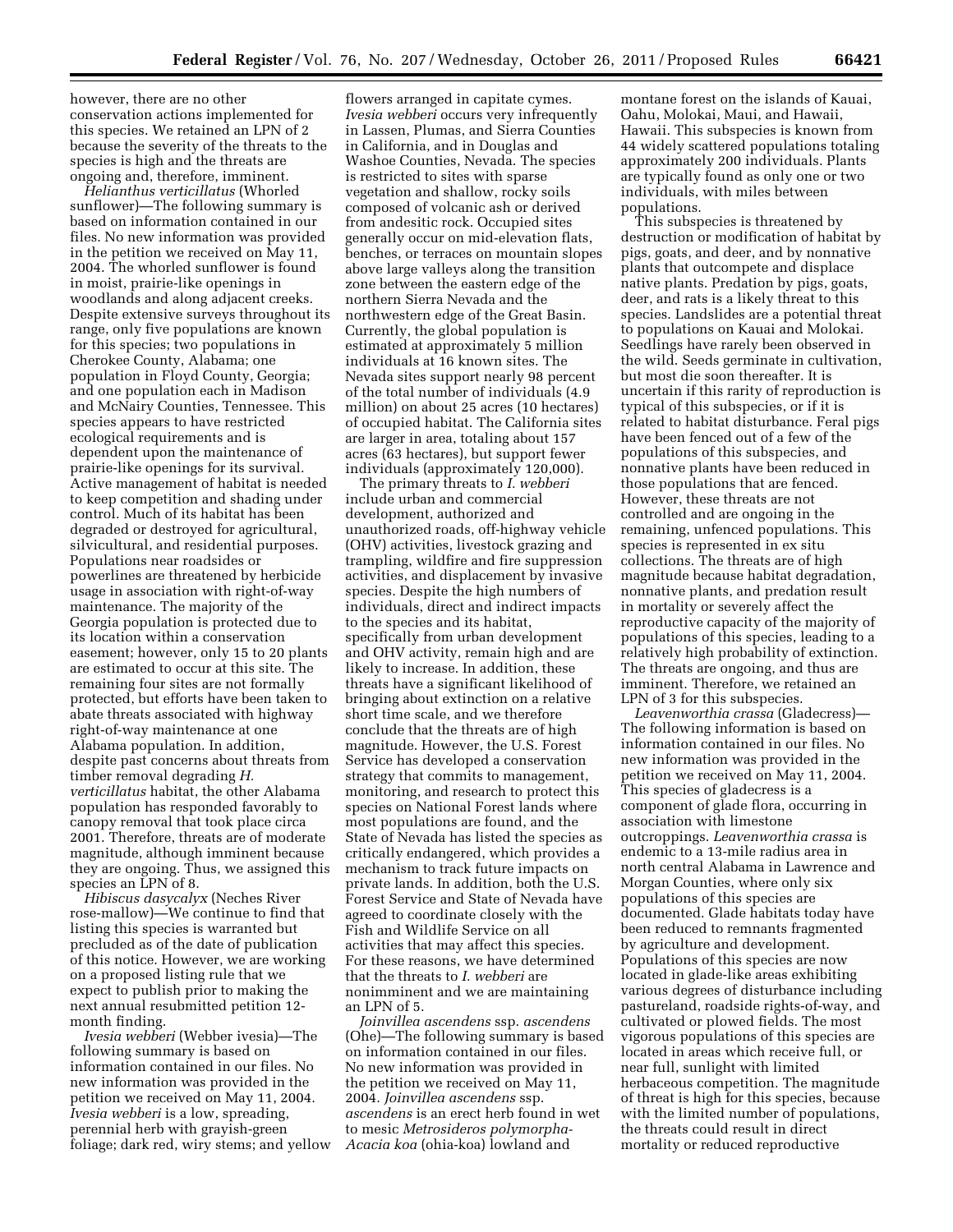capacity of the species. This species appears to be able to adjust to periodic disturbances and the potential impacts to populations from competition, exotics, and herbicide use are nonimminent. Thus, we assigned an LPN of 5 to this species.

*Leavenworthia texana* (Texas golden gladecress)—We continue to find that listing this species is warranted, but precluded as of the date of publication of this notice. However, we are working on a proposed listing rule that we expect to publish prior to making the next annual resubmitted petition 12 month finding.

*Linum arenicola* (Sand flax)—The following summary is based on information contained in our files. No new information was provided in the petition we received on May 11, 2004. Sand flax is found in pine rockland and marl prairie habitats which require periodic wildfires in order to maintain an open, shrub free subcanopy and reduce leaf litter levels. Based upon available data, there are 11 extant occurrences of sand flax; 11 others have been extirpated or destroyed. For the most part, only small and isolated occurrences remain in low-lying areas in a restricted range of southern Florida and the Florida Keys.

Habitat loss and degradation due to development is a major threat and most of the remaining occurrences are on private land or non-conservation public land. However, a survey conducted in 2009 showed approximately 74,000 plants on a non-conservation, public site in Miami-Dade County; this is far more plants than was previously known. Although a portion of the plants will be affected by development, approximately 60,000 are anticipated to be protected and managed through a conservation easement. Consequently, the majority of the largest occurrence in Miami-Dade County is expected to be conserved and managed. In addition, much of the pine rockland on Big Pine Key, the location of the largest occurrence in the Keys, is protected from development. Climatic changes and sea-level rise are long-term threats that are expected to affect the species and ultimately substantially reduce the extent of available habitat. Nearly all remaining populations are threatened by fire suppression, difficulty in applying prescribed fire, road maintenance activities, exotic species, or illegal dumping. However, some efforts are underway to use prescribed fire to control exotics on conservation lands where this species occurs. In general, viability is uncertain for 9 of 11 occurrences. Sand flax is vulnerable to natural disturbances, such as

hurricanes, tropical storms, and storm surges. Hurricane Wilma inundated most of its habitat on Big Pine Key in 2005, and plants were not found 8 to 9 weeks post-storm; the density of sand flax declined to zero in all management units at The Nature Conservancy's preserve in 2006. In a 2007 posthurricane assessment, sand flax was found in northern plots, but not in any of the southern plots on Big Pine Key. More current data are not available. Due to the small and fragmented nature of the current population, stochastic events, disease, or genetic bottlenecks may strongly affect this species in the Florida Keys. Reduced pollinator activity and suppression of pollinator populations from pesticides used in mosquito control and decreased seed production due to increased seed predation in a fragmented wildland urban interface may also affect sand flax; however, not enough information is known on this species' reproductive biology or life history to assess these potential threats.

Overall, the magnitude of threats is high. Because development is not immediate for the majority of the largest population in Miami-Dade County, the threat of habitat loss at this location is nonimminent. In addition, the finding of a larger population than previously known, combined with its location on the mainland, tempers the immediacy of threats of hurricanes and other natural disturbances and catastrophic events. The new sizable, presumably viable population on the mainland provides some assurance that the species could withstand such threats due to the number of individuals and presence at a different geographic location (i.e., mainland versus Keys). Therefore, based on threats that are overall nonimminent but high in magnitude, we assigned this species an LPN of 5.

*Linum carteri* var*. carteri* (Carter's small-flowered flax)—The following summary is based on information contained in our files. No new information was provided in the petition we received on May 11, 2004. This plant occupies open and disturbed sites in pinelands of Miami-Dade County, Florida. Currently, there are nine known occurrences. Occurrences with fewer than 100 individuals are located on three county-owned preserves. A site with more than 100 plants is owned by the U.S. Department of Agriculture, but the site is not managed for conservation.

Climatic changes, including sea-level rise, are long-term threats that will likely reduce the extent of habitat. The nine existing occurrences are small and vulnerable to habitat loss, which is

exacerbated by habitat degradation due to fire suppression, the difficulty of applying prescribed fire to pine rocklands, and threats from exotic plants. Remaining habitats are fragmented. Non-compatible management practices are also a threat at most protected sites; several sites are mowed during the flowering and fruiting season. In the absence of fire, periodic mowing can, in some cases, help maintain open, shrub-free understory and provide benefits to this plant. However, mowing can also eliminate reproduction entirely in very young plants, delay reproductive maturation, and kill adult plants. With flexibility in timing and proper management, threats from mowing practices can be reduced or negated. Carter's small-flowered flax is vulnerable to natural disturbances, such as hurricanes, tropical storms, and storm surges. This species exists in such small numbers at so few sites, that it may be difficult to develop and maintain viable occurrences on the available conservation lands. Although no population viability analysis has been conducted for this plant, indications are that existing occurrences are at best marginal, and it is possible that none are truly viable. As a result, the magnitude of threats is high. The threats are ongoing, and thus are imminent. Therefore, we assigned an LPN of 3 to this plant variety.

*Myrsine fosbergii* (Kolea)—The following summary is based on information contained in our files. No new information was provided in the petition we received on May 11, 2004. *Myrsine fosbergii* is a branched shrub or small tree found in lowland mesic and wet forest, on watercourses or stream banks, on the islands of Kauai and Oahu, Hawaii. This species is currently known from 14 populations totaling a little more than 100 individuals. *Myrsine fosbergii* is threatened by feral pigs and goats that degrade and destroy habitat and may prey upon the plant, and by nonnative plants that compete for light and nutrients. This species is represented in an ex situ collection. Although there are plans to fence and remove ungulates from the Helemano area of Oahu, which may benefit this species, no conservation measures have been taken to date to alleviate these threats for this species. Feral pigs and goats are found throughout the known range of *M. fosbergii,* as are nonnative plants. The threats from feral pigs, goats, and nonnative plants are of a high magnitude because they pose a severe threat throughout the limited range of this species, and they are ongoing and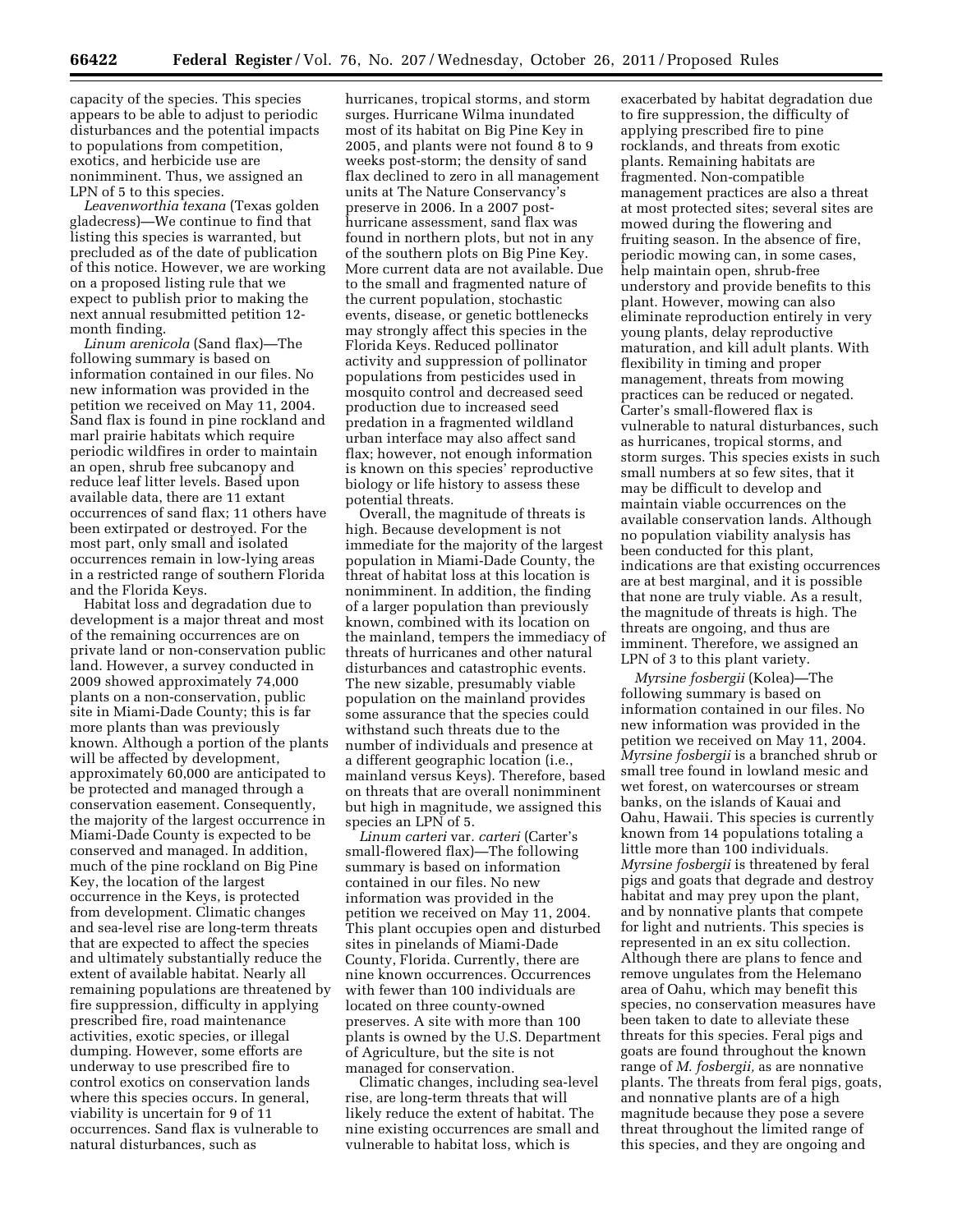therefore imminent. We retained an LPN of 2 for this species.

*Myrsine vaccinioides* (Kolea)—We continue to find that listing this species is warranted but precluded as of the date of publication of this notice. However, we are working on a proposed listing rule that we expect to publish prior to making the next annual resubmitted 12-month petition finding.

*Narthecium americanum* (Bog asphodel)—The following summary is based on information contained in our files. No new information was provided in the petition we received on May 11, 2004. Bog asphodel is a perennial herb that is found in savanna areas, usually with water moving through the substrate, as well as in sandy bogs along streams and rivers. The historical range of bog asphodel included New Jersey, Delaware, North Carolina, and South Carolina, although the taxonomic identity of the historic North Carolina specimens is now in question. Previous reports of bog asphodel from New York are now believed erroneous. Extant populations of bog asphodel are now found only within the Pine Barrens region of New Jersey.

Bog asphodel has experienced a clear and apparently ongoing curtailment of its geographic range, which leaves it vulnerable to localized and populationlevel threats. The Pine Barrens savannas that support bog asphodel provide a scarce, specialized habitat that has declined from several thousand acres around 1900 to only a thousand acres in recent decades. This species has been lost from at least 2 States, and now occurs on less than 80 acres of land confined to an area only about 30 miles in diameter. Eight of 26 delineated bog asphodel Element Occurrences in New Jersey are extirpated. The extirpated occurrences are distributed around the periphery of the range, representing a contraction. Many of the remaining occurrences around the periphery of the range are very small and subject to identified threats, making the species vulnerable to further range contractions.

Significant threats include unauthorized use of off-road vehicles, deer, beaver, natural succession, and the risk of lowered water tables. Lesser threats include localized indirect effects of upland development, impacts from non-motorized recreational activities, collection, and herbivores other than deer. Because the range of bog asphodel is currently limited to New Jersey's Pinelands Area and Coastal Zone, regulatory protections are generally adequate. More than 95 percent of bog asphodel occurs on protected lands, although enforcement of illegal activity can be lacking, and little active habitat

management is taking place. Outright habitat destruction from wetland filling, draining, flooding, and conversion to commercial cranberry bogs likely contributed to the curtailment of this species' range, but these are generally historic not current threats to bog asphodel.

Current threats to bog asphodel are low to moderate in magnitude because regulatory protections appear to be adequate so that the threats are not expected to bring about extinction on a relatively short time scale. Several threats are imminent because they are ongoing and expected to continue. Overall, based on these imminent, moderate threats, we retain an LPN of 8 for this species.

*Nothocestrum latifolium* ('Aiea)—The following summary is based on information contained in our files. No new information was provided in the petition we received on May 11, 2004. *Nothocestrum latifolium* is a small tree found in dry to mesic forest on the islands of Kauai, Oahu, Maui, Molokai, and Lanai, Hawaii. *Nothocestrum latifolium* is known from 17 steadily declining populations totaling fewer than 1,200 individuals.

This species is threatened by feral pigs, goats, and axis deer that degrade and destroy habitat and may prey upon it; by nonnative plants that compete for light and nutrients; and by the loss of pollinators that negatively affect the reproductive viability of the species. This species is represented in an ex situ collection. Ungulates have been fenced out of four areas where *N. latifolium*  currently occurs, hundreds of *N. latifolium* individuals have been outplanted in fenced areas, and nonnative plants have been reduced in some populations that are fenced. However, these ongoing conservation efforts for this species benefit only a few of the known populations. The threats are not controlled and are ongoing in the remaining unfenced populations. In addition, little regeneration is observed in this species. The threats are of a high magnitude, because they are severe enough to affect the continued existence of the species, leading to a relatively high likelihood of extinction. The threats are imminent, as they are ongoing. Therefore, we retained an LPN of 2 for this species.

*Ochrosia haleakalae* (Holei)—The following summary is based on information contained in our files. No new information was provided in the petition we received on May 11, 2004. *Ochrosia haleakalae* is a tree found in dry to mesic forest, often on lava, on the islands of Hawaii and Maui, Hawaii. This species is currently known from 8

populations totaling between 64 and 76 individuals.

*Ochrosia haleakalae* is threatened by fire; by feral pigs, goats, and cattle that degrade and destroy habitat and may directly prey upon it; and by nonnative plants that compete for light and nutrients. This species is represented in ex situ collections. Feral pigs, goats, and cattle have been fenced out of one wild and one outplanted population on private lands on the island of Maui and out of one outplanted population in Hawaii Volcanoes National Park on the island of Hawaii. Nonnative plants have been reduced in the fenced areas. The threat from fire is of a high magnitude and imminent because no control measures have been undertaken to address this threat that could adversely affect *O. haleakalae* as a whole. The threats from feral pigs, goats, and cattle are ongoing to the unfenced populations of *O. haleakalae.* The threat from nonnative plants is ongoing and imminent and of a high magnitude to the wild populations on both islands as this threat adversely affects the survival and reproductive capacity of the majority of the species, leading to a relatively high likelihood of extinction. Therefore, we retained an LPN of 2 for this species.

*Pediocactus peeblesianus* var. *fickeiseniae* (Fickeisen plains cactus)— We continue to find that listing this species is warranted, but precluded as of the date of publication of this notice. However, we are working on a proposed listing rule that we expect to publish prior to making the next annual resubmitted petition 12-month finding.

*Penstemon scariosus* var. *albifluvis*  (White River beardtongue)—The following summary is based on information contained in our files and the petition we received on October 27, 1983. This species is restricted to calcareous soils derived from oil shale barrens of the Green River Formation in the Uinta Basin of northeastern Utah and adjacent Colorado. There are 20 occurrences known in Utah and 1 in Colorado. Most of the occupied habitat of the White River beardtongue is within developed and expanding oil and gas fields. The location of the species' habitat exposes it to destruction from road, pipeline, and well site construction in connection with oil and gas development. Grazing by wildlife and livestock is an additional threat. A future threat (and potentially the greatest threat) to the species is oil shale development. Traditional oil and gas energy development is currently occurring and expected to increase within habitat areas for this species, and therefore the threat is imminent.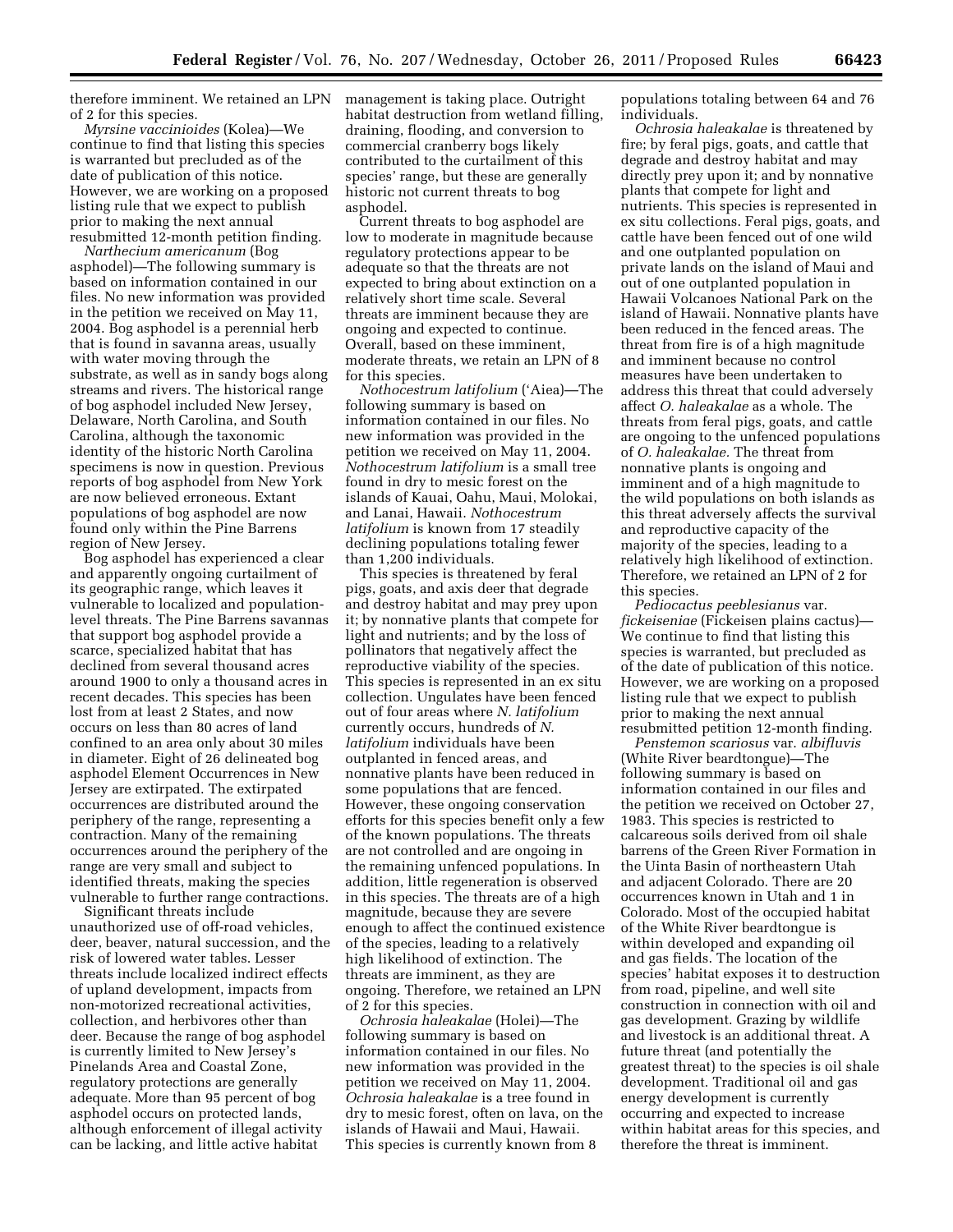However, the BLM has adopted a Special Status Species policy and has included in its current Resource Management Plan commitments to protect this species. These protections lessen the extent of traditional oil and gas development impacts to this species, so that although oil and gas development will continue to increase within this species' range, the threat is of moderate magnitude. The threats are ongoing and therefore imminent. Thus, we assigned an LPN of 9 to this plant variety.

*Peperomia subpetiolata* ('Ala 'ala wai nui)—We continue to find that listing this species is warranted, but precluded as of the date of publication of this notice. However, we are working on a proposed listing rule that we expect to publish prior to making the next annual resubmitted 12-month petition finding.

*Phyllostegia bracteata* (no common name)—We continue to find that listing this species is warranted, but precluded as of the date of publication of this notice. However, we are working on a proposed listing rule that we expect to publish prior to making the next annual resubmitted 12-month petition finding.

*Phyllostegia floribunda* (no common name)—We continue to find that listing this species is warranted, but precluded as of the date of publication of this notice. However, we are working on a proposed listing rule that we expect to publish prior to making the next annual resubmitted 12-month petition finding.

*Physaria douglasii* ssp. *tuplashensis*  (White Bluffs bladder-pod)—We continue to find that listing this species is warranted, but precluded as of the date of publication of this notice. However, we are working on a proposed listing rule that we expect to publish prior to making the next annual resubmitted petition 12-month finding.

*Physaria globosa* (Desvaux) O'Kane & Al-Shehbaz (Short's bladderpod)—The following summary is based on information contained in our files. No new information was provided in the petition we received on May 11, 2004. With this publication of this document, we recognize the proposed reunion of the genus *Lesquerella* with *Physaria*  (O'Kane and Al-Shehbaz 2002 entire) and now refer to Short's bladderpod by the scientific name *Physaria globosa.*  Short's bladderpod is a perennial member of the mustard family that occurs in Indiana (1 location), Kentucky (6 locations), and Tennessee (22 locations). It grows on steep, rocky, wooded slopes; on talus areas; along cliff tops and bases; and on cliff ledges. It is usually associated with south-to west-facing calcareous outcrops adjacent to rivers or streams.

Road construction and road maintenance have played a significant role in the decline of *P. globosa.*  Specific activities that have affected the species in the past and may continue to threaten it include bank stabilization, herbicide use, mowing during the growing season, grading of road shoulders, and road widening or repaving. Sediment deposition during road maintenance or from other activities also potentially threatens the species. Because the natural processes that maintained habitat suitability and competition from invasive, nonnative vegetation have been interrupted at many locations, active habitat management is necessary at those sites. While threats associated with roadside maintenance activities and habitat alterations by invasive plant encroachment are imminent because they are ongoing, these threats are of moderate magnitude as they are not affecting all locations of this species at this time. Therefore, we assigned an LPN of 8 to this species.

*Platanthera integrilabia* (Correll) Leur (White fringeless orchid)—The following summary is based on information contained in our files. No new information was provided in the petition we received on May 11, 2004. *Platanthera integrilabia* is a perennial herb that grows in partially, but not fully, shaded, wet, boggy areas at the head of streams and on seepage slopes in Alabama, Georgia, Kentucky, Mississippi, South Carolina, and Tennessee. Historically, there were at least 90 populations of *P. integrilabia.* It is presumed extirpated from North Carolina and Virginia. Currently there are about 60 extant sites supporting the species.

Several populations have been destroyed due to road, residential, and commercial construction, and to projects that altered soil and site hydrology such that suitability for the species was reduced. Several of the known populations are in or adjacent to powerline rights-of-way. Mechanical clearing of these areas may benefit the species by maintaining adequate light levels, but can promote development of dense, shrubby vegetation due to extensive suckering of woody species; however, the indiscriminant use of herbicides in these areas could pose a significant threat to the species. Allterrain vehicles have damaged several sites and pose a threat at most sites. Some of the known sites for the species occur in areas that are managed specifically for timber production. Timber management is not necessarily incompatible with the protection and management of the species, but care

must be taken during timber management to ensure the hydrology of bogs supporting the species is not altered. Natural succession can result in decreased light levels. Because of the species dependence upon moderate-tohigh light levels, some type of active management to prevent complete canopy closure is required at most locations. Collecting for commercial and other purposes is a potential threat. Herbivory (primarily deer) threatens the species at several sites. Due to the alteration of habitat and changes in natural conditions, protection and recovery of this species is dependent upon active management rather than just preservation of habitat. Invasive, nonnative plants such as Japanese honeysuckle and kudzu also threaten several sites. The threats are widespread; however, the impact of those threats on the survival of the species is moderate in magnitude. Several of the sites are protected to some degree from the threats by being within State parks, national forests, wildlife management areas, or other protected land. The threats are, however, imminent because they are ongoing, and we have therefore assigned an LPN of 8 to this species.

*Platydesma remyi* (no common name)—We continue to find that listing this species is warranted, but precluded as of the date of publication of this notice. However, we are working on a proposed listing rule that we expect to publish prior to making the next annual resubmitted 12-month petition finding.

*Potentilla basaltica* (Soldier Meadow cinquefoil or basalt cinquefoil)—The following summary is based on information contained in our files; the petition we received on May 11, 2004, provided no additional information on the species. *Potentilla basaltica* is a lowgrowing, rhizomatous, herbaceous perennial that forms a basal rosette and has bright yellow flowers. *Potentilla basaltica* is associated with alkali meadows, seeps, and occasionally marsh habitats bordering perennial thermal springs, outflows, and meadow depressions. In Nevada, the species is known only from Soldier Meadow in Humboldt County. In northeastern California, a single population occurs in Lassen County. At Soldier Meadow, there are 11 discrete known occurrences (10 on public and 1 on private land) within an area of about 24 acres (9.6 hectares) that support about 130,000 individuals. The California population occurs on private and public land and supports fewer than 1,000 plants. The public land in both California and Nevada has been designated as an Area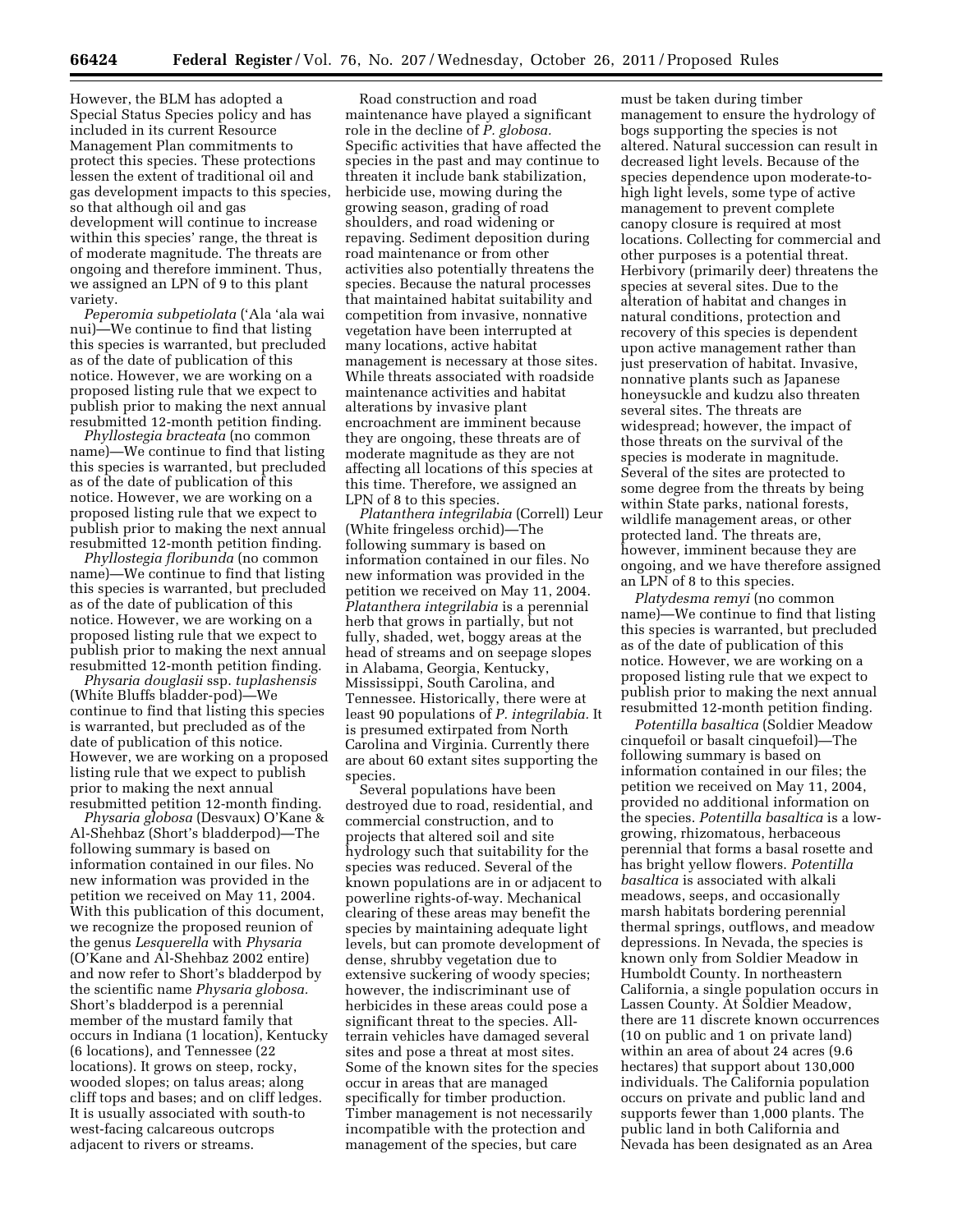of Critical Environmental Concern by the Bureau of Land Management (BLM).

The species and its habitat are threatened by recreational use in the areas where it occurs as well as the ongoing impacts of past water diversions, livestock grazing, and offroad vehicle (OHV) travel. Conservation measures implemented recently by the BLM in Nevada include the installation of fencing to exclude livestock, wild horses, and other large mammals; the closure of access roads to spring, riparian, and wetland areas and the restriction of vehicles to designated routes; the establishment of a designated campground away from the habitats of sensitive species; the installation of educational signage; and, an increased staff presence, including law enforcement, a volunteer site steward during the 6-month period of peak visitor use, and noxious weed control. In California, BLM management actions include a proposed long-term monitoring plot, limiting OHV travel to designated routes, and excluding livestock grazing by fencing. These conservation measures have reduced the magnitude of threat to the species to moderate; all remaining threats are nonimminent and involve long-term changes to the habitat for the species resulting from past impacts. Until we can put in place a monitoring program that allows us to assess the long-term trend of the species, we have assigned an LPN of 11.

*Pseudognaphalium* (*Gnaphalium*) *sandwicensium* var. *molokaiense*  (Enaena)—The following summary is based on information contained in our files. No new information was provided in the petition we received on May 11, 2004. *Pseudognaphalium sandwicensium* var. *molokaiense* is a perennial herb found in strand vegetation in dry consolidated dunes on the islands of Molokai and Maui, Hawaii. Historically, this variety was also found on Oahu and Lanai. This variety is known from 5 populations totaling approximately 200 to 20,000 individuals (depending upon rainfall) in the Moomomi area on the island of Molokai, and from 2 populations of a few individuals at Waiehu dunes and at Puu Kahulianapa on west Maui.

*Pseudognaphalium sandwicensium*  var. *molokaiense* is threatened by feral goats and axis deer that degrade and destroy habitat and possibly prey upon it, and by nonnative plants that compete for light and nutrients. Potential threats also include collection for lei-making, and off-road vehicles that directly damage plants and degrade habitat. Weed control protects one population on Molokai; however, no conservation

efforts have been initiated to date for the other populations on Molokai or for the individuals on Maui. This species is represented in an ex situ collection. The ongoing (and therefore imminent) threats from feral goats, axis deer, nonnative plants, collection, and offroad vehicles are of a high magnitude because no control measures have been undertaken for the Maui population or for the Molokai populations, and the threats result in direct mortality or significantly reduce reproductive capacity for the majority of the populations, leading to a relatively high likelihood of extinction. Therefore, we retained an LPN of 3 for this plant variety.

*Ranunculus hawaiensis* (Makou)— The following summary is based on information contained in our files. No new information was provided in the petition we received on May 11, 2004. *Ranunculus hawaiensis* is an erect or ascending perennial herb found in mesic to wet forest dominated by *Metrosideros polymorpha* (ohia) and *Acacia koa* (koa) with scree substrate (loose stones or rocky debris on a slope) on the islands of Maui and Hawaii, Hawaii. This species is currently known from 14 individuals in 6 populations on the island of Hawaii. One population on Maui (Kukui planeze) was not relocated on a survey conducted in 2006. In addition, one wild population at Waikamoi (also on Maui) has not been observed since 1995. *Ranunculus hawaiensis* is threatened by direct predation by slugs, feral pigs, goats, cattle, mouflon, and sheep; by pigs, goats, cattle, mouflon, and sheep that degrade and destroy habitat; and by nonnative plants that compete for light and nutrients. Three populations have been outplanted into protected exclosures; however, feral ungulates and nonnative plants are not controlled in the remaining, unfenced populations. In addition, the threat from introduced slugs is of a high magnitude because slugs occur throughout the limited range of this species and no effective measures have been undertaken to control them or prevent them from causing significant adverse impacts to this species. Overall, the threats from pigs, goats, cattle, mouflon, sheep, slugs, and nonnative plants are of a high magnitude, and ongoing (imminent) for *R. hawaiensis.*  We retained an LPN of 2 for this species.

*Ranunculus mauiensis* (Makou)—The following summary is based on information contained in our files. No new information was provided in the petition we received on May 11, 2004. *Ranunculus mauiensis* is an erect to weakly ascending perennial herb found in open sites in mesic to wet forest and

along streams on the islands of Maui, Kauai, and Molokai, Hawaii. This species is currently known from 14 populations totaling 198 individuals. *Ranunculus mauiensis* is threatened by feral pigs, goats, mule deer, axis deer, and slugs that consume it; by habitat degradation and destruction by feral pigs, goats, and deer; and by nonnative plants that compete for light and nutrients. This species is represented in ex situ collections. Feral pigs have been fenced out of one Maui population of *R. mauiensis,* and nonnative plants have been reduced in the fenced area. One individual occurs in the Kamakou Preserve on Molokai, managed by The Nature Conservancy. However, ongoing conservation efforts benefit only two populations. As a result, the threats have the potential of bringing about extinction in a relatively short time scale, and are therefore are of high magnitude. They are also imminent because they are ongoing in the Kauai and the majority of the Maui populations. Therefore, we retained an LPN of 2 for this species.

*Rorippa subumbellata* (Tahoe yellow cress)—The following summary is based on information contained in our files and the petition we received on December 27, 2000. *Rorippa subumbellata* is a small, branching, perennial herb with umbel-like inflorescences and yellow flowers. *Rorippa subumbellata* is known only from the shores of Lake Tahoe in California and Nevada. Data collected over the last 25 years generally indicate that occurrence of the species fluctuates yearly as a function of both lake level and the amount of exposed habitat. Records kept since 1900 show a preponderance of years with high lake levels that would isolate and reduce *R. subumbellata* occurrences at higher beach elevations. From the standpoint of the species, less favorable peak years have occurred almost twice as often as more favorable low-level years. Annual surveys are conducted to determine population numbers, site occupancy, and general disturbance regime. During the 2003 and 2004 annual survey periods, the lake level was approximately 6,224 feet (ft) (1,897.08 meters (m)); 2004 was the fourth consecutive year of low water. *Rorippa subumbellata* was present at 46 of the 60 sites surveyed, up from 31 occupied sites in 2001 when the lake level was higher at 6,225 ft (1,897.38 m). Approximately 25,200 stems were present in 2003, whereas during the 2001 annual survey, the estimated number of stems was 6,136. Lake levels rose again in 2006, and less habitat was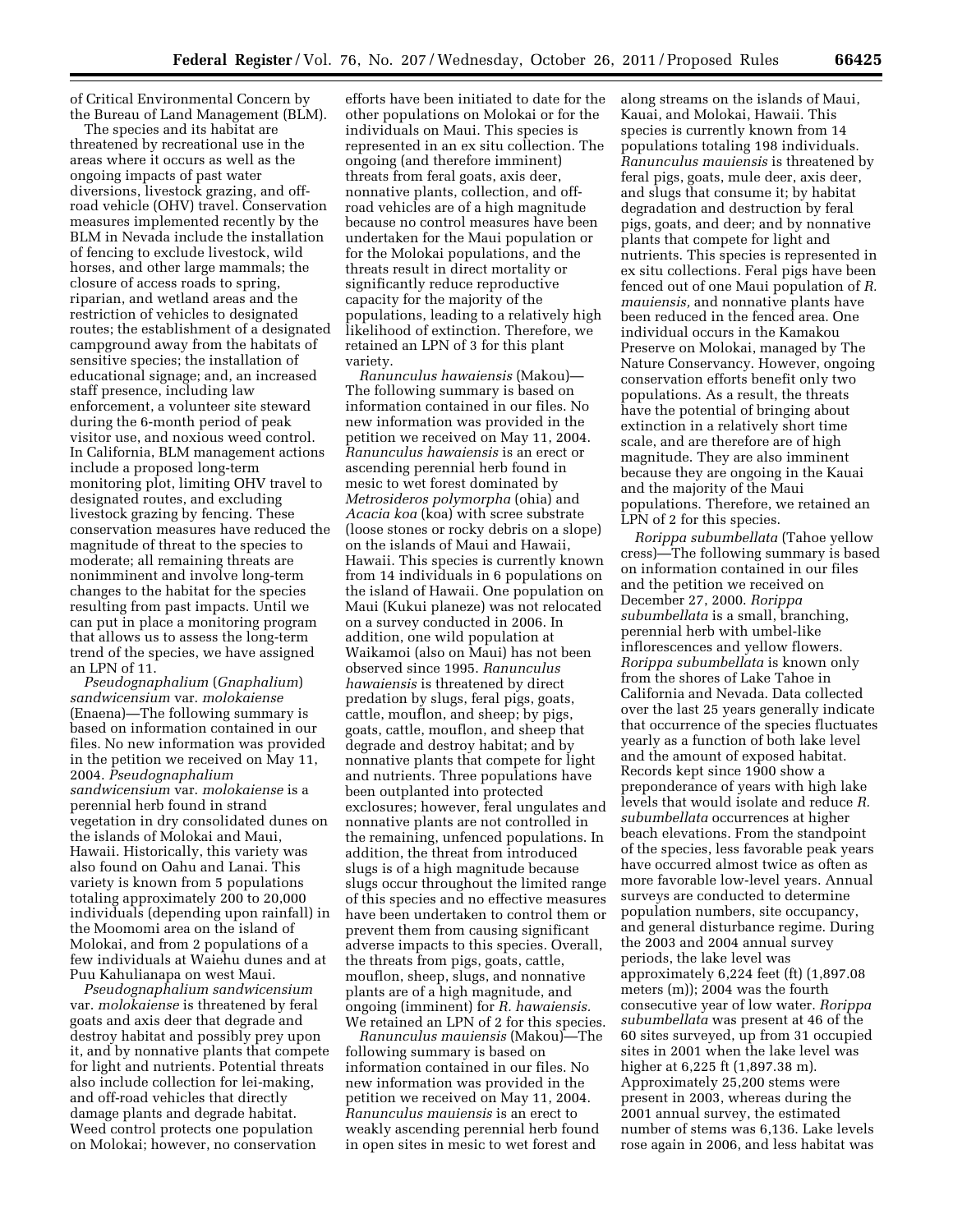available. Lake levels dropped again in 2008 through 2010, leading to an increase in both occupied sites and estimated stem counts. During very low lake levels in 2009, an estimated 27,522 stems were observed at 46 sites, equal to the highest number of occupied sites previously recorded.

Many *Rorippa subumbellata* sites are intensively used for commercial and public purposes and are subject to various activities such as erosion control, marina developments, pier construction, and recreation. The U.S. Forest Service, California Tahoe Conservancy, and California Department of Parks and Recreation have management programs for *R. subumbellata* which include monitoring, fenced enclosures, and transplanting efforts when funds and staff are available. Public agencies (including the Service), private landowners, and environmental groups collaborated to develop a conservation strategy coupled with a memorandum of understanding-conservation agreement. The conservation strategy, completed in 2003, contains goals and objectives for recovery and survival, a research and monitoring agenda, and serves as the foundation for an adaptive management program. Because of the continued commitments to conservation demonstrated by regulatory and land management agencies participating in the conservation strategy, we have determined the threats to *R. subumbellata* from various land uses have been reduced to a moderate magnitude. In high lake-level years such as 2005, however, recreational use is concentrated within *R. subumbellata*  habitat, and we consider this threat in particular to be ongoing and imminent. Therefore, we are maintaining an LPN of 8 for this species.

*Schiedea pubescens* (Maolioli)—The following summary is based on information contained in our files. No new information was provided in the petition we received on May 11, 2004. *Schiedea pubescens* is a reclining or weakly climbing vine found in diverse mesic to wet forest on the islands of Maui, Molokai, and Hawaii, Hawaii. It is presumed extirpated from Lanai. Currently, this species is known from 8 populations totaling between 30 and 32 individuals on Maui, from 4 populations totaling between 21 and 22 individuals on Molokai, and from 1 population of 4 to 6 individuals on the island of Hawaii.

*Schiedea pubescens* is threatened by feral pigs and goats that consume it and degrade and destroy habitat, and by nonnative plants that compete for light and nutrients. Feral ungulates have been

fenced out of the population of *S. pubescens* on the island of Hawaii. Feral goats have been fenced out of a few of the west Maui populations of *S. pubescens.* Nonnative plants have been reduced in the populations that are fenced on Maui. However, the threats are not controlled and are ongoing in the remaining unfenced populations on Maui and the four populations on Molokai. Additional fenced areas are planned at Pohakuloa Training Area on the island of Hawaii. Nonnative feral ungulates and nonnative plants will be controlled within these fenced areas. Fire is a potential threat to the Hawaii Island population. In light of the extremely low number of individuals of this species, the threats from goats and nonnative plants are of a high magnitude because they result in mortality and reduced reproductive capacity for the majority of the populations, leading to a relatively high likelihood of extinction. The threats are imminent because they are ongoing with respect to most of the populations. Therefore, we retained an LPN of 2 for this species.

*Schiedea salicaria* (no common name)—We continue to find that listing this species is warranted, but precluded as of the date of publication of this notice. However, we are working on a proposed listing rule that we expect to publish prior to making the next annual resubmitted 12-month petition finding.

*Sedum eastwoodiae* (Red Mountain stonecrop)—The following summary is based on information contained in our files and information provided by the California Department of Fish and Game. The petition we received on May 11, 2004, provided no new information on the species. Red Mountain stonecrop is a perennial succulent which occupies relatively barren, rocky openings and cliffs in lower montane coniferous forests, between 1,900 and 4,000 feet elevation. Its distribution is limited to Red Mountain, Mendocino County, California, where it occupies in excess of 54 acres scattered over 4 square miles. The species' distribution by ownership is described as follows: Federal (Bureau of Land Management), 95 percent; private, 5 percent. Total population size has not been determined, but a preliminary estimate suggests the population may be in excess of 29,000 plants, occupying more than 27 discrete habitat polygons. Intensive monitoring suggests considerable annual variation in plant seedling success and inflorescence production. The primary threat to the species is the potential for surface mining for chromium and nickel. The entire distribution of Red Mountain

stonecrop is either owned by mining interests, or is covered by mining claims, none of which are currently active. Surface mining would destroy habitat suitability for this species. The species is also believed threatened by tree and shrub encroachment into its habitat, in absence of fire. Approximately 25 percent of its known distribution occurred within the boundary of the Red Mountain Fire of June 2008. However, the extent and manner in which Red Mountain stonecrop and its habitat were affected by that fire is not yet known. Given the magnitude (high) and immediacy (nonimminent) of the threat to the small, scattered populations, and its taxonomy (species), we assigned an LPN of 5 to this species.

*Sicyos macrophyllus* ('Anunu)—We continue to find that listing this species is warranted, but precluded as of the date of publication of this notice. However, we are working on a proposed listing rule that we expect to publish prior to making the next annual resubmitted 12-month petition finding.

*Solanum conocarpum* (marron bacora)—The following summary is based on information in our files and in the petition we received on November 21, 1996. *Solanum conocarpum* is a dryforest shrub in the island of St. John, U.S. Virgin Islands. Its current distribution includes eight localities in the island of St. John, each ranging from 1 to 144 individuals. The species has been reported to occur on dry, poor soils. It can be locally abundant in exposed topography on sites disturbed by erosion, areas that have received moderate grazing, and around ridgelines as an understory component in diverse woodland communities. A habitat suitability model suggests that the vast majority of *Solanum conocarpum*  habitat is found in the lower elevation coastal scrub forest. Efforts have been conducted to propagate the species to enhance natural populations, and planting of seedlings has been conducted in the island of St. John.

*Solanum conocarpum* is threatened by the lack of natural recruitment, absence of dispersers, fragmented distribution, lack of genetic variation, climate change, and habitat destruction or modification by exotic mammal species. These threats are evidenced by the reduced number of individuals, low number of populations, and lack of connectivity between populations. Overall, we determined the magnitude of the threats to be high as shown by the poor quality of the populations. The majority of threats are ongoing and, therefore, imminent. We assigned an LPN of 2 to this species.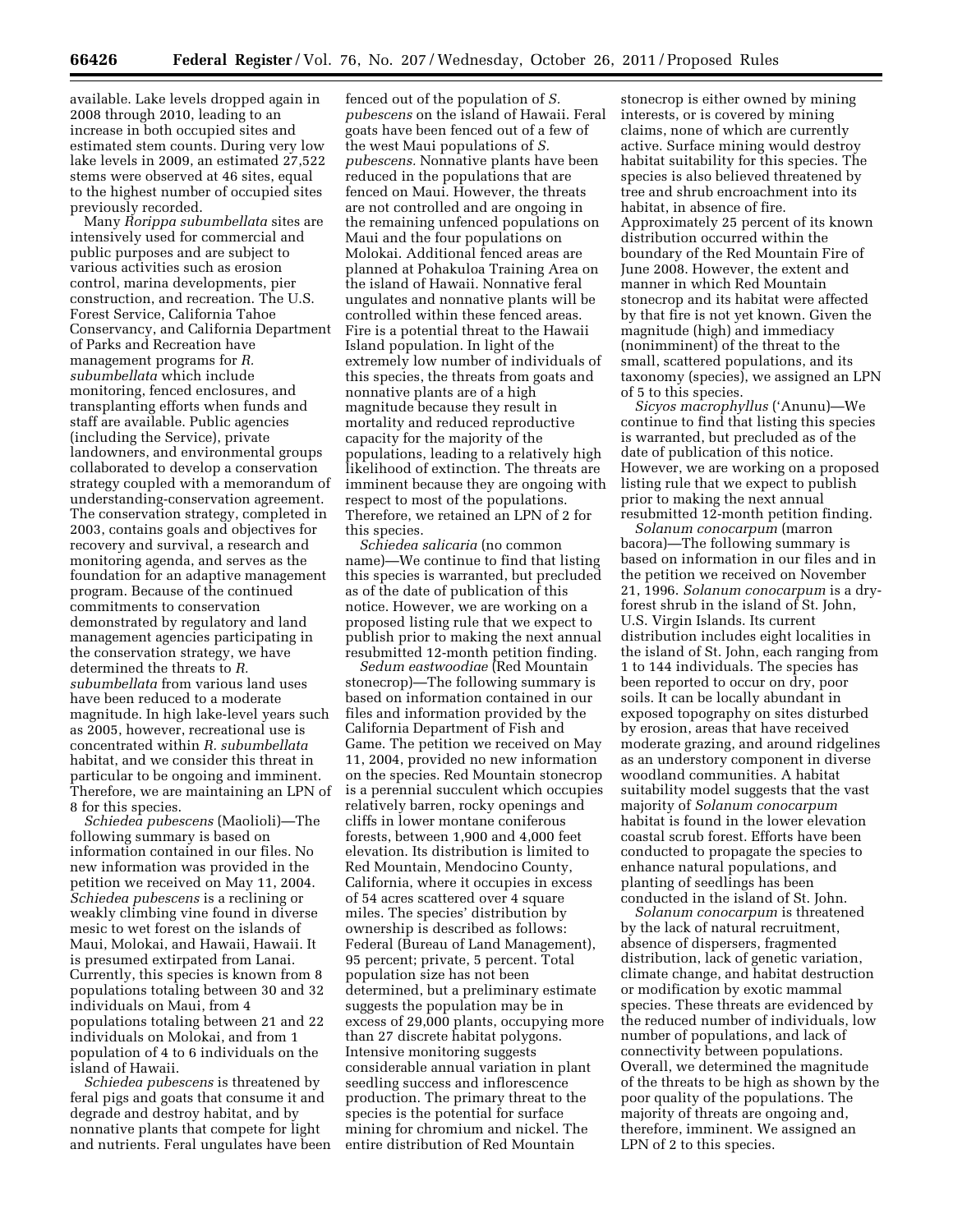*Solanum nelsonii* (popolo)—The following summary is based on information contained in our files. No new information was provided in the petition we received on May 11, 2004. *Solanum nelsonii* is a sprawling or trailing shrub found in coral rubble or sand in coastal sites. This species is known from populations on Molokai (approximately 300 plants), the island of Hawaii (5 plants), and the northwestern Hawaiian Islands (NWHI), Hawaii. The current populations in the NWHI are found on Kure (unknown number of individuals), Midway (approximately 260 plants), Laysan (approximately 490 plants), Pearl and Hermes (unknown number of individuals), and Nihoa (8,000 to 15,000 adult plants). On Molokai, *S. nelsonii* is moderately threatened by ungulates that degrade and destroy habitat, and may eat *S. nelsonii.* On Molokai and the NWHI, this species is threatened by nonnative plants that outcompete and displace it. *Solanum nelsonii* is threatened by predation by a nonnative grasshopper in the NWHI. On Kure, Midway, Laysan, and Pearl and Hermes in the NWHI, tsunamis are also a potential threat to *S. nelsonii.* This species is represented in ex situ collections. Ungulate exclusion fences, routine fence monitoring and maintenance, and weed control protect the population of *S. nelsonii* on Molokai. Limited weed control is conducted in the NWHI. These threats are of moderate magnitude because of the relatively large number of plants, and the fact that this species is found on more than one island. The threats are imminent for the majority of the populations because they are ongoing and are not being controlled. We therefore retained an LPN of 8 for this species.

*Solidago plumosa* (Yadkin River goldenrod)—The following information is based on information in our files. No new information was provided in the petition we received on April 20, 2010. The global distribution of *Solidago plumosa* consists of a single population that occurs in two discrete locations along a 2.5-mile stretch of the Yadkin River in North Carolina. The availability of suitable habitat and the fate of the single known population of this species are primarily determined by the manner in which two hydroelectric projects (the Yadkin River and Yadkin-Pee Dee River Hydroelectric Projects) are operated. Any detrimental effects to *S. plumosa*  resulting from the construction of these reservoirs occurred decades ago when these projects were built (during the years of 1917 to 1928), and the Service is not aware of any plans to construct

additional reservoirs within the current range of this species. However, *S. plumosa* continues to be subject to threats from the continued operation of these reservoirs (which has reduced the frequency and severity of scouring floods that help to prevent the establishment of other species within the species' limited habitat) and the encroachment of nonnative, invasive species. Because the species' global distribution consists of a single population, its entire range is affected by these threats. However, because scouring floods (prior to reservoir construction) likely only occurred episodically, and in light of the relatively slow progression of nonnative species into areas of occupied habitat, the magnitude of these threats is moderate to low. However, because these threats (especially those presented by nonnative, invasive plant species) are currently occurring, they are imminent. Thus, we assigned this species an LPN of 8.

*Sphaeralcea gierischii* (Gierisch mallow)—We continue to find that listing this species is warranted, but precluded as of the date of publication of this notice. However, we are working on a proposed listing rule that we expect to publish prior to making the next annual resubmitted petition 12 month finding.

*Stenogyne cranwelliae* (no common name)—We continue to find that listing this species is warranted, but precluded as of the date of publication of this notice. However, we are working on a proposed listing rule that we expect to publish prior to making the next annual resubmitted 12-month petition finding.

*Symphyotrichum georgianum*  (Georgia aster)—The following summary is based on information contained in our files. No new information was provided in the petition we received on May 11, 2004. Georgia aster is a relict species of post oak savanna/prairie communities that existed in the Southeast prior to widespread fire suppression and extirpation of large native grazing animals. Georgia aster currently occurs in the States of Alabama, Georgia, North Carolina, and South Carolina. The species is presumed extant in 8 counties in Alabama, 22 counties in Georgia, 9 counties in North Carolina, and 15 counties in South Carolina. The species appears to have been eliminated from Florida.

Most remaining populations survive adjacent to roads, utility rights-of-way, and other openings where current land management mimics natural disturbance regimes. Most populations are small (10 to 100 stems), and because the species' main mode of reproduction is vegetative, each isolated population may represent only a few genotypes. Many populations are currently threatened by one or more of the following factors: woody succession due to fire suppression, development, highway expansion or improvement, and herbicide application. However, the species is still relatively widely distributed, and recent information indicates the species is more abundant than when we initially identified it as a candidate for listing. Taking into account its distribution and abundance, the magnitude of threats is moderate. The threats are currently occurring and therefore are imminent. Thus we assigned an LPN of 8 for this species.

# *Ferns and Allies*

*Cyclosorus boydiae* (no common name)—The following summary is based on information contained in our files. No new information was provided in the petition we received on May 11, 2004. This species is a small- to medium-sized fern found in mesic to wet forest along stream banks on the islands of Oahu and Maui, Hawaii. Historically, this species was also found on the island of Hawaii, but it has been extirpated there. Currently, this species is known from 7 populations totaling approximately 400 individuals. This species is threatened by feral pigs that degrade and destroy habitat and may eat this plant, and by nonnative plants that compete for light and nutrients. Feral pigs have been fenced out of the largest population on Maui, and nonnative plants have been reduced in the fenced area. No conservation efforts are under way to alleviate threats to the other two populations on Maui, or for the two populations on Oahu. This species is represented in an ex situ collection. The magnitude of the threats acting upon the currently extant populations is moderate because the largest population is protected from pigs, and nonnative plants have been reduced in this area. The threats are ongoing and therefore imminent. Therefore, we retained an LPN of 8 for this species.

*Huperzia stemmermanniae*  (Waewaeiole)—The following summary is based on information contained in our files. No new information was provided in the petition we received on May 11, 2004. This species is an epiphytic pendant clubmoss found in mesic-to-wet *Metrosideros polymorpha-Acacia koa* (ohia-koa) forests on the islands of Maui and Hawaii, Hawaii. Only 3 populations are known, on Maui and Hawaii, totaling approximately 30 individuals. The Maui population has not been relocated since 1995. *Huperzia*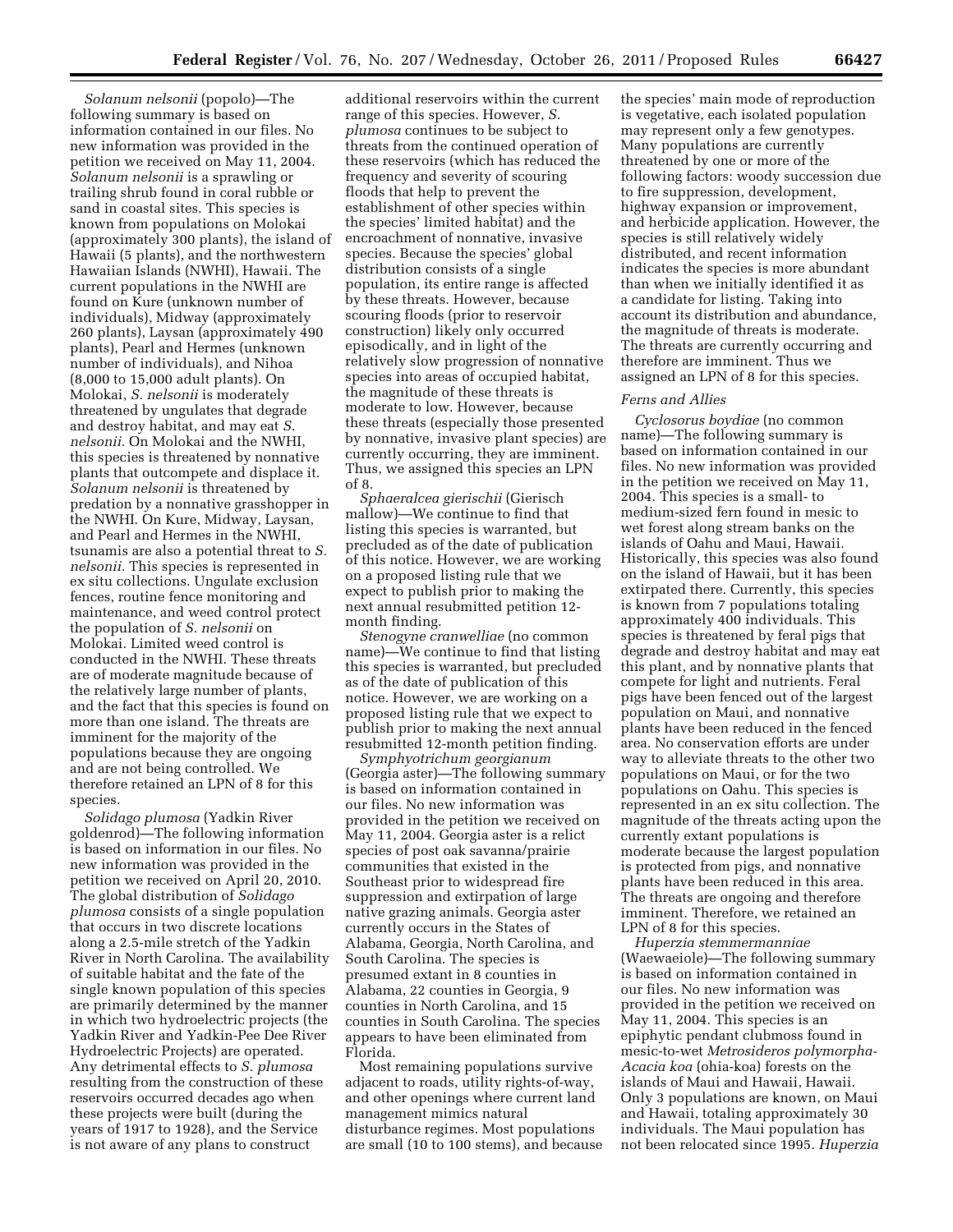*stemmermanniae* is threatened by feral pigs, goats, cattle, and axis deer that degrade and destroy habitat, and by nonnative plants that compete for light, space, and nutrients. *Huperzia stemmermanniae* is also threatened by randomly occurring natural events due to its small population size. One individual at Waikamoi Preserve may benefit from fencing for axis deer and pigs. This species is represented in ex situ collections. The threats from pigs, goats, cattle, axis deer, and nonnative plants are of a high magnitude because they are sufficiently severe to adversely affect the species throughout its limited range, resulting in direct mortality or significantly reducing reproductive capacity, leading to a relatively high likelihood of extinction. The threats are imminent because they are ongoing. Therefore, we retained an LPN of 2 for this species.

*Microlepia strigosa* var. *mauiensis*  (Palapalai)—The following summary is based on information contained in our files. No new information was provided in the petition we received on May 11, 2004. *Microlepia strigosa* var. *mauiensis*  is a terrestrial fern found in mesic-towet forests. It is currently found in Hawaii on the islands of Maui, Oahu, and Hawaii, from at least 9 populations totaling at least 50 individuals. There is a possibility that the range of this plant variety could be larger and include the other main Hawaiian Islands. *Microlepia strigosa* var. *mauiensis* is threatened by feral pigs that degrade and destroy habitat, and by nonnative plants that compete for light and nutrients. Pigs have been fenced out of some areas on east and west Maui, Oahu, and on Hawaii, where *M. strigosa*  var. *mauiensis* currently occurs, and nonnative plants have been reduced in the fenced areas. However, the threats are not controlled and are ongoing in the remaining unfenced populations on Maui, Oahu, and Hawaii. Therefore, the threats from feral pigs and nonnative plants are imminent. The threats are of a high magnitude because they are sufficiently severe to adversely affect the species throughout its range, resulting in direct mortality or significantly reducing reproductive capacity, leading to a relatively high likelihood of extinction. We therefore retained an LPN of 3 for *M. strigosa* var. *mauiensis.* 

## *Petitions To Reclassify Species Already Listed or To Add to the Listed Range*

We previously made warranted-butprecluded findings on five petitions seeking to reclassify threatened species to endangered status. The taxa involved in the reclassification petitions are three

populations of the grizzly bear (*Ursus arctos horribilis*), delta smelt (*Hypomesus transpacificus*), and *Sclerocactus brevispinus* (Pariette cactus). Because these species are already listed under the ESA, they are not candidates for listing and are not included in Table 1. However, this notice and associated species assessment forms or 5-year review documents also constitute the resubmitted petition findings for these species. For delta smelt, we have not updated the information included in the 12-month finding (published April 7, 2010, at 75 FR 17667), which serves as our assessment; we are currently conducting a 5-year review, which will provide updated information when we complete it later this year. For the three grizzly bear populations, our recently completed 5-year review serves as our assessment. For *Sclerocactus brevispinus,* our updated assessment is provided below. We find that reclassification to endangered status for the three grizzly bear populations, delta smelt, and *Sclerocactus brevispinus* are all currently warranted but precluded by work identified above (see ''Petition Findings for Candidate Species''). One of the primary reasons that the work identified above is considered higher priority is that the grizzly bear populations, delta smelt, and *Sclerocactus brevispinus* are currently listed as threatened, and therefore already receive certain protections under the ESA. We promulgated regulations extending take prohibitions for wildlife and plants under section 9 to threatened species (50 CFR 17.31 and 50 CFR 17.71, respectively). Prohibited actions under section 9 for wildlife include, but are not limited to, take (i.e., to harass, harm, pursue, hunt, shoot, wound, kill, trap, capture, or collect, or attempt to engage in such activity). For plants, prohibited actions under section 9 include removing or reducing to possession any listed plant from an area under Federal jurisdiction (50 CFR 17.61). Other protections include those under section 7(a)(2) of the ESA whereby Federal agencies must insure that any action they authorize, fund, or carry out is not likely to jeopardize the continued existence of any endangered or threatened species.

Grizzly bear (*Ursus arctos horribilis*) North Cascades ecosystem, Cabinet-Yaak, and Selkirk populations (Region 6)—Between 1986 and 2007, we have received and reviewed 10 petitions requesting a change in status for individual grizzly bear populations (51 FR 16363, May 2, 1986; 55 FR 32103, August 7, 1990; 56 FR 33892, July 24,

1991; 57 FR 14372, April 20, 1992; 58 FR 8250, February 12, 1993; 58 FR 38552, July 19, 1993; 58 FR 43856, August 18, 1993; 58 FR 43857, August 18, 1993; 59 FR 46611, September 9, 1994; 64 FR 26725, May 17, 1999; 72 FR 14866, March 29, 2007). Through this process, we determined the Cabinet-Yaak, Selkirk, and North Cascade ecosystems warrant endangered status. On April 18, 2007, the Service initiated a 5-year review to evaluate the current status of grizzly bears in the lower 48 States (72 FR 19549–19551). This status review, completed on August 29, 2011, and available online at: *[http://](http://ecos.fws.gov/speciesProfile/profile/speciesProfile.action?spcode=A001) [ecos.fws.gov/speciesProfile/profile/](http://ecos.fws.gov/speciesProfile/profile/speciesProfile.action?spcode=A001)  [speciesProfile.action?spcode=A001,](http://ecos.fws.gov/speciesProfile/profile/speciesProfile.action?spcode=A001)*  recommended that the Cabinet-Yaak, Selkirk, and North Cascades Ecosystems remain warranted but precluded for endangered status.

Delta smelt (*Hypomesus transpacificus*) (Region 8) (see 75 FR 17667; April 7, 2010, for additional information on why reclassification to endangered is warranted but precluded)—In March 2004, we completed a 5-year review for delta smelt in which we determined a change in status from threatened to endangered was not recommended. While none of the threats, other than apparent abundance, show significant differences from 2004, we now have strong evidence, not available at the time of our 5-year review, that at least some of those factors are endangering the species. The primary evidence is the continuing downward trend in delta smelt abundance indices since a significant decline that occurred in 2002. The most recent fall midwater trawl abundance index is the lowest ever recorded—less than one-tenth the level it was in 2003. In addition, a 2005 population viability analysis calculated a 50-percent likelihood that the species could reach effective extinction (8,000 individuals) within 20 years.

There are many primary threats to the species including: Direct entrainments by State and Federal water export facilities; summer and fall increases in salinity and water clarity; and effects from introduced species. Additional threats are predation by striped and largemouth bass and inland silversides, entrainment into power plants, contaminants, and small population size. Existing regulatory mechanisms have not proven adequate to halt the decline of delta smelt since the time of listing as a threatened species.

As a result of our analysis of the best available scientific and commercial information, we have assigned uplisting the delta smelt an LPN of 2, based on high-magnitude, imminent threats. The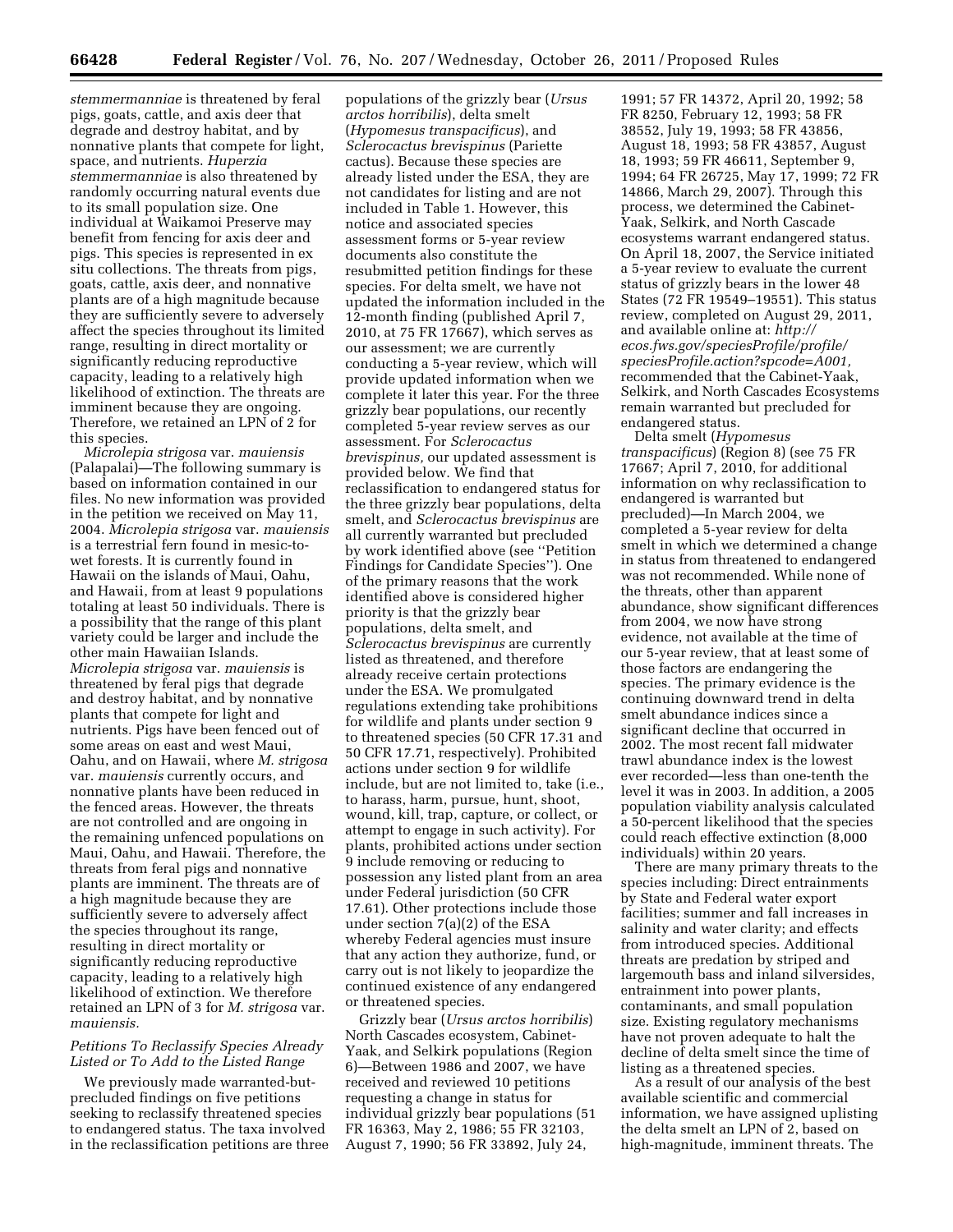magnitude of the threats is high, because they occur rangewide and result in mortality or significantly reduce the reproductive capacity of the species, leading to a relatively high likelihood of extinction. They are imminent because these threats are ongoing and, in some cases (e.g., nonnative species), considered irreversible.

*Sclerocactus brevispinus* (Pariette cactus) (Region 6) (see 72 FR 53211, September 18, 2007, and the species assessment form (see **ADDRESSES**) for additional information on why reclassification to endangered is warranted but precluded)—*Sclerocactus brevispinus* is restricted to clay badlands of the Wagon Hound member of the Uinta Formation in the Uinta Basin of northeastern Utah. The species is restricted to one population with an overall range of approximately 10 miles by 5 miles in extent. The species' entire population is within a developed and expanding oil and gas field. The location of the species' habitat exposes it to destruction from road, pipeline, and well-site construction in connection with oil and gas development. The species may be collected as a specimen plant for horticultural use. Recreational off-road vehicle use and livestock trampling are additional potential threats. The species is currently federally listed as threatened by its previous inclusion within the species *Sclerocactus glaucus.* Based on current information, we are recommending an LPN of 2 for reclassifying this species as endangered, to reflect that: (1) The threats are of a high magnitude because any one of the threats has the potential to severely affect this species, a narrow endemic with a highly limited range and distribution; and (2) threats are ongoing and, therefore, are imminent.

#### **Current Notice of Review**

We gather data on plants and animals native to the United States that appear to merit consideration for addition to the Lists of Endangered and Threatened Wildlife and Plants (Lists). This notice identifies those species that we currently regard as candidates for addition to the Lists. These candidates include species and subspecies of fish, wildlife, or plants and DPSes of vertebrate animals. This compilation relies on information from status surveys conducted for candidate assessment and on information from State Natural Heritage Programs, other State and Federal agencies, knowledgeable scientists, public and private natural resource interests, and comments received in response to previous notices of review.

Tables 1 and 2 list animals arranged alphabetically by common names under the major group headings, and list plants alphabetically by names of genera, species, and relevant subspecies and varieties. Animals are grouped by class or order. Plants are subdivided into two groups: (1) Flowering plants and (2) ferns and their allies. Useful synonyms and subgeneric scientific names appear in parentheses with the synonyms preceded by an ''equals'' sign. Several species that have not yet been formally described in the scientific literature are included; such species are identified by a generic or specific name (in italics), followed by ''sp.'' or ''ssp.'' We incorporate standardized common names in these notices as they become available. We sort plants by scientific name due to the inconsistencies in common names, the inclusion of vernacular and composite subspecific names, and the fact that many plants still lack a standardized common name.

Table 1 lists all candidate species, plus species currently proposed for listing under the ESA. We emphasize that in this notice we are not proposing to list any of the candidate species; rather, we will develop and publish proposed listing rules for these species in the future. We encourage State agencies, other Federal agencies, and other parties to give consideration to these species in environmental planning.

In Table 1, the ''category'' column on the left side of the table identifies the status of each species according to the following codes:

PE—Species proposed for listing as endangered. Proposed species are those species for which we have published a proposed rule to list as endangered or threatened in the **Federal Register**. This category does not include species for which we have withdrawn or finalized the proposed rule.

PT—Species proposed for listing as threatened.

PSAT—Species proposed for listing as threatened due to similarity of appearance.

C—Candidates: Species for which we have on file sufficient information on biological vulnerability and threats to support proposals to list them as endangered or threatened. Issuance of proposed rules for these species is precluded at present by other higher priority listing actions. This category includes species for which we made a 12-month warranted-but-precluded finding on a petition to list. We made new findings on all petitions for which we previously made ''warranted-butprecluded'' findings. We identify the species for which we made a continued

warranted-but-precluded finding on a resubmitted petition by the code ''C\*'' in the category column (see ''*Findings for Petitioned Candidate Species''*  section for additional information).

The ''Priority'' column indicates the LPN for each candidate species, which we use to determine the most appropriate use of our available resources. The lowest numbers have the highest priority. We assign LPNs based on the immediacy and magnitude of threats, as well as on taxonomic status. We published a complete description of our listing priority system in the **Federal Register** (48 FR 43098, September 21, 1983).

The third column, ''Lead Region,'' identifies the Regional Office to which you should direct information, comments, or questions (see addresses under Request for Information at the end of the **SUPPLEMENTARY INFORMATION** section).

Following the scientific name (fourth column) and the family designation (fifth column) is the common name (sixth column). The seventh column provides the known historical range for the species or vertebrate population (for vertebrate populations, this is the historical range for the entire species or subspecies and not just the historical range for the distinct population segment), indicated by postal code abbreviations for States and U.S. territories. Many species no longer occur in all of the areas listed.

Species in Table 2 of this notice are those we included either as proposed species or as candidates in the previous CNOR (published November 10, 2010 at 75 FR 69222) that are no longer proposed species or candidates for listing. Since November 10, 2010, we listed nine species, emergency listed one species, withdrew a proposed rule for one species, and removed three species from candidate status for the reason indicated by the code. Also included in this table are three species that were not previously candidates or proposed species but we emergency listed due to similarity in appearance. The first column indicates the present status of each species, using the following codes (not all of these codes may have been used in this CNOR):

E—Species we listed as endangered. T—Species we listed as threatened.

Rc—Species we removed from the candidate list because currently available information does not support a proposed listing.

Rp—Species we removed from because we have withdrawn the proposed listing.

The second column indicates why we no longer regard the species as a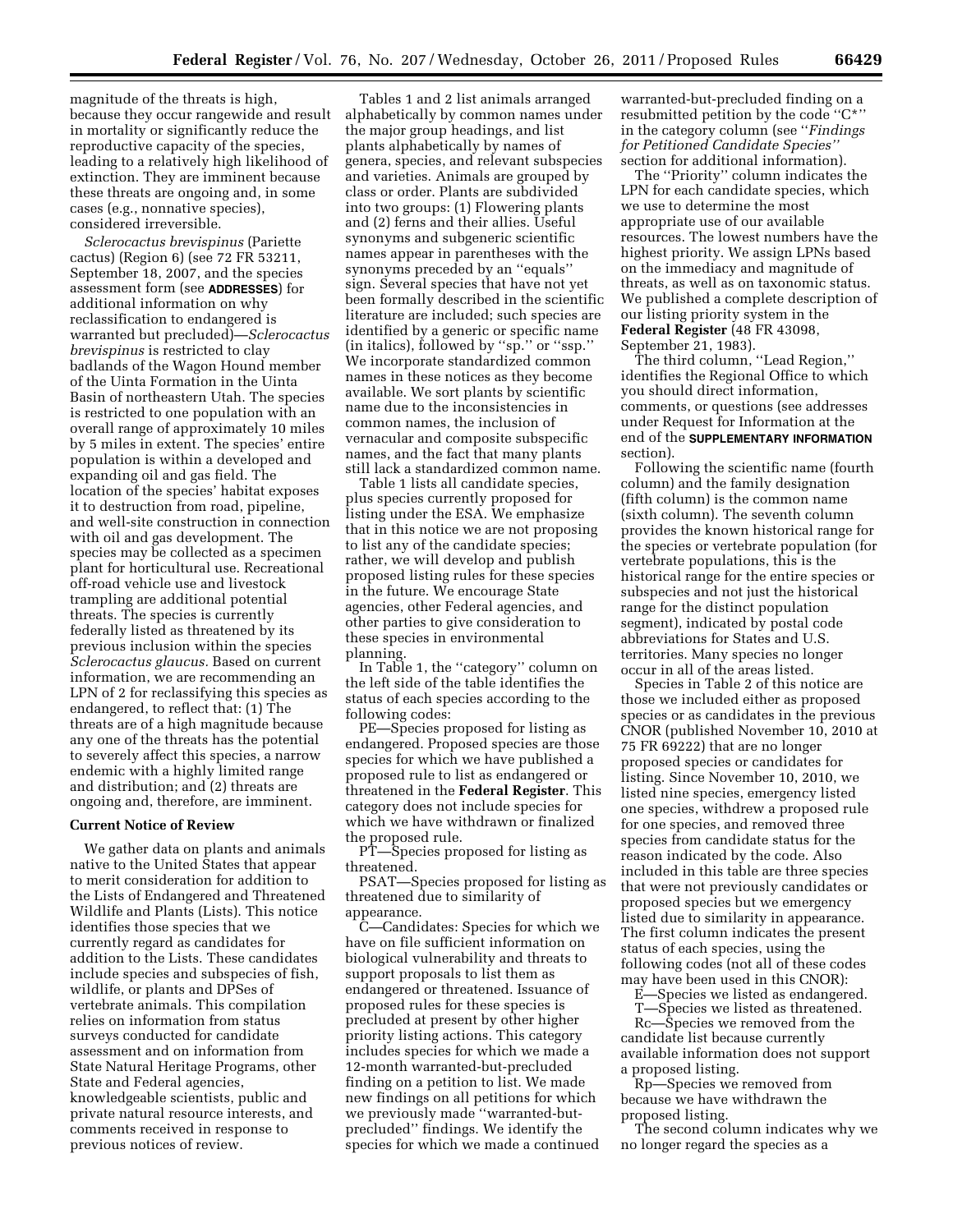candidate or proposed species using the following codes (not all of these codes may have been used in this CNOR):

A—Species that are more abundant or widespread than previously believed and species that are not subject to the degree of threats sufficient to warrant continuing candidate status, or issuing a proposed or final listing.

F—Species whose range no longer includes a U.S. territory.

I—Species for which we have insufficient information on biological vulnerability and threats to support issuance of a proposed rule to list.

L—Species we added to the Lists of Endangered and Threatened Wildlife and Plants.

M—Species we mistakenly included as candidates or proposed species in the last notice of review.

N—Species that are not listable entities based on the ESA's definition of ''species'' and current taxonomic understanding.

U—Species that are not subject to the degree of threats sufficient to warrant issuance of a proposed listing or continuance of candidate status due, in part or totally, to conservation efforts that remove or reduce the threats to the species.

X—Species we believe to be extinct. The columns describing lead region, scientific name, family, common name, and historical range include information as previously described for Table 1.

#### **Request for Information**

We request you submit any further information on the species named in this notice as soon as possible or whenever it becomes available. We are particularly interested in any information:

(1) Indicating that we should add a species to the list of candidate species;

(2) Indicating that we should remove a species from candidate status;

(3) Recommending areas that we should designate as critical habitat for a species, or indicating that designation of critical habitat would not be prudent for a species;

(4) Documenting threats to any of the included species;

(5) Describing the immediacy or magnitude of threats facing candidate species;

(6) Pointing out taxonomic or nomenclature changes for any of the species;

(7) Suggesting appropriate common names; and

(8) Noting any mistakes, such as errors in the indicated historical ranges.

Submit information, materials, or comments regarding a particular species to the Regional Director of the Region identified as having the lead responsibility for that species. The regional addresses follow:

Region 1. Hawaii, Idaho, Oregon, Washington, American Samoa, Guam, and Commonwealth of the Northern Mariana Islands. Regional Director (TE), U.S. Fish and Wildlife Service, Eastside Federal Complex, 911 N.E. 11th Avenue, Portland, OR 97232–4181 (503/ 231–6158).

Region 2. Arizona, New Mexico, Oklahoma, and Texas. Regional Director (TE), U.S. Fish and Wildlife Service, 500 Gold Avenue SW., Room 4012, Albuquerque, NM 87102 (505/248– 6920).

Region 3. Illinois, Indiana, Iowa, Michigan, Minnesota, Missouri, Ohio, and Wisconsin. Regional Director (TE), U.S. Fish and Wildlife Service, 5600 American Blvd. West, Suite 990, Bloomington, MN 55437–1458 (612/ 713–5334).

Region 4. Alabama, Arkansas, Florida, Georgia, Kentucky, Louisiana, Mississippi, North Carolina, South Carolina, Tennessee, Puerto Rico, and the U.S. Virgin Islands. Regional Director (TE), U.S. Fish and Wildlife Service, 1875 Century Boulevard, Suite 200, Atlanta, GA 30345 (404/679–4156).

Region 5. Connecticut, Delaware, District of Columbia, Maine, Maryland, Massachusetts, New Hampshire, New Jersey, New York, Pennsylvania, Rhode Island, Vermont, Virginia, and West Virginia. Regional Director (TE), U.S. Fish and Wildlife Service, 300 Westgate Center Drive, Hadley, MA 01035–9589 (413/253–8615).

Region 6. Colorado, Kansas, Montana, Nebraska, North Dakota, South Dakota,

Utah, and Wyoming. Regional Director (TE), U.S. Fish and Wildlife Service, P.O. Box 25486, Denver Federal Center, Denver, CO 80225–0486 (303/236– 7400).

Region 7. Alaska. Regional Director (TE), U.S. Fish and Wildlife Service, 1011 East Tudor Road, Anchorage, AK 99503–6199 (907/786–3505).

Region 8. California and Nevada. Regional Director (TE), U.S. Fish and Wildlife Service, 2800 Cottage Way, Suite W2606, Sacramento, CA 95825 (916/414–6464).

We will provide information received in response to the previous CNOR to the Region having lead responsibility for each candidate species mentioned in the submission. We will likewise consider all information provided in response to this CNOR in deciding whether to propose species for listing and when to undertake necessary listing actions (including whether emergency listing under section 4(b)(7) of the ESA is appropriate). Information and comments we receive will become part of the administrative record for the species, which we maintain at the appropriate Regional Office.

Before including your address, phone number, e-mail address, or other personal identifying information in your submission, be advised that your entire submission—including your personal identifying information—may be made publicly available at any time. Although you can ask us in your submission to withhold from public review your personal indentifying information, we cannot guarantee that we will be able to do so.

## **Authority**

This notice is published under the authority of the Endangered Species Act of 1973, as amended (16 U.S.C. 1531 et seq.).

Dated: October 7, 2011.

# Signed:

**Gregory E. Siekaniec,** 

*Deputy Director, Fish and Wildlife Service.* 

# TABLE 1—CANDIDATE NOTICE OF REVIEW (ANIMALS AND PLANTS)

| <b>Status</b><br>Lead<br>region<br>Priority<br>Category |                | Scientific name | Family                                                                  | Common name    | Historical range                                                                                                               |  |
|---------------------------------------------------------|----------------|-----------------|-------------------------------------------------------------------------|----------------|--------------------------------------------------------------------------------------------------------------------------------|--|
|                                                         |                |                 |                                                                         |                |                                                                                                                                |  |
|                                                         | <b>MAMMALS</b> |                 |                                                                         |                |                                                                                                                                |  |
| $C^*$                                                   |                | R4<br>l R1      | Eumops floridanus    Molossidae<br>Emballonura<br>semicaudata rotensis. | Emballonuridae | Bat, Florida bonneted    U.S.A. (FL).<br>Bat, Pacific sheath-tailed   U.S.A. (GU, CNMI).<br>(Mariana Islands sub-<br>species). |  |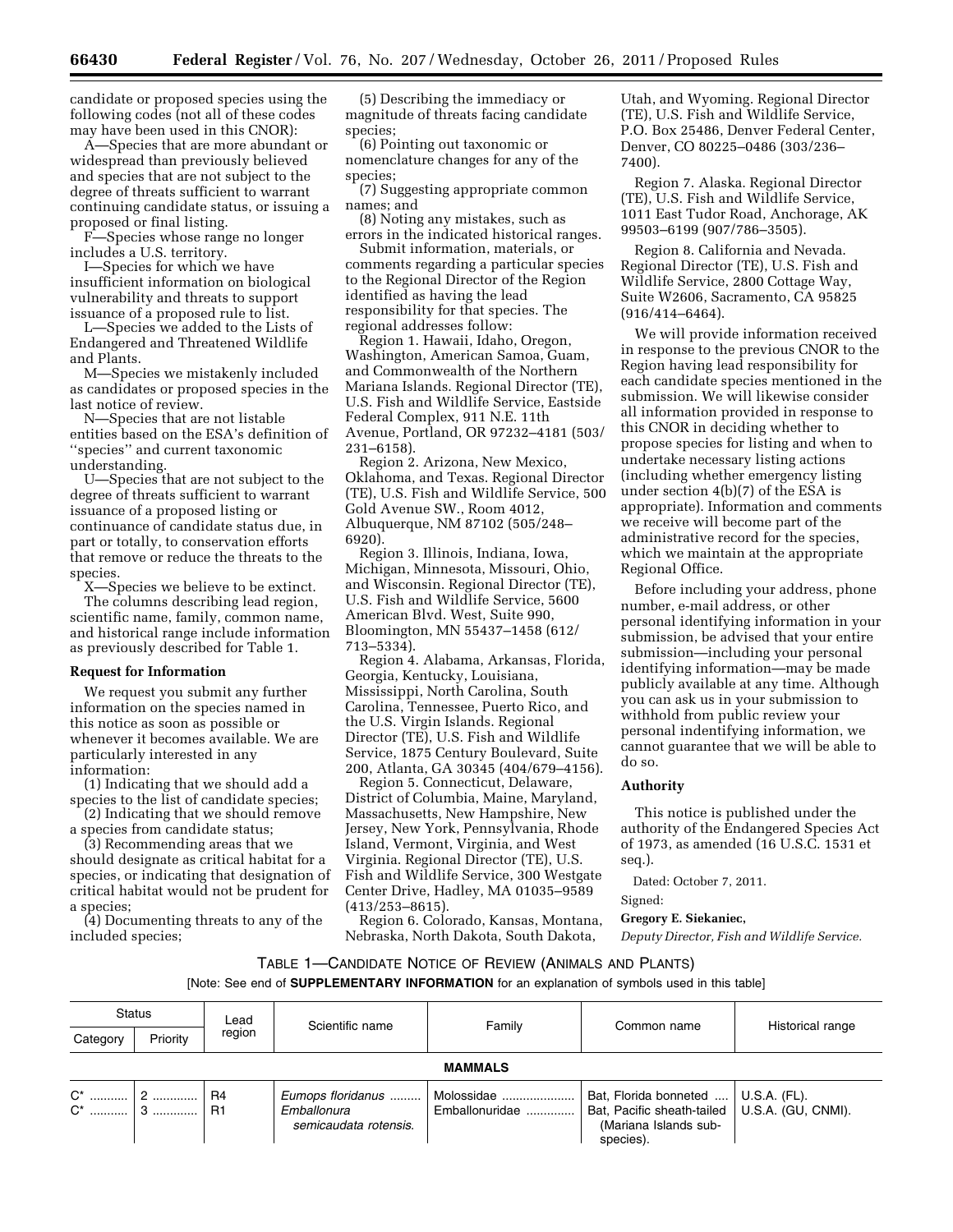▀

# TABLE 1—CANDIDATE NOTICE OF REVIEW (ANIMALS AND PLANTS)—Continued

| <b>Status</b>      |          | Lead                             |                                                                         |                             |                                                                                                                      |                                                                                                                                                                            |
|--------------------|----------|----------------------------------|-------------------------------------------------------------------------|-----------------------------|----------------------------------------------------------------------------------------------------------------------|----------------------------------------------------------------------------------------------------------------------------------------------------------------------------|
| Category           | Priority | region                           | Scientific name                                                         | Family                      | Common name                                                                                                          | Historical range                                                                                                                                                           |
| $\mathsf{C}^\star$ | $3$      | R <sub>1</sub><br>R <sub>5</sub> | Emballonura<br>semicaudata<br>semicaudata.<br>Sylvilagus transitionalis | Emballonuridae<br>Leporidae | Bat, Pacific sheath-tailed<br>(American Samoa<br>DPS).<br>Cottontail, New England                                    | U.S.A. (AS), Fiji, Inde-<br>pendent Samoa,<br>Tonga, Vanuatu.<br>U.S.A. (CT, MA, ME,                                                                                       |
|                    | 6        | R <sub>8</sub>                   | Martes pennanti                                                         | Mustelidae                  | Fisher (west coast DPS)                                                                                              | NH, NY, RI, VT).<br>U.S.A. (CA, CT, IA, ID,<br>IL, IN, KY, MA, MD,<br>ME, MI, MN, MT, ND,<br>NH, NJ, NY, OH, OR,<br>PA, RI, TN, UT, VA,<br>VT, WA, WI, WV,<br>WY), Canada. |
|                    |          | <b>R2</b>                        | Zapus hudsonius luteus                                                  | Zapodidae                   | Mouse, New Mexico<br>meadow jumping.                                                                                 | U.S.A. (AZ, CO, NM).                                                                                                                                                       |
| $C^*$              | 3        | R <sub>1</sub>                   | Thomomys mazama<br>couchi.                                              | Geomyidae                   | Pocket gopher, Shelton                                                                                               | U.S.A. (WA).                                                                                                                                                               |
| $C^*$              | $3$      | R1                               | Thomomys mazama<br>douglasii.                                           | Geomyidae                   | Pocket gopher, Brush<br>Prairie.                                                                                     | U.S.A. (WA).                                                                                                                                                               |
|                    |          | R1                               | Thomomys mazama<br>glacialis.                                           | Geomyidae                   | Pocket gopher, Roy<br>Prairie.                                                                                       | U.S.A. (WA).                                                                                                                                                               |
|                    |          | R <sub>1</sub>                   | Thomomys mazama<br>louiei.                                              | Geomyidae                   | Pocket gopher,<br>Cathlamet.                                                                                         | U.S.A. (WA).                                                                                                                                                               |
| $C^*$              | 3        | R <sub>1</sub>                   | Thomomys mazama<br>melanops.                                            | Geomyidae                   | Pocket gopher, Olympic                                                                                               | U.S.A. (WA).                                                                                                                                                               |
| $C^*$              | $3$      | R1                               | Thomomys mazama<br>pugetensis.                                          | Geomyidae                   | Pocket gopher, Olympia                                                                                               | U.S.A. (WA).                                                                                                                                                               |
| $C^*$              | 3        | R <sub>1</sub>                   | Thomomys mazama<br>tacomensis.                                          | Geomyidae                   | Pocket gopher, Tacoma                                                                                                | U.S.A. (WA).                                                                                                                                                               |
| $C^*$              | 3        | R1                               | Thomomys mazama<br>tumuli.                                              | Geomyidae                   | Pocket gopher, Tenino                                                                                                | U.S.A. (WA).                                                                                                                                                               |
| $C^*$              | 3        | R1                               | Thomomys mazama<br>yelmensis.                                           | Geomyidae                   | Pocket gopher, Yelm                                                                                                  | U.S.A. (WA).                                                                                                                                                               |
|                    |          | R <sub>6</sub>                   | Cynomys gunnisoni                                                       | Sciuridae                   | Prairie dog, Gunnison's<br>(populations in central<br>and south-central Col-<br>orado, north-central<br>New Mexico). | U.S.A. (CO, NM).                                                                                                                                                           |
|                    |          | R <sub>1</sub>                   | Spermophilus brunneus<br>endemicus.                                     | Sciuridae                   | Squirrel, Southern Idaho<br>ground.                                                                                  | U.S.A. (ID).                                                                                                                                                               |
|                    | 5        | R1                               | Spermophilus<br>washingtoni.                                            | Sciuridae                   | Squirrel, Washington<br>ground.                                                                                      | U.S.A. (WA, OR).                                                                                                                                                           |
|                    | 9        | R <sub>7</sub>                   | Odobenus rosmarus<br>divergens.                                         | Odobenidae                  | Walrus, Pacific                                                                                                      | U.S.A. (AK), Canada,<br>Russia.                                                                                                                                            |
|                    |          | R <sub>6</sub>                   | Gulo gulo luscus                                                        | Mustelidae                  | Wolverine, North Amer-<br>ican (Contiguous U.S.<br>DPS).                                                             | U.S.A. (CA, CO, ID, MT,<br>OR, UT, WA, WY).                                                                                                                                |
|                    |          |                                  |                                                                         | <b>BIRDS</b>                |                                                                                                                      |                                                                                                                                                                            |
| $C^*$              | 3        | R1                               | Porzana tabuensis                                                       | Rallidae                    | Crake, spotless (Amer-<br>ican Samoa DPS).                                                                           | U.S.A. (AS), Australia,<br>Fiji, Independent<br>Samoa, Marquesas,<br>Philippines, Society Is-<br>lands, Tonga.                                                             |
| $C^*$              | 3        | R <sub>8</sub>                   | Coccyzus americanus                                                     | Cuculidae                   | Cuckoo, yellow-billed<br>(Western U.S. DPS).                                                                         | U.S.A. (Lower 48<br>States), Canada, Mex-<br>ico, Central and South<br>America.                                                                                            |
| $C^*$              | $9$      | R1                               | Gallicolumba stairi                                                     | Columbidae                  | Ground-dove, friendly<br>(American Samoa<br>DPS).                                                                    | U.S.A. (AS), Inde-<br>pendent Samoa.                                                                                                                                       |
| $C^*$              | $3$      | R <sub>1</sub>                   | Eremophila alpestris<br>strigata.                                       | Alaudidae                   | Horned lark, streaked                                                                                                | U.S.A. (OR, WA), Can-<br>ada (BC).                                                                                                                                         |
| $C^*$              | $3$      | R <sub>5</sub>                   | Calidris canutus rufa                                                   | Scolopacidae                | Knot, red                                                                                                            | U.S.A. (Atlantic coast),<br>Canada, South Amer-<br>ica.                                                                                                                    |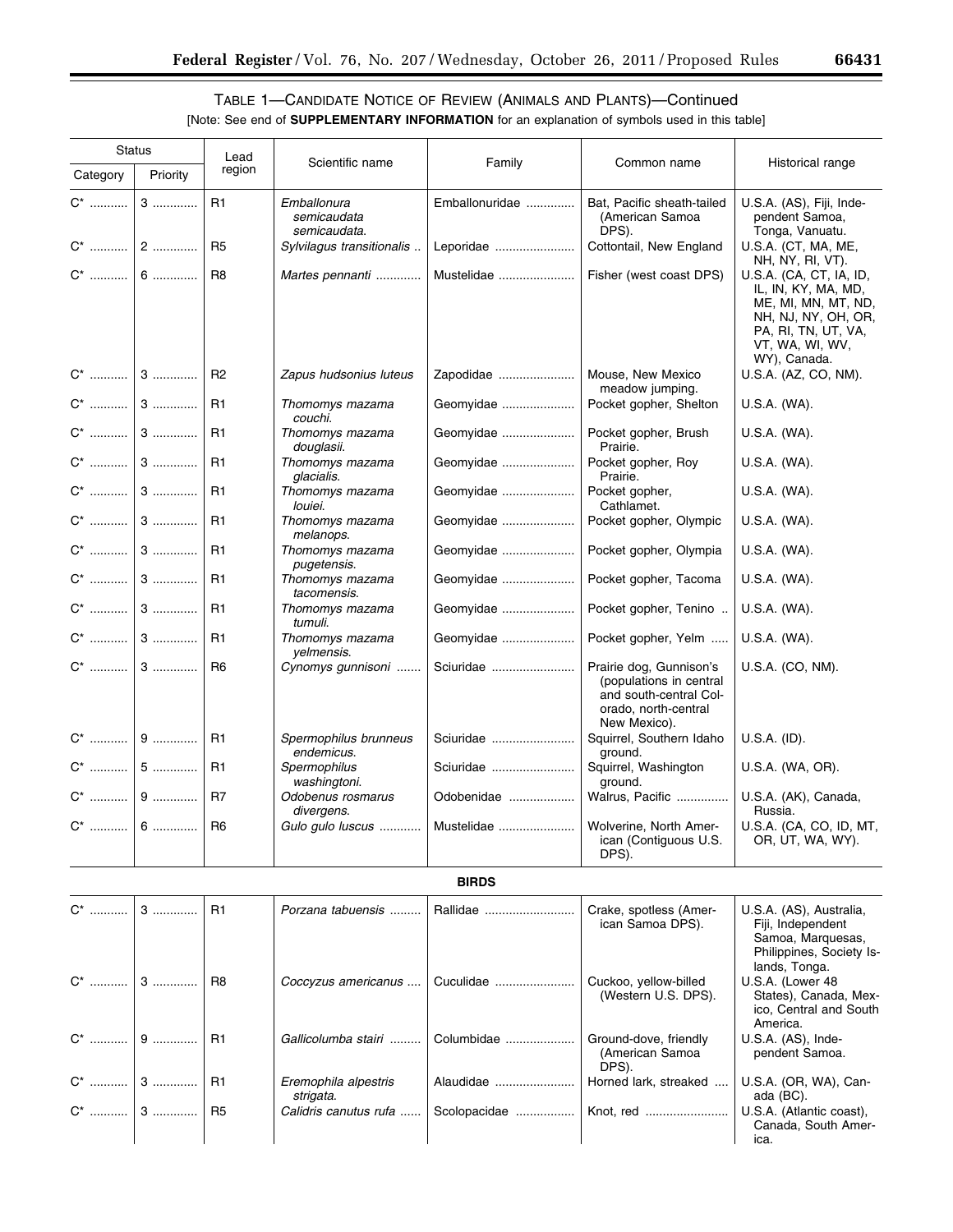۳

# TABLE 1—CANDIDATE NOTICE OF REVIEW (ANIMALS AND PLANTS)—Continued [Note: See end of **SUPPLEMENTARY INFORMATION** for an explanation of symbols used in this table]

| <b>Status</b>  |              | Lead                             |                                              |                            |                                                                |                                                                                                          |
|----------------|--------------|----------------------------------|----------------------------------------------|----------------------------|----------------------------------------------------------------|----------------------------------------------------------------------------------------------------------|
| Category       | Priority     | region                           | Scientific name                              | Family                     | Common name                                                    | Historical range                                                                                         |
| $C^*$          | $8$          | R <sub>7</sub>                   | Gavia adamsii                                | Gaviidae                   | Loon, yellow-billed                                            | U.S.A. (AK), Canada,<br>Norway, Russia,<br>coastal waters of<br>southern Pacific and<br>North Sea.       |
|                |              | R7                               | <b>Brachyramphus</b><br>brevirostris.        | Alcidae                    | Murrelet, Kittlitz's                                           | U.S.A. (AK), Russia.                                                                                     |
|                |              | R <sub>8</sub>                   | Synthliboramphus<br>hypoleucus.              | Alcidae                    | Murrelet, Xantus's                                             | U.S.A. (CA), Mexico.                                                                                     |
|                |              | R <sub>6</sub>                   | Anthus spragueii                             | Motacillidae               | Pipit, Sprauge's                                               | U.S.A. (AL, AR, AZ, CA,<br>GA, LA, MA, MI, MN,<br>MS, MT, ND, OH, OK,<br>SC, SD, TX), Canada,<br>Mexico. |
|                |              | R2                               | Tympanuchus<br>pallidicinctus.               | Phasianidae                | Prairie-chicken, lesser                                        | U.S.A. (CO, KA, NM,<br>OK, TX).                                                                          |
|                |              | R <sub>6</sub>                   | Centrocercus<br>urophasianus.                | Phasianidae                | Sage-grouse, greater                                           | U.S.A. (AZ, CA, CO, ID,<br>MT, ND, NE, NV, OR,<br>SD, UT, WA, WY),<br>Canada (AB, BC, SK).               |
|                |              | R <sub>8</sub>                   | Centrocercus<br>urophasianus.                | Phasianidae                | Sage-grouse, greater<br>(Bi-State DPS).                        | U.S.A. (AZ, CA, CO, ID,<br>MT, ND, NE, NV, OR,<br>SD, UT, WA, WY),<br>Canada (AB, BC, SK).               |
|                |              | R1                               | Centrocercus<br>urophasianus.                | Phasianidae                | Sage-grouse, greater<br>(Columbia Basin DPS).                  | U.S.A. (AZ, CA, CO, ID,<br>MT, ND, NE, NV, OR,<br>SD, UT, WA, WY),<br>Canada (AB, BC, SK).               |
|                |              | R <sub>6</sub>                   | Centrocercus minimus                         | Phasianidae                | Sage-grouse, Gunnison                                          | U.S.A. (AZ, CO, NM,<br>UT).                                                                              |
|                |              | R1                               | Oceanodroma castro                           | Hydrobatidae               | Storm-petrel, band-<br>rumped (Hawaii DPS).                    | U.S.A. (HI), Atlantic<br>Ocean, Ecuador (Ga-<br>lapagos Islands),<br>Japan.                              |
|                |              | R <sub>4</sub>                   | Dendroica angelae                            | Emberizidae                | Warbler, elfin-woods                                           | U.S.A. (PR).                                                                                             |
|                |              |                                  |                                              | <b>REPTILES</b>            |                                                                |                                                                                                          |
|                |              | R <sub>2</sub>                   | Thamnophis eques<br>megalops.                | Colubridae                 | Gartersnake, northern<br>Mexican.                              | U.S.A. (AZ, NM, NV),<br>Mexico.                                                                          |
| C* …………        | PE  2<br>$8$ | R <sub>2</sub><br>R <sub>3</sub> | Sceloporus arenicolus<br>Sistrurus catenatus | Iguanidae<br>Viperidae     | Lizard, sand dune<br>Massasauga (= rattle-<br>snake), eastern. | U.S.A. (TX, NM).<br>U.S.A. (IA, IL, IN, MI,<br>MN, MO, NY, OH, PA,<br>WI), Canada.                       |
|                |              | R4                               | Pituophis melanoleucus<br>lodingi.           | Colubridae                 | Snake, black pine                                              | U.S.A. (AL, LA, MS).                                                                                     |
| C*   <br>$C^*$ | $5$<br>$3$   | R <sub>4</sub><br>R <sub>2</sub> | Pituophis ruthveni<br>Chionactis occipitalis | Colubridae<br>Colubridae   | Snake, Louisiana pine<br>Snake, Tucson shovel-                 | U.S.A. (LA, TX).<br>U.S.A. (AZ).                                                                         |
| $C^*$          | $6$          | R <sub>2</sub>                   | klauberi.<br>Gopherus agassizii              | Testudinidae               | nosed.<br>Tortoise, desert<br>(Sonoran DPS).                   | U.S.A. (AZ, CA, NV,<br>UT).                                                                              |
| $C^*$          | 8            | R <sub>4</sub>                   | Gopherus polyphemus                          | Testudinidae               | Tortoise, gopher (east-<br>ern population).                    | U.S.A. (AL, FL, GA, LA,<br>MS, SC).                                                                      |
| C* …………        | $3$          | R <sub>2</sub>                   | Kinosternon sonoriense<br>longifemorale.     | Kinosternidae              | Turtle, Sonoyta mud                                            | U.S.A. (AZ), Mexico.                                                                                     |
|                |              |                                  |                                              | <b>AMPHIBIANS</b>          |                                                                |                                                                                                          |
| C* …………        | $9$          | R <sub>8</sub>                   | Rana luteiventris                            | Ranidae                    | Frog, Columbia spotted<br>(Great Basin DPS).                   | U.S.A. (AK, ID, MT, NV,<br>OR, UT, WA, WY),<br>Canada (BC).                                              |
|                |              | R8                               | Rana muscosa                                 | Ranidae                    | Frog, mountain yellow-<br>legged (Sierra Nevada<br>DPS).       | $U.S.A$ (CA, NV).                                                                                        |
|                |              | R <sub>1</sub>                   | Rana pretiosa                                | Ranidae                    | Frog, Oregon spotted                                           | U.S.A. (CA, OR, WA),<br>Canada (BC).                                                                     |
| $C^*$  <br>PE  | $8$<br>$3$   | R8<br>R <sub>3</sub>             | Lithobates onca<br>Cryptobranchus            | Ranidae<br>Crytobranchidae | Frog, relict leopard<br>Hellbender, Ozark                      | U.S.A. (AZ, NV, UT).<br>U.S.A. (AR, MO).                                                                 |
|                |              |                                  | alleganiensis bishopi.                       |                            |                                                                |                                                                                                          |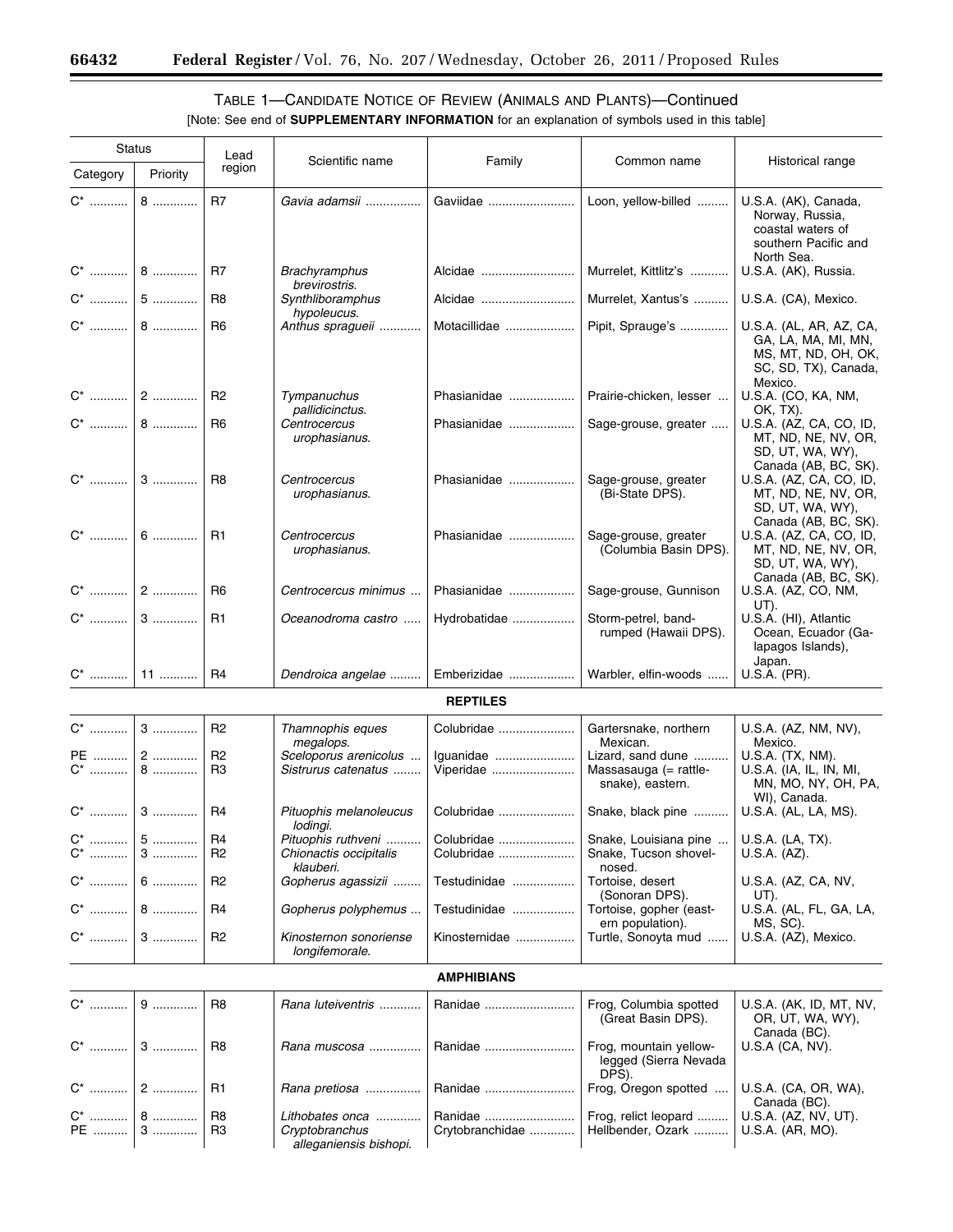# TABLE 1—CANDIDATE NOTICE OF REVIEW (ANIMALS AND PLANTS)—Continued [Note: See end of **SUPPLEMENTARY INFORMATION** for an explanation of symbols used in this table]

| Status         |            |                      |                                                  |                        |                                                         |                                                                               |
|----------------|------------|----------------------|--------------------------------------------------|------------------------|---------------------------------------------------------|-------------------------------------------------------------------------------|
| Category       | Priority   | Lead<br>region       | Scientific name                                  | Family                 | Common name                                             | Historical range                                                              |
| $C^*$          | $8$        | R <sub>4</sub>       | Notophthalmus                                    | Salamandridae          | Newt, striped                                           | U.S.A. (FL, GA).                                                              |
|                | $2$        |                      | perstriatus.                                     |                        |                                                         |                                                                               |
| C* …………        |            | R <sub>2</sub>       | Eurycea waterlooensis                            | Plethodontidae         | Salamander, Austin blind                                | U.S.A. (TX).                                                                  |
| C* …………        | $8$        | R <sub>4</sub>       | Gyrinophilus gulolineatus                        | Plethodontidae         | Salamander, Berry Cave                                  | U.S.A. (TN).                                                                  |
| C*             | $8$        | R <sub>2</sub>       | Eurycea naufragia                                | Plethodontidae         | Salamander, George-<br>town.                            | U.S.A. (TX).                                                                  |
|                |            | R <sub>2</sub>       | Plethodon neomexicanus                           | Plethodontidae         | Salamander, Jemez<br>Mountains.                         | U.S. A. (NM).                                                                 |
|                |            | R <sub>2</sub>       | Eurycea tonkawae                                 | Plethodontidae         | Salamander, Jollyville<br>Plateau.                      | $U.S.A.$ $(TX).$                                                              |
|                |            | R <sub>2</sub>       | Eurycea chisholmensis                            | Plethodontidae         | Salamander, Salado                                      | U.S.A. (TX).                                                                  |
| C*             | $11$       | R <sub>8</sub>       | Anaxyrus canorus                                 | Bufonidae              | Toad, Yosemite                                          | U.S.A. (CA).                                                                  |
| C …………         | $3$        | R <sub>2</sub>       | Hyla wrightorum                                  | Hylidae                | Treefrog, Arizona<br>(Huachuca/Canelo<br>DPS).          | U.S.A. (AZ), Mexico (So-<br>nora).                                            |
|                |            | R <sub>4</sub>       | Necturus alabamensis                             | Proteidae              | Waterdog, black warrior<br>(=Sipsey Fork).              | U.S.A. (AL).                                                                  |
|                |            |                      |                                                  | <b>FISHES</b>          |                                                         |                                                                               |
| C*             | $8$        | R <sub>2</sub>       | Gila nigra                                       | Cyprinidae             | Chub, headwater                                         | U.S.A. (AZ, NM).                                                              |
| C*             | 7          | R <sub>6</sub>       | lotichthys phlegethontis                         | Cyprinidae             | Chub, least                                             | U.S.A. (UT).                                                                  |
|                |            |                      |                                                  |                        |                                                         |                                                                               |
| C*             | 9          | R <sub>2</sub>       | Gila robusta                                     | Cyprinidae             | Chub, roundtail (Lower<br>Colorado River Basin<br>DPS). | U.S.A. (AZ, CO, NM,<br>UT, WY).                                               |
|                |            | R <sub>6</sub>       | Etheostoma cragini                               | Percidae               | Darter, Arkansas                                        | U.S.A. (AR, CO, KS,<br>MO, OK).                                               |
|                |            | R <sub>5</sub>       | Crystallaria cincotta                            | Percidae               | Darter, diamond                                         | U.S.A. (KY, OH, TN,<br>WV).                                                   |
|                |            | R <sub>4</sub>       | Etheostoma sagitta<br>spilotum.                  | Percidae               | Darter, Kentucky arrow                                  | U.S.A. (KY).                                                                  |
|                |            | R <sub>4</sub>       | Percina aurora                                   | Percidae               | Darter, Pearl                                           | U.S.A. (LA, MS).                                                              |
| C*             | $3$        | R <sub>6</sub>       | Thymallus arcticus                               | Salmonidae             | Grayling, Arctic (upper<br>Missouri River DPS).         | U.S.A. (AK, MI, MT,<br>WY), Canada, north-<br>ern Asia, northern Eu-<br>rope. |
| C*             | $5$        | R <sub>4</sub>       | Moxostoma sp.                                    | Catostomidae           | Redhorse, sicklefin                                     | U.S.A. (GA, NC, TN).                                                          |
| C*             | 2          | R <sub>3</sub>       |                                                  | Cottidae               |                                                         |                                                                               |
|                |            |                      | Cottus sp.                                       |                        | Sculpin, grotto                                         | U.S.A. (MO).                                                                  |
| $C^*$          | $5$        | R <sub>2</sub>       | Notropis oxyrhynchus                             | Cyprinidae             | Shiner, sharpnose                                       | U.S.A. (TX).                                                                  |
| C* …………        | $5$        | R <sub>2</sub>       | Notropis buccula                                 | Cyprinidae             | Shiner, smalleye                                        | U.S.A. (TX).                                                                  |
| C* …………        | $3$        | R <sub>2</sub>       | Catostomus discobolus<br>yarrowi.                | Catostomidae           | Sucker, Zuni bluehead                                   | U.S.A. (AZ, NM).                                                              |
| <b>PSAT </b>   | N/A        | R1                   | Salvelinus malma                                 | Salmonidae             | Trout, Dolly Varden                                     | U.S.A. (AK, WA), Can-<br>ada, East Asia.                                      |
|                |            | R <sub>2</sub>       | Oncorhynchus clarki<br>virginalis.               | Salmonidae             | Trout, Rio Grande cut-<br>throat.                       | U.S.A. (CO, NM).                                                              |
|                |            |                      |                                                  | <b>CLAMS</b>           |                                                         |                                                                               |
| PE             | 5          | R4                   | Villosa choctawensis                             | Unionidae              |                                                         | U.S.A. (AL, FL).                                                              |
| PE             | $2$        | R <sub>3</sub>       | Villosa fabalis                                  | Unionidae              | Bean, Choctaw<br>Bean, rayed                            | U.S.A. (IL, IN, KY, MI,<br>NY, OH, TN, PA, VA,                                |
|                |            |                      |                                                  |                        |                                                         | WV), Canada (ON).                                                             |
| PE   <br>$C^*$ | $2$<br>$8$ | R4<br>R <sub>2</sub> | Fusconaia rotulata<br>Popenaias popei            | Unionidae<br>Unionidae | Ebonyshell, round<br>Hornshell, Texas                   | U.S.A. (AL, FL).<br>U.S.A. (NM, TX), Mex-                                     |
| C*             | $2$        | R4                   | Ptychobranchus                                   | Unionidae              | Kidneyshell, fluted                                     | ico.<br>U.S.A. (AL, KY, TN, VA).                                              |
|                |            |                      | subtentum.                                       |                        |                                                         |                                                                               |
| PE   <br>$C^*$ | $2$<br>2   | R <sub>4</sub><br>R4 | Ptychobranchus jonesi<br>Lampsilis rafinesqueana | Unionidae<br>Unionidae | Kidneyshell, southern<br>Mucket, Neosho                 | U.S.A. (AL, FL).<br>U.S.A. (AR, KS, MO,<br>OK).                               |
| PE             | $2$        | R <sub>3</sub>       | Plethobasus cyphyus                              | Unionidae              | Mussel, sheepnose                                       | U.S.A. (AL, IA, IL, IN,<br>KY, MN, MO, MS, OH,<br>PA, TN, VA, WI, WV).        |
| PE ……….        | 2          | R4                   | Margaritifera marrianae                          | Margaritiferidae       | Pearlshell, Alabama                                     | U.S.A. (AL).                                                                  |
|                | 2          |                      |                                                  |                        |                                                         |                                                                               |
| C* …………        |            | R <sub>4</sub>       | Lexingtonia dolabelloides                        | Unionidae              | Pearlymussel, slabside                                  | U.S.A. (AL, KY, TN, VA).                                                      |
| PT             | $5$        | R <sub>4</sub>       | Pleurobema strodeanum                            | Unionidae              | Pigtoe, fuzzy                                           | U.S.A. (AL, FL).                                                              |
|                |            | R <sub>4</sub>       | Fusconaia escambia                               |                        | Pigtoe, narrow                                          | U.S.A. (AL, FL).                                                              |

۰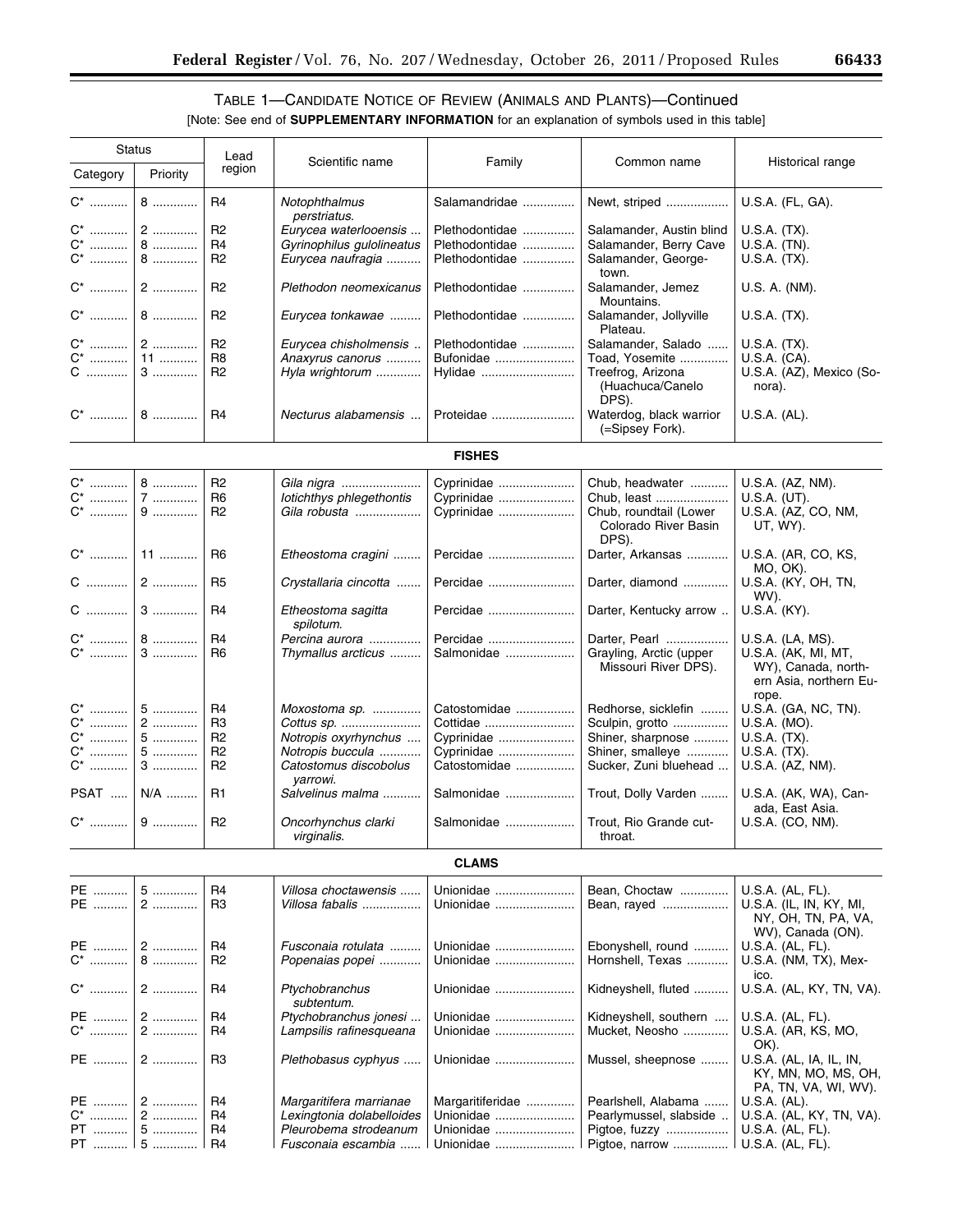۳

# TABLE 1—CANDIDATE NOTICE OF REVIEW (ANIMALS AND PLANTS)—Continued

| <b>Status</b>           |           | Lead                             |                                                   |                                   |                                                                 |                                                                               |
|-------------------------|-----------|----------------------------------|---------------------------------------------------|-----------------------------------|-----------------------------------------------------------------|-------------------------------------------------------------------------------|
| Category                | Priority  | region                           | Scientific name                                   | Family                            | Common name                                                     | Historical range                                                              |
| PT                      | $11$      | R <sub>4</sub>                   | Fusconaia<br>(=Quincuncina) burkei.               | Unionidae                         | Pigtoe, tapered                                                 | U.S.A. (AL, FL).                                                              |
| $C^*$                   | 9         | R <sub>4</sub>                   | Quadrula cylindrica<br>cylindrica.                | Unionidae                         | Rabbitsfoot                                                     | U.S.A. (AL, AR, GA, IN,<br>IL, KS, KY, LA, MS,<br>MO, OK, OH, PA, TN,<br>WV). |
| PE                      | 5         | R <sub>4</sub>                   | Hamiota (=Lampsilis)<br>australis.                | Unionidae                         | Sandshell, southern                                             | U.S.A. (AL, FL).                                                              |
| PE                      | .         | R <sub>3</sub>                   | Epioblasma triquetra                              | Unionidae                         | Snuffbox                                                        | U.S.A. (IN, MI, NY, OH,<br>PA, WV), Canada<br>$(ON)$ .                        |
| <b>PE</b>               | $4$       | R <sub>3</sub>                   | Cumberlandia<br>monodonta.                        | Margaritiferidae                  | Spectaclecase                                                   | U.S.A. (AL, AR, IA, IN,<br>IL, KS, KY, MO, MN,<br>NE, OH, TN, VA, WI,<br>WV). |
| PE                      | 2         | R <sub>4</sub>                   | Elliptio spinosa                                  | Unionidae                         | Spinymussel, Altamaha                                           | U.S.A. (GA).                                                                  |
|                         |           |                                  |                                                   | <b>SNAILS</b>                     |                                                                 |                                                                               |
| C <sup>*</sup>          | 8         | R <sub>4</sub>                   | Elimia melanoides                                 | Pleuroceridae                     | Mudalia, black                                                  | U.S.A. (AL).                                                                  |
| $C^*$                   | $2$       | R <sub>4</sub>                   | Planorbella magnifica                             | Planorbidae                       | Ramshorn, magnificent                                           | U.S.A. (NC).                                                                  |
| C <sup>*</sup><br>$C^*$ | 2<br>$2$  | R1<br>R <sub>2</sub>             | Ostodes strigatus<br>Pseudotryonia<br>adamantina. | Potaridae<br>Hydrobiidae          | Sisi snail<br>Snail, Diamond Y Spring                           | U.S.A. (AS).<br>U.S.A. (TX).                                                  |
| $C^*$                   | $2$       | R <sub>1</sub>                   | Samoana fragilis                                  | Partulidae                        | Snail, fragile tree                                             | U.S.A. (GU, MP).                                                              |
| C <sup>*</sup>          | 2         | R <sub>1</sub>                   | Partula radiolata                                 | Partulidae                        | Snail, Guam tree                                                | U.S.A. (GU).                                                                  |
| $C^*$                   | 2         | R1                               | Partula gibba                                     | Partulidae                        | Snail, Humped tree                                              | U.S.A. (GU, MP).                                                              |
| $C^*$                   | 2         | R <sub>1</sub>                   | Partulina semicarinata                            | Achatinellidae                    | Snail, Lanai tree                                               | $U.S.A.$ (HI).                                                                |
| $C^*$                   | 2         | R <sub>1</sub>                   | Partulina variabilis                              | Achatinellidae                    | Snail, Lanai tree                                               | U.S.A. (HI).                                                                  |
| $C^*$                   | $2$       | R <sub>1</sub>                   | Partula langfordi                                 | Partulidae                        | Snail, Langford's tree                                          | U.S.A. (MP).                                                                  |
| $C^*$                   | 2         | R <sub>2</sub>                   | Cochliopa texana                                  | Hydrobiidae                       | Snail, Phantom cave                                             | U.S.A. (TX).                                                                  |
| $C^*$                   | 2         | R <sub>1</sub>                   | Newcombia cumingi                                 | Achatinellidae                    | Snail, Newcomb's tree                                           | U.S.A. (HI).                                                                  |
|                         |           |                                  |                                                   |                                   |                                                                 |                                                                               |
| $C^*$                   | $2$       | R1                               | Eua zebrina                                       | Partulidae                        | Snail, Tutuila tree                                             | U.S.A. (AS).                                                                  |
| PE<br>$\mathrm{C}^*$    | 2<br>$11$ | R <sub>2</sub><br>R <sub>8</sub> | Pyrgulopsis chupaderae<br>Pyrgulopsis notidicola  | Hydrobiidae<br>Hydrobiidae        | Springsnail, Chupadera<br>Springsnail, elongate<br>mud meadows. | U.S.A. (NM).<br>U.S.A. (NV).                                                  |
| $C^*$                   | $2$       | R <sub>2</sub>                   | Tryonia circumstriata<br>(=stocktonensis).        | Hydrobiidae                       | Springsnail, Gonzales                                           | U.S.A. (TX).                                                                  |
| $C^*$                   | 11        | R <sub>2</sub>                   | Pyrgulopsis thompsoni                             | Hydrobiidae                       | Springsnail, Huachuca                                           | U.S.A. (AZ), Mexico.                                                          |
| $C^*$                   | 8         | R <sub>2</sub>                   | Pyrgulopsis morrisoni                             | Hydrobiidae                       | Springsnail, Page                                               | U.S.A. (AZ).                                                                  |
| $\mathrm{C}^*$          | $2$       | R <sub>2</sub>                   | Tryonia cheatumi                                  | Hydrobiidae                       | Springsnail (=Tryonia),<br>Phantom.                             | U.S.A. (TX).                                                                  |
| <b>PE</b>               | $2$       | R <sub>2</sub>                   | Pyrgulopsis bernardina                            | Hydrobiidae                       | Springsnail, San<br>Bernardino.                                 | U.S.A. (AZ), Mexico (So-<br>nora).                                            |
| PE<br>C*                | $2$<br>5  | R <sub>2</sub><br>R <sub>2</sub> | Pyrgulopsis trivialis<br>Sonorella rosemontensis  | Hydrobiidae<br>Helminthoglyptidae | Springsnail, Three Forks<br>Talussnail, Rosemont                | U.S.A. (AZ).<br>U.S.A. (AZ).                                                  |
|                         |           |                                  |                                                   | <b>INSECTS</b>                    |                                                                 |                                                                               |
| $C^*$                   | $2$       | R <sub>1</sub>                   | Hylaeus anthracinus                               | Colletidae                        | Bee, Hawaiian yellow-<br>faced.                                 | U.S.A. (HI).                                                                  |
| $C^*$                   | $2$       | R1                               | Hylaeus assimulans                                | Colletidae                        | Bee, Hawaiian yellow-<br>faced.                                 | U.S.A. (HI).                                                                  |
| $\mathrm{C}^*$          | 2         | R1                               | Hylaeus facilis                                   | Colletidae                        | Bee, Hawaiian yellow-<br>faced.                                 | $U.S.A.$ (HI).                                                                |
| C <sup>*</sup>          | 2         | R1                               | Hylaeus hilaris                                   | Colletidae                        | Bee, Hawaiian yellow-<br>faced.                                 | U.S.A. (HI).                                                                  |
| $C^*$                   | 2         | R1                               | Hylaeus kuakea                                    | Colletidae                        | Bee, Hawaiian yellow-<br>faced.                                 | U.S.A. (HI).                                                                  |
| C <sup>*</sup>          | $2$       | R1                               | Hylaeus longiceps                                 | Colletidae                        | Bee, Hawaiian yellow-<br>faced.                                 | U.S.A. (HI).                                                                  |
| $C^*$                   | $2$       | R1                               | Hylaeus mana                                      | Colletidae                        | Bee, Hawaiian yellow-<br>faced.                                 | U.S.A. (HI).                                                                  |
| $C^*$                   | $3$       | R <sub>8</sub>                   | Plebejus shasta<br>charlestonensis.               | Lycaenidae                        | Blue, Mt. Charleston                                            | U.S.A. (NV).                                                                  |
| C                       | $3$       | R <sub>4</sub>                   | Strymon acis bartrami                             | Lycaenidae                        | Butterfly, Bartram's<br>hairstreak.                             | U.S.A. (FL).                                                                  |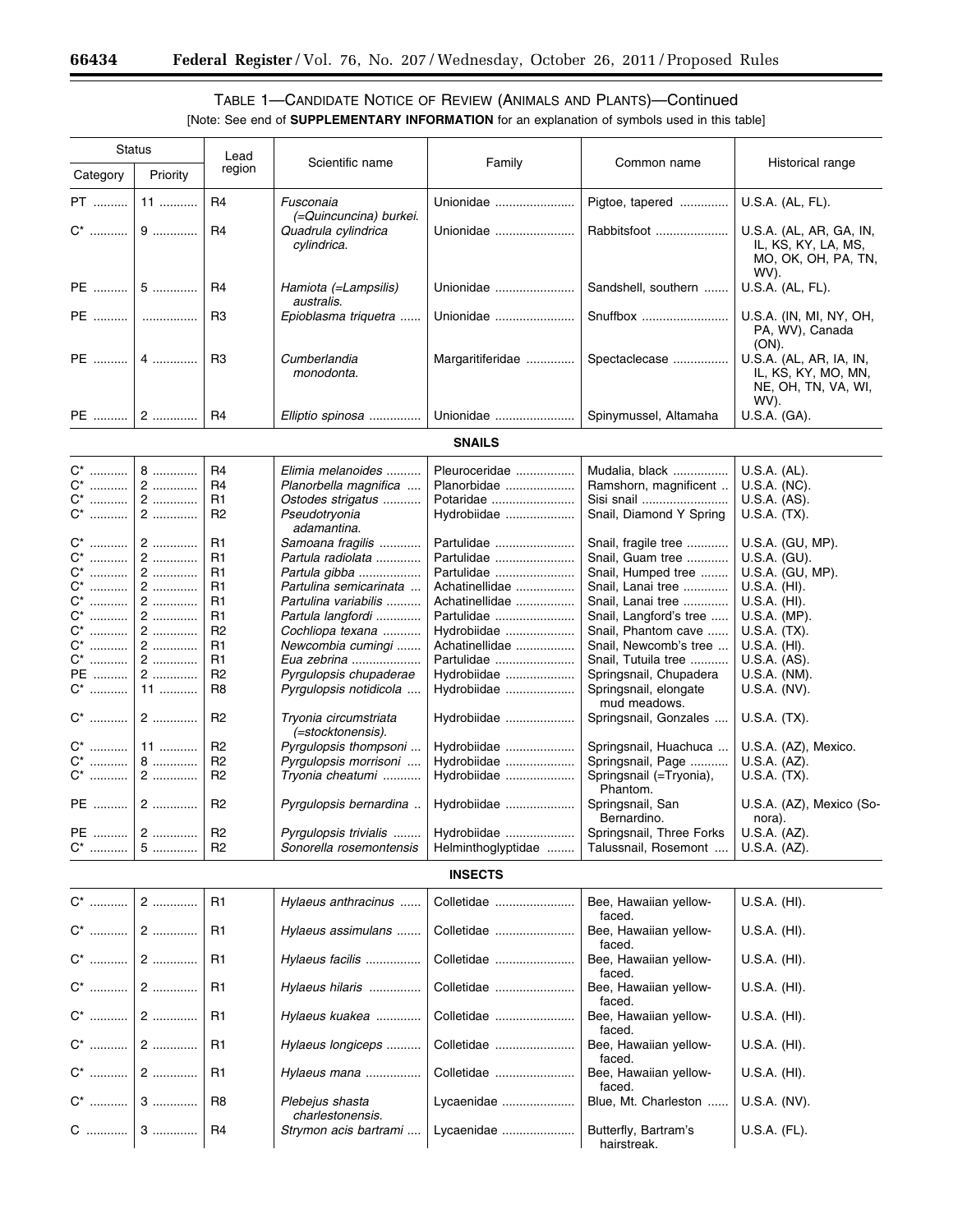# TABLE 1—CANDIDATE NOTICE OF REVIEW (ANIMALS AND PLANTS)—Continued

| <b>Status</b> |          | Lead                             |                                               |                            |                                                      |                                                                                     |
|---------------|----------|----------------------------------|-----------------------------------------------|----------------------------|------------------------------------------------------|-------------------------------------------------------------------------------------|
| Category      | Priority | region                           | Scientific name                               | Family                     | Common name                                          | Historical range                                                                    |
| PSAT          | .        | R4                               | Leptotes cassius<br>theonus.                  | Lycaenidae                 | Butterfly, cassius blue                              | U.S.A. (FL), Bahamas,<br>Greater Antilles, Cay-<br>man Islands.                     |
|               | PSAT     | R <sub>4</sub>                   | Hemiargus ceraunus<br>antibubastus.           | Lycaenidae                 | Butterfly, ceraunus blue                             | U.S.A. (FL), Bahamas.                                                               |
|               | $C$ 3    | R <sub>4</sub>                   | Anaea troglodyta<br>floridalis.               | Nymphalidae                | Butterfly, Florida<br>leafwing.                      | U.S.A. (FL).                                                                        |
|               |          | R1                               | Hypolimnas octucula<br>mariannensis.          | Nymphalidae                | Butterfly, Mariana eight-<br>spot.                   | U.S.A. (GU, MP).                                                                    |
|               |          | R1                               | Vagrans egistina                              | Nymphalidae                | Butterfly, Mariana wan-<br>dering.                   | U.S.A. (GU, MP).                                                                    |
| PE  3         |          | R <sub>4</sub>                   | Cyclargus thomasi<br>bethunebakeri.           | Lycaenidae                 | Butterfly, Miami blue                                | U.S.A. (FL), Bahamas.                                                               |
| PSAT          |          | R4                               | Cyclargus ammon                               | Lycaenidae                 | Butterfly, Nickerbean                                | U.S.A. (FL), Bahamas,                                                               |
|               |          | R <sub>4</sub>                   | Atlantea tulita                               | Nymphalidae                | blue.<br>Butterfly, Puerto Rican                     | Cuba.<br>U.S.A. (PR).                                                               |
|               |          | R4                               | Glyphopsyche                                  | Limnephilidae              | harleguin.<br>Caddisfly, Sequatchie                  | U.S.A. (TN).                                                                        |
|               |          | R <sub>4</sub>                   | sequatchie.<br>Pseudanophthalmus              | Carabidae                  | Cave beetle, Baker Sta-                              | U.S.A. (TN).                                                                        |
|               |          | R <sub>4</sub>                   | <i>insularis.</i><br>Pseudanophthalmus        | Carabidae                  | tion (=insular).<br>Cave beetle, Clifton             | U.S.A. (KY).                                                                        |
|               |          | R <sub>4</sub>                   | caecus.<br>Pseudanophthalmus                  | Carabidae                  | Cave beetle, Coleman                                 | U.S.A. (TN).                                                                        |
|               |          | R4                               | colemanensis.<br>Pseudanophthalmus            | Carabidae                  | Cave beetle, Fowler's                                | U.S.A. (TN).                                                                        |
|               |          | R <sub>4</sub>                   | fowlerae.<br>Pseudanophthalmus                | Carabidae                  | Cave beetle, icebox                                  | U.S.A. (KY).                                                                        |
|               | $C$   5  | R <sub>4</sub>                   | frigidus.<br>Pseudanophthalmus<br>tiresias.   | Carabidae                  | Cave beetle, Indian<br>Grave Point                   | U.S.A. (TN).                                                                        |
|               |          | R <sub>4</sub>                   | Pseudanophthalmus in-<br>quisitor.            | Carabidae                  | (=Soothsayer).<br>Cave beetle, inquirer              | U.S.A. (TN).                                                                        |
|               |          | R <sub>4</sub>                   | Pseudanophthalmus<br>troglodytes.             | Carabidae                  | Cave beetle, Louisville                              | U.S.A. (KY).                                                                        |
|               | $C$ 5    | R <sub>4</sub>                   | Pseudanophthalmus<br>paulus.                  | Carabidae                  | Cave beetle, Noblett's                               | U.S.A. (TN).                                                                        |
|               |          | R <sub>4</sub>                   | Pseudanophthalmus<br>parvus.                  | Carabidae                  | Cave beetle, Tatum                                   | U.S.A. (KY).                                                                        |
|               |          | R <sub>1</sub>                   | Euphydryas editha<br>taylori.                 | Nymphalidae                | Checkerspot butterfly,<br>Taylor's (=Whulge).        | U.S.A. (OR, WA), Can-<br>ada (BC).                                                  |
|               |          | R <sub>8</sub>                   | Hermelycaena [Lycaena]<br>hermes.             | Lycaenidae                 | Copper, Hermes                                       | U.S.A. (CA).                                                                        |
| PE    9       |          | R <sub>1</sub>                   | Megalagrion<br>nigrohamatum<br>nigrolineatum. | Coenagrionidae             | Damselfly, blackline Ha-<br>waiian.                  | U.S.A. (HI).                                                                        |
| PE  2         |          | R <sub>1</sub>                   | <b>Megalagrion leptodemas</b>                 | Coenagrionidae             | Damselfly, crimson Ha-<br>waiian.                    | U.S.A. (HI).                                                                        |
|               | $PE$   2 | R <sub>1</sub>                   | Megalagrion oceanicum                         | Coenagrionidae             | Damselfly, oceanic Ha-<br>waiian.                    | U.S.A. (HI).                                                                        |
|               |          | R1                               | Megalagrion<br>xanthomelas.                   | Coenagrionidae             | Damselfly, orangeblack<br>Hawaiian.                  | U.S.A. (HI).                                                                        |
|               |          | R <sub>8</sub>                   | Ambrysus funebris                             | Naucoridae                 | Naucorid bug (=Furnace<br>Creek), Nevares<br>Spring. | U.S.A. (CA).                                                                        |
|               |          | R1                               | Drosophila digressa                           | Drosophilidae              | fly, Hawaiian Picture-<br>wing.                      | U.S.A. (HI).                                                                        |
| $C^*$ 8       |          | <b>R2</b><br>R <sub>3</sub>      | Heterelmis stephani<br>Hesperia dacotae       | Elmidae<br>Hesperiidae     | Riffle beetle, Stephan's<br>Skipper, Dakota          | U.S.A. (AZ).<br>U.S.A. (MN, IA, SD, ND,                                             |
|               |          | R <sub>1</sub><br>R <sub>3</sub> | Polites mardon<br>Oarisma poweshiek           | Hesperiidae<br>Hesperiidae | Skipper, Mardon<br>Skipperling, Poweshiek            | IL), Canada.<br>U.S.A. (CA, OR, WA).<br>U.S.A. (IA, IL, IN, MI,<br>MN, ND, SD, WI), |
|               |          | R <sub>6</sub>                   | Lednia tumana                                 | Nemouridae                 | Stonefly, melwater<br>lednian.                       | Canada (MB).<br>U.S.A. (MT).                                                        |
|               |          | R <sub>6</sub>                   | Cicindela albissima                           | Cicindelidae               | Tiger beetle, Coral Pink<br>Sand Dunes.              | U.S.A. (UT).                                                                        |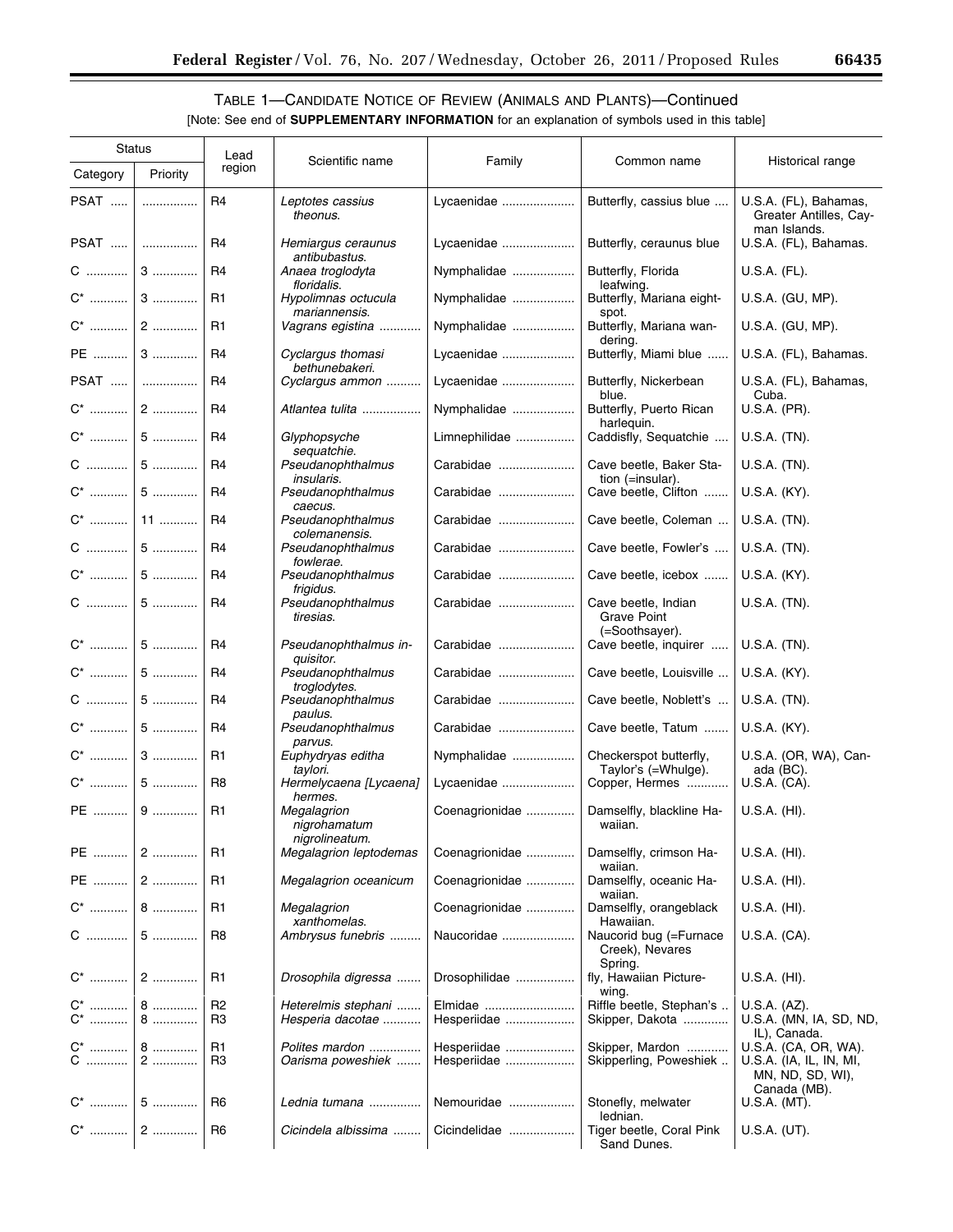-

# TABLE 1—CANDIDATE NOTICE OF REVIEW (ANIMALS AND PLANTS)—Continued

|                                                                        | <b>Status</b>                  | Lead                                                                 |                                                                                                                                       |                                                                                         |                                                                                                                                                      |                                                                                              |  |  |
|------------------------------------------------------------------------|--------------------------------|----------------------------------------------------------------------|---------------------------------------------------------------------------------------------------------------------------------------|-----------------------------------------------------------------------------------------|------------------------------------------------------------------------------------------------------------------------------------------------------|----------------------------------------------------------------------------------------------|--|--|
| Category                                                               | Priority                       | region                                                               | Scientific name                                                                                                                       | Family                                                                                  | Common name                                                                                                                                          | Historical range                                                                             |  |  |
| $C^*$                                                                  | $5$                            | R <sub>4</sub>                                                       | Cicindela highlandensis                                                                                                               | Cicindelidae                                                                            | Tiger beetle, highlands                                                                                                                              | U.S.A. (FL).                                                                                 |  |  |
| <b>ARACHNIDS</b>                                                       |                                |                                                                      |                                                                                                                                       |                                                                                         |                                                                                                                                                      |                                                                                              |  |  |
| $C^*$                                                                  | $8$                            | R <sub>2</sub>                                                       | Cicurina wartoni                                                                                                                      | Dictynidae                                                                              | Meshweaver, Warton's<br>cave.                                                                                                                        | U.S.A. (TX).                                                                                 |  |  |
|                                                                        |                                |                                                                      |                                                                                                                                       | <b>CRUSTACEANS</b>                                                                      |                                                                                                                                                      |                                                                                              |  |  |
| C<br>С<br>.<br>$C^*$<br>$\mathrm{C}^*$<br>$C^*$<br>.<br>$\mathrm{C}^*$ | 2<br>$8$<br>5<br>$5$<br>5<br>4 | R <sub>2</sub><br>R <sub>5</sub><br>R1<br>R1<br>R <sub>1</sub><br>R1 | Gammarus hyalleloides<br>Stygobromus kenki<br>Metabetaeus Iohena<br>Palaemonella burnsi<br>Procaris hawaiana<br>Vetericaris chaceorum | Gammaridae<br>Crangonyctidae<br>Alpheidae<br>Palaemonidae<br>Procarididae<br>Procaridae | Amphipod, diminutive<br>Amphipod, Kenk's<br>Shrimp, anchialine pool<br>Shrimp, anchialine pool<br>Shrimp, anchialine pool<br>Shrimp, anchialine pool | U.S.A. (TX).<br>U.S.A. (DC).<br>U.S.A. (HI).<br>U.S.A. (HI).<br>U.S.A. (HI).<br>U.S.A. (HI). |  |  |
|                                                                        |                                |                                                                      |                                                                                                                                       | <b>FLOWERING PLANTS</b>                                                                 |                                                                                                                                                      |                                                                                              |  |  |
| $C^*$                                                                  | 11                             | R <sub>8</sub>                                                       | Abronia alpina                                                                                                                        | Nyctaginaceae                                                                           | Sand-verbena,                                                                                                                                        | U.S.A. (CA).                                                                                 |  |  |
| $C^*$<br>$C^*$<br>PE                                                   | 8<br>8<br>.                    | R <sub>4</sub><br>R <sub>4</sub><br>R <sub>8</sub>                   | Agave eggersiana<br>Arabis georgiana<br>Arctostaphylos                                                                                | Agavaceae<br>Brassicaceae<br>Ericaceae                                                  | Ramshaw Meadows.<br>No common name<br>Rockcress, Georgia<br>Manzanita, Franciscan                                                                    | U.S.A. (VI).<br>U.S.A. (AL, GA).<br>U.S.A. (CA).                                             |  |  |
| $C^*$<br>$\mathrm{C}^*$                                                | 11<br>$3$                      | R <sub>4</sub><br>R1                                                 | franciscana.<br>Argythamnia blodgettii<br>Artemisia borealis var.<br>wormskioldii.                                                    | Euphorbiaceae<br>Asteraceae                                                             | Silverbush, Blodgett's<br>Wormwood, northern                                                                                                         | U.S.A. (FL).<br>U.S.A. (OR, WA).                                                             |  |  |
| C <sup>*</sup><br>C                                                    | 5<br>$3$                       | R1<br>R1                                                             | Astragalus anserinus<br>Astragalus cusickii var.<br>packardiae.                                                                       | Fabaceae<br>Fabaceae                                                                    | Milkvetch, Goose Creek<br>Milkvetch, Packard's                                                                                                       | U.S.A. (ID, NV, UT).<br>$U.S.A.$ (ID).                                                       |  |  |
| $C^*$<br>$C^*$<br>$\mathsf{C}^\star$<br>PE                             | 8<br>$8$<br>$11$<br>$2$        | R <sub>6</sub><br>R <sub>6</sub><br>R <sub>6</sub><br>R1             | Astragalus microcymbus<br>Astragalus schmolliae<br>Astragalus tortipes<br>Bidens amplectens                                           | Fabaceae<br>Fabaceae<br>Fabaceae<br>Asteraceae                                          | Milkvetch, skiff<br>Milkvetch, Schmoll<br>Milkvetch, Sleeping Ute<br>Ko'oko'olau                                                                     | U.S.A. (CO).<br>U.S.A. (CO).<br>U.S.A. (CO).<br>U.S.A. (HI).                                 |  |  |
| $\mathrm{C}^*$                                                         | $3$                            | R1                                                                   | Bidens campylotheca<br>pentamera.                                                                                                     | Asteraceae                                                                              | Ko'oko'olau                                                                                                                                          | U.S.A. (HI).                                                                                 |  |  |
| $C^*$<br>$C^*$                                                         | $3$<br>$8$                     | R1<br>R1                                                             | Bidens campylotheca<br>waihoiensis.<br>Bidens conjuncta                                                                               | Asteraceae<br>Asteraceae                                                                | Ko'oko'olau<br>Ko'oko'olau                                                                                                                           | U.S.A. (HI).<br>$U.S.A.$ (HI).                                                               |  |  |
| $C^*$                                                                  | $3$                            | R1                                                                   | Bidens micrantha<br>ctenophylla.                                                                                                      | Asteraceae                                                                              | Ko'oko'olau                                                                                                                                          | U.S.A. (HI).                                                                                 |  |  |
| $\mathrm{C}^*$                                                         | $8$                            | R <sub>6</sub>                                                       | Boechera (Arabis) pusilla                                                                                                             | Brassicaceae                                                                            | Rockcress, Fremont<br>County or small.                                                                                                               | U.S.A. (WY).                                                                                 |  |  |
| C* …………<br>$C^*$                                                       | 8<br>2                         | R <sub>4</sub>                                                       | Brickellia mosieri                                                                                                                    | Asteraceae                                                                              | Brickell-bush, Florida                                                                                                                               | U.S.A. (FL).                                                                                 |  |  |
| $C^*$                                                                  | 2                              | R1<br>R <sub>1</sub>                                                 | Calamagrostis expansa<br>Calamagrostis<br>hillebrandii.                                                                               | Poaceae<br>Poaceae                                                                      | Reedgrass, Maui<br>Reedgrass, Hillebrand's                                                                                                           | U.S.A. (HI).<br>U.S.A. (HI).                                                                 |  |  |
| $C^*$<br>$C^*$<br>.<br>$C^*$<br>$C^*$                                  | $5$<br>$2$<br>8<br>$9$         | R <sub>8</sub><br>R1<br>R1<br>R4                                     | Calochortus persistens<br>Canavalia pubescens<br>Castilleja christii<br>Chamaecrista lineata                                          | Liliaceae<br>Fabaceae<br>Scrophulariaceae<br>Fabaceae                                   | Mariposa lily, Siskiyou<br>'Awikiwiki<br>Paintbrush, Christ's<br>Pea, Big Pine partridge                                                             | U.S.A. (CA, OR).<br>U.S.A. (HI).<br>U.S.A. (ID).<br>U.S.A. (FL).                             |  |  |
| $C^*$                                                                  | $12$                           | R4                                                                   | var. keyensis.<br>Chamaesyce deltoidea<br>pinetorum.                                                                                  | Euphorbiaceae                                                                           | Sandmat, pineland                                                                                                                                    | U.S.A. (FL).                                                                                 |  |  |
| $\mathrm{C}^*$                                                         | $9$                            | R4                                                                   | Chamaesyce deltoidea<br>serpyllum.                                                                                                    | Euphorbiaceae                                                                           | Spurge, wedge                                                                                                                                        | U.S.A. (FL).                                                                                 |  |  |
| $C^*$                                                                  | 6                              | R <sub>8</sub>                                                       | Chorizanthe parryi var.<br>fernandina.                                                                                                | Polygonaceae                                                                            | Spineflower, San Fer-<br>nando Valley.                                                                                                               | U.S.A. (CA).                                                                                 |  |  |
| $C^*$                                                                  | $2$                            | R4                                                                   | Chromolaena frustrata                                                                                                                 | Asteraceae                                                                              | Thoroughwort, Cape<br>Sable.                                                                                                                         | U.S.A. (FL).                                                                                 |  |  |
| $C^*$<br>$C^*$                                                         | $8$                            | R <sub>2</sub>                                                       | Cirsium wrightii                                                                                                                      | Asteraceae                                                                              | Thistle, Wright's                                                                                                                                    | U.S.A. (AZ, NM), Mex-<br>ico.                                                                |  |  |
| $C^*$                                                                  | $2$<br>$5$                     | R4<br>R4                                                             | Consolea corallicola<br>Cordia rupicola                                                                                               | Cactaceae<br>Boraginaceae                                                               | Cactus, Florida sema-<br>phore.<br>No common name                                                                                                    | U.S.A. (FL).<br>U.S.A. (PR), Anegada.                                                        |  |  |
| $C^*$                                                                  | $2$                            | R1                                                                   | Cyanea asplenifolia                                                                                                                   | Campanulaceae                                                                           | Haha                                                                                                                                                 | U.S.A. (HI).                                                                                 |  |  |
| PE                                                                     | 2                              | R1                                                                   | Cyanea calycina                                                                                                                       | Campanulaceae                                                                           | Haha                                                                                                                                                 | U.S.A. (HI).                                                                                 |  |  |
| $C^*$                                                                  | 2                              | R1                                                                   | Cyanea kunthiana                                                                                                                      | Campanulaceae                                                                           | Haha                                                                                                                                                 | U.S.A. (HI).                                                                                 |  |  |
| PE                                                                     | $2$                            | R1                                                                   | Cyanea lanceolata                                                                                                                     | Campanulaceae                                                                           | Haha                                                                                                                                                 | U.S.A. (HI).                                                                                 |  |  |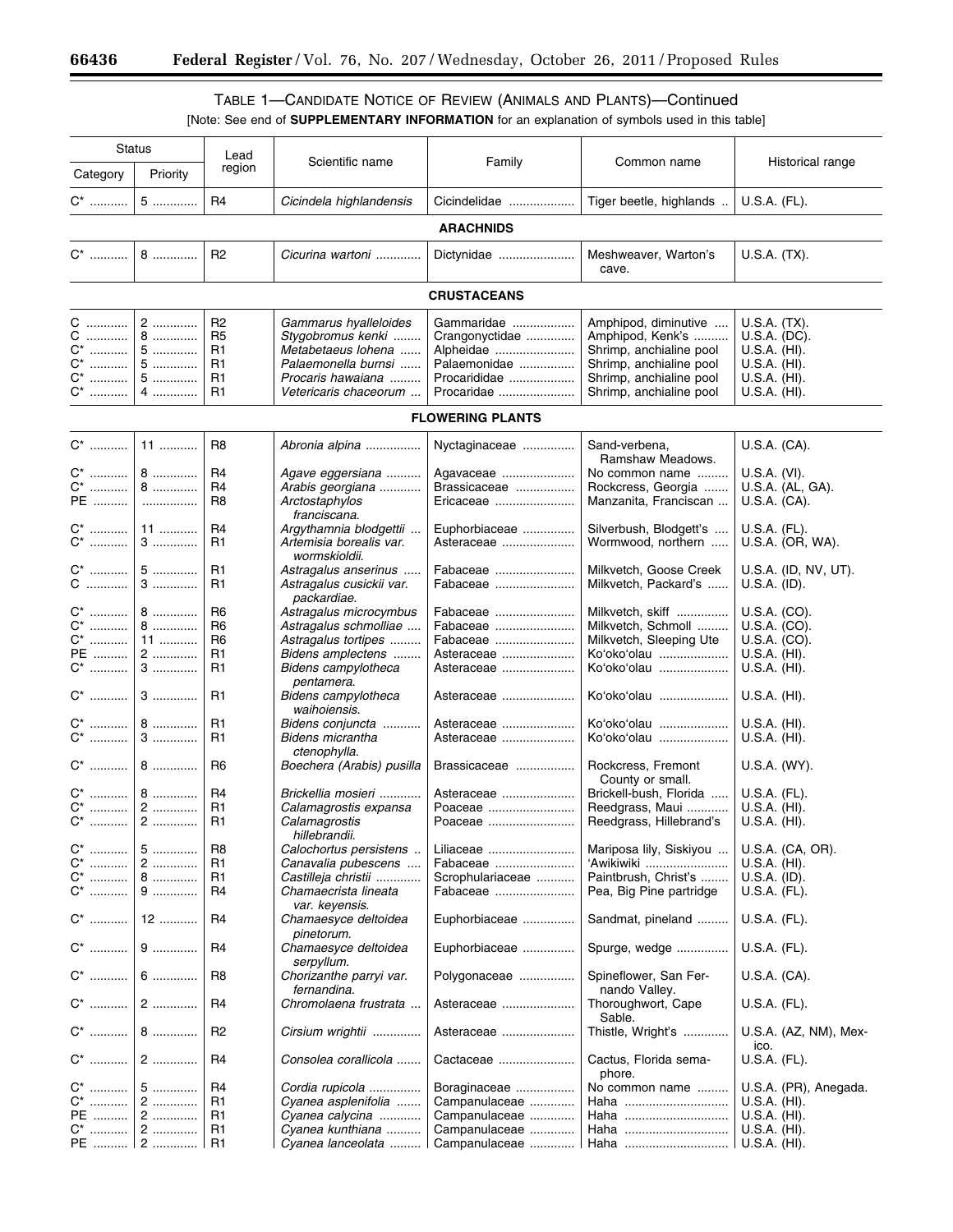▀

# TABLE 1—CANDIDATE NOTICE OF REVIEW (ANIMALS AND PLANTS)—Continued [Note: See end of **SUPPLEMENTARY INFORMATION** for an explanation of symbols used in this table]

| <b>Status</b>      |          | Lead           |                                                  |                |                                         |                                 |
|--------------------|----------|----------------|--------------------------------------------------|----------------|-----------------------------------------|---------------------------------|
| Category           | Priority | region         | Scientific name                                  | Family         | Common name                             | Historical range                |
| $C^*$              | 2        | R1             | Cyanea obtusa                                    | Campanulaceae  | Haha                                    | U.S.A. (HI).                    |
| PE                 | .        | R1             | Cyanea purpurellifolia                           | Campanulaceae  | Haha                                    | $U.S.A.$ (HI).                  |
|                    | 2        | R1             | Cyanea tritomantha                               |                |                                         |                                 |
| $C^*$              |          |                |                                                  | Campanulaceae  | 'Aku                                    | $U.S.A.$ (HI).                  |
| $\mathsf{C}^\star$ | $2$      | R1             | Cyrtandra filipes                                | Gesneriaceae   | Ha'iwale                                | $U.S.A.$ (HI).                  |
| PE                 | .        | R <sub>1</sub> | Cyrtandra gracilis                               | Gesneriaceae   | Ha'iwale                                | $U.S.A.$ (HI).                  |
| PE                 | 2        | R1             | Cyrtandra kaulantha                              | Gesneriaceae   | Ha'iwale                                | $U.S.A.$ (HI).                  |
| $C^*$              | 2        | R1             | Cyrtandra oxybapha                               | Gesneriaceae   | Ha'iwale                                | U.S.A. (HI).                    |
| PE                 | 2        | R1             | Cyrtandra sessilis                               | Gesneriaceae   | Ha'iwale                                | U.S.A. (HI).                    |
|                    |          |                |                                                  |                |                                         |                                 |
| PE                 | .        | R1             | Cyrtandra waiolani                               | Gesneriaceae   | Ha'iwale                                | U.S.A. (HI).                    |
| $\mathrm{C}^*$     | 3        | R <sub>4</sub> | Dalea carthagenensis<br>var. floridana.          | Fabaceae       | Prairie-clover, Florida                 | U.S.A. (FL).                    |
| $C^*$              | 5        | R <sub>5</sub> | Dichanthelium hirstii                            | Poaceae        | Panic grass, Hirst Broth-<br>ers'.      | U.S.A. (DE, GA, NC,<br>NJ).     |
| $C^*$              | 5        | R <sub>4</sub> | Digitaria pauciflora                             | Poaceae        | Crabgrass, Florida pine-<br>land.       | U.S.A. (FL).                    |
| $C^*$              | $3$      | R <sub>2</sub> | Echinomastus<br>erectocentrus var.<br>acunensis. | Cactaceae      | Cactus, Acuna                           | U.S.A. (AZ), Mexico.            |
| C <sup>*</sup>     | 8        | R <sub>2</sub> | Erigeron lemmonii                                | Asteraceae     | Fleabane, Lemmon                        | U.S.A. (AZ).                    |
| $\mathrm{C}^*$     | 2        | R <sub>1</sub> | Eriogonum codium                                 | Polygonaceae   | Buckwheat, Umtanum<br>Desert.           | U.S.A. (WA).                    |
| $\mathrm{C}^*$     | $6$      | R <sub>8</sub> | Eriogonum corymbosum<br>var. nilesii.            | Polygonaceae   | Buckwheat, Las Vegas                    | U.S.A. (NV).                    |
| C                  | $5$      | R <sub>8</sub> | Eriogonum diatomaceum                            | Polygonaceae   | Buckwheat, Churchill<br>Narrows.        | $U.S.A(NV)$ .                   |
| $\mathrm{C}^*$     | 5        | R <sub>8</sub> | Eriogonum kelloggii                              | Polygonaceae   | Buckwheat, Red Moun-<br>tain.           | U.S.A. (CA).                    |
| $C^*$              | 8        | R <sub>6</sub> | Eriogonum soredium                               | Polygonaceae   | Buckwheat, Frisco                       | $U.S.A.$ (UT).                  |
| C*                 | 2        | R1             | Festuca hawaiiensis                              | Poaceae        | No common name                          | U.S.A. (HI).                    |
| $\mathrm{C}^*$     | 11       | R <sub>2</sub> | Festuca ligulata                                 | Poaceae        | Fescue, Guadalupe                       | U.S.A. (TX), Mexico.            |
| $C^*$              | $2$      | R1             |                                                  |                |                                         |                                 |
|                    |          |                | Gardenia remyi                                   | Rubiaceae      | Nanu                                    | $U.S.A.$ (HI).                  |
| $\mathrm{C}^*$     | $8$      | R1             | Geranium hanaense                                | Geraniaceae    | Nohoanu                                 | U.S.A. (HI).                    |
| $\mathrm{C}^*$     | 8        | R1             | Geranium hillebrandii                            | Geraniaceae    | Nohoanu                                 | $U.S.A.$ (HI).                  |
| $C^*$              | 5        | R4             | Gonocalyx concolor                               | Ericaceae      | No common name                          | U.S.A. (PR).                    |
| C                  | 2        | R <sub>4</sub> | Harrisia aboriginum                              | Cactaceae      | Pricklyapple, aboriginal<br>(shellmound | U.S.A. (FL).                    |
|                    |          |                |                                                  |                | applecactus).                           |                                 |
| C <sup>*</sup>     | 5        | R <sub>8</sub> | Hazardia orcuttii                                | Asteraceae     | Orcutt's hazardia                       | U.S.A. (CA), Mexico.            |
| C*                 | 2        | R1             | Hedyotis fluviatilis                             | Rubiaceae      | Kampua'a                                | $U.S.A.$ (HI).                  |
| C*                 | $8$      | R <sub>4</sub> | Helianthus verticillatus                         | Asteraceae     | Sunflower, whorled                      | U.S.A. (AL, GA, TN).            |
| $\mathrm{C}^*$     | 2        | R <sub>2</sub> | Hibiscus dasycalyx                               | Malvaceae      | Rose-mallow, Neches<br>River.           | U.S.A. (TX).                    |
| C*                 | 5        | R <sub>8</sub> | Ivesia webberi                                   | Rosaceae       | Ivesia, Webber                          | U.S.A. (CA, NV).                |
| C*                 | $3$      | R <sub>1</sub> | Joinvillea ascendens                             | Joinvilleaceae | 'Ohe                                    | U.S.A. (HI).                    |
|                    |          |                | ascendens.                                       |                |                                         |                                 |
| PE                 | 2        | R <sub>1</sub> | Korthalsella degeneri                            | Viscaceae      | Hulumoa                                 | U.S.A. (HI).                    |
| $C^*$              | 5        | R4             | Leavenworthia crassa                             | Brassicaceae   | Gladecress, unnamed                     | U.S.A. (AL).                    |
| C                  | $3$      | R4             | Leavenworthia exigua<br>var. laciniata.          | Brassicaceae   | Gladecress, Kentucky                    | U.S.A. (KY).                    |
| $C^*$              | $2$      | R <sub>2</sub> | Leavenworthia texana                             | Brassicaceae   | Gladecress, Texas gold-<br>en.          | U.S.A. (TX).                    |
| C*                 | $8$      | R <sub>6</sub> | Lepidium ostleri                                 | Brassicaceae   | Peppergrass, Ostler's                   | U.S.A. (UT).                    |
| $C^*$              | 5        | R <sub>4</sub> | Linum arenicola                                  | Linaceae       | Flax, sand                              | U.S.A. (FL).                    |
| $\mathsf{C}^\star$ | $3$      | R4             | Linum carteri var. carteri                       | Linaceae       | Flax, Carter's small-flow-<br>ered.     | U.S.A. (FL).                    |
| PE                 | $2$      | R <sub>1</sub> | Melicope<br>christophersenii.                    | Rutaceae       | Alani                                   | $U.S.A.$ (HI).                  |
| PE                 | 2        | R <sub>1</sub> | Melicope hiiakae                                 | Rutaceae       | Alani                                   | $U.S.A.$ (HI).                  |
| PE                 | 2        | R1             | Melicope makahae                                 | Rutaceae       | Alani                                   | U.S.A. (HI).                    |
| C                  | $3$      | R8             | Mimulus fremontii var.<br>vandenbergensis.       | Phrymaceae     | Monkeyflower, Vanden-<br>berg.          | U.S.A. (CA).                    |
| C <sup>*</sup>     | 2        | R1             | Myrsine fosbergii                                | Myrsinaceae    | Kolea                                   | U.S.A. (HI).                    |
|                    |          |                |                                                  |                |                                         |                                 |
| C*                 | 2        | R1             | Myrsine vaccinioides                             | Myrsinaceae    | Kolea                                   | U.S.A. (HI).                    |
| $C^*$              | 8        | R <sub>5</sub> | Narthecium americanum                            | Liliaceae      | Asphodel, bog                           | U.S.A. (DE, NC, NJ, NY,<br>SC). |
|                    |          | R1             | Nothocestrum latifolium                          | Solanaceae     | 'Aiea                                   | U.S.A. (HI).                    |
| C*                 | 2        | R1             | Ochrosia haleakalae                              | Apocynaceae    | Holei                                   | $U.S.A.$ (HI).                  |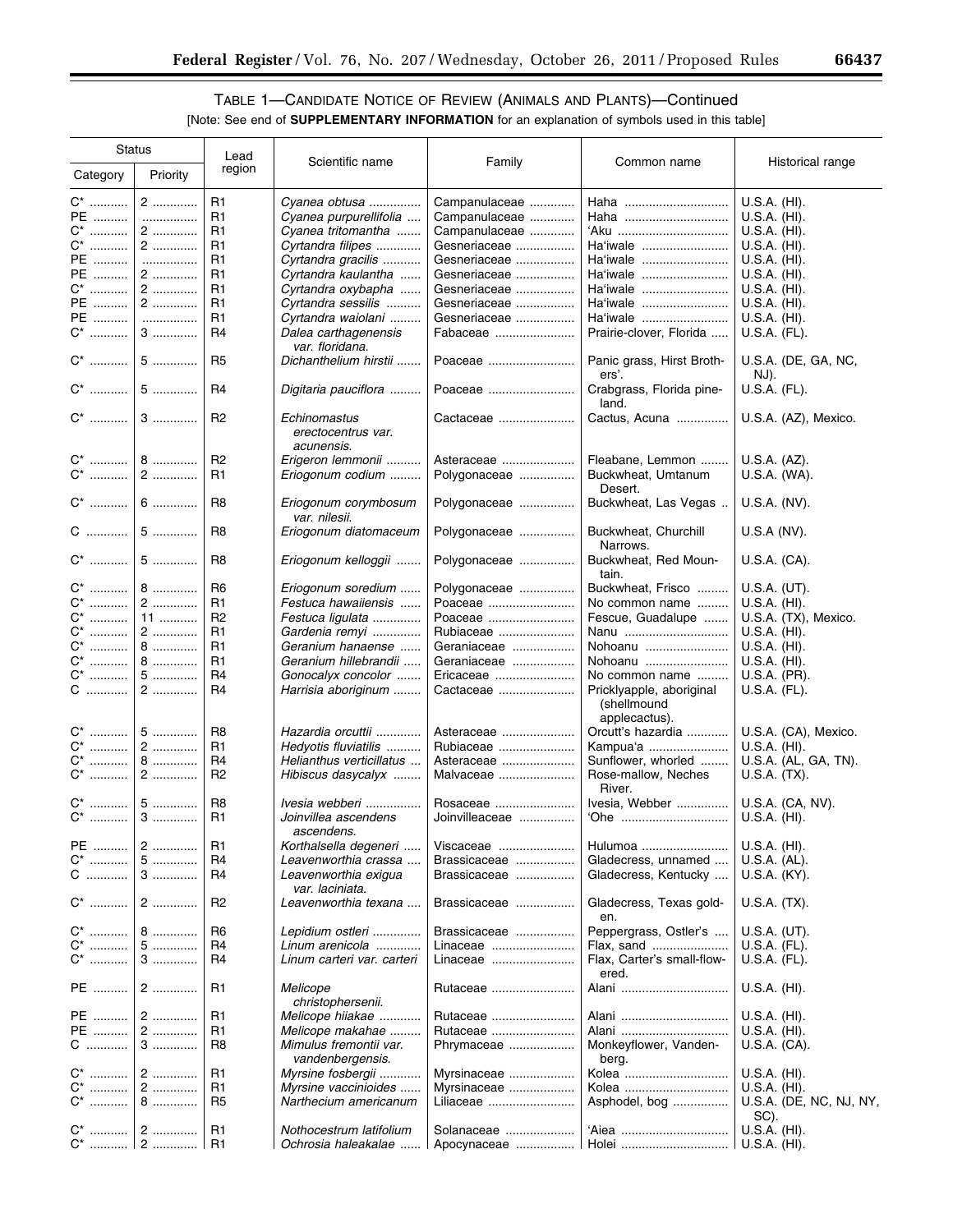-

# TABLE 1—CANDIDATE NOTICE OF REVIEW (ANIMALS AND PLANTS)—Continued

| <b>Status</b>                    |           | Lead                             |                                                         |                                 |                                        |                                          |
|----------------------------------|-----------|----------------------------------|---------------------------------------------------------|---------------------------------|----------------------------------------|------------------------------------------|
| Category                         | Priority  | region                           | Scientific name                                         | Family                          | Common name                            | Historical range                         |
| $C^*$                            | $3$       | R <sub>2</sub>                   | Pediocactus<br>peeblesianus var.<br>fickeiseniae.       | Cactaceae                       | Cactus, Fickeisen plains               | U.S.A. (AZ).                             |
| PT                               | 2         | R <sub>6</sub>                   | Penstemon grahamii                                      | Scrophulariaceae                | Beardtongue, Graham's                  | U.S.A. (CO, UT).                         |
| $C^*$                            | 9         | R <sub>6</sub>                   | Penstemon scariosus                                     | Scrophulariaceae                | Beardtongue, White<br>River.           | U.S.A. (CO, UT).                         |
| $C^*$                            | $2$       | R1                               | var. albifluvis.<br>Peperomia subpetiolata              | Piperaceae                      | 'Ala 'ala wai nui                      | $U.S.A.$ (HI).                           |
| C                                | 5         | R <sub>8</sub>                   | Phacelia stellaris                                      | Hydrophyllaceae                 | Phacelia, Brand's                      | U.S.A. (CA), Mexico.                     |
| $C^*$                            | 2         | R1                               | Phyllostegia bracteata                                  | Lamiaceae                       | No common name                         | U.S.A. (HI).                             |
| $\mathrm{C}^*$                   | 8         | R <sub>1</sub>                   | Phyllostegia floribunda                                 | Lamiaceae                       | No common name                         | $U.S.A.$ (HI).                           |
| $\mathrm{C}^*$                   | 9         | R <sub>1</sub>                   | Physaria douglasii<br>tuplashensis.                     | Brassicaceae                    | Bladderpod, White Bluffs               | U.S.A. (WA).                             |
| $C^*$                            | 8         | R <sub>4</sub>                   | Physaria globosa                                        | Brassicaceae                    | Bladderpod, Short's                    | U.S.A. (IN, KY, TN).                     |
| $C^*$                            | 2         | R <sub>6</sub>                   | Pinus albicaulis                                        | Pinaceae                        | Pine, whitebark                        | U.S.A. (CA, ID, MT, NV,                  |
|                                  |           |                                  |                                                         |                                 |                                        | OR, WA, WY), Can-                        |
|                                  | 8         | R4                               | Platanthera integrilabia                                | Orchidaceae                     | Orchid, white fringeless               | ada (AB, BC).<br>U.S.A. (AL, GA, KY, MS, |
| PE                               | $3$       | R1                               | Platydesma cornuta var.                                 | Rutaceae                        | No common name                         | NC, SC, TN, VA).<br>U.S.A. (HI).         |
|                                  |           |                                  | cornuta.                                                |                                 |                                        |                                          |
| PE                               | $3$       | R1                               | Platydesma cornuta var.<br>decurrens.                   | Rutaceae                        | No common name                         | $U.S.A.$ (HI).                           |
| $C^*$                            | 2         | R1                               | Platydesma remyi                                        | Rutaceae                        | No common name                         | U.S.A. (HI).                             |
| $C$                              | 2         | R <sub>1</sub>                   | Pleomele fernaldii                                      | Agavaceae                       | Hala pepe                              | U.S.A. (HI).                             |
| PE                               | 2         | R <sub>1</sub>                   | Pleomele forbesii                                       | Agavaceae                       | Hala pepe                              | U.S.A. (HI).                             |
| $\mathrm{C}^*$                   | 11        | R <sub>8</sub>                   | Potentilla basaltica                                    | Rosaceae                        | Cinquefoil, Soldier<br>Meadow.         | U.S.A. (NV).                             |
| $C^*$                            | $3$       | R1                               | Pseudognaphalium<br>(=Gnaphalium)<br>sandwicensium var. | Asteraceae                      | 'Ena'ena                               | U.S.A. (HI).                             |
|                                  |           |                                  | molokaiense.                                            |                                 |                                        |                                          |
| PE                               | $3$       | R <sub>1</sub>                   | Psychotria hexandra<br>oahuensis.                       | Rubiaceae                       | Kopiko                                 | $U.S.A.$ (HI).                           |
| PE                               | 2         | R1                               | Pteralyxia macrocarpa                                   | Apocynaceae                     | Kaulu                                  | $U.S.A.$ (HI).                           |
| $C^*$                            | 2         | R1                               | Ranunculus hawaiensis                                   | Ranunculaceae                   | Makou                                  | U.S.A. (HI).                             |
| $\mathrm{C}^*$                   | $2$       | R1                               | Ranunculus mauiensis                                    | Ranunculaceae                   | Makou                                  | $U.S.A.$ (HI).                           |
| $C^*$                            | 8         | R <sub>8</sub>                   | Rorippa subumbellata                                    | Brassicaceae                    | Cress, Tahoe yellow                    | U.S.A. (CA, NV).                         |
| $\mathrm{C}^*$                   | $2$       | R1                               | Schiedea pubescens                                      | Caryophyllaceae                 | Ma'oli'oli                             | U.S.A. (HI).                             |
| $\mathrm{C}^*$<br>$\mathrm{C}^*$ | 2<br>5    | R <sub>1</sub><br>R <sub>8</sub> | Schiedea salicaria<br>Sedum eastwoodiae                 | Caryophyllaceae<br>Crassulaceae | No common name                         | U.S.A. (HI).                             |
|                                  |           |                                  |                                                         |                                 | Stonecrop, Red Moun-<br>tain.          | U.S.A. (CA).                             |
| C*<br>$\mathbf C$                | 2<br>$12$ | R1<br>R <sub>4</sub>             | Sicyos macrophyllus<br>Sideroxylon reclinatum           | Cucurbitaceae<br>Sapotaceae     | 'Anunu<br>Bully, Everglades            | $U.S.A.$ (HI).<br>U.S.A. (FL).           |
|                                  |           |                                  | austrofloridense.                                       |                                 |                                        |                                          |
| C*                               | 2         | R4                               | Solanum conocarpum                                      | Solanaceae                      | Bacora, marron                         | U.S.A. (PR).                             |
| $C^*$<br>.                       | $8$       | R1                               | Solanum nelsonii                                        | Solanaceae                      | Popolo                                 | U.S.A. (HI).                             |
| C*                               | $8$       | R <sub>4</sub>                   | Solidago plumosa                                        | Asteraceae                      | Goldenrod, Yadkin River                | U.S.A. (NC).                             |
| $\mathrm{C}^*$<br>$\mathrm{C}^*$ | 2<br>$2$  | R <sub>2</sub><br>R <sub>1</sub> | Sphaeralcea gierischii<br>Stenogyne cranwelliae         | Malvaceae<br>Lamiaceae          | Mallow, Gierisch                       | U.S.A. (AZ, UT).<br>$U.S.A.$ (HI).       |
| $C$                              | 8         | R <sub>2</sub>                   | Streptanthus bracteatus                                 |                                 | No common name                         |                                          |
| $C^*$                            | 8         | R4                               | Symphyotrichum                                          | Brassicaceae<br>Asteraceae      | Twistflower, bracted<br>Aster, Georgia | U.S.A. (TX).<br>U.S.A. (AL, FL, GA, NC,  |
|                                  |           |                                  | georgianum.                                             |                                 |                                        | SC).                                     |
| PE                               | .         | R <sub>1</sub>                   | Tetraplasandra lydgatei                                 | Araliaceae                      | No common name                         | $U.S.A.$ (HI).                           |
| $C^*$                            | 8         | R <sub>6</sub><br>R <sub>1</sub> | Trifolium friscanum                                     | Fabaceae                        | Clover, Frisco                         | U.S.A. (UT).                             |
| PE                               | $2$       |                                  | Zanthoxylum oahuense                                    | Rutaceae                        | A'e                                    | U.S.A. (HI).                             |
|                                  |           |                                  |                                                         | <b>FERNS AND ALLIES</b>         |                                        |                                          |
|                                  | 8         | R <sub>1</sub>                   | Cyclosorus boydiae                                      | Thelypteridaceae                | No common name                         | $U.S.A.$ (HI).                           |
| PE                               | 2         | R <sub>1</sub>                   | Doryopteris takeuchii                                   | Pteridaceae                     | No common name                         | $U.S.A.$ (HI).                           |
| C <sup>*</sup>                   | $2$       | R <sub>1</sub>                   | Huperzia (=<br>Phlegmariurus)                           | Lycopodiaceae                   | Wawae'iole                             | U.S.A. (HI).                             |
|                                  |           |                                  | stemmermanniae.                                         |                                 |                                        |                                          |
| $C^*$                            | $3$       | R1                               | Microlepia strigosa var.<br>$mauiensis (=$              | Dennstaedtiaceae                | Palapalai                              | $U.S.A.$ (HI).                           |
|                                  |           |                                  | Microlepia mauiensis).                                  |                                 |                                        |                                          |
| C                                | $3$       | R4                               | Trichomanes punctatum<br>floridanum.                    | Hymenophyllaceae                | Florida bristle fern                   | $U.S.A.$ ( $FL$ )                        |